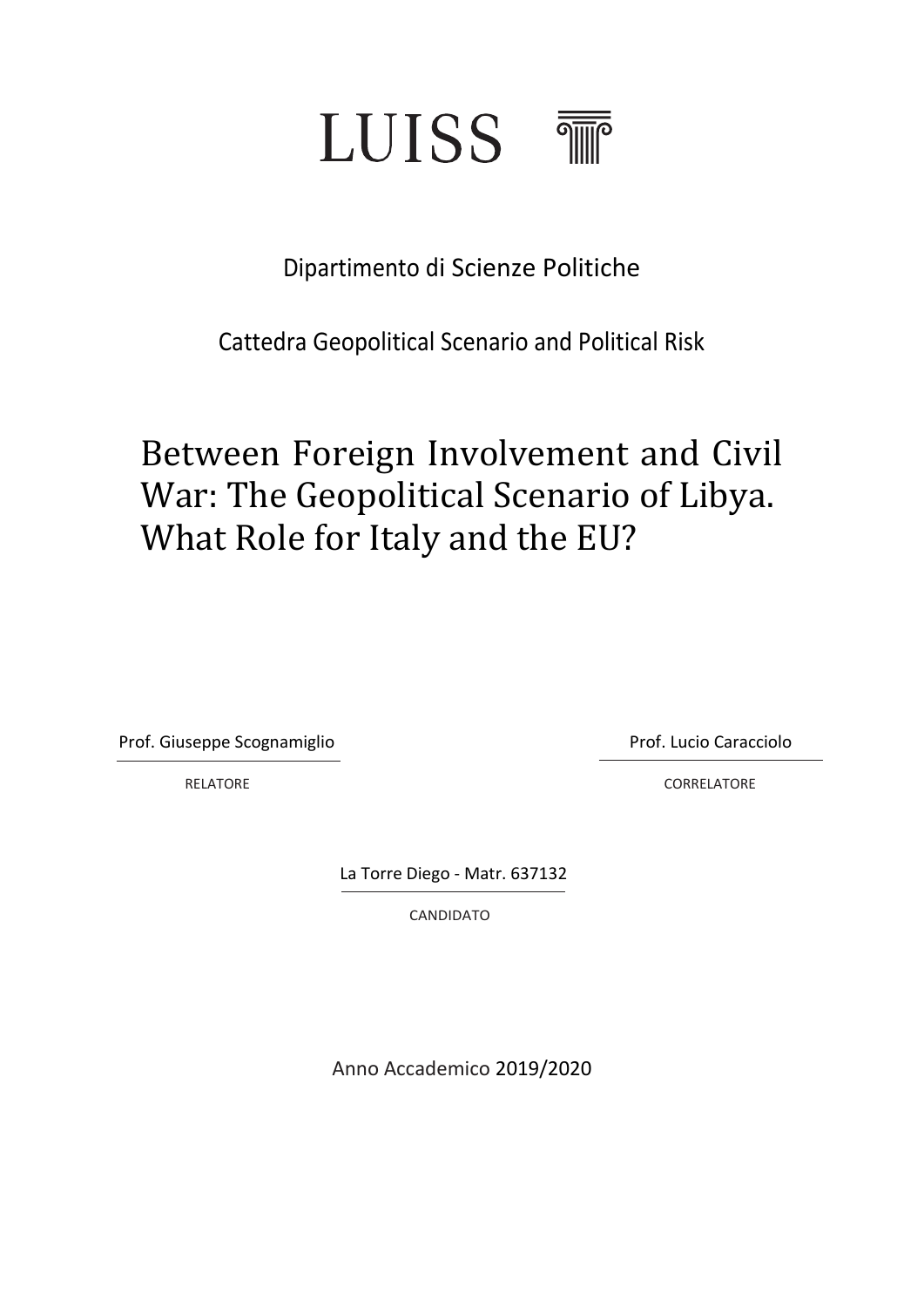# **TABLE OF CONTENTS**

| 1. HISTORICAL OVERVIEW: ORIGINS AND FLAWS OF LIBYAN NATION- |  |
|-------------------------------------------------------------|--|
|                                                             |  |
|                                                             |  |
|                                                             |  |
|                                                             |  |
|                                                             |  |
|                                                             |  |
| 2. LIBYA'S FRAGMENTATION: FROM REVOLUTION TO CIVIL WAR 26   |  |
|                                                             |  |
|                                                             |  |
|                                                             |  |
|                                                             |  |
|                                                             |  |
|                                                             |  |
|                                                             |  |
|                                                             |  |
|                                                             |  |
|                                                             |  |
|                                                             |  |
|                                                             |  |
|                                                             |  |
|                                                             |  |
|                                                             |  |
|                                                             |  |
|                                                             |  |
|                                                             |  |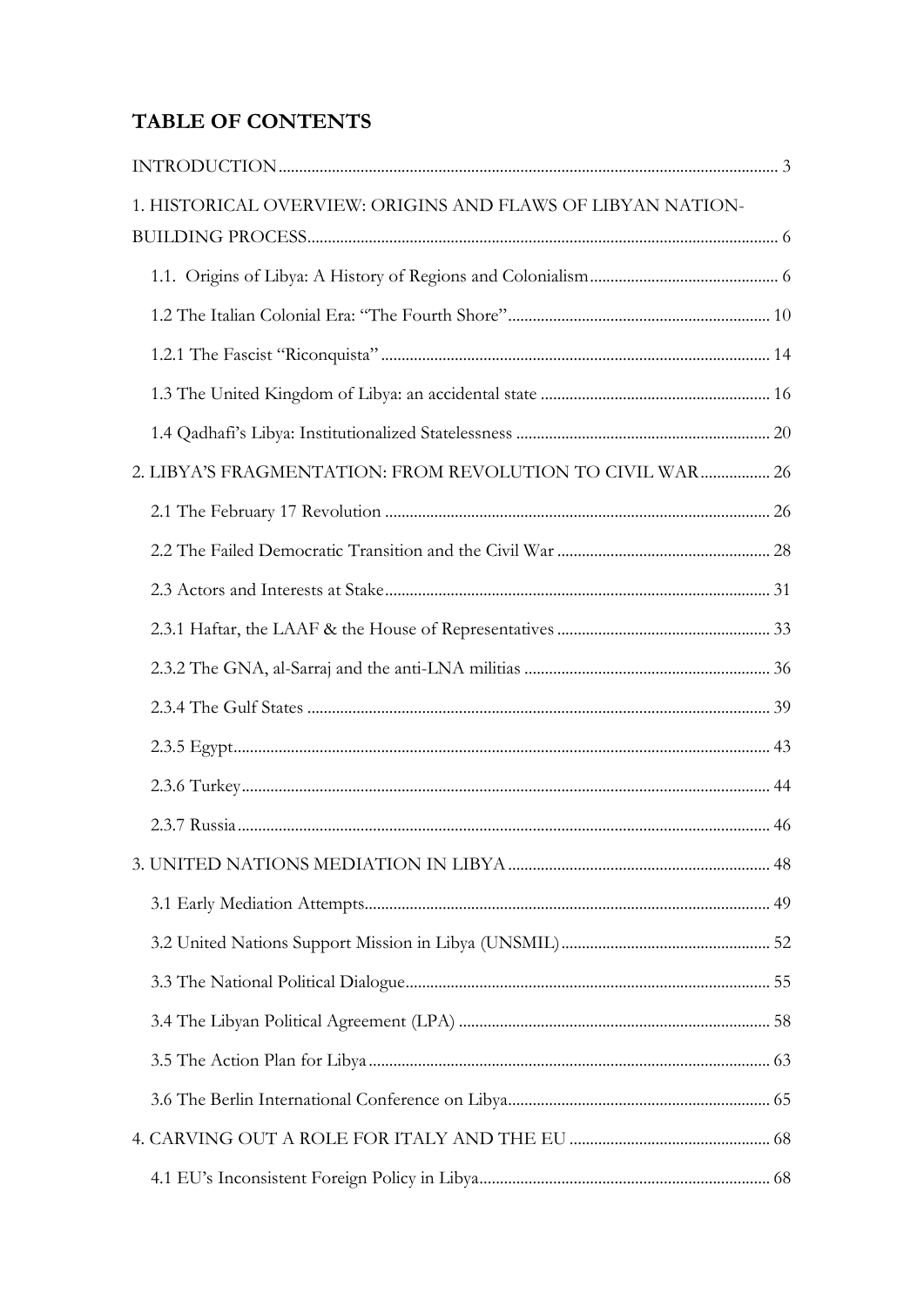<span id="page-2-0"></span>

| 4.4.1 The Italian-Libyan Memorandum of Understanding on Migration  86 |  |
|-----------------------------------------------------------------------|--|
|                                                                       |  |
|                                                                       |  |
|                                                                       |  |
|                                                                       |  |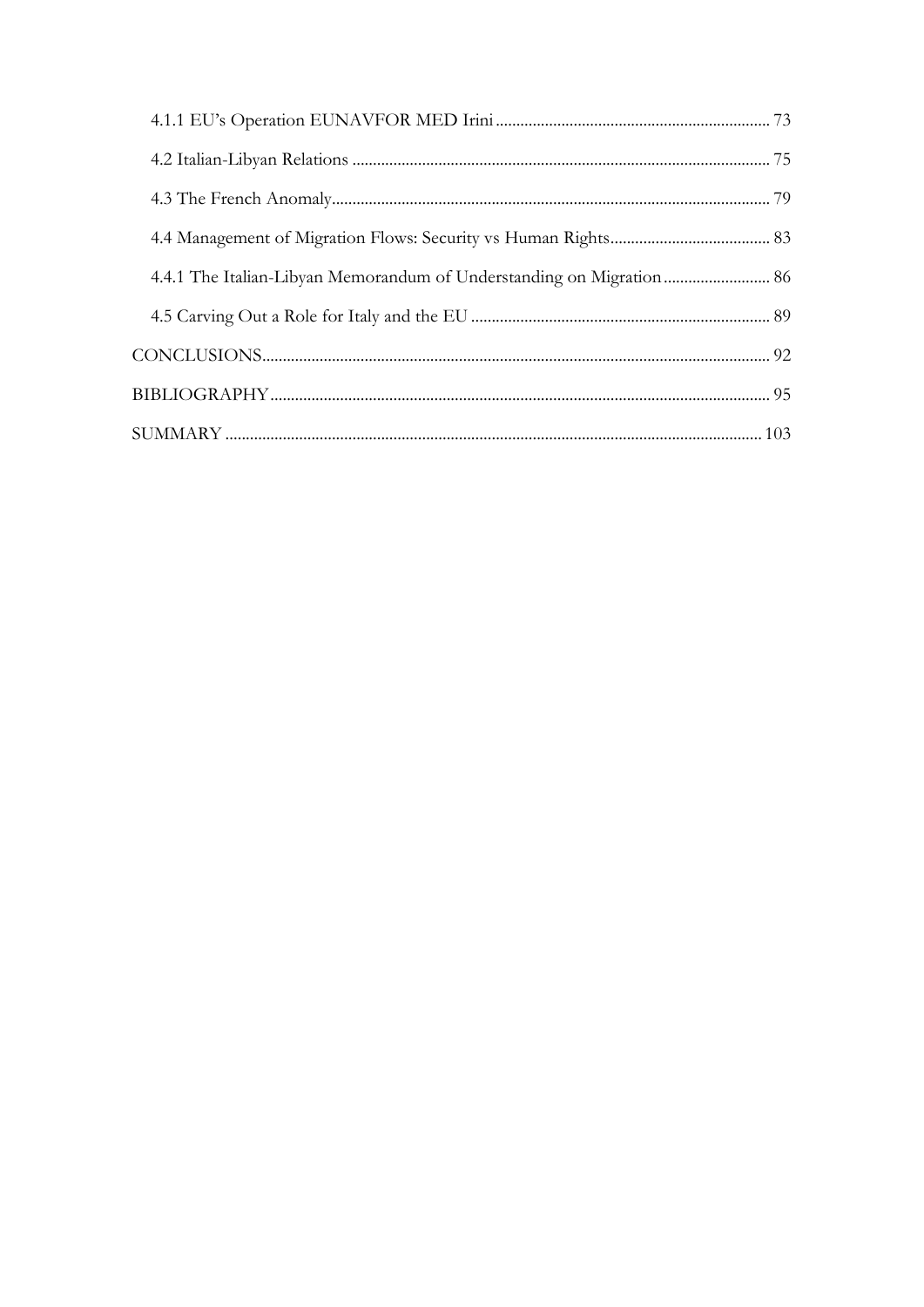## **INTRODUCTION**

Nine years after the fall of Qadhafi's regime in 2011, Libya's geopolitical scenario is still characterized by political, military and social instability. Not only is the process of democratic transition failed but there has also been an escalation in the intensity and cruelness of the hostilities, after Marshal Khalifa Haftar, head of the Libyan National Army, launched his campaign to conquer the country in 2019. Although the Turkish intervention has altered the military balance of power, leading to the liberation of Tripoli and to the withdrawal of LNA forces from Western Tripolitania, the risk of armed conflict is still concrete. The recent announcement of a ceasefire between the Government of National Accord and the House of Representatives is threatened by the military stalemate around Sirte and al-Jufrah, the persistent oil blockade and the fragmentation in the unreformed security sector. Finally, Libya is experiencing mounting social unrest caused by the worsening of the living standards due to the COVID-19 pandemic, the economic crisis and the increasing claims of corruption towards both governmental institutions.

The present thesis aims at analysing the current geopolitical scenario of Libya, focussing on the flaws behind its institution and nation-building process which have caused the revolts of the Arab Spring to result into a protracted civil war, observing how the interference of foreign regional and international actors was instrumental in extending the conflict.

The first part provides an historical overview on the origins of Libya, with a focus on regionalism and colonialism, two distinctive features which have influenced Libyan history from its early days to the present. The first chapter will then retrace the main steps of Libyan nation building process, underlining the role of the Sanusi family, the impact of the Italian invasion and the rise of Qadhafi's regime.

Chapter 2 describes the unfolding of the Libyan revolution from the eruption of the first uprisings in 2011 and the consequent NATO military intervention, to the failed democratic transition and the outbreak of the first Libyan civil war in 2014. To follow, an account of the main actors and interests at stake will be provided, concurrently to the description of the recent political and military events in which they were involved. As the civil war has rapidly transformed into an international crisis, it is increasingly relevant to understand the networks of alliances and the geopolitical objectives of each participant in the conflict. This analysis will move from a microscopic to a macroscopic dimension and will be divided as follows: first the local coalitions, including tribes, municipalities, Islamist and secular armed militias, and terrorist groups; subsequently, the regional actors which have financed or supported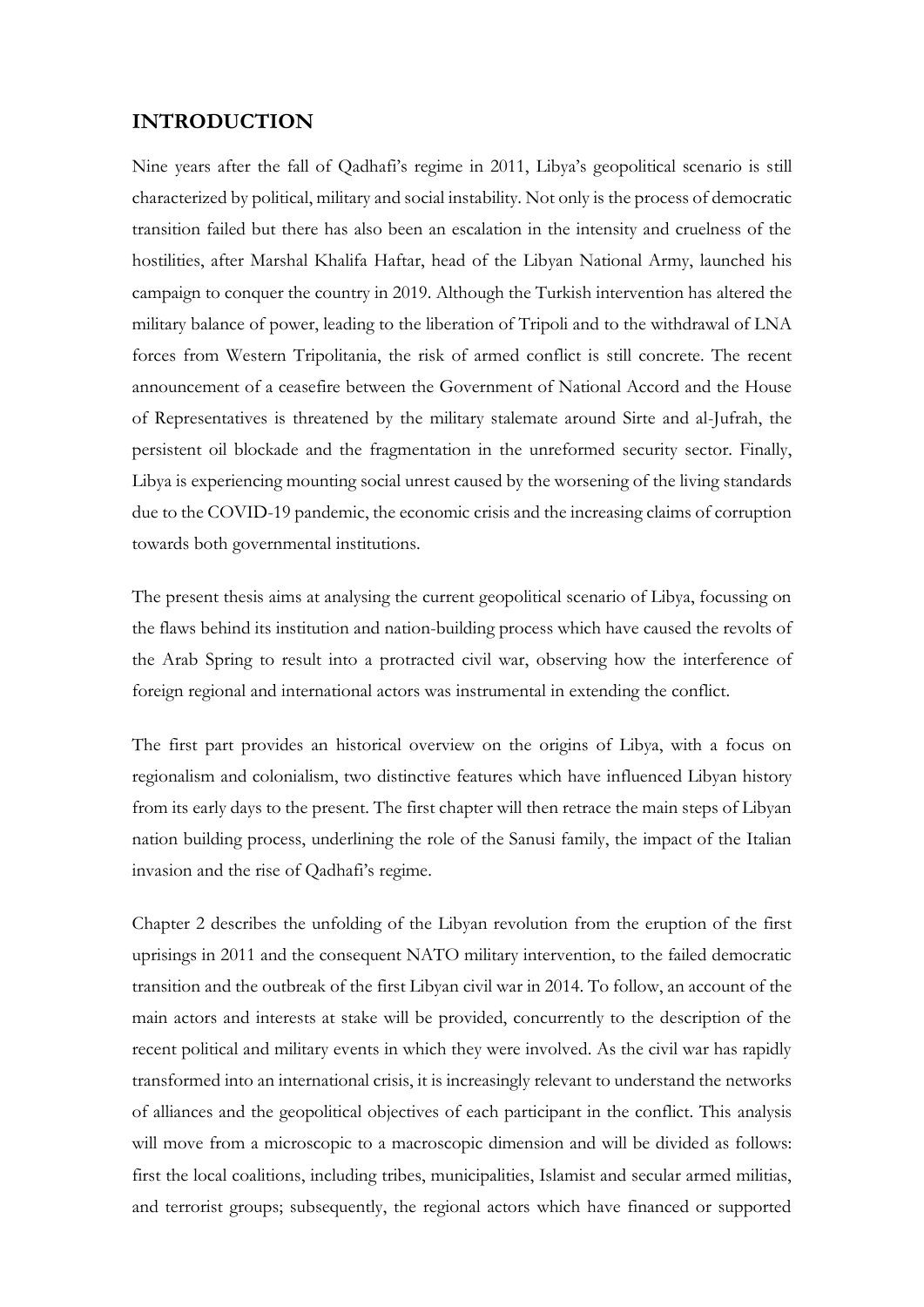competing local actors during the last decade; finally, the international powers mostly involved in the conflict, namely Russia and Turkey.

Chapter 3 presents the process of international mediation conducted by the United Nations since 2011, both within the Security Council and through the institution of the United Nations Support Mission in Libya. The analysis will follow the chronological unfolding of the different mediation efforts together with the examination of the work of each mediator, their mandate, their mediation strategies and the political context in which they operated.

The final Chapter of the research addresses the response of Italy and the EU to the Libyan crisis, describing the institutional setting of the European Union and the contrasting views of the different Member States which have influenced the decision-making during the 2011 revolution and beyond. Particular attention will be given to the latest EU military mission in the Mediterranean, Operation IRINI. To follow, Chapter 4 will provide an account of the recent Italian-Libyan relations and of the Italian geopolitical interests in the country, proceeding then to analyse the unique and diverging foreign policy of France and underlining how this prevented the EU from operating consistently as a single actor. Then, the Chapter illustrates the response of the EU Member States to the migratory crisis and the policies adopted, taking into account their consequences in terms of respect of human rights and compliance with international law. Finally, it attempts to define a future role for Italy and the EU by analysing some of their future policy options in the region.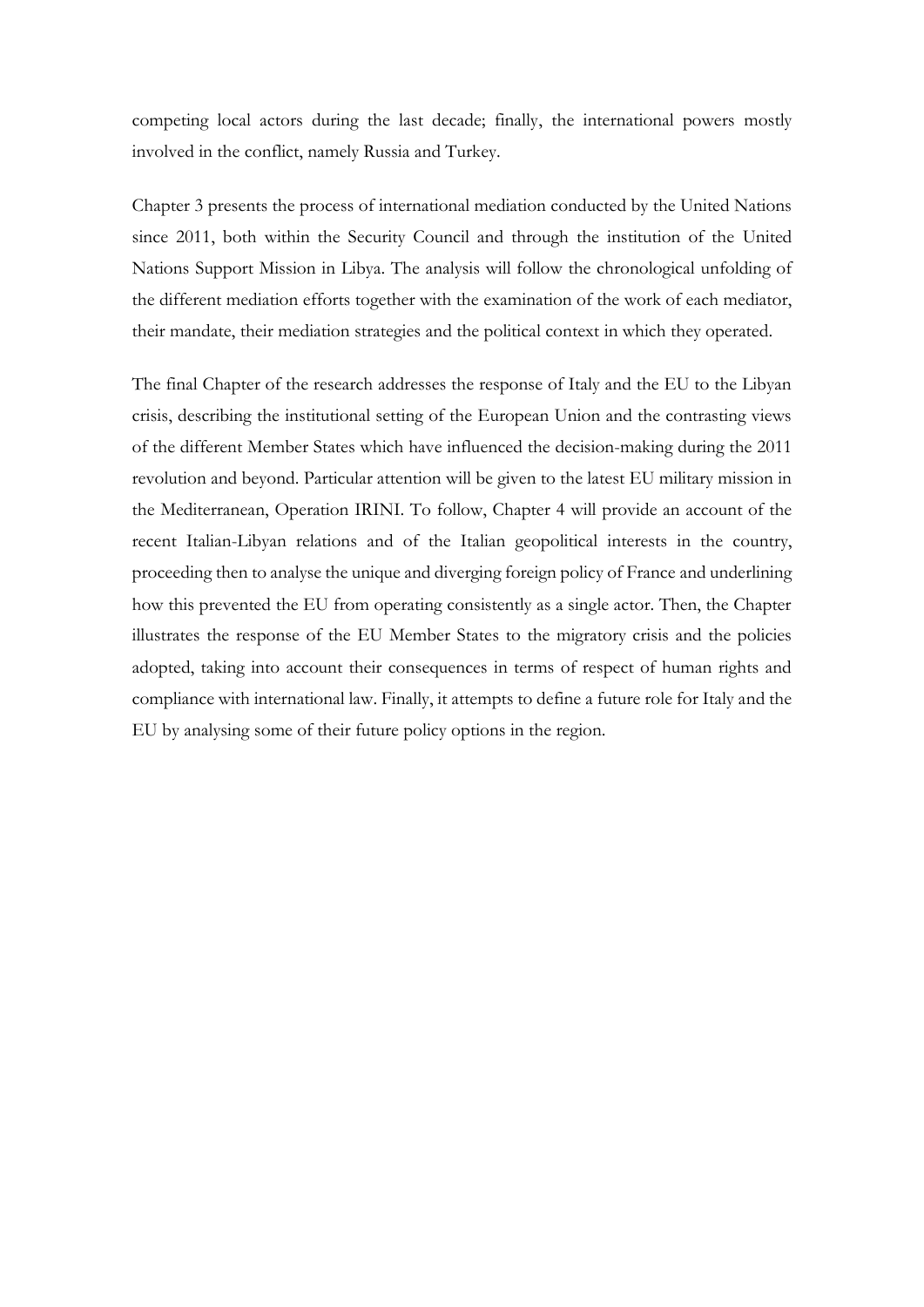# <span id="page-5-0"></span>**1. HISTORICAL OVERVIEW: ORIGINS AND FLAWS OF LIBYAN NATION-BUILDING PROCESS**

Any analysis of the present geopolitical situation in Libya requires having deep regard for its past, as the history of Libya has been deeply characterized by regionalism, colonialism, geographical and societal frictions, and external interventions, elements which have endured through the centuries and are still today at the core of the current war.

This chapter will therefore retrace the steps of the long and troubled process of nationbuilding of Libya, from the early history to the struggle for independence, and from the Revolution of 1969 to the turmoil of 2011 which marked the end of the Qadhafi regime. In doing so, the recounting of the events will be associated with an analysis of the principal determining factors, such as regionalism, tribalism, religion, colonialism, lack of institutions and impact of oil revenues.

# <span id="page-5-1"></span>**1.1. Origins of Libya: A History of Regions and Colonialism**

Geographically, Libya stands on the verge of three worlds, African, Arab and Mediterranean, and has thus been influenced by this peculiar position, both in cultural and political terms. Natural and historical barriers divided the country in three regions: Cyrenaica in the east, was culturally part of the Mashriq, the eastern Arab world, whereas Tripolitania in the west, tended towards the Mediterranean and Maghrib, the western part of the Arab world. Ultimately, Fezzan in the south, stretching into the Saharan desert, shared much of its cultural and socio-economic development with the states of sub-Saharan and Central Africa.<sup>1</sup> The difficult environmental conditions made it so that these were not just formal territorial subdivisions, but concretely isolated regions, with scarce social and economic interactions among them. $2$ 

The three provinces also witnessed unique colonial experiences, contributing to the overtime development of distinct outlooks and viewpoints among the respective citizens. The Greek legacy of Cyrenaica and the Phoenician legacy of Tripolitania remarkably differed from that of Fezzan which - due to its remoteness - was mainly inhabited by semi-nomadic Berber tribes and remained isolated and untouched until the  $7<sup>th</sup>$  century. At that time, Arab invasions integrated it together with the two Northern provinces into the Umayyad caliphate.

<sup>1</sup> Ronald B. St John, *Libya: From colony to revolution* (London: Oneworld Publications, 2017), chap. 1 "Early History", Kindle ed.

<sup>2</sup> Dirk Vandewalle, *A history of modern Libya* (New York: Cambridge University Press, 2012), 15.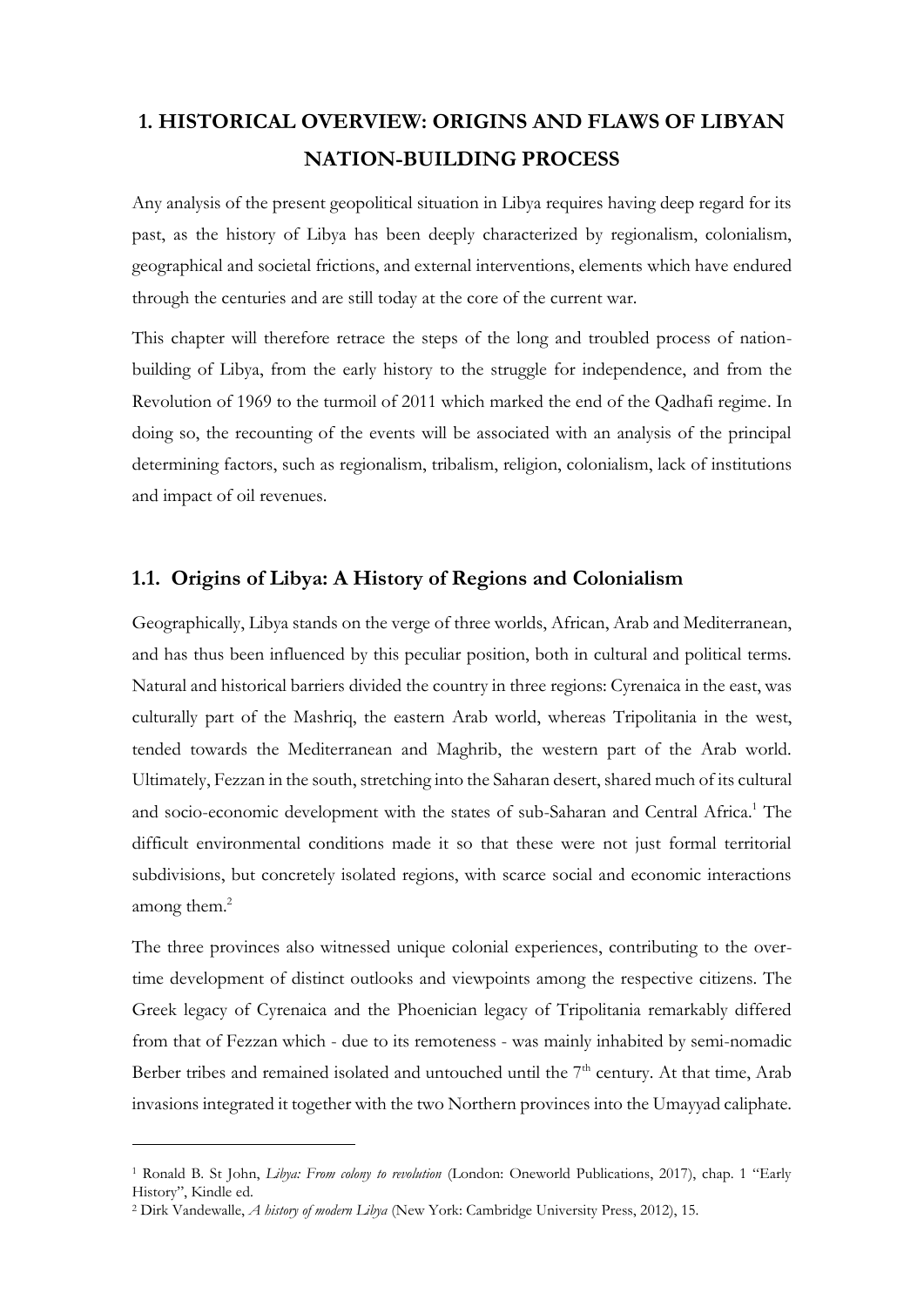Unlike the previous colonizers, the Umayyads, and more so the Arab tribes of the Banu Sulaym and Banu Hilal, left an important legacy in terms of language, religion and social organization. The adoption of Arabic and Islam, chiefly in the urban areas, and the spread of nomadism and tribal subdivision of land and properties in the hinterland, would indeed prove decisive in shaping the future fabric of Libyan society.<sup>3</sup>

Modern-day Libya entered the international arena in 1551, when the troops of the Ottoman Empire conquered Tripolitania and established the regency of Tripoli,<sup>4</sup> initiating a period of colonial rule by external powers which lasted for four centuries, until 1951, when Libya obtained formal independence. The Turkish occupation continued through the seventeenth century, and in 1639 Benghazi fell under control of the Sultan's representative, the *dey*  (governor) of Tripolitania, extending Ottoman authority to Cyrenaica.<sup>5</sup> Despite encountering little resistance to their operations, Ottoman control proved slight and nominal, remaining limited to the main cities of the coastal areas. Indeed, the troops of the Sublime Porte never managed to extend their sovereignty over Fezzan, which remained under the control of the Awlad Muhammad, a local dynasty of Moroccan origins who had ruled in the area since the sixteenth century<sup>6</sup>.

Starting from 1661, due to economic struggles and internal fights for succession within the royal *diwan*, Ottoman power declined, and the regency experienced a period of political instability. This situation lasted until 1711, when Ahmad al-Qaramanli, a military official, was appointed governor of Tripoli and established a hereditary dynasty which would rule Libya for the next 124 years. While accomplishing to obtain a considerable degree of independence, the regency never formally ceased to belong to the Ottoman Empire, as it kept paying the annual tribute to the central government in Istanbul<sup>7</sup>; two years later, in 1713, the Sultan recognized the authority of Ahmad al-Qaramanli through a *firman* (a royal decree), granting him the title of governor and *Pasha* of Tripolitania. During their rule, the Qaramanlis enforced active policies both at the domestic and international level, imposing the use of Arabic as official language of the administrative procedures and signing agreements with European foreign powers. They also attempted to unify the country by suppressing rebellious

<sup>3</sup> St John, *Libya,* chap. 1 "Early History"

<sup>4</sup> For a more detailed study on Tripolitania during the Ottoman rule, and particularly from the Ottoman conquest to the rise of the Qaramanli dynasty, see Ettore Rossi, *Storia di Tripoli e della Tripolitania: Dalla conquista araba al 1911*, Vol. 60, (Roma: Istituto per l'Oriente, 1968), 143-219.

<sup>5</sup> Anna Baldinetti, *The origins of the Libyan nation: Colonial legacy, exile and the emergence of a new nation-state* (New York: Routledge, 2010), 27.

<sup>6</sup> Baldinetti, *Origins of Libyan nation*, 28.

<sup>7</sup> Michela Mercuri has defined this condition as an "alternative way" of belonging to the Empire.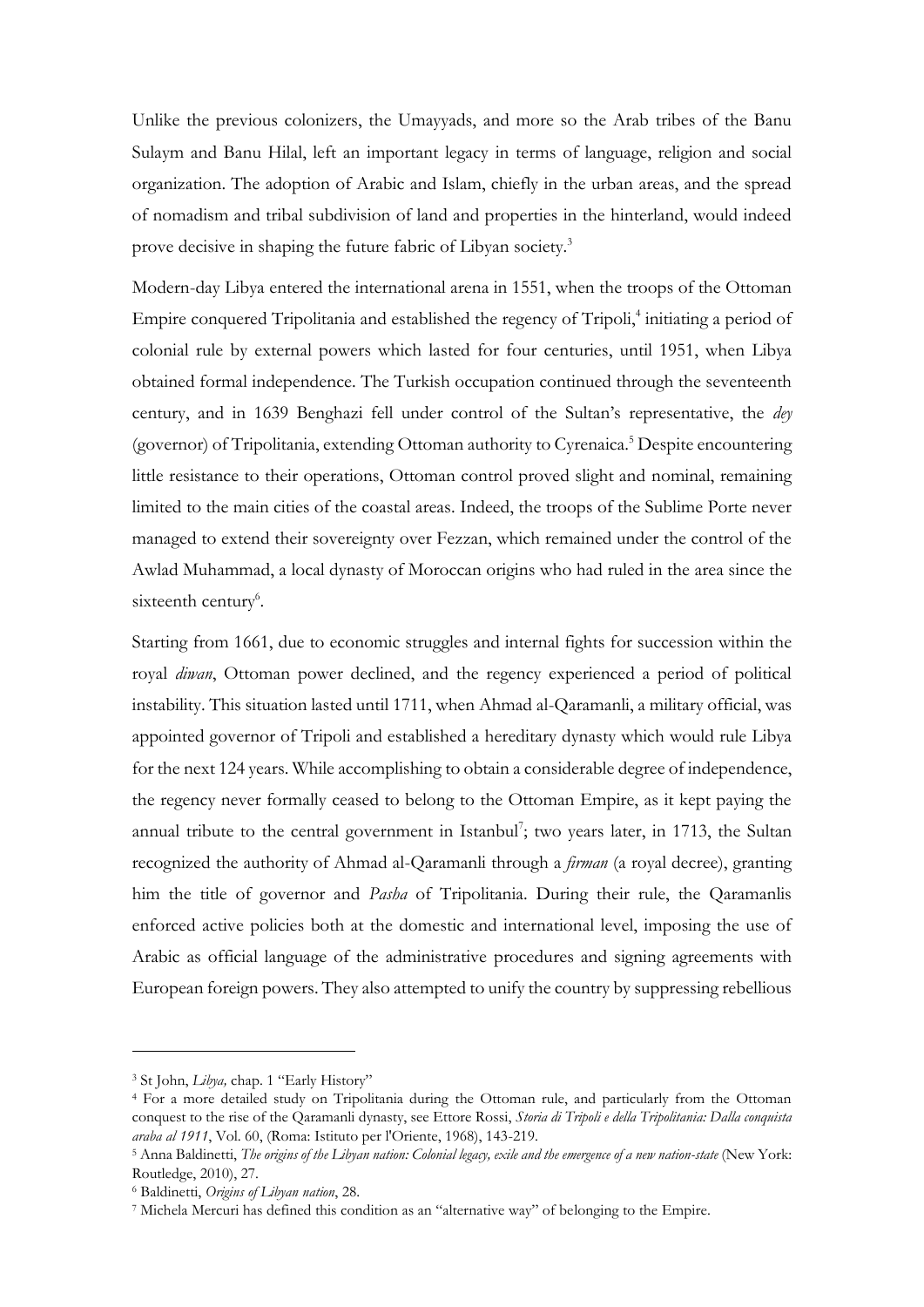Arab and Berber tribes in the hinterland of Cyrenaica and Fezzan. The pacification of the country was also useful in economic terms, as it facilitated caravan trade directed to the port of Tripoli. Particular relevance was given to the slave trade routes, many of which originated from Central Africa and then branched off to Northern Libya, which constituted the main source of income for the Saharan tribes. Nevertheless, the most profitable activities at the time for Tripoli were the acts of piracy and buccaneering conducted by the Barbary corsairs towards the vessels of the European fleets, involved in the trade of goods in the Mediterranean. The misconducts of the corsairs were so widespread that the area came to be defined as the "Barbary Coast" and forced European governments to sign specific agreements guaranteeing immunity to their ships in exchange for money.

In 1803, after the seizure of the American vessel *Philadelphia*, together with its crew, the American administration embarked on a military campaign to overthrow Yusuf al-Qaramanli and replace him with a more favourable regime headed by his deposed brother, Ahmad. In short time the troops of the United States Marine Corps conquered Derna, forcing Yusuf Pasha to sign a treaty ending the hostilities and to release the crew of the *Philadelphia<sup>8</sup>*, thus putting an end to the so-called First Barbary War<sup>9</sup>.

Such an aggressive foreign policy, combined with the outbreak of internal struggles between the two branches of the Qaramanlis, sided by France and Great Britain, respectively, forced the Ottoman government to review its lassez-faire approach and restore direct control over its North-African possessions<sup>10</sup>. This determination was further supported by the expansionist foreign policy of the European powers, which had begun to seize control of several neighbouring areas. France's invasion of Algeria in 1831 and its increasing interest towards the South-Saharan region was particularly worrying, as it was British penetration in Egypt and Sudan, especially because, up until the end of the nineteenth century, the borders between Libyan provinces and the neighbouring territories were not clearly defined.<sup>11</sup> Thus, in an effort to revive its image and authority, in 1835 the Sublime Porte overthrew the

<sup>8</sup> The dispute between the Qaramanlis and the United States is of particular relevance for several reasons: first, it exemplifies the degree of independence enjoyed by the dynasty at the time, as the central Ottoman government was neither involved in the conflict nor mentioned in the final treaty; it also marks the first direct diplomatic contact of the U.S. with the Muslim world.

<sup>9</sup> The First Barbary War is considered of crucial historic and symbolic importance for the U.S. army, as it was the first away from American soil, so much that the official hymn of the U.S. Marine Corps makes clear reference to the conflict. For a more detail account on the events and the impact of the war on the development of the U.S. Navy see Joshua London, *Victory in Tripoli: How America's war with the Barbary Pirates established the U.S. Navy and shaped a Nation* (Hoboken: Wiley and Sons, 2005).

<sup>10</sup> Vandewalle, *History of Modern Libya*, 16-17.

<sup>11</sup> The literature regarding Libyan borders is extensive. Among others see Ettore Rossi, "Per la storia della penetrazione turca nell'interno della Libia e per la questione dei suoi confini", *Oriente Moderno* 1, no. 4 (1929): 156-167.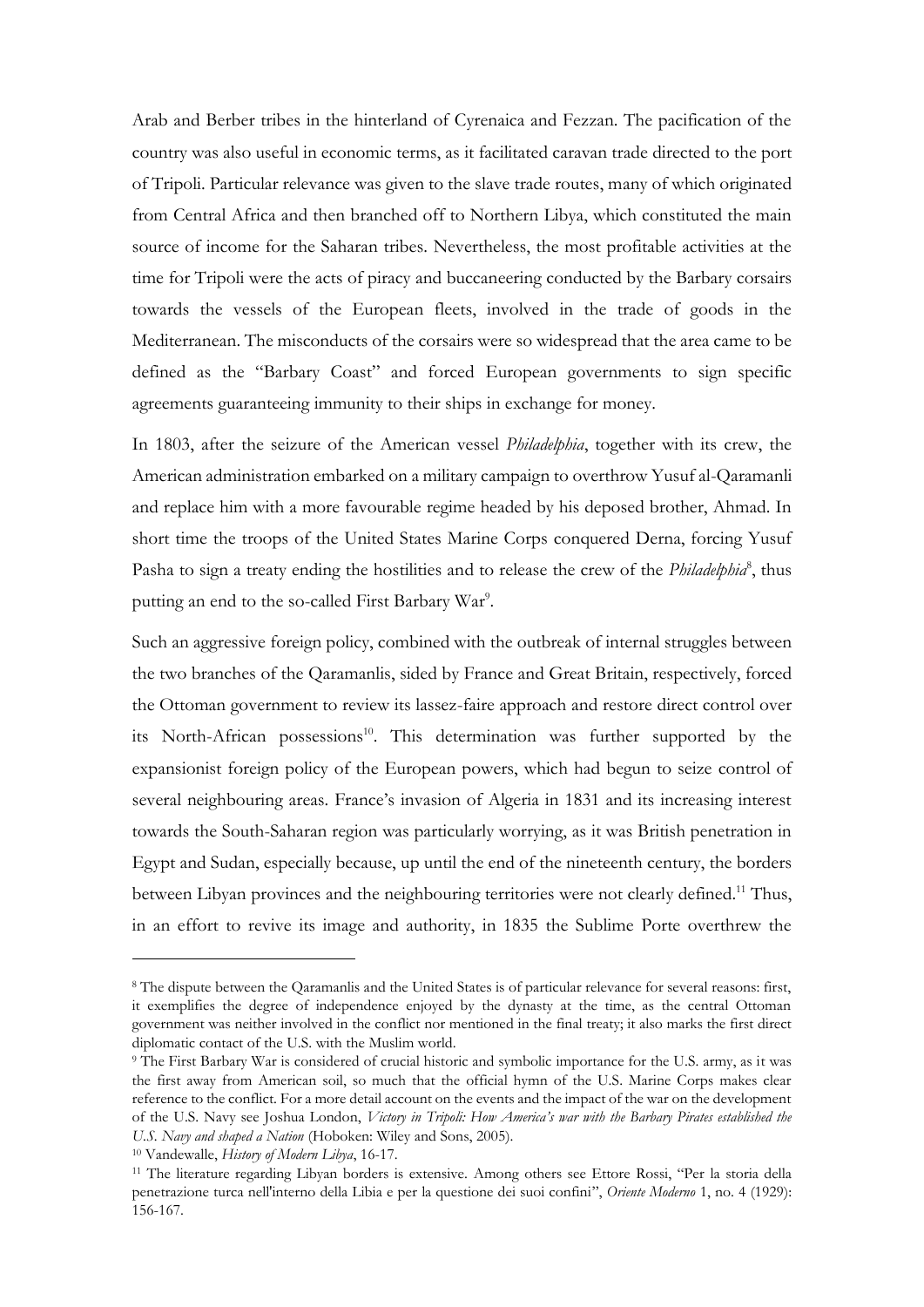Qaramanli dynasty and embarked on a set of three military campaigns to re-establish direct control over its provinces, marking the end of a period of decentralized rule in the region. Despite the early submission of the people in the coastal areas of Cyrenaica and Tripoli, the second Ottoman occupation was not straightforward, as it took the Ottoman troops roughly a quarter of a century to extend their sovereignty in the hinterland of Tripolitania and in Fezzan. There, Libyan tribes had organized a common resistance by affiliating into intertribal federations, called *sufuf*,<sup>12</sup> the most important being the Yusuf and the al-Bahr in Tripolitania, and the Awlad Sulayman in Fezzan.<sup>13</sup> Ultimately, by mid-1850s Libya had been fully subdued and reintegrated into the Ottoman structure, and was involved in a wider process of modernization, called *tanzimat*, which characterized the whole territory of the Empire for the remainder of the century. The *tanzimat* were a comprehensive attempt at reforming the administrative structure of the Empire in order to modernize and consolidate it in the face of European expansion. In Libya, reforms were made in the field of administration and territorial organization, with the reorganization of the territory in *wilayat* (provinces) and municipalities. Tribal lands were divided and assigned to individuals conditional to the payment of a registration fee, while private property was introduced in urban areas in 1859. The role of Islam was limited both in the judiciary field, with the distinction between secular courts and religious courts, based on the *shari'a* law, as well as in the field of education, where secular schools were introduced alongside religious schools.<sup>14</sup> This wave of new policies encountered a warm response by the population, as they limited the importance of Islam and caused, particularly in Fezzan, an economic decline owed to the increase in taxation and the Ottoman abolition of slave trade, which resulted in a remarkable diminution of caravan commerce.<sup>15</sup>

<sup>12</sup> Rossi, *Storia di Tripoli*, 297-312.

<sup>13</sup> However, as noted by scholar Anna Baldinetti "these resistances against the reaffirmation of the Turkish authority were different and unconnected […], as they were not based on nationalist grounds, but rather intended to preserve acquired supremacies in delimited spheres". Accordingly, the tribes of Tripolitania only sought tax exemption, while Fezzan, asking for French support, fought for complete independence. Baldinetti, *Origins of Libyan Nation*, 29-30.

<sup>14</sup> Lisa Anderson, "Nineteenth-Century Reform in Ottoman Libya." *International Journal of Middle East Studies* 16, no. 3 (1984): 325–348. Further information on the general process of the *tanzimat* can be found in Gabor Agoston and Bruce Masters, *Encyclopedia of the Ottoman Empire* (New York: Infobase Publishing, 2010); for a more specific analysis of the reforms in Libya see: Rossi, *Storia di Tripoli*, 322; Francesco Corò, *Settantasei anni di dominazione turca in Libia, 1835-1911* (Tripoli: P. Maggi, 1937),14-18; Anthony J Cachia, *Libya under the Second Ottoman Occupation, 1835-1911* (Tripoli: Government Press, 1945), 74-78.

<sup>15</sup> Lisa Anderson, *The State and Social Transformation in Tunisia and Libya, 1830-1980* (Princeton: Princeton University Press, 1986, p.88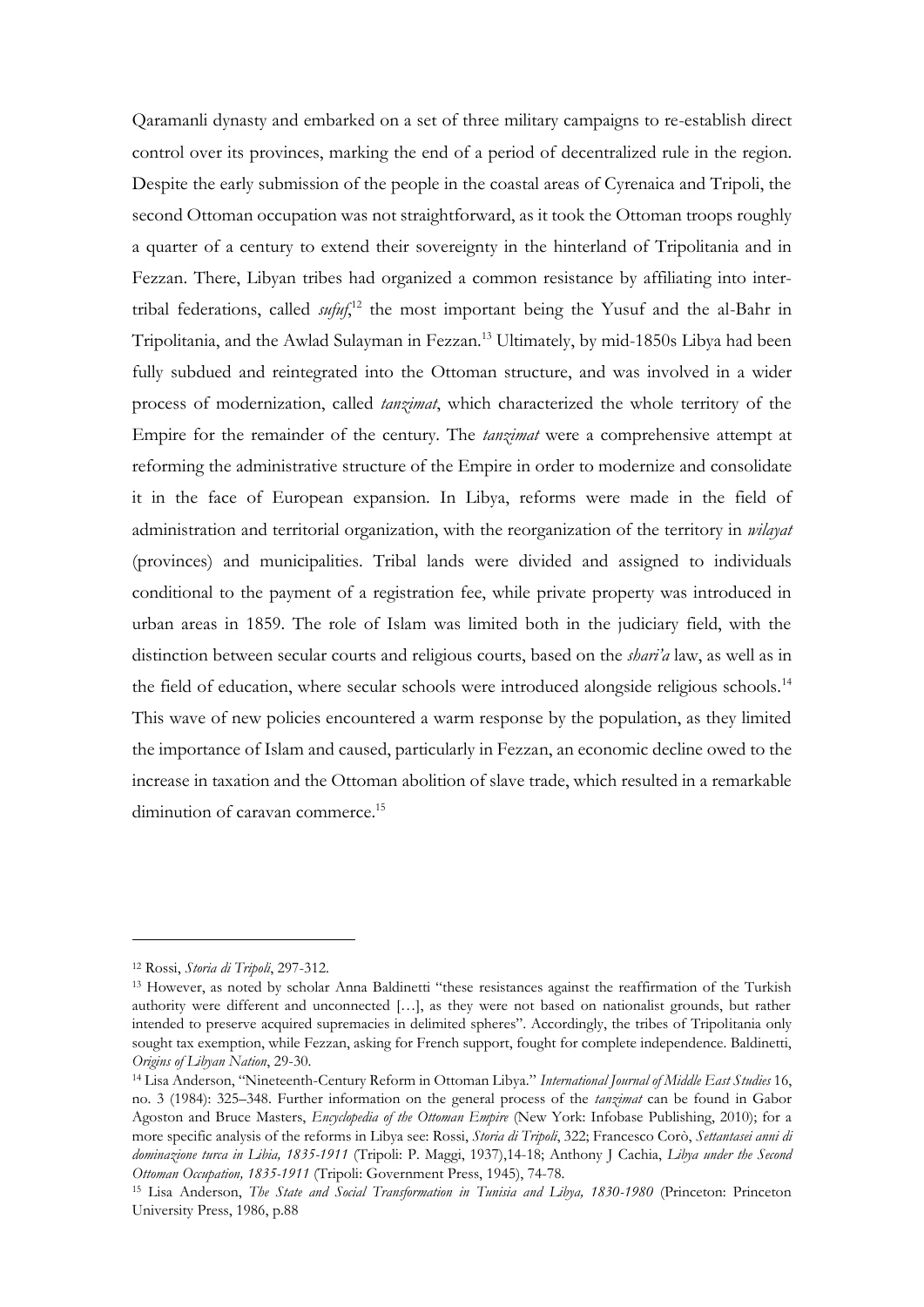#### <span id="page-9-0"></span>**1.2 The Italian Colonial Era: "The Fourth Shore**"

On 26 September 1911 the Giolitti government sent an ultimatum to the Sultan in Istanbul, denouncing the state of "chaos and neglect" in which Libya was lying and threatening to invade Cyrenaica and Tripolitania, on the claims that the Ottomans were hindering Italian economic activities in the country. The following day Italy waged war to the Ottoman Empire. On 3 October it launched its military operations through a seaborn invasion, seizing Tripoli, Benghazi and the other major coastal cities by the end of the month and unilaterally announcing the annexation of the North African provinces on 5 November 1911. This rapid series of military successes complemented the optimism of the Italian authorities, who had been envisioning and organizing this campaign for nearly three decades, especially since the Franco-Italian treaty of 1902, which recognized their "special interests" in Morocco and Libya, respectively. As a matter of fact, Italy had already begun its "pacific penetration" by developing diplomatic contacts with the heirs of the Qaramanli dynasty, in order to agitate the population against the Ottoman governance, and by sponsoring economic activities in the area to support Italian businesses through the financial institution Banco di Roma.<sup>16</sup> The colonial project enjoyed wide consensus among the Italian political parties of the time, with nationalists, Catholics, democrats and even socialists agreeing, in a unique political synthesis, upon the economic and geopolitical necessity of the operation. The public opinion, propelled by intellectuals and press campaigns which falsely depicted the facility of the occupation and the fertility of the land,<sup>17</sup> came to envision Libya as a "promised land" and its invasion as a historical right. In this context, war was inevitable.<sup>18</sup> Despite the early victories and the formal proclaims, and notwithstanding an overwhelming numerical superiority of five men to one for the Italian troops, the war reached a stalemate already by the Spring of 1912. Under pressure from the international community, the two parties started a negotiation which led, in October 1912, to the Ouchy peace treaty, an ambiguous agreement according to which the Ottomans did not renege their sovereignty over Libya and at the same time the Italians reaffirmed their annexation of Cyrenaica and Tripolitania. Thus, following this agreement,

<sup>16</sup> Baldinetti, *Origins of Libyan Nation*, 35-36.

<sup>17</sup> In particular, the Italian press stressed Libyan agricultural productivity and richness of water, even publishing false correspondence between a German explorer and the Italian authorities in which they praised the wealth of natural resources of the country. However, Nahum Slouschz, an active member of the Jewish Territorial Organization, sent to Libya to assess whether it could be a suitable location to establish a Jewish state, wrote in 1908 that Libya was discarded precisely due to its scarcity of water.

<sup>18</sup> Sergio Romano, *La Quarta Sponda: Dalla guerra di Libia alle rivolte arabe* (Milano: Longanesi Saggistica, 2015). In the book, Romano explains how this political and popular convergence towards the war pushed Giolitti to refuse any diplomatic settlement of the dispute and prefer the military option.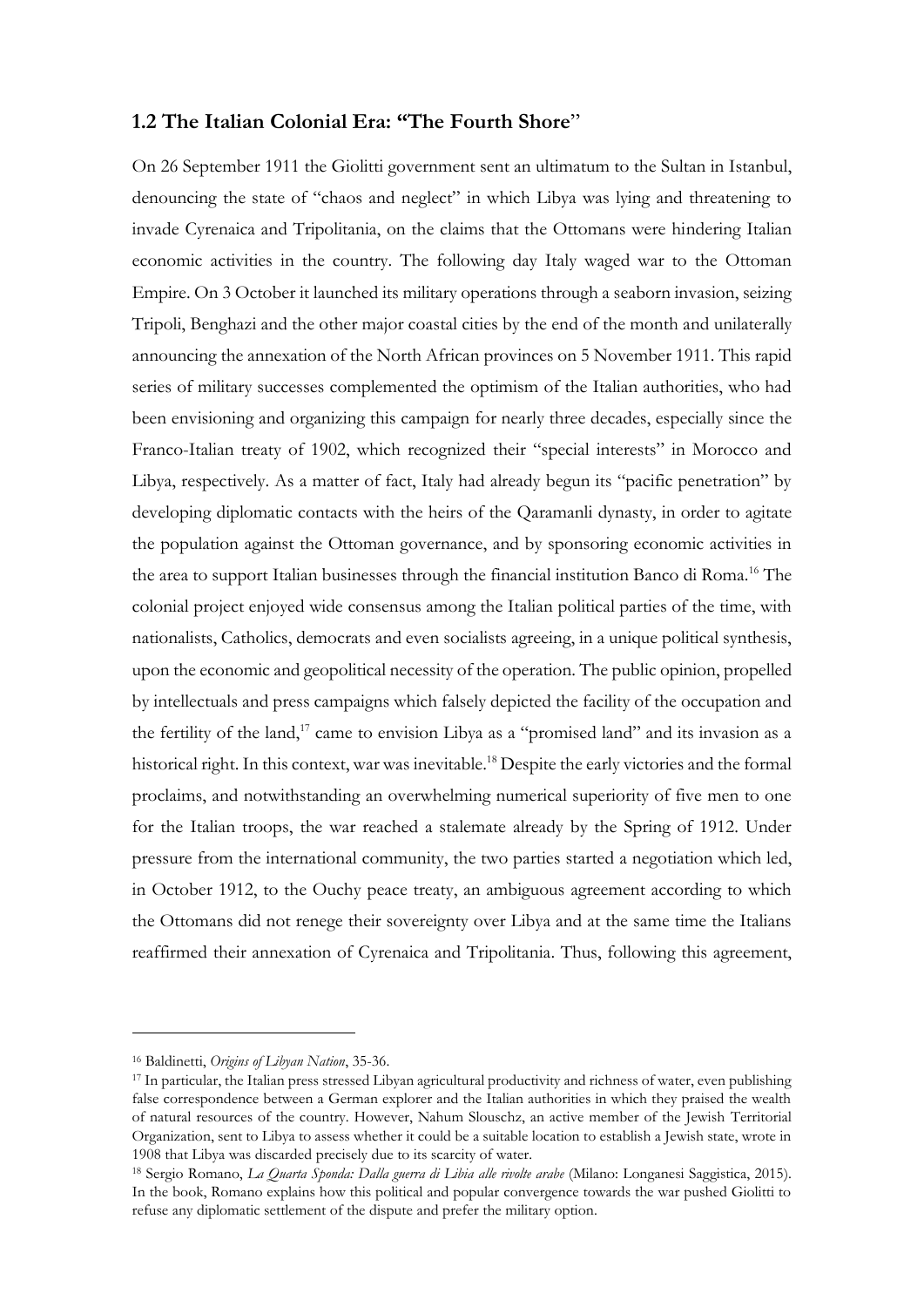the status of Libya was anomalous: under the international law it belonged to the Italians, but the population continued to consider the Sultan as its political and spiritual leader<sup>19</sup>.

Libyan fightback first manifested itself in October 1911, when during an attack to the Italian positions near Shariʿa al-Shatt in Tripolitania, more than 500 Italian soldiers were killed, marking the beginning of a resistance movement which would last until 1931. Following this event, the Giolitti government authorized massive executions and deportations of thousands of Libyan rebels to the Tremiti islands, where many of them died due to scarcity of food and poor living conditions .<sup>20</sup> The colonial threat and the pan-Islamic identity awakened the local resistance but were not sufficient to bring Tripoli and Benghazi together under a single structure of command, capable of mobilizing and organizing effectively the different tribes and militias. Concretely, Italian troops faced two kinds of resistance, each with its own leadership and strategy, and with two different outcomes<sup>21</sup>. In Tripolitania, thanks to a more open terrain and to the collaborations of notable tribe leaders and businessmen, the occupation proceeded with more ease, and by august 1914 Italian forces controlled the majority of Tripolitania and Fezzan. Simultaneously, in Cyrenaica the resistance proved much stronger, due to the leadership of the Sanusi Order headed by Ahmad al-Sharif. The Sanusiyya, was a revivalist Sufi religious movement, founded by Sayyid Muhammad ibn Ali al-Sanusi, an Algerian scholar who, after having extensively travelled in North Africa and in Hijaz, settled in Cyrenaica and established there his first lodge, or *zawiya*, in 1842. The ideology of the Sanusiyya stressed the importance of creating a unified community based on education, hard work, religious practice, moral commitment and anti-colonial resistance<sup>22</sup>. Many scholars have analysed the reasons behind its success, and the most shared view is that the innovative trait of the Order lied in its organization: its system of lodges resembled a quasi-state of Islamic model, collecting taxes, providing education, acting as spiritual centre and as keeper of law and order, and preventing and solving inter-tribal disputes. The lodges were built in strategic places, either along inter-tribal boundaries or along trading routes and in so doing, the Order became a reference point for merchants and pilgrims. Thus, the Sanusiyya was not just a religious order but also a political, social and economic organization, which brought social cohesion in the area. As a result, many tribe leaders became followers

<sup>19</sup> St John, *Libya*, Chap. 3 "Italian Colonial Era, 1911-1943". After the Ouchy treaty, the sultan retained the right to appoint his local representative, and the local population continued to mention him as caliph during the Friday prayer. These factors proved decisive in limiting Italian sovereignty in the early phases of the war. <sup>20</sup> *Ibidem* 

<sup>21</sup> Michela Mercuri, *Incognita Libia: Cronache di un Paese sospeso* (Milano: FrancoAngeli, 2017), 12.

<sup>22</sup> Ali Abdullah Ahmida, "The Sanusi Order or Sanusiyya, 1837–1932." In *A Historical Companion to Postcolonial Literatures - Continental Europe and Its Empires*, ed. Poddar Prem et al., (Edinburgh: Edinburgh University Press, 2008), 308-09.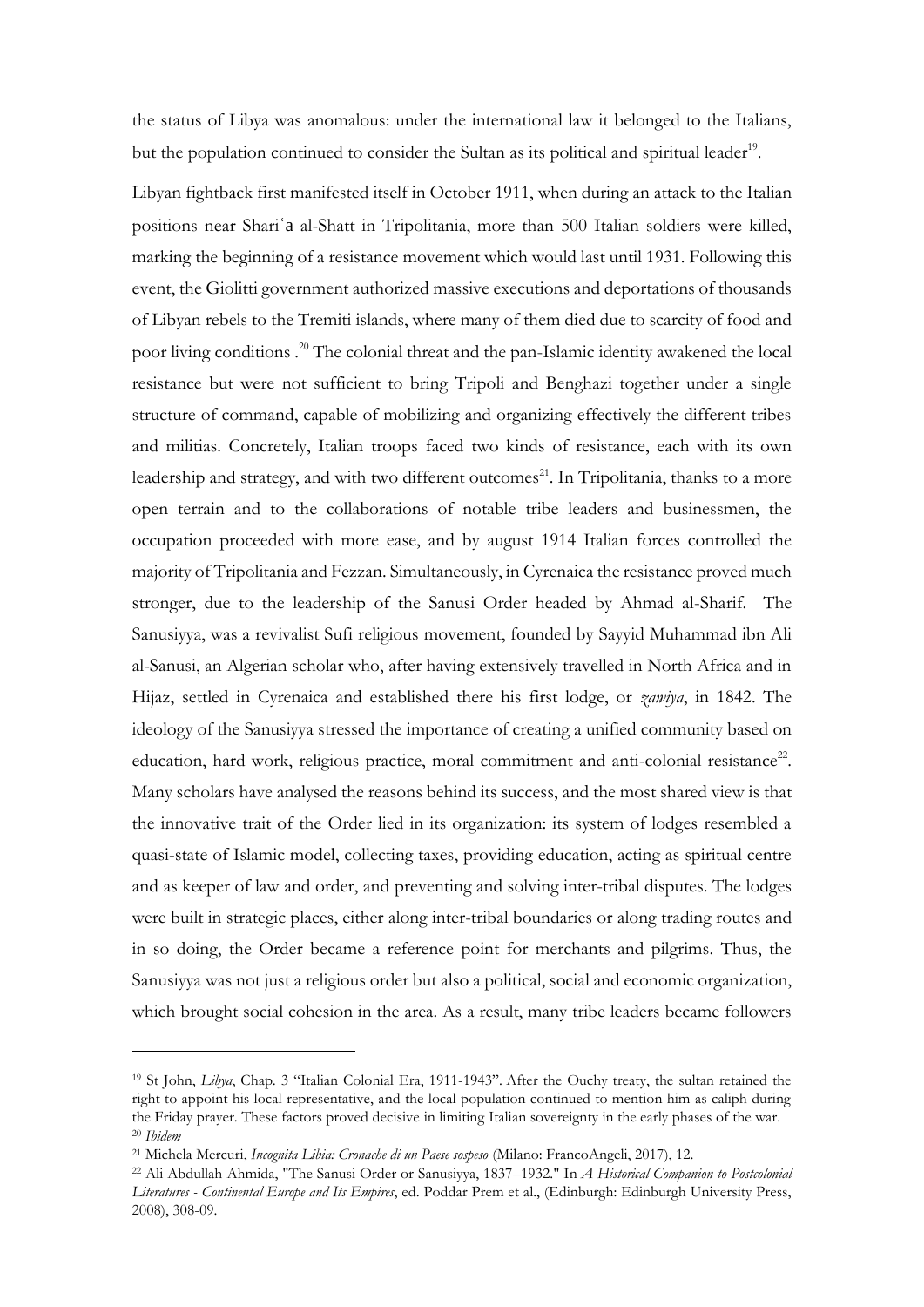or *Ikhwan* (brothers) of the order,<sup>23</sup> and between 1837 and 1932, the Sanusiyya managed to establish a network of 146 lodges throughout the region, expanding its influence over Tripolitania and even Darfur and Bornu, while maintaining its core of support among the Cyrenaican tribes. Therefore, during the nineteenth century the Sanusiyya emerged not only as religious order and leadership, but also as a regional authority. Thanks to its ability to adapt to the existing environment, to its cultural familiarity with the tribes of Cyrenaica and to the scarce involvement and investments of the Ottoman authority in the area, it managed to provide a prototypal form of social, political and economic governance which turned into a resistance movement against Italian occupation<sup>24</sup>.

Initially, Italian authorities attempted to reach an agreement with the Sanusiyya, in which the Sanusi would legitimize Italian sovereignty over Tripolitania and Cyrenaica in exchange for the administrative autonomy of the lodges and the recognition of the spiritual leadership of the Order. After the failure of the negotiations, Italian authorities ordered the destruction of several lodges and proposed privileged treatments to the tribes who supported them. In contrast, Ahmad al-Sharif declared *jihad* (holy war) against the colonizers and organized the resistance with a guerrilla-like warfare, cementing the role of the Order as a political organization.<sup>25</sup> It is important to note here, how the Italians underestimated the tribal support enjoyed by the Order and the importance of territory for the population. Indeed, the war was not simply a religious war fought by war-like Bedouins, as the European powers often thought during their colonizing efforts, and neither was it just one in defence of the Ottoman identity, even though there was religious and cultural continuity with the Empire. Rather, it was a combination of all these elements – territory, religion and identification – which motivated the tribes of Cyrenaica to resist the invasion.<sup>26</sup> In April 1915 the Italians suffered a historical defeat when a local militia, led by Ramadan al-Suwayhli, turned against them and joined the rebels in the battle of Qasr Bu Hadi, $27$  causing massive fatalities among Italian troops, stealing weapons and ammunition and forcing their retreat to the coast.<sup>28</sup> With the outbreak of World War I, Rome was forced to divert its already scarce forces and resources to different fronts, opening the way for local leaders to gather political support, inspired by the stirrings of Arab nationalism from Tunisia and Egypt. At the end of the conflict, these

<sup>23</sup> Baldinetti, *Origins of Libyan Nation*, 31.

<sup>24</sup> Baldinetti, *Origins of Libyan Nation*, 32-33; Vandewalle, *History of Modern Libya*, 20.

<sup>25</sup> Vandewalle, *History of Modern Libya*, 26.

<sup>26</sup> Anderson, *State and Social Transformation*, 117-121.

<sup>27</sup> This battle, also known as battle of Qardabiyya, is of historic importance for Libyan nationalists, as it was the first time in which tribes from Tripolitania, Fezzan as well as a Sanusi column faction headed by the brother of Ahmad al-Sanusi, undertook a unified action.

<sup>28</sup> Anderson, *State and Social Transformation*, 193.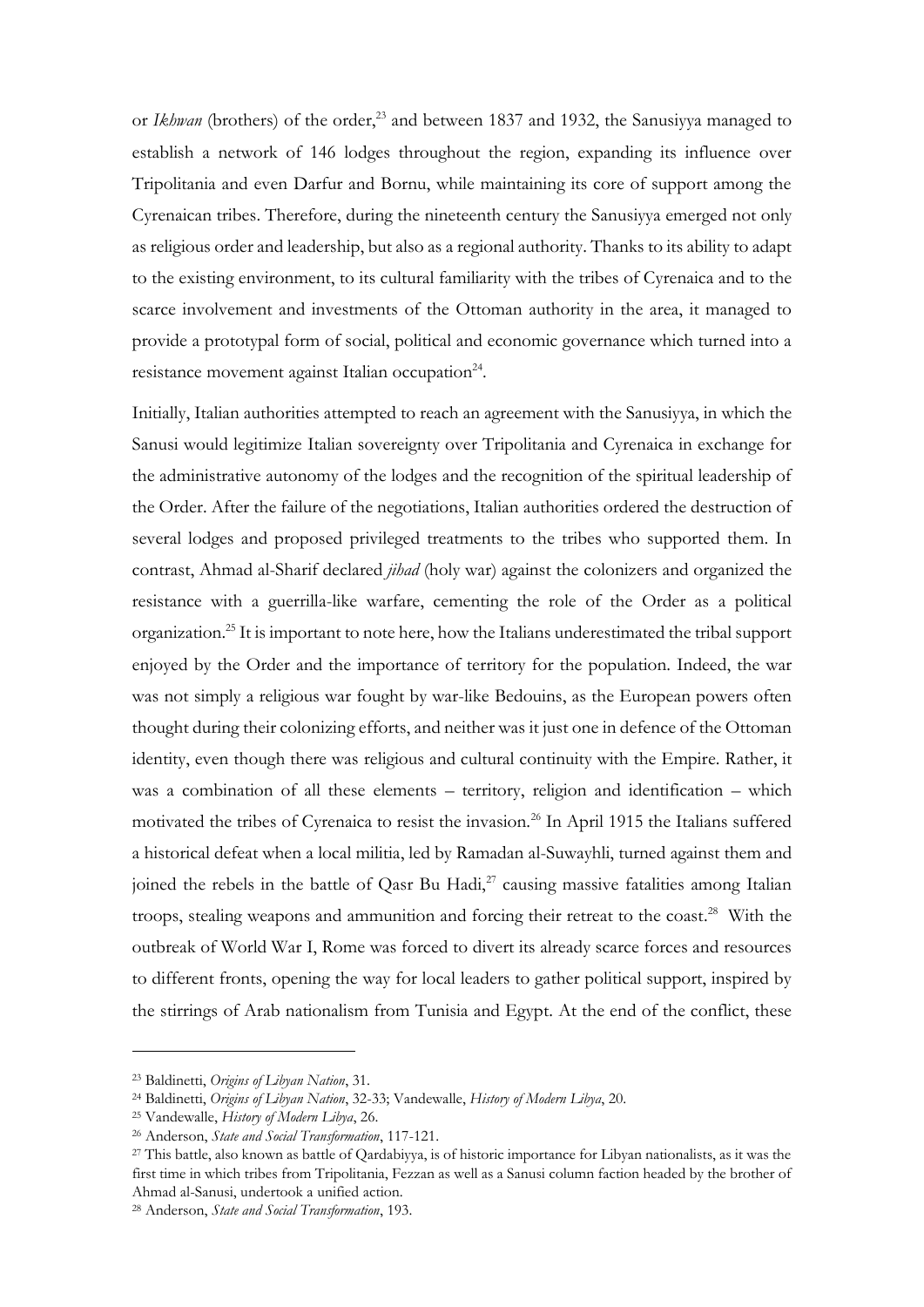movements found new impulse thanks to the Italian policy of collaboration based on the Fourteen Points of Woodrow Wilson and the League of Nation. This new conciliatory policy culminated with the promulgation in 1919 of the "Legge Fondamentale", a statute of liberal imprint which guaranteed a series of civil and religious rights to the local population. It foresaw the participation of the Libyan people to the administrative life through elections (although they were never held), it introduced a special Italian-Libyan citizenship, it guaranteed the respect of Islam and recognized the freedom of speech and association.<sup>29</sup> The most prominent outcome of this liberal and democratic concessions was certainly the attempt of the Tripolitanian Republic, organized by Sulayman al-Baruni – appointed governor of Tripolitania, Tunisia and Algeria - together with the same al-Suwayhli and other notable figures from Tripoli. The Tripolitanian Republic was the first formally republican government in the Arab world, and it comprised a Council of Four, acting as ruling body, supported by an advisory group of twenty-four members<sup>30</sup>. Despite its fundamental role as expression of the unification of the Tripolitanian tribes, the project soon collapsed, effectively torn by intertribal divisions for leadership, which nearly led the province to a civil war. The effects of the "Legge Fondamentale" were extended to Cyrenaica in October 1919, in an attempt to legally reaffirm Italian sovereignty over the province after the truce established by the Akrama treaty of April 1917. The agreement had effectively handed over all the hinterland of Cyrenaica to the Sanusi family, enabling it as a diplomatic actor and as representative of the Cyrenaican tribes. Therefore, the new statute was considered by Idris al-Sanusi as a step back. As a consequence, the parts engaged in new negotiations, which produced a *de facto* division of powers between Italy and the order: Italy maintained its control over the coastal areas, while the Sanusiyya retained its authority over the hinterland. Furthermore, Idris al-Sanusi was granted the hereditary title of Amir of Cyrenaica in exchange for dismantling the Sanusi military camps. Concretely, this proved to be a mistake. The camps were never dissolved, as they were the means through which the Sanusiyya exercised its political and administrative control, $31$  and the official recognition of the authority of Idris al-Sanusi legitimized its leadership over the local tribes and strengthened the autonomy of the province. By the end of 1921, the relationships between the two parties had once more deteriorated and these negotiations represented the last Italian diplomatic attempt to solve the dispute before the advent of the Fascist regime.

<sup>29</sup> Baldinetti, *Origins of Libyan Nation*, 32.

<sup>30</sup> Anderson, *State and Social Transformation*, 205-206.

<sup>31</sup> Edward E. Evans-Pritchard, *The Sanusi of Cyrenaica* (Oxford: Clarendon Press, 1949), 151.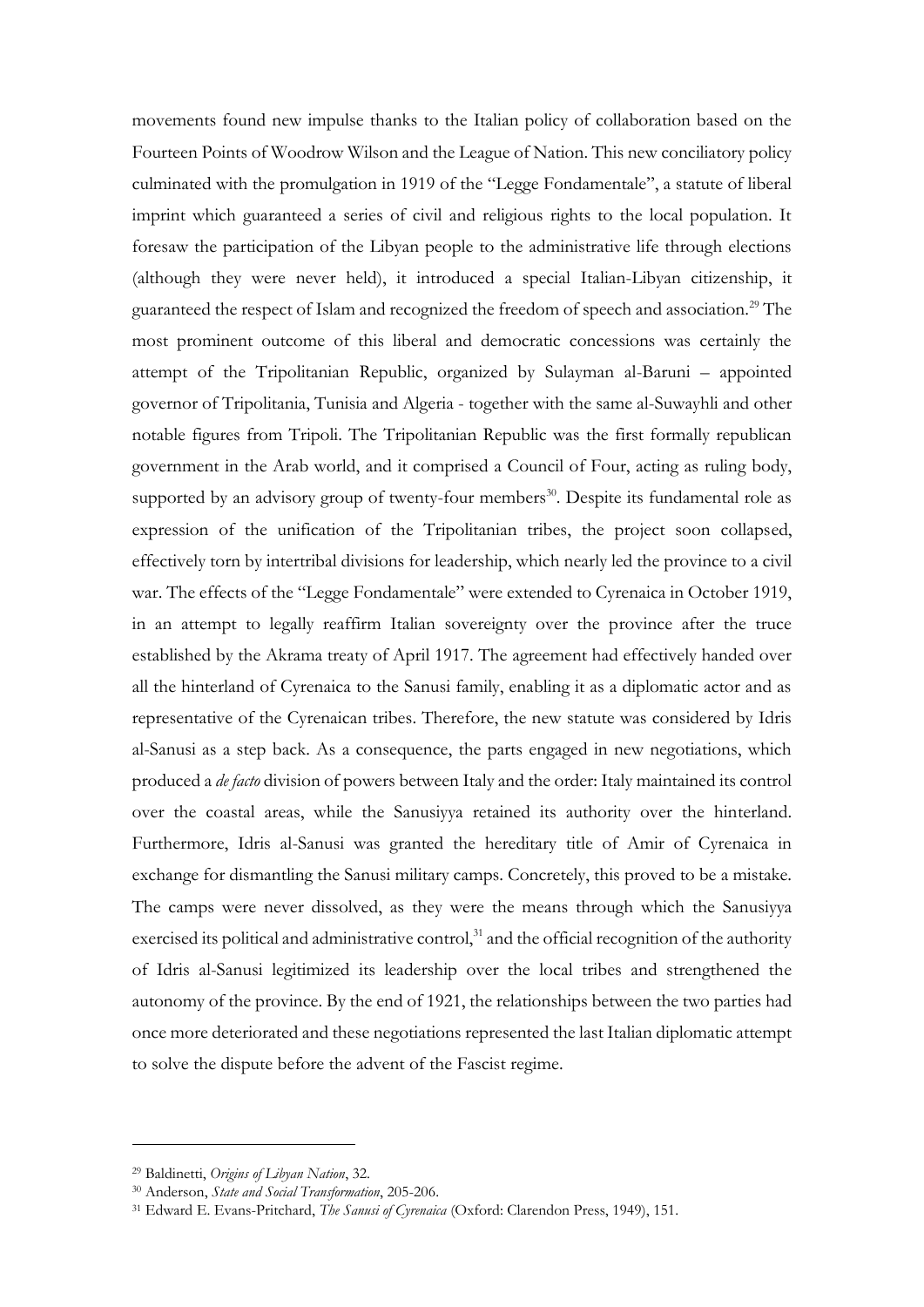#### <span id="page-13-0"></span>**1.2.1 The Fascist "Riconquista"**

With the rise of Fascism in October 1922, the Mussolini regime reneged on the liberal policy of collaboration with local elites put in place after World War I. Conversely, the Fascist authorities acted with absolute brutality and intransigence towards the population, starting the project of *Riconquista*, or reconquest,<sup>32</sup> of the country. The conquest of the so-called "useful Tripolitania" – meaning the fertile area of the province – and of Fezzan proceeded swiftly, and by 1925 the portion of territory control by the Fascists in Tripolitania reached 35.000km<sup>2</sup> . Italy deployed its best and most modern weapons, and despite having signed the Geneva Convention of June 1925 prohibiting the use of chemical and bacteriological weapons, the Italian army resorted to poison gas in 1928 in order to subjugate the local population.<sup>33</sup> As in the past, resistance in Cyrenaica proved to be harder to win. There, Shaykh Rida, brother of Idris al-Sanusi and his successor after the Amir fled in exile to Egypt, conducted a tribal army of 2,000 to 6,000 men, who contained Italian penetration until 1928, when the Sanusi saw their lodges destroyed and their properties confiscated. In January 1929, following the reconquest of Tripolitania and the conquest of Cyrenaica, Italian authorities decided to unite the two provinces under a single governor, Marshal Pietro Badoglio, and established the capital in Tripoli. Nevertheless, resistance movements continued to exist in the Eastern region of Libya under the leadership of the tribal shaykh Umar al-Mukhtar, who led Bedouin guerrillas in ambushes and surprise attacks towards Italian garrisons. Once again, these rebellions were met with brutal repression, and Umar al-Mukhtar was ultimately captured and hanged in public place, in front of twenty-thousand deported compatriots. The apex of the repression was reached with the institution of death penalty, concentration camps and the decimation of local livestock. The actions of Fascists officials in Libya have been aptly described as genocide and ethnic cleansing, and it was estimated that deportations to concentration camps involved approximately 100,000 people, of which as many as 50,000 died during the confinement.<sup>34</sup> The leftovers were repatriated to their original places, although they were forced to settle in defined areas. Subsequently, they were employed in the realization of several public infrastructures, among which the "Via Litoranea", a road connecting the coasts of Tunisia, Libya and Egypt. After having eliminated any form of resistance, the Fascist regime concentrated its colonial efforts on the transformation of Libya

<sup>32</sup> In this regard, two Italian scholars, Goglia and Gochat, have underlined how in several areas it was more a conquest rather than a reconquest, as for example in the hinterland of Cyrenaica, and that the term *Riconquista* was mainly appropriate in relation to Tripolitania.

<sup>33</sup> St John, *Libya*, Chap. 3 "Italian Colonial Era, 1911-1943".

<sup>34</sup> Salerno, Eric. *Genocidio in Libia, Le atrocità nascoste dell'avventura coloniale italiana (1911-1931)*, 2nd ed., (Roma: Manifestolibri, 2005).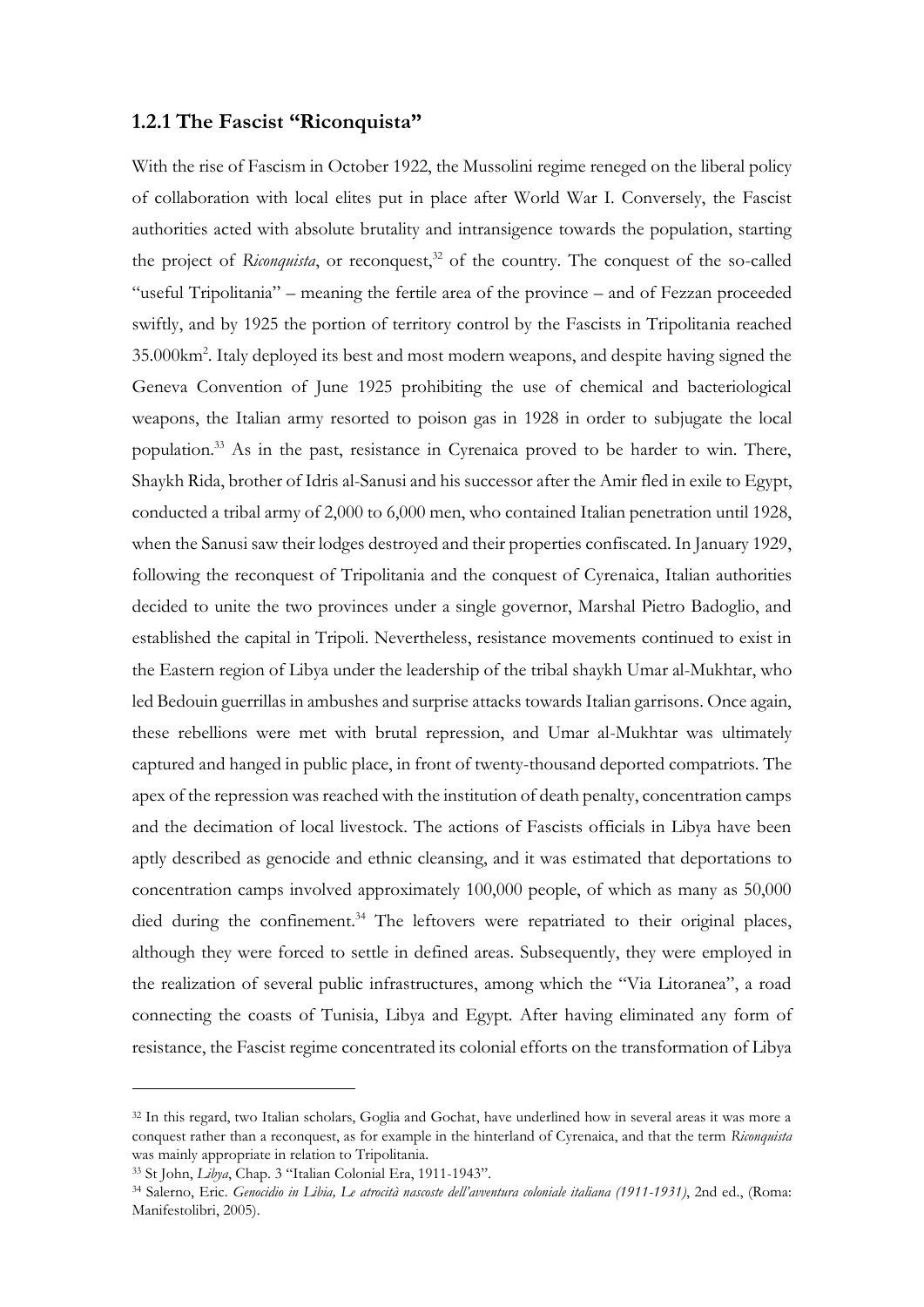into the "Fourth Shore" of Italy. In December of 1934 Marshal Italo Balbo, recently appointed Governor of Tripolitania and Cyrenaica, decided to unify the two provinces into a single colony, the "Libia Italiana". Marshal Balbo implemented a policy of "reconciliation" with the local population, dismantling the concentration camps, granting pardons to political prisoners and promoting the construction of public facilities and infrastructures. In so doing however, the Governor used what he himself defined a "paternalistic approach",<sup>35</sup> which consisted in providing economic and material assistance to the natives while keeping them away from education, institutions and administrative positions, revealing a differential treatment between the natives and the Italian settlers. Despite the palliative concession of a special citizenship, the *Cittadinanza Italiana Speciale*, restricted to Muslim Libyans and mainly directed at introducing them to the Fascist Libyan Party, $36$  the population was allowed to participate in the economic and political life only at the lowest level. In addition to that, Fascist policies focused on two main aspects, which were mutually related: the development of the agricultural sector and a plan of intensive demographic colonization. Besides the investments in public works, much of the Italian spending in Libya was directed to statesponsored and subsidized programs aimed at settling Italian peasants, mainly from the South of the peninsula, in the colony. As a matter of fact, in 1938 with the so-called arrival of the *Ventimila*, 20,000 colonists were transported in a single convoy to populate family farms located in Cyrenaica and Tripolitanian. In January 1939, Balbo announced the annexation of Libya to the metropolitan territory of Italy, thus completing the ideal of the "Fourth Shore". 225,000 hectares of land were destined to agricultural production and approximately 110,000 Italian colonists had settled by 1940.<sup>37</sup> Ultimately, the plans of the Mussolini regime in Libya came to a standstill with the outbreak of World War II, especially after the defeat of the second battle of al-Alamein which marked the definitive expulsion of the troops of the Axis from North Africa. In the aftermath of the second global conflict, Libya possessed a considerable system of infrastructures and public utilities and an improved agricultural sector, however, three decades of Italian rule left the country with a highly uneducated, unskilled and uninformed citizenry. The complete centralization of power in the hands of the governor and the systematic exclusion of the Libyans from the political and administrative life did not favour the formation of politically active movements, except in the exiled communities present in Chad, Syria, Tunisia and Algeria. As a result, Libyans

<sup>35</sup> Baldinetti, *Origins of Libyan Nation*, 49.

<sup>36</sup> Membership in the *Gioventù Araba del Littorio* (Arab Youth of the Littorio) was a prerequisite for citizenship.

<sup>37</sup> Claudio G. Segrè, *Fourth Shore: the Italian Colonization of Libya*. (Chicago: University of Chicago Press, 1975), 161.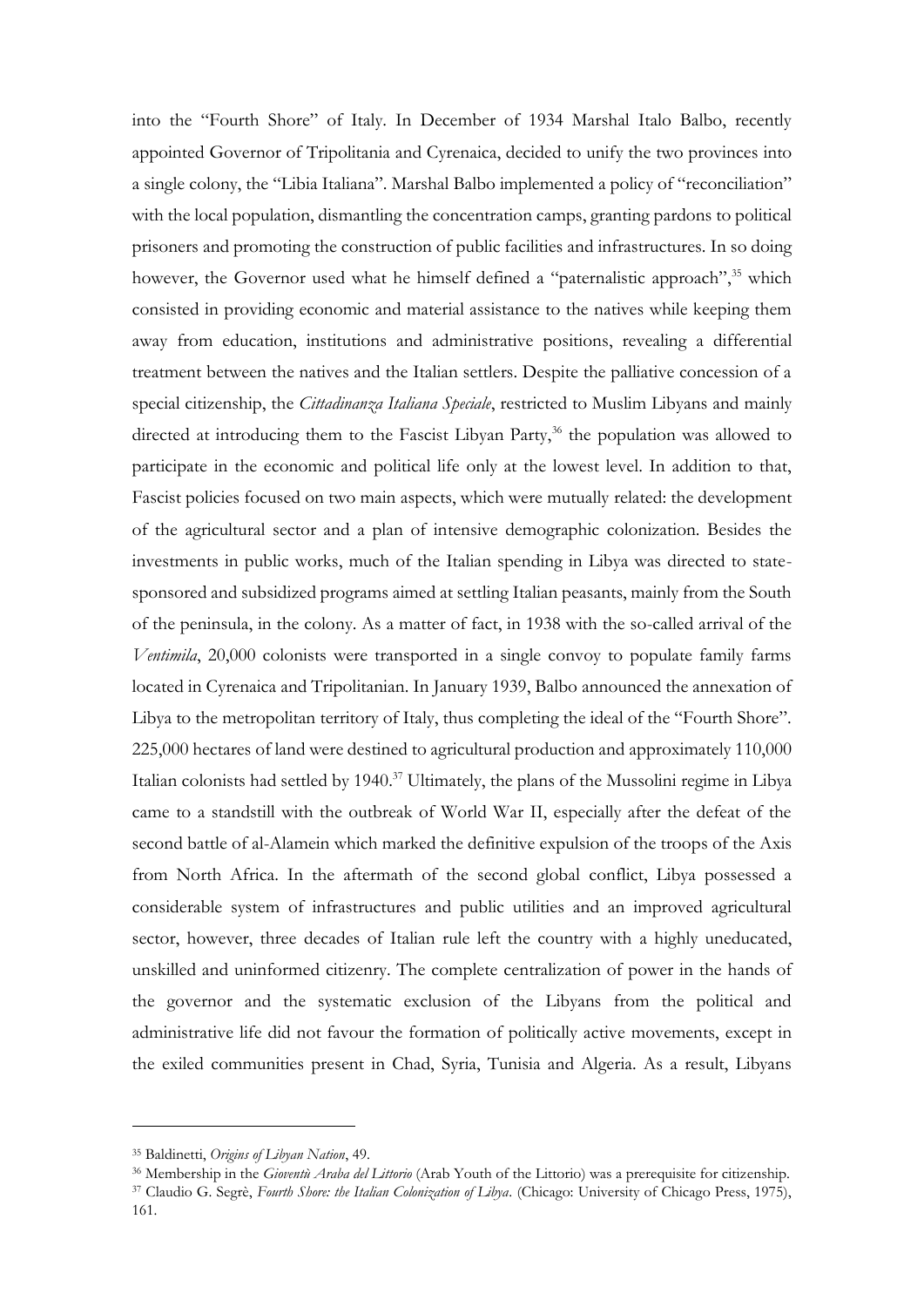struggled to embrace pan-Arabism and remained more attached to pre-colonial pan-Islamism.<sup>38</sup> Finally, although the Italians deployed much of their efforts in destroying tribal affiliation, particularly in Cyrenaica with the destruction of the Sanusi order, they did not provide alternative political institutions and marginalized local population in the hinterlands. In so doing, they revived kinship identities as the only viable organization structure, opposed to a modern European state structure which was used to subjugate and dispossess them. At the end of World War II, Libya had no means to prepare itself for self-government.<sup>39</sup>

#### <span id="page-15-0"></span>**1.3 The United Kingdom of Libya: an accidental state**

The path towards Libyan independence began in 1943, with the defeat of the Axis forces at al-Alamein and the expulsion of German and Italian troops from North Africa. As a consequence, Libya was occupied by the Allied: the British government established a British Military Administration in Cyrenaica and Tripolitania, a move anticipated by the French government after the occupation of Fezzan. In the aftermath of the war, Libya was in ruins and much of the Italian infrastructures had gone destroyed during the conflict. Italian colonists had been evacuated at the end of 1942, leaving villages and fields abandoned and uncultivated. In concomitance with the establishment of British control in Cyrenaica, Idris al-Sanusi was recalled from exile in Egypt, in quality of leader of the Libyan Arab Force, a group of five battalions representing the Sanusi Order who had allied with the British in Cyrenaica. Even at this time, there was discord among the three provinces upon the future of Libya. Idris al-Sanusi had made clear his preference for an independent Cyrenaica with a strict alliance with the British government, where no Italian or Soviet authority could play a role. Conversely, in Tripolitania there existed several political parties which, regardless of their different ideological backgrounds, claimed to be in favour of the independence of Libya and the unity of the three provinces.<sup>40</sup> In lack of a better alternative, and out of fear that Tripolitania and Fezzan could remain under British and French rule, the élites in Tripoli reluctantly accepted to propose Idris al-Sanusi as leader of a unified Libya. In Fezzan, half of the population declared itself in accordance with the prosecution of the French administration.<sup>41</sup> Ultimately, irrespective of the different viewpoints of the Libyans, the game

<sup>38</sup> Anderson, Lisa. "The Development of Nationalist Sentiment in Libya, 1908–1922," in *The Origins of Arab Nationalism*, ed. Rashid Khalid et al., (New York: Columbia University Press, 1991), 225–242.

<sup>39</sup> Vandewalle, *History of Modern Libya*, 33-34.

<sup>40</sup> For further information regarding the political spectrum of Tripolitania and an account on the parties' programmes see Adrian Pelt, *Libyan Independence and the United Nations: A Case of Planned Decolonization* (Yale University Press, 1970).

<sup>41</sup> Vandewalle, *History of Modern Libya*, 37-38.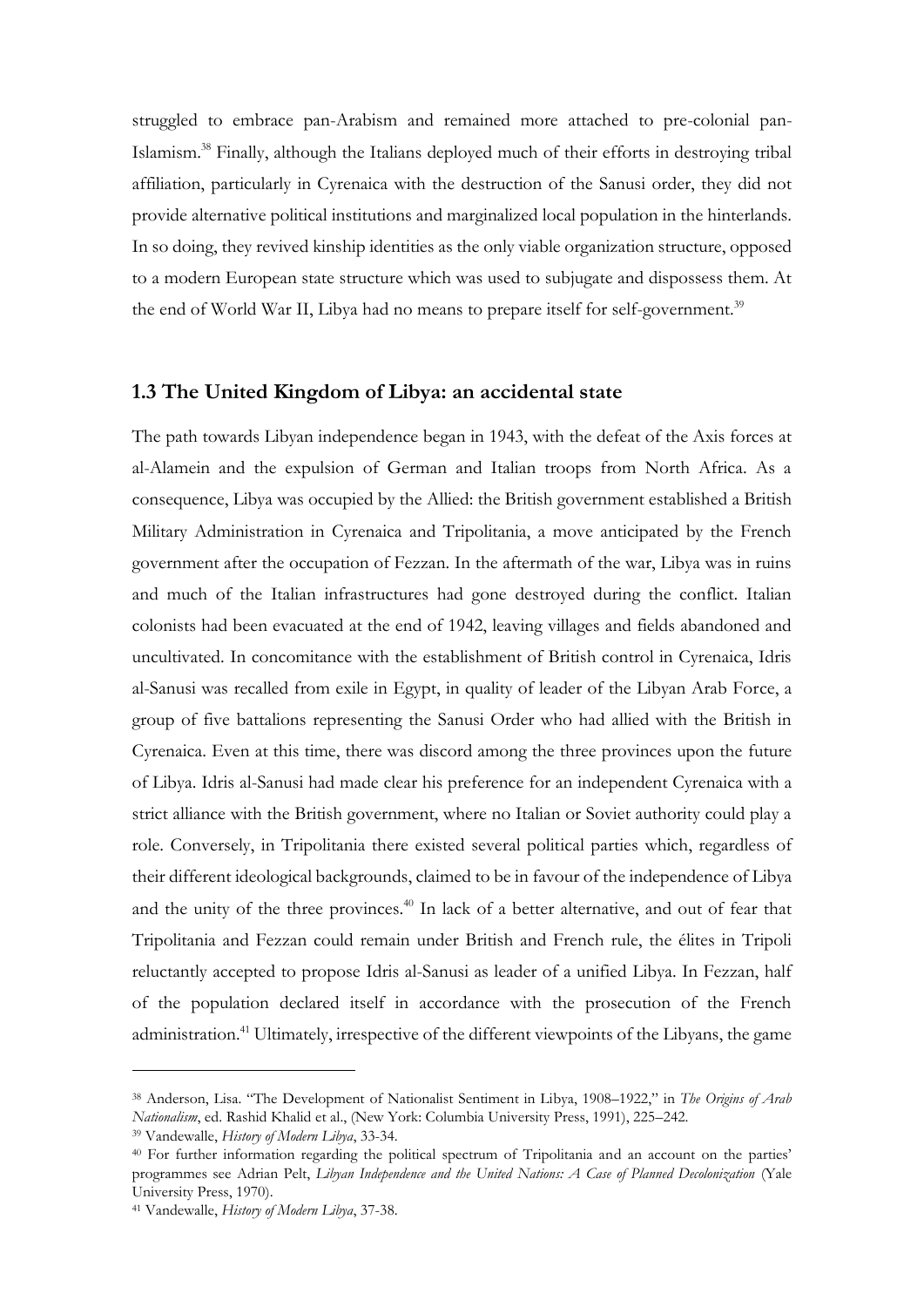was played at the international level, between Great Britain, France, the Soviet Union and the United States. After pressuring Italy to formally renege on its sovereignty over Libya, the Four Powers proved unable to reach an agreement on the division of power and territories of the country, therefore the question was submitted to the General Assembly of the United Nations. With the emergence of the Cold War, the priority for both the United States and the United Kingdom became to prevent any Soviet influence in Libya and to retain control over the air base facility at Wheelus Field, outside Tripoli. In 1949, the French and Italian governments tried to break the impasse by signing the Bevin-Sforza plan, a compromise which envisioned a ten-year trusteeship to Britain in Cyrenaica, to Italy in Tripolitania and to France in Fezzan.<sup>42</sup> However, the plan caused harsh reactions and protests in Libya, and it was rejected by the General Assembly. Although the Four Powers agreed upon considering Libya economically too weak and in lack of competent administrators, they did not manage to find a consensus on how to conciliate their specific interests in the country, and progressively leaned towards granting it independence.<sup>43</sup> To interrupt this diplomatic deadlock, the General Assembly passed a resolution proclaiming the independence of Libya, to be realized within a preparatory period of three years, in which to draft a constitution and lay the ground for self-government. With the work of commissioner Adrian Pelt, a Preparatory Committee and subsequently a National Assembly were established. With the words of scholar John Wright: "Libya was put on the road to independence because international disagreement was greater than her own national disunity".<sup>44</sup>

Finally, on 24 December 1951, after four centuries of colonial domination, Libya became an independent and sovereign state, being the first North African state to achieve enfranchisement from European rule and the first and only state created by the General Assembly of the United Nations. The form of government emerged from the work of the National Assembly reflected the compromise the three provinces had to accept in order to avoid further colonial oversight: the United Kingdom of Libya would be a federal hereditary monarchy, led by Idris al-Sanusi, with Islam as religion of state and two alternating capitals, Tripoli and Benghazi. To emphasize national unity, the constitution defined Cyrenaica, Tripolitania and Fezzan as provinces, rather than states. Nevertheless, the duplication of the political and judicial apparatus between two capitals required an expensive and complex administration, reflecting the latent fissure between them. In addition to that, provincial governments retained extensive autonomy, such as the executive power over federal policies

<sup>42</sup> St John, Ronald Bruce, *Libya*, Chap. 4 "Struggle for Independence, 1943-1951"

<sup>43</sup> Anderson*, State and Social Transformation*, 255-256.

<sup>44</sup> John Wright, *Libya* (New York: Praeger, 1969).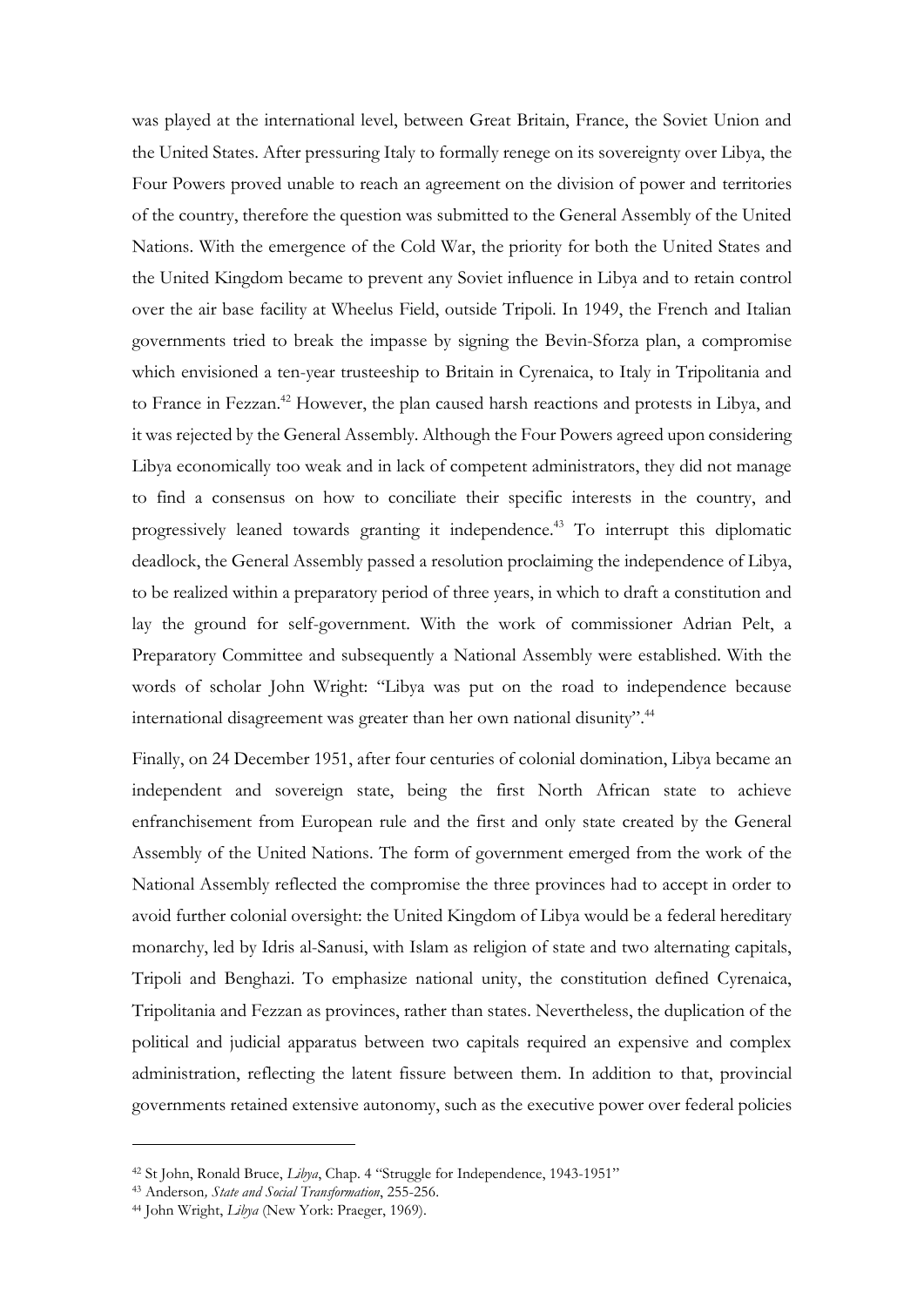in matter of taxation, electoral laws and trade policy. Therefore, the challenges facing Idris al-Sanusi and the national administration were plentiful: providing jobs to an unskilled labour force mainly employed in an unproductive agricultural sector, restoring the economy, creating a sense of political loyalty and, above all, building a common national identity to be shared by the entirety of the country's population, without any political or ideological background to ease the process. In 1952, Libyan subjects were granted, for the first and only time in their history, the chance to vote in parliamentary elections. This auspicious sign for the development of a political culture in the country was conditioned by a rigid control on behalf of the government, and by allegations of electoral fraud. In particular, the goal was to contain the advance of the National Congress Party, whose programme favoured a centralized unitary state over the federal formula. The failure of the first electoral experience produced a delegitimization of political opposition and of any democratic parliamentary system.<sup>45</sup> Aside from this occasion, King Idris had never concealed his disregard for political parties, preferring to delegate his authority to powerful tribe chiefs and local notables, who constituted the royal *diwan*, an informal group of counsellors who embodied the true decision-making institution of the country.<sup>46</sup> The role of the royal *diwan*, combined with the dissolution of the National Congress Party and the banning of all political parties in February 1952, made it so that politics in Libya became a matter restricted to family, tribal and parochial interests, where networks of kinship and clan consolidated their position through intermarriage and clientelism.<sup>47</sup> As a consequence, public servants and members of the *diwan* had no accountability towards the central government, and their only constituency and source of power was their family status and wealth. As the World Bank noticed in 1960: "the prevailing attitude toward appointments to government jobs, which are frequently made on the basis of personal friendship or family connections rather than merit" was a main obstacle toward economic development.<sup>48</sup>

Indeed, at independence Libyan economy was in appalling state: complete dependence on foreign aid,<sup>49</sup> the almost complete absence of commercial trade, a high level of unemployment, an annual per capita income of  $25-35$  – one of the lowest in the world – a child mortality rate of  $40\%$  and an illiteracy rate of  $90\%$ .<sup>50</sup> The situation further exacerbated

<sup>45</sup> St John, *Libya,* Chap. 5 "United Kingdom of Libya, 1951-69"

<sup>46</sup> Anderson, *State and Social Transformation*, 256-257.

<sup>47</sup> *Ibidem*

<sup>48</sup> World Bank, *The economic development of Libya* (Washington, D.C.: The Johns Hopkins University Press, 1960), 10.

<sup>49</sup> By the end of 1959, Libya became the largest per capita recipient of U.S. aid in the world.

<sup>50</sup> Vandewalle, *History of Modern Libya*, 51.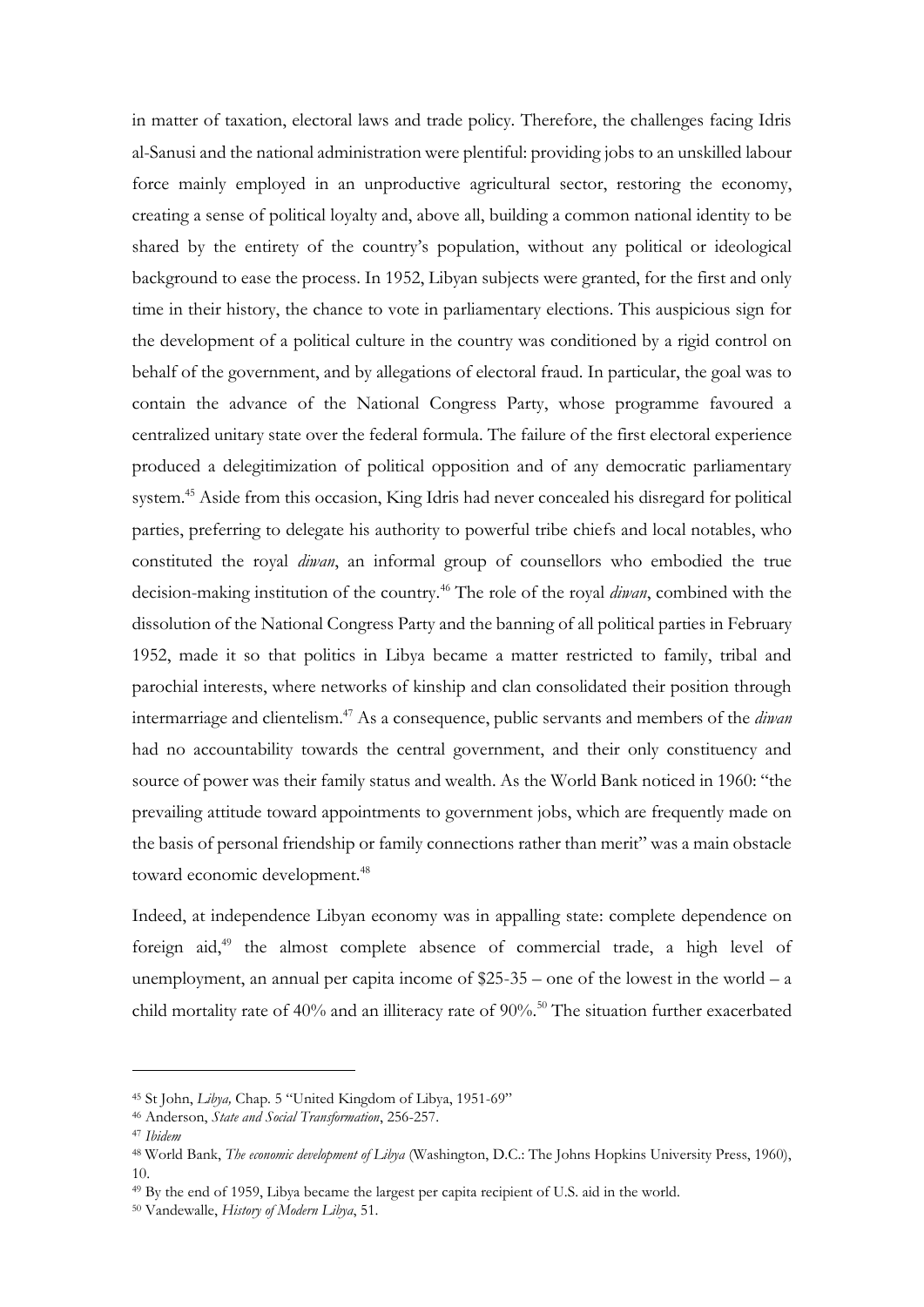after the discovery of oil in 1959. On the one hand, Libya was overwhelmed by a flow of revenues the like of which it had never experienced, on the other hand, this unprecedented amount of resources facilitated a policy of redistributive largesse and clientelism, at the expense of real economic and political development.<sup>51</sup> This way, King Idris - who was reluctant to participate in the political fray, and often chose to reside outside Tripoli and Benghazi - managed to maintain political support and loyalty from the Cyrenaican tribes, without establishing the institutional foundations of a modern state. In a few years, thanks to the work of international expert gathered to write a farsighted and innovative Petroleum Law, Libya became the world's fourth most prolific producer of oil. The 1955 Petroleum Law established a Petroleum Commission with the authority to grant and revoke drilling concessions and envisioned a system of incentives and sanctions which pressured foreign oil companies to maintain high level of production, thus compensating the low market price and guaranteeing a steady profit. The role of the Petroleum Commission was also relevant in terms of national unity. The reasons were twofold: first, it was entitled to collect fees, royalties and taxies from oil companies, and to propose regulations on behalf of all provinces, taking into account the public interest at national level. This reduced the influence of the *wali*, the provincial governors, and reinforced the authority of the federal government in the face of the international oil industry. Second, it proved useful in solving territorial disputes among the provinces in case the exploration areas straddled between two territories as, for instance, with the Sirt Basin, contended by Cyrenaica and Tripolitania. In 1962 Libya became member of the Organization of Petroleum Exporting Countries (OPEC), supporting only select policies, such as the creation of national oil companies but refusing to endorse any decision which could hinder its relations with foreign oil companies. Despite the success of the Petroleum Law in terms of revenues and reputation the federal formula, which had been a necessary compromise to realise the unity of the country, now represented an obstacle to an effective budget planning and economic development, as underlined by the 1960 World Bank Report.<sup>52</sup> Ultimately, in 1963 the constitution was amended to reorganize the country's institutional and administrative system. The amendments envisioned the abolition of the federal formula with a centralization of power in the hands of the national government, now in charge of the economic, administrative and planning process. Federal authorities now had the sole right for transactions involving ports, customs, finance and, most notably, taxation.

<sup>51</sup> *Ibidem*, 44.

<sup>52</sup> World Bank, *The economic development of Libya*, 11. In its report, the officials of the World Bank stressed the need for "unity of purpose and action" and accused the federal authorities of being "hesitant and irresolute in asserting their rights", while the provinces had been "jealous of surrendering their privileges".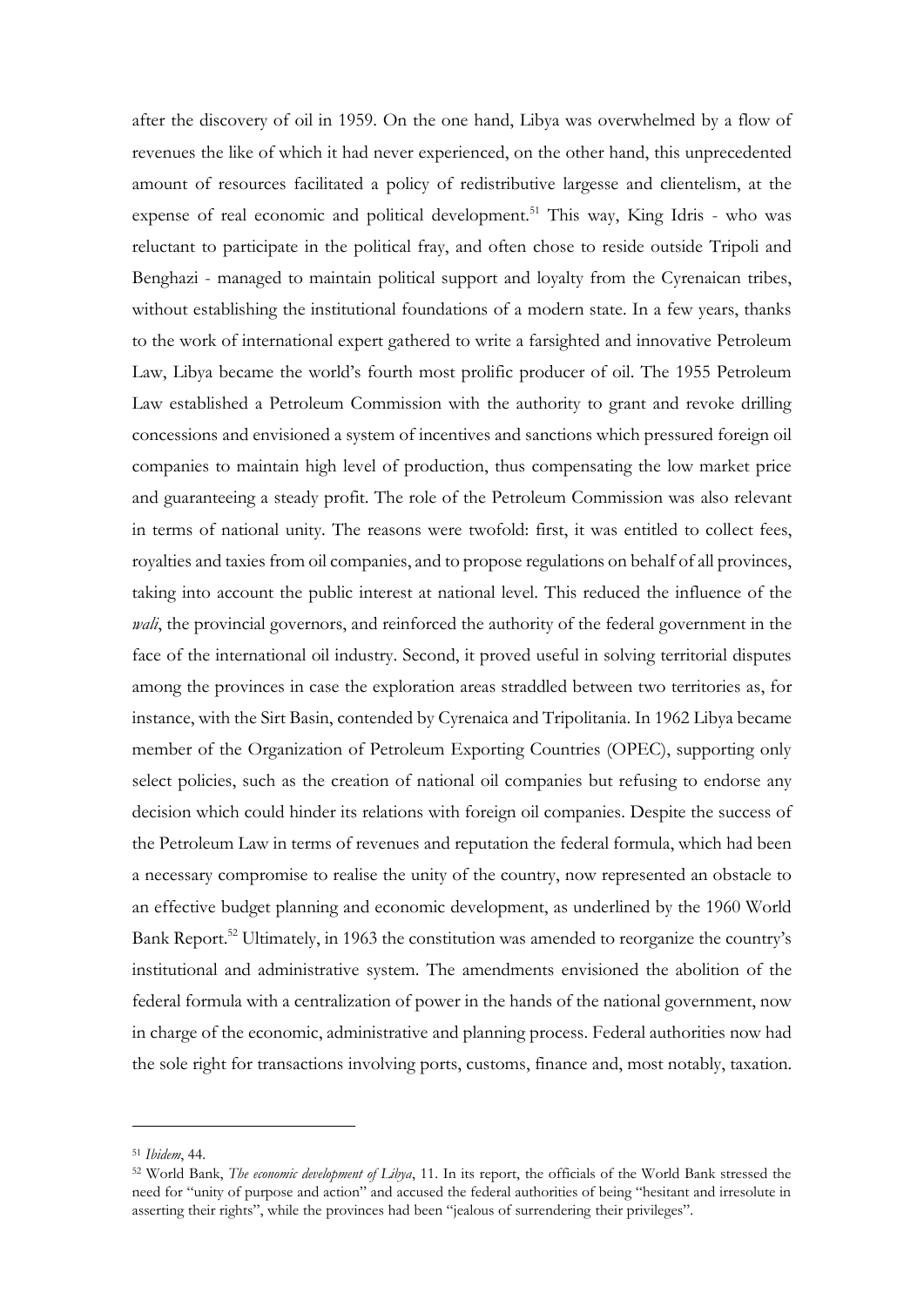With this change, provincial assemblies and administrations were abolished, and all revenues coming from oil exports and from individual and corporate tax flew directly into the federal budget. To emphasize this passage to a unitary formula, the appellative "United" was removed, and the official name of the country became just "Kingdom of Libya". At this point, the King and his royal *diwan* were the undiscussed holders of policy and decisionmaking power. The unitary form of government certainly guaranteed a vast improvement in terms of governance and bureaucracy; however, these same bureaucratic and administrative institutions became the centres of distribution of political appointments and oil revenues, replacing the previous kinship links with economic interests. In the end, the Kingdom failed to properly redistribute the wealth deriving from oil trade and to provide its citizens with anything else than economic subsistence. With time, the stirrings of Arab nationalism found fertile ground within the Tripolitanians. The corruption of the élites and the reluctancy of the Monarchy to intervene in favour of the Palestinian cause generated unrest and demonstrations by the population, which would result in the military coup d'état of 1969.

### <span id="page-19-0"></span>**1.4 Qadhafi's Libya: Institutionalized Statelessness**

On 1 September 1969, a group of young army officers known as Libyan Free Unionist Officers, guided by the Captain Mu'ammar al-Qadhafi, staged a military coup d'état and took over the reins of power, ousting King Idris al-Sanusi, who at the time was still away for his summer break. The overthrow was swift, bloodless and ultimately not unexpected, given the social and political condition of the Middle Eastern area and the repeated rumours of planned military take-overs in the country. Indeed, the revolutionaries embodied the political alternative to an inert and delegitimized regime, which had not been able to adapt to the surging pan-Arabic and nationalist sentiments, to implement economic reforms aimed at improving the general life standards, to mobilize and modernize an archaic and apathetic society, and to halt the corrupted patronage system financed by the oil revenues.<sup>53</sup> However, the One September Revolution presented many peculiarities: first of all, the coup leaders of the Revolutionary Command Council (RCC) originated mostly from middle-class families, belonging to less prestigious tribes and with rural or Bedouin background, which starkly differentiated them from the monarchic leadership; furthermore, the Libyan revolution was not just a military putsch, but it represented a longstanding political project based on populist and nationalist sentiments which would change the future of the country for four decades.

<sup>53</sup> Vandewalle, *History of Modern Libya*, 76.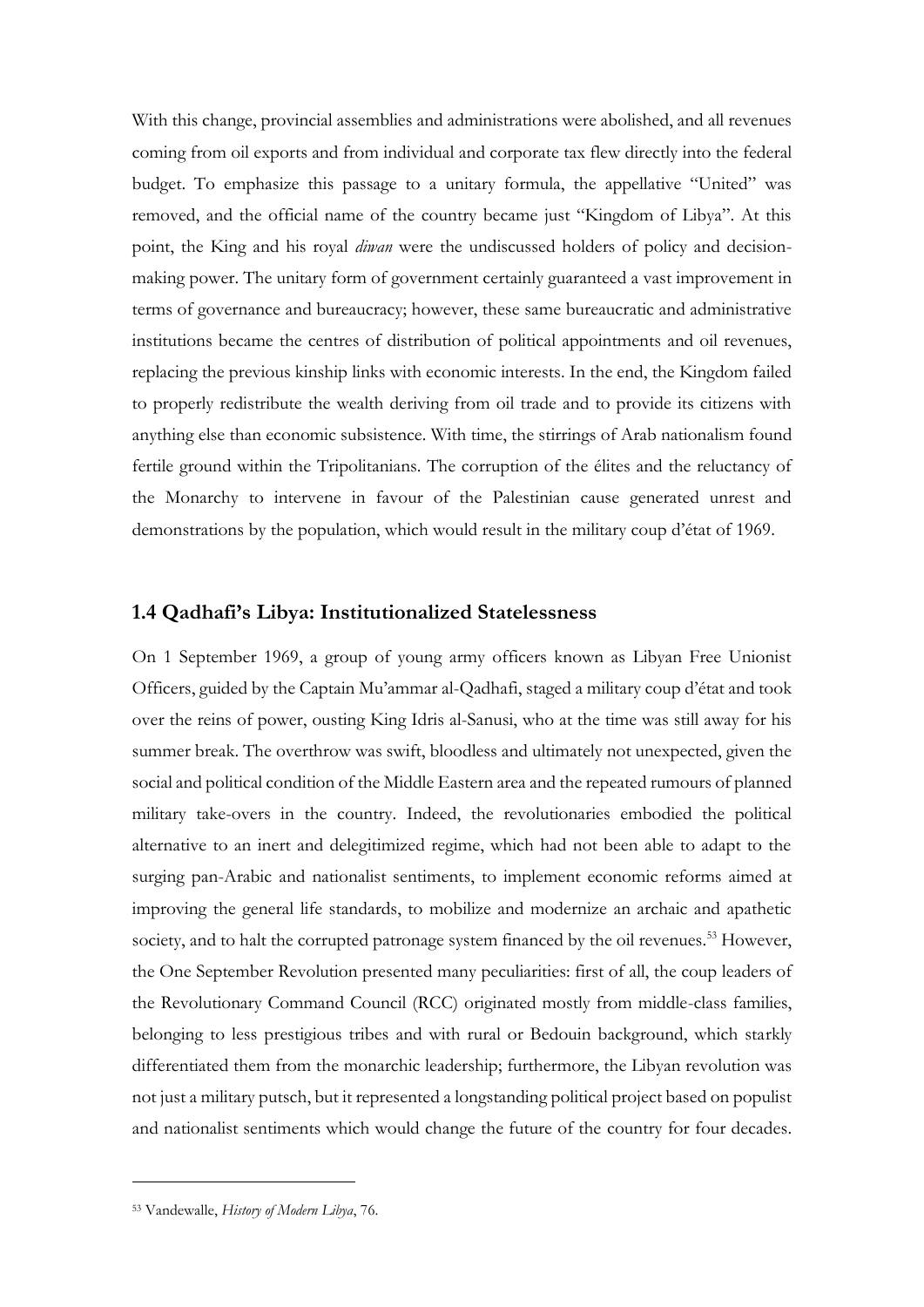Despite the collegial organization of the RCC, the self-promoted Colonel Qadhafi clearly stood out as the leader, immediately imposing his determination and charisma. The following forty-two years of rule of Qadhafi cannot be recounted here in full details, due to the outstanding number of political, military and economic initiatives he developed both at the domestic and international level. The German scholar Hanspeter Mattes has identified two distinctive periods: an initial constitutional era, based on the Provisional Constitutional Declaration of December 1969, and a period of revolutionary leadership, marked by the "Declaration of Authority of the People" of March 1977, which established a clear separation between formal and informal authority in the country.<sup>54</sup> However, given the continuum of institutional rearrangements and unceasing policymaking, and the density of events occurred during the leadership of Mu'ammar Qadhafi, this section will focus on the main aspect of his tenure.

In terms of political system and institutional setting, the most compelling elements for Qadhafi were the mobilization of the population and the establishment of direct democracy and popular rule. After the constitutional declaration and the proclamation of the Arab Libyan Republic, the RCC took control of the legislative and executive functions, governing the whole policy-making process and appointing the Council of Ministers. The first abortive attempt of popular rule arrived in 1971, with the institution of the Arab Socialist Union, a vanguard party based on the Nasserist single party model, with the aim of mobilizing the masses and consolidating the legitimacy of the RCC. The project was short-lived and marked the end of party representation in the country. In 1973 Qadhafi announced the first step of what he defined a "Popular Revolution": a five-point programme which consisted of repealing all existing laws, eliminating all the opponents of the revolution, the bourgeoisie and the administration, creating a people militia and staging a cultural revolution to reassert the precepts of the Qur'an.<sup>55</sup> A failed coup in 1975 organized by two members of the RCC marked its end as an institution and strengthened Qadhafi's leadership, allowing him to freely put into practice his Third Universal Theory. Codified in the three volumes of Qadhafi's treatise, the "Green Book",<sup>56</sup> the Third Universal Theory was supposed to be an alternative

<sup>54</sup> Hanspeter Mattes, "Formal and Informal Authority in Libya since 1969", in Libya since 1969: Qadhafi's Revolution Revisited, ed. Dirk Vandewalle (New York: Palgrave Macmillan, 2012),

<sup>55</sup>Alison Pargeter, *Libya: The Rise and Fall of Qaddafi* (New Haven: Yale University Press, 2012), 78-79.

<sup>56</sup> Originally titled "al-Kitab al-Aḫḍar", the Green Book is a treatise comprised of three slim volumes explaining Qadhafi's political, economic and social thought, respectively. *Green Book Part 1: The Solution of the Problem of Democracy: The People's Power* (January 1976); *Part 2: The Solution of the Economic Problem: Socialism* (November 1977); *Part 3: The Social Base of the Third Universal Theory* (June 1979). For a detailed review of the concepts of *Green Book* see, among others: Pargeter, *Rise and Fall of Qaddafi*, 85-93; Gioia Chiauzzi, "Il Libro Verde di Mu'ammar el— Gheddafi: Caratteristiche Formali e Contenuto." *Oriente Moderno*, vol. 60, no. 1/6, (1980): 105–118.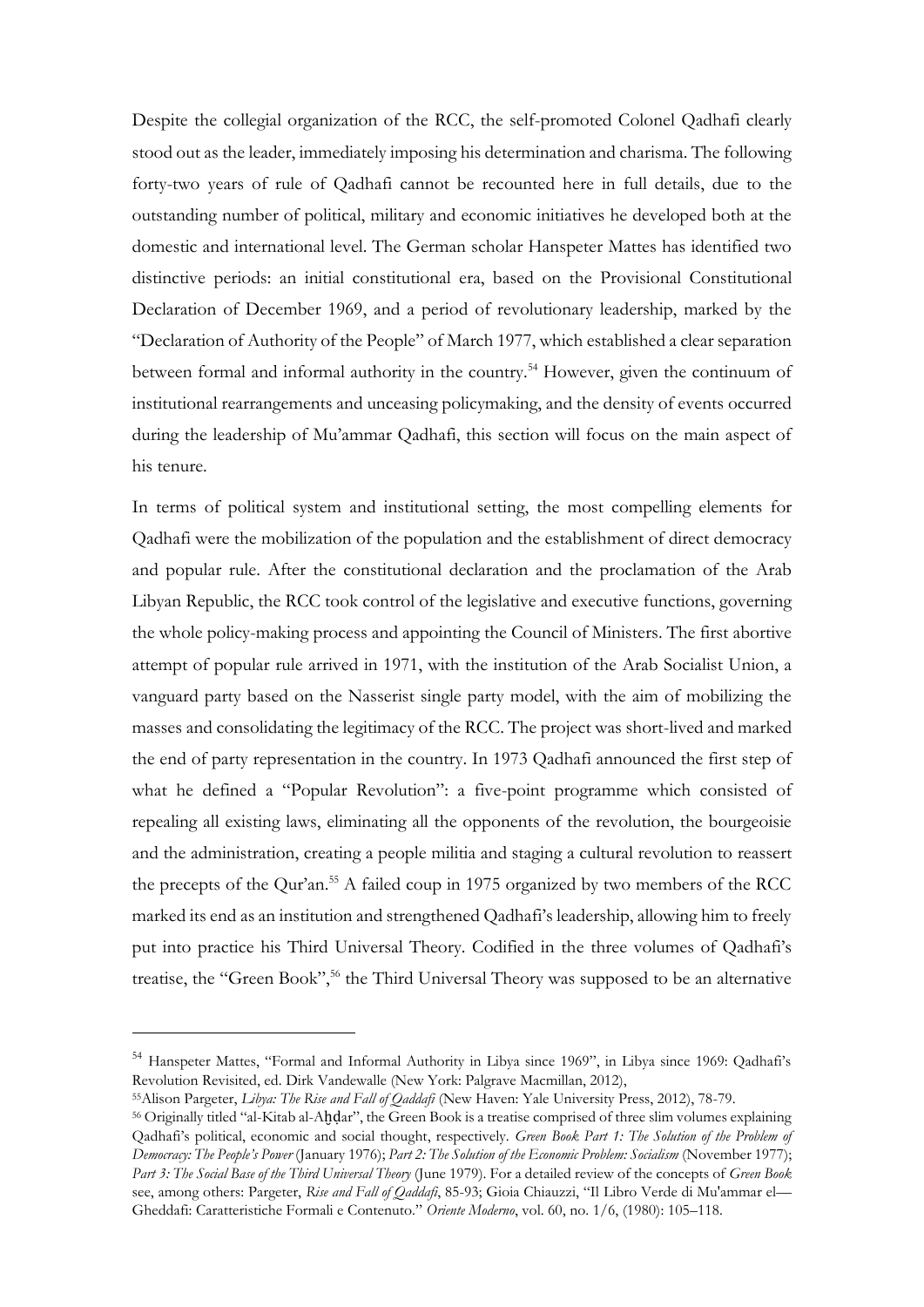to capitalism and communism. The tangible implications of Qadhafi's thought became clear with the "Declaration of Authority of the People" of March 1977, where the Leader proclaimed the establishment of the Socialist People's Libyan Arab Jamahiriyya,<sup>57</sup> a new form of political organization grounded on direct democracy and government of the masses. In this unique institutional system there was no space for political party and parliamentary representation, which Qadhafi labelled as a "modern dictatorial instrument of governing" and a "misrepresentation of the people."<sup>58</sup> Popular authority was to be exercised through a bottom-up approach, with a system of local Basic People's Congresses (BPCs), which in turn delegated power at the national level to the General People's Congress (GPC) and the General People's Committee (a cabinet). The establishment of the congresses coincided with the abolition of all other forms of state institutions and bureaucracy, thus creating a condition of "institutionalized statelessness".<sup>59</sup> In 1979 Qadhafi announced the last significant change with the "Declaration on the Separation of Rule and Revolution", which introduced a clear distinction between formal and informal political power. Therefore, *de jure* authority was in the hands of the "Ruling Sector", namely the people, but *de facto* it was the "Revolutionary Sector", consisting of Qadhafi himself,<sup>60</sup> previous RCC members and the Revolutionary Committees, which controlled the policy and decision-making of the country. In particular, the Revolutionary Committees were a powerful instrument with the task of controlling and developing the revolution but acted also as personal security services of Qadhafi and as alternative judiciary power, with the establishment of the revolutionary courts. Qadhafi himself wrote: "Theoretically, this [direct democracy] is the genuine democracy. But realistically, the strong always rule."<sup>61</sup> This dichotomy between formal and informal structure of government was instrumental to the survival of the personalistic and autocratic regime of Qadhafi, as it allowed him to embody the state and control the population, the opposition, and the allies through patronage, shuffling of ministerial and administrative offices and redistributive policies.

This combination of political experimentalism and administrative nepotism was also made possible by the abundant economic resources deriving from oil revenues. Since the 1960s

<sup>57</sup> Official Arab name: *Al-Jamahiriyya al-Arabiyya al-Libiyya al- Sha'biyya al-Ishtirakiyya*. Jamahiriyya is a neologism coined by Qadhafi and is usually left untranslated or translated with the periphrasis "state of the masses". The term is a derivative of the common political term *Jumhuriyya* (republic).

<sup>58</sup> Quotations from part one of the Green Book come from Mu'ammar al-Qaddafi, *The Green Book, Part 1: The Solution of the Problem of Democracy – "The Authority of the People"* (London: Martin Brian & O'Keefe, 1976).

<sup>59</sup> Rosan Smits et al., *Revolution and Its Discontents: State, Factions and Violence in the New Libya* (The Hague: Clingendael Institute, 2013), 8.

<sup>60</sup> Qadhafi was never appointed head of state. He preferred to be referred to as "Guide of the Revolution" or

<sup>&</sup>quot;Brother Leader", a choice representative of the clear dichotomy between formal and informal authority.

<sup>61</sup> Mu'ammar al-Qaddafi, *Green Book*, 94.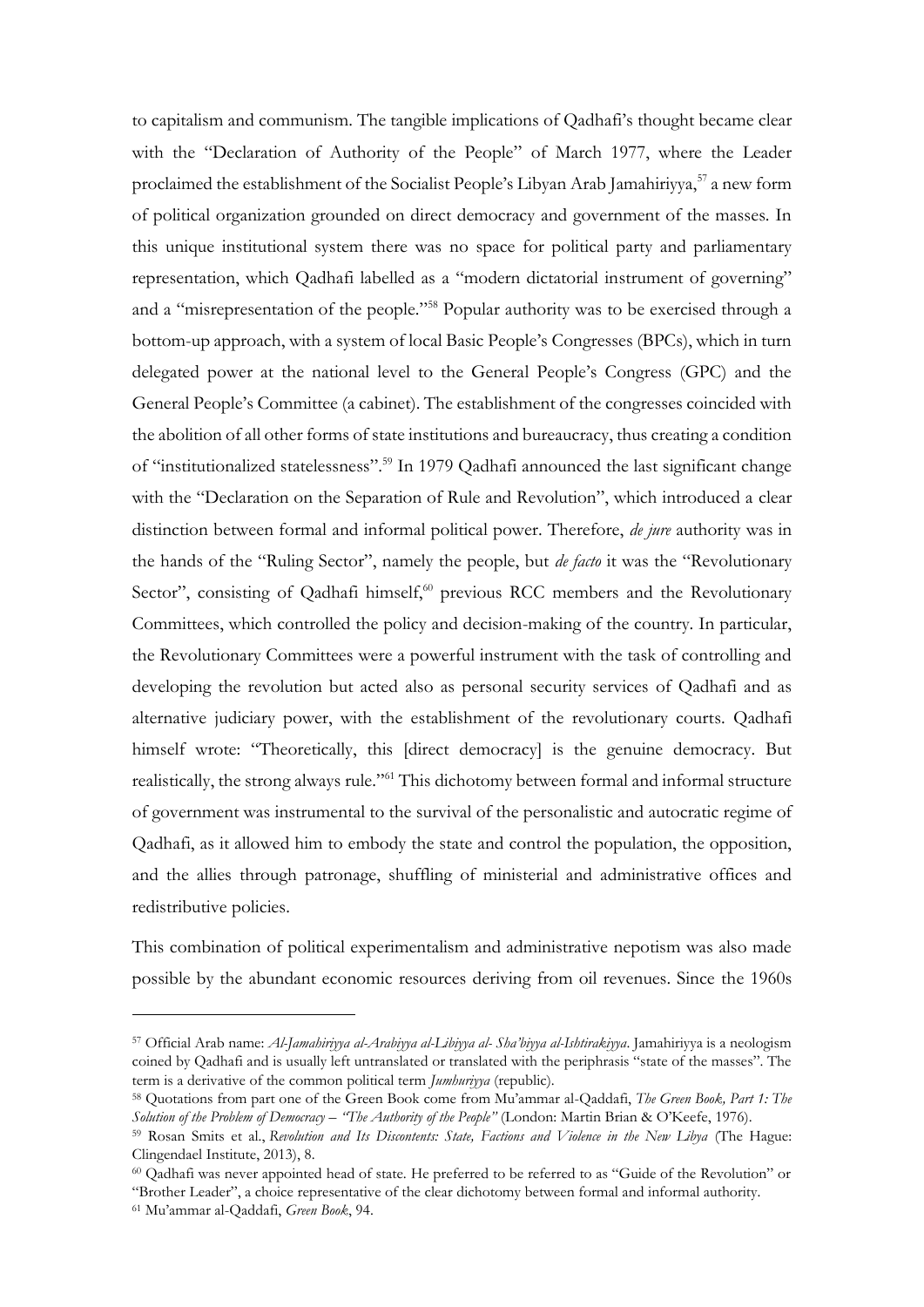Libya can be considered a typical example of rentier economy, as oil produced 99% of the country's revenues and accounted for the totality of its exports, $62$  therefore, the redistribution of country's assets represented a fundamental issue for the regime. The technocratic nature of the oil industry compared to the populist and dirigiste approach applied to the other economic sectors created a dualistic economy. In the second part of the Green Book, Qadhafi advocated the abolition of the "wage-labour", claiming that workers were meant to become "partners" and directly take control of the enterprises. In this view, during the 1970s and the 1980s, with the exception of the oil sector, Qadhafi began a process of nationalization of Libyan economy, tackling the housing sector, merchants, and small and large industries. Administrations were replaced with Popular Committees oversighted by the Revolutionary Committees. State supermarkets were placed all over the country and private property was abolished. Finally, in 1981 the state seized control over all exports, imports and distribution networks.<sup>63</sup> The implementation of these policies coincided with a period of military purchases and international adventures, as well as acute confrontation with the West. The Libyan leader vainly spent substantial time and resources to create a network of alliances in Africa and Maghreb in order to fulfil his ideal of a pan-Arab and pan-African state. Qadhafi was also accused of hindering the Middle East peace process and sponsoring several terrorist groups in Palestine, Africa and Europe. Numerous terrorist attacks, such as the bombing of a German discotheque and the boycotting of the Pan American flight 103 over Lockerbie were connected to his regime causing the reaction of the United States and the international community. In a rapid escalation, the Reagan administration imposed progressive sanctions on Libyan oil, companies, exports, people, and foreign assets, and went as far as bombing Tripoli and Benghazi in sign of retaliation. Ultimately, in 1992 the United Nations extended the economic embargo upon the Libyan refusal to consign the suspects of the Lockerbie bombings. The combination of fall in oil prices, military expenditures and economic sanctions heavily impacted on the Libyan economy and the country was forced to rely on its national reserves, causing a significant increase in public debt. Thus, starting from 1999 Libya embarked upon a twofold process of reconciliation with the West - handing over the Lockerbie suspects, supporting the U.S. war on terror in the wake of the 9/11 terrorist attacks, dismantling its programme of weapon of mass destruction (WMD) - and of economic reforms, which consisted in a policy of privatization and liberalization (*infitah)* of the economy, public spending cuts, rehabilitation of private property and private initiative, and opening to the international markets. Despite the lifting of the international sanctions,

<sup>62</sup> Vandewalle, *History of Modern Libya*, 88. Data related to year 1970.

<sup>63</sup> St John, *Libya*, Chap. 7 "Revolution on the move, 1973-1986"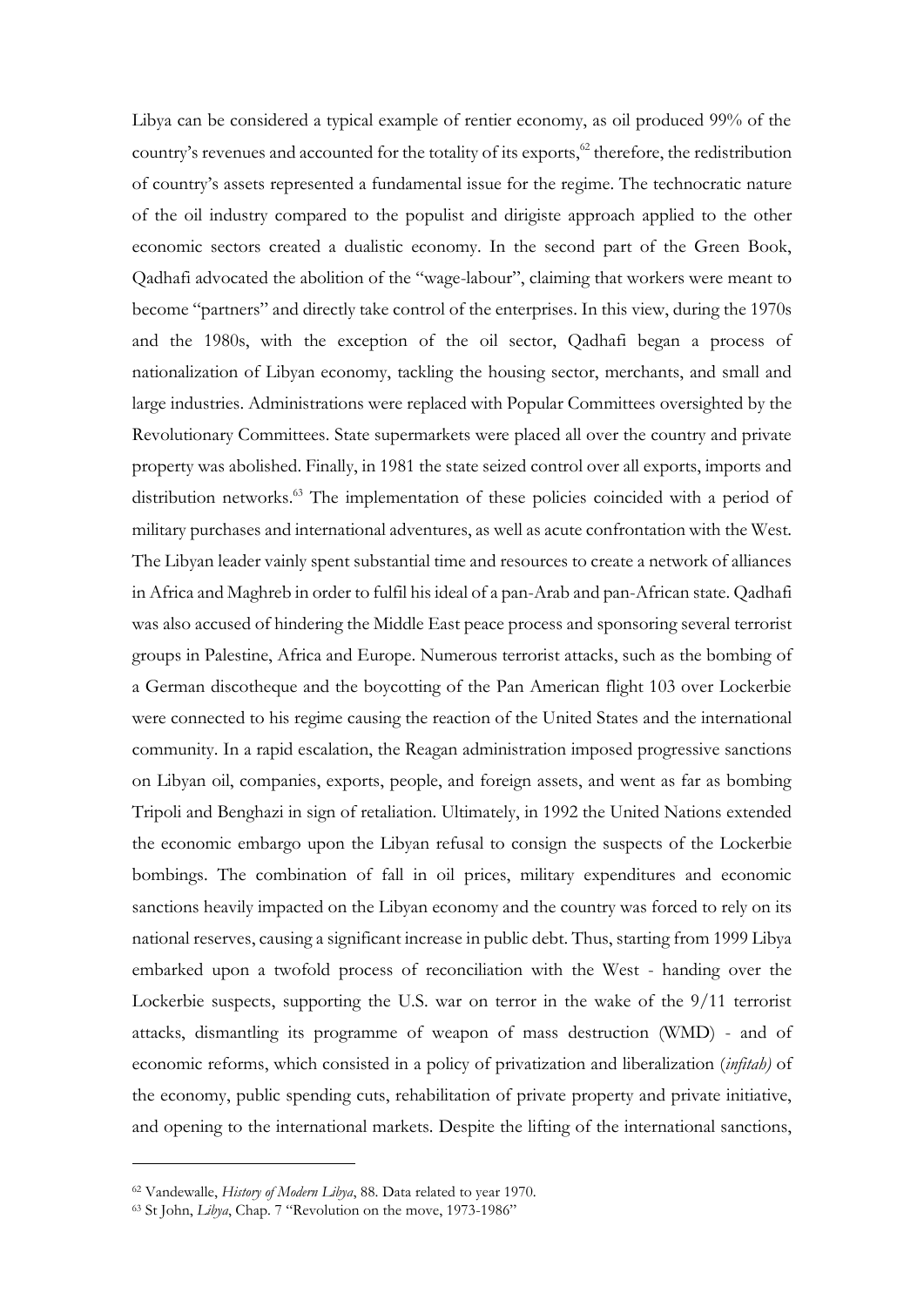Libyan economy remained dominated by hydrocarbons and the public sector, and in 2006 the World Bank labelled it as one of the leas-diversified oil producing economies in the world.<sup>64</sup> In this regard, the Libyan experience proved how an increase in per capita income is not directly related to a real economic development<sup>65</sup> and to a democratisation of the domestic political setting; on the contrary, oil resources favoured the legitimization of a regime characterized by minority rule and economic patronage.<sup>66</sup>

The legitimacy of Qadhafi's rule relied on both religious and tribal grounds, although the Leader maintained a controversial relationship with the religious leadership and the tribal chiefs. The Colonel always implemented a clear distinction between the spiritual and political powers, in an attempt to undermine the authority of the *ulama* (religious scholars) and of the Islamist groups, but at the same time he advocated a radical Islamic ideology and a strict respect of Islamic law. For instance, in the aftermath of the revolution, the RCC implemented a law banning alcohol consumption, closing churches and nightclubs and imposing the respect of the *shari'a*. Qadhafi's belief distanced itself from the traditional Sunni Islam in the fact that it elevated the Qur'an as the unique true Islamic source and tried to present himself as a religious as much as a political leader, $67$  arguing in favour of a distinction between Islamic doctrine and the Qur'an message. In this way, he managed to adapt the Islamic precepts and laws to the progresses of modernity, using Islam as just another instrument for regime preservation. This attitude was partially favoured by the extreme homogeneity of the Libyan society, mostly composed of Arab Sunni Muslims. Ethnic, social and religious homogeneity together with its tribal nature are indeed the characteristic feature which distinguish Libyan society from the rest of the Middle East countries.<sup>68</sup> Qadhafi managed to manipulate the tribal structure of society with a twofold approach: initially, he worked to destroy the previous kinship affiliations which had developed during the Sanusi Monarchy, replacing bureaucrats and businessmen in Cyrenaica, and drawing new administrative areas across tribal boundaries, merging different tribes together in the same territory. However, after having consolidated his leadership and fearing the consequences of dismantling completely such a rooted institution, he affiliated with the most influential tribes and families, ensuring their loyalty through economic largesse and distribution of political offices and lands. So,

<sup>64</sup> World Bank, "Socialist People's Libyan Arab Jamahiriya: Country Economic Report," *Country Economic Report (English)*, (July 2006): i.

<sup>65</sup> According to World Bank data, Libya faced serious unemployment, combined with a demographic increase and poor job creation rates, as the public sector still accounted for 75% of Libyan employment.

<sup>66</sup> Michela Mercuri and Stefano Torelli, *La primavera araba: origini ed effetti delle rivolte che stanno cambiando il Medio Oriente* (Milano: Vita e Pensiero, 2012), 96-97.

<sup>67</sup> Pargeter, *Rise and Fall of Qaddafi*, 114.

<sup>68</sup> Ellen Lust, *The Middle East*, 14th Edition ( Thousand Oaks: CQ Press, 2017), 639.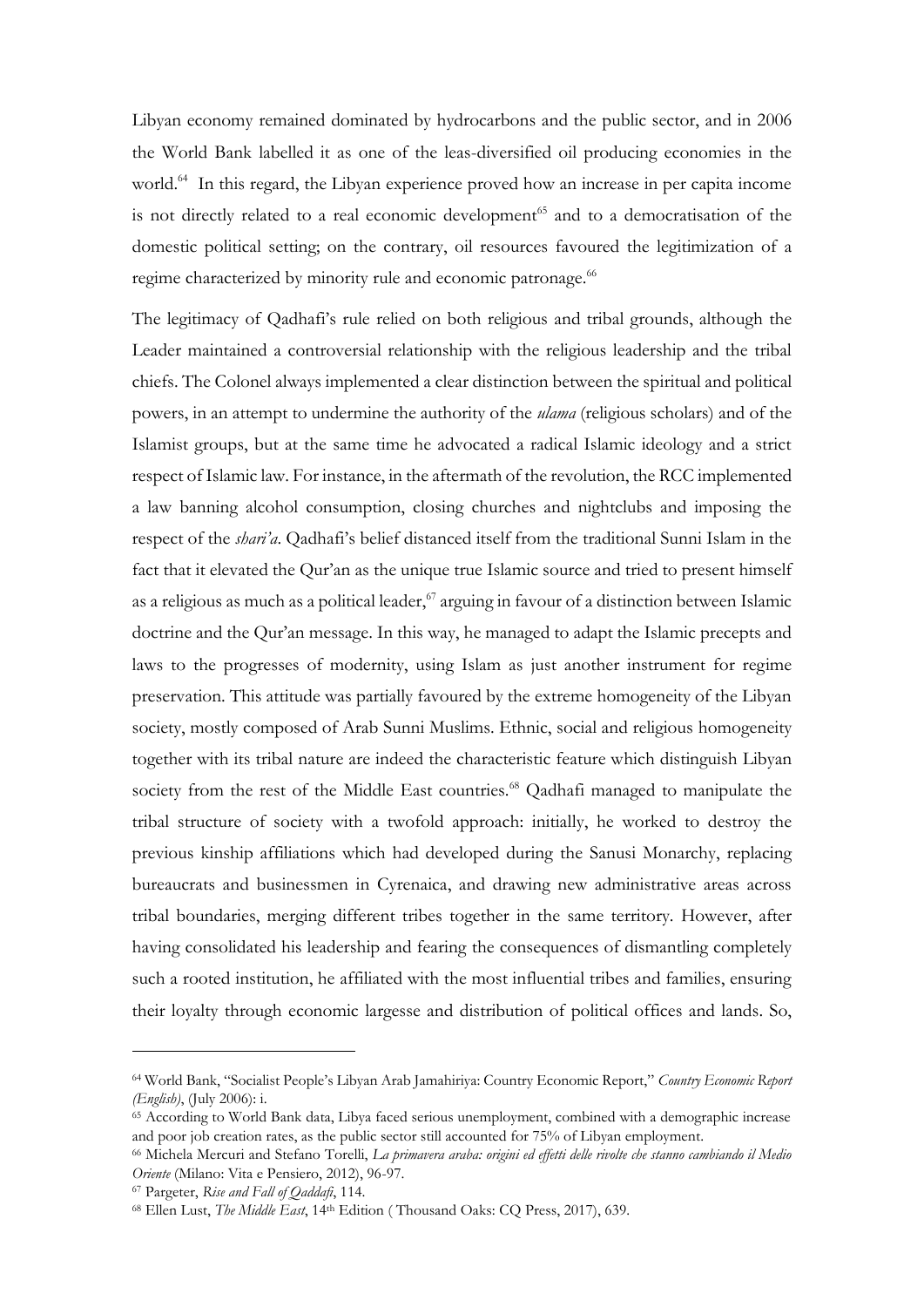Qadhafi criticised tribalism as a form of political organization, but at the same time he emphasized its social importance, stating that tribes are an extension of families and that the nation is "a tribe which has grown through procreation".<sup>69</sup> As a matter of fact, since the 1970s political, military, administrative and security institutions were occupied by several members of Qadhafi's own tribe, the Qadhadhfa, affiliated tribes and even family members.<sup>70</sup> In this context, it is not surprising that the 2011 uprisings originated in Cyrenaica, and particularly in Benghazi, where tribes living in proximity of the largest oil fields of the country were also the least privileged by the redistribution of oil revenues, $71$  thus remaining in a prolonged state of underdevelopment. In the end, although Libya remained a rich state when compared to other countries of the Arab spring, the spreading corruption, the progressive depletion of the standards of living, and the increasingly repressive rule combined with the enormous enrichment of a minority of tribes and personalities connected to Qadhafi, provided enough motivation for popular resentment.

<sup>69</sup> Pargeter, *Rise and Fall of Qaddafi*, 88.

<sup>70</sup> St John *Libya*, Chap. 10 "A New Day Dawns, 2008-2011"

<sup>71</sup> Mercuri and Torelli, *primavera araba*, 96.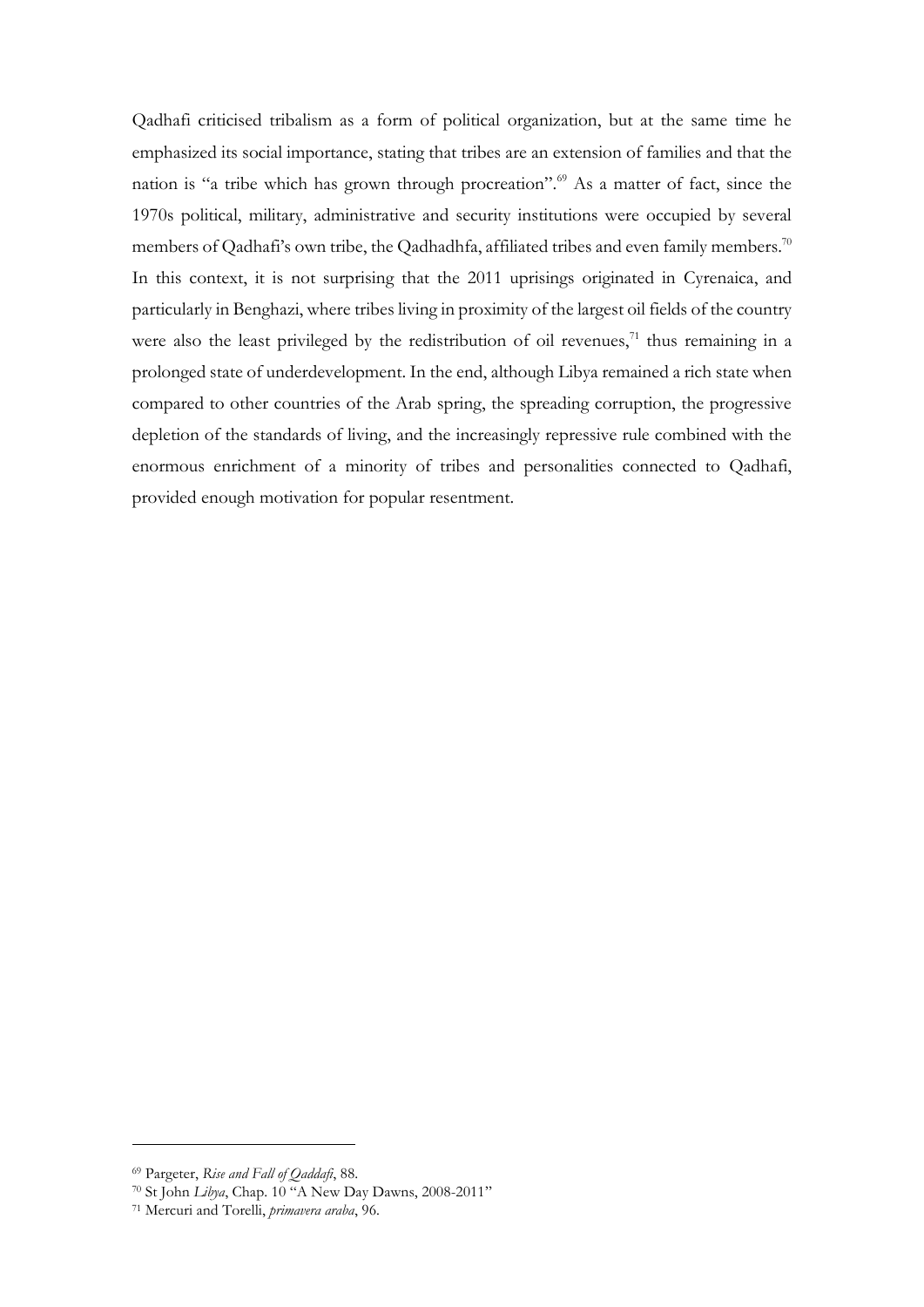# <span id="page-25-0"></span>**2. LIBYA'S FRAGMENTATION: FROM REVOLUTION TO CIVIL WAR**

When the long wave of the Arab Spring reached Libya, a country hardened by decades of authoritarianism and lack of civil and political rights mobilized to oust Mu'ammar Qadhafi in what has been rightfully defined a popular revolution<sup>72</sup>. Tribal chiefs, armed militias, exiled opponents, defected military officials and common men and women, with the help of the UN-backed NATO intervention, temporarily overcame regional and tribal fissures to take arms against the regime.

The revolution was welcomed by Libyans and international observers as a chance to finally undertake a process of democratic transition and build administrative and political institutions, as demonstrated by the early attempt of the National Transitional Council. However, the divisions inherent to Libyan society together with the meddling of external powers soon hindered the democratic process and led the country to a civil war. The consequent polarization, supported by complex networks of alliances of foreign powers, has led to a military stalemate in which local and international interests mix with religious beliefs and economic profits.

Thus, the aim of this chapter is to present an account of the events related to the 2011 Revolution and the following failed democratic transition (years 2011-2014). In addition, it will provide a detailed overview of the different geopolitical actors and the interests at stake of the current civil war (years 2014-2020), moving from a microscopic and local perspective to a macroscopic and international perspective.

# <span id="page-25-1"></span>**2.1 The February 17 Revolution**

February 17, 2011 is generally considered the starting point of Libyan uprisings against Mu'ammar Qadhafi. Despite the first peaceful protests recorded as early as 15 February and sparked by the arrest of Fathi Tarbel, a popular human rights lawyer representing the victims of the 1996 Abu Salim<sup>73</sup> massacre, on February 17 oppositions groups proclaimed a "day of rage", calling for better housing, improved social services, more jobs, and political and civil

<sup>72</sup> Susanne Tarkowski Tempelhof and Manal Omar, "Stakeholder of Libya's February 17 Revolution", Washington D.C.: United State Institute of Peace, Report No. 300, ( January 2012): 2.

<sup>73</sup> The Abu Salim was a maximum-security prison in Tripoli where prisoners would be detained under poor living conditions and were often tortured and beaten . In 1996, following the attempted escape of different blocks of prisoners from the facility, security guards responded massacring as many as 1,200 detainees burying them in a mass grave.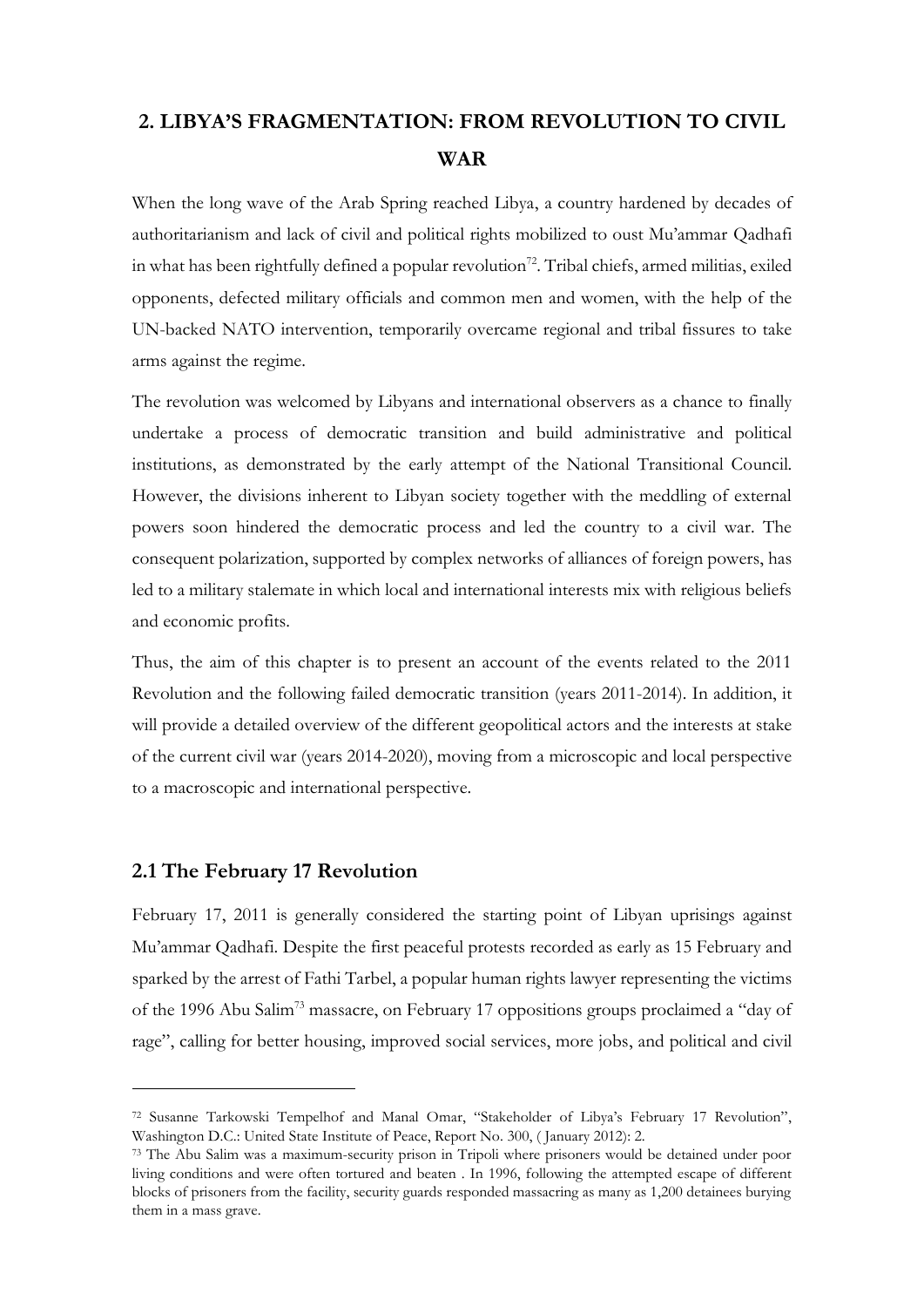rights. The protests were brutally repressed with a shoot-to-kill policy and the security services intervened even during funeral processions, escalating the turmoil. According to Human Rights Watch estimates, the Libyan security forces killed 84 people during the first three days of protests alone, and by 20 February the death toll had mounted to 233 civilians.<sup>74</sup> The epicentre of the revolts was Eastern Libya and specifically Benghazi, capital of Cyrenaica and home to numerous tribes hostile to Qadhafi and resentful for the treatment he had reserved to the city during his rule. In short time, demonstrations spread throughout the country, reaching Tripolitania and the capital Tripoli. Initially ill-equipped, the rebels obtained strength and weapons with the defection of several army generals and Qadhafi's loyalists – including the Ministry of Interior Abdelfattah Younis – and began to organize in the local councils that were flourishing in all eastern cities. On March 5, Benghazi's academics and lawyers established the National Transitional Council (NTC), a revolutionary committee with the aim of representing all Libyan regions in their fight against the regime. The NTC also included exiled opponents, defected officials and former members of the administration. The members of the NTC then elected a chairman and an executive board led by Mahmoud Jibril - previously a collaborator of Qadhafi's son Saif al-Islam – who was in charge of building international consensus around the NTC. Always a distinctive point, the NTC was weaker than the local councils which constituted it, and it soon lost authority over the emerging movements and militias, who were sceptical of its members and their previous ties with the regime. A turning point of the revolt was represented by the decision of the UN Security Council to pass Resolutions 1970 and 1973 imposing sanctions against Qadhafi and his associates, invoking the intervention of the International Criminal Court for the attacks against Libyan civilians and establishing a no-fly zone over Libya, which was carried out by the Gulf States, the Arab Union and NATO. As the conflict escalated, and although the resolutions ruled out the possibility of foreign military intervention, the NATO mission soon exceeded its mandate and began to provide military support to the rebels by deploying air raids and bombing operational structures of the Libyan army, with the precise aim of ousting Qadhafi's and ending his regime. This escalation raised concerns from China, Germany and most notably Russia.<sup>75</sup> Thanks to the NATO intervention and to the poor organization and preparation of the governmental troops, during the summer the rebels managed to overcome the internal struggles capturing Tripoli and Qadhafi's strongholds: Sirte and Banu Walid. On

<sup>74</sup> Figures collected from Ronald B. St John, "From the February 17 Revolution to Benghazi: rewriting history for political gain", *The Journal of North African Studies*, vol. 21, no 3 (2016):359.

<sup>75</sup> Ann Karin Larssen, "Russia: The Principle of Non-Intervention and the Libya Case", in *Political Rationale and International Consequences of the War in Libya*, eds. Dag Henriksen and Ann Karin Larssen (Oxford: Oxford University Press, 2016), 67-88.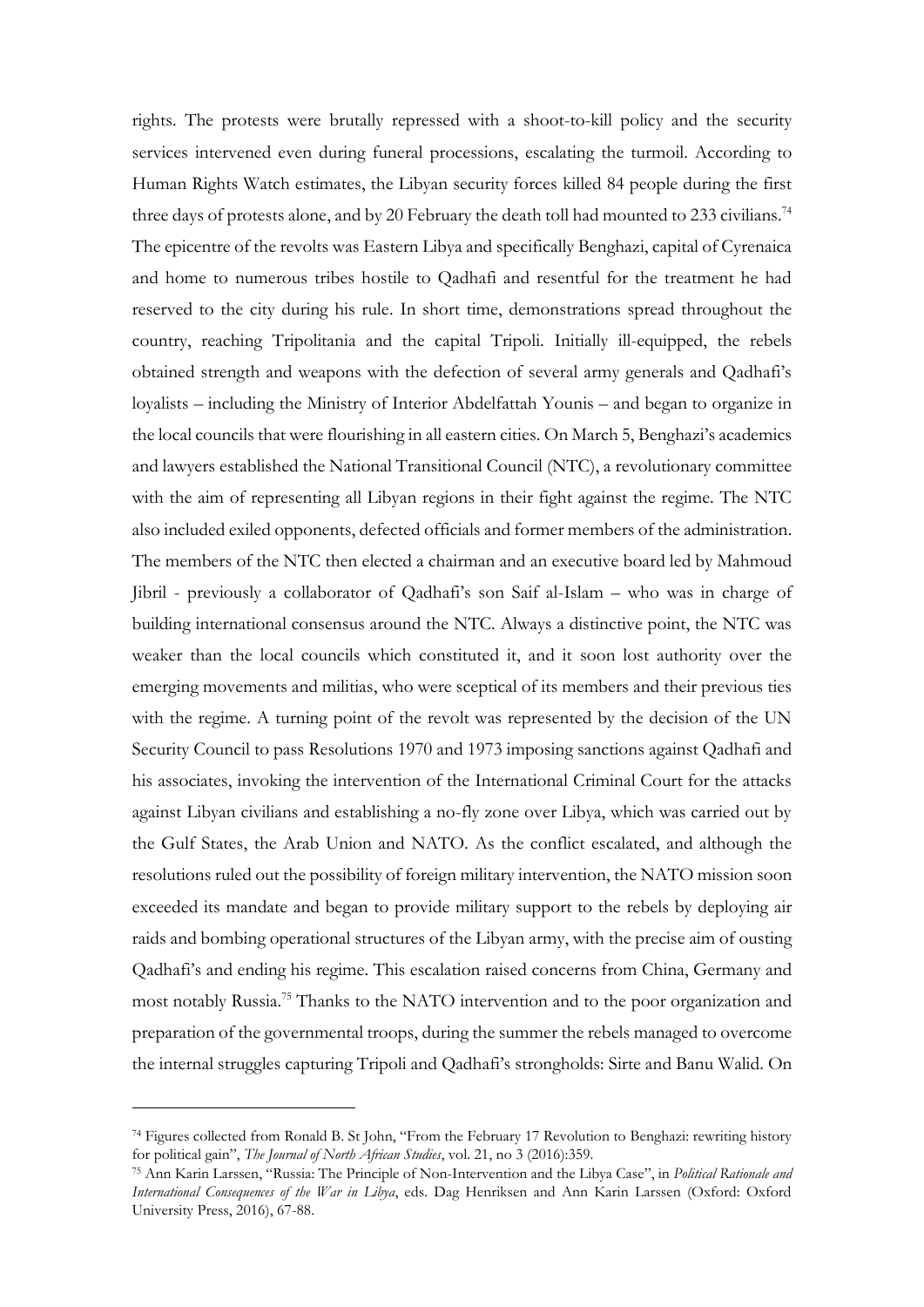20 October Qadhafi and three of his sons were brutally killed in the outskirts of Sirte, marking the end of the revolution. Politically, the NTC moved its headquarters to Tripoli after its seizing by the rebels and issued the "Draft Constitutional Charter for the Transitional Stage", a remarkable democratic declaration which outlined an ambitious roadmap for the election of a new legislative body, the formation of a new interim government and the establishment of a Constituent Committee in charge of drafting a new constitution. The primary concern for the NTC was represented by the security sector, torn by the increasing number of competing armed militias and the power struggle emerging among them. Indeed, the NATO coalition had supported a very heterogeneous front, comprising exiled opponents, Islamists, tribal militias, federalists, and moderate political elites, <sup>76</sup> each with their respective local and international links.

From this brief overview of the February 17 Revolution it stands out how the Libyan Arab Spring represented a unique case when compared to the uprisings occurred throughout the rest of the MENA region. First of all, Libya was a rich and resourceful country, therefore, people's demands focussed not only on the authoritarianism and the corruption of Qadhafi's regime but also on its patronaging approach and the unequal distribution of oil revenues. As a matter of fact, the protests immediately took a tribal and regional dimension – particularly in the unprivileged East – as demonstrated by the post-revolutionary purge of the pro-Qadhafi tribes. Second, Libya was the only country without a proper constitution or state institutions, without a civil society, a party system or any form of associative representation, and most of all without a rooted sentiment of national identity. This particular context caused the complete collapse of the national system and the emergence of parochial and tribal claims which had been controlled under Qadhafi. Indeed, even the very nature of the Libyan conflict differed from the rest of the Middle East. With the exception of the Syrian case, it was the only revolt subject to a foreign military intervention which favoured one side of the conflict – the rebels – and which *de facto* purposely favoured regime change<sup>77</sup>.

## <span id="page-27-0"></span>**2.2 The Failed Democratic Transition and the Civil War**

After the killing of Mu'ammar Qadhafi, the political revolutionary leadership gathered in the NTC started to pave the way for the democratic transition process set out in its August "Constitutional Declaration". However, as mentioned above, the NTC lacked the authority

<sup>76</sup> Smits et al., *Revolution and its Discontents*, 23.

<sup>77</sup> Mercuri, *Incognita Libia*, 36-48.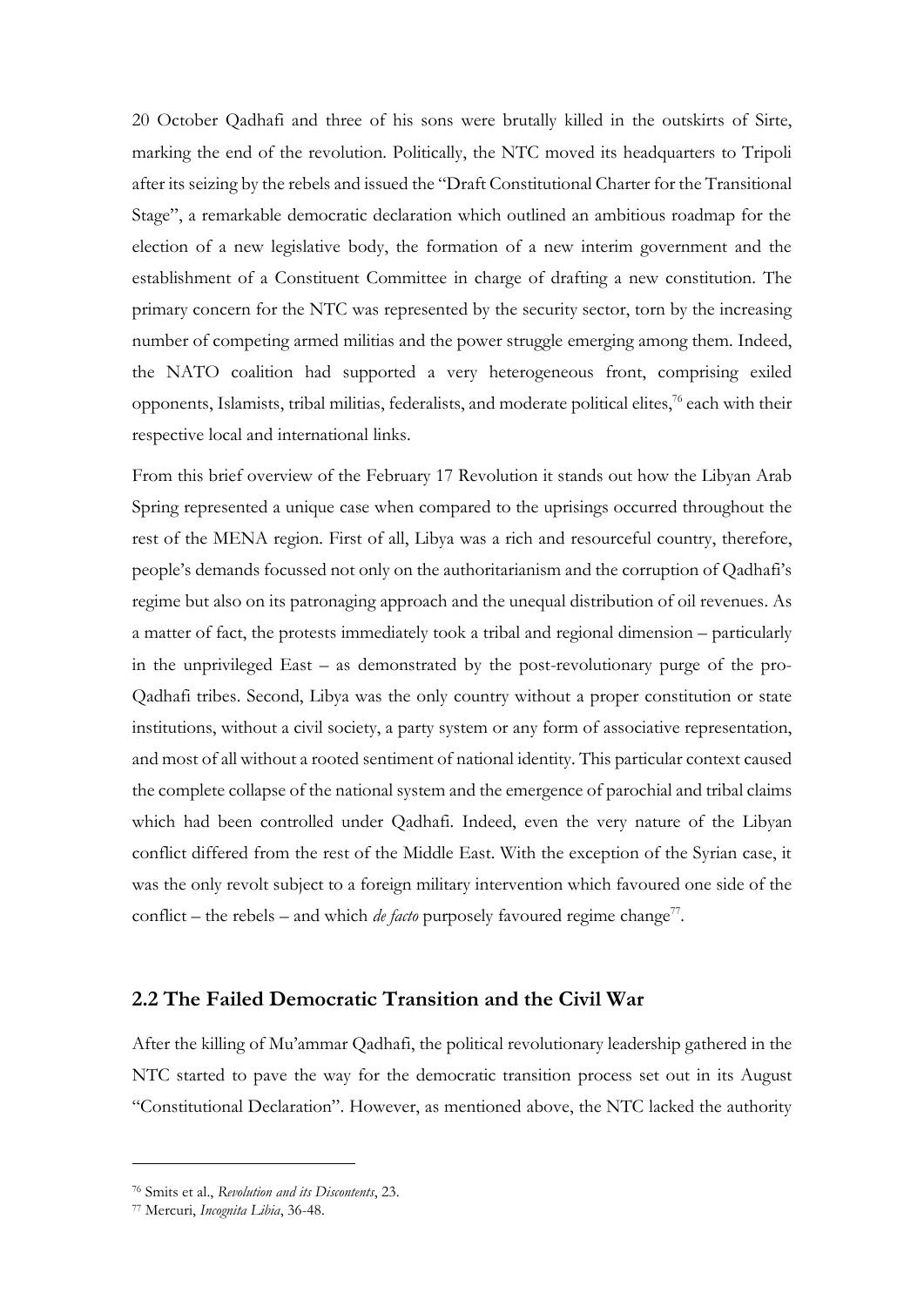and the diplomatic skills to carry out its task, as it had become hostage of the rivalling militias, the *thuwwar*, and of the regionalist movements which had flourished during the conflict. Most notably, the NTC was criticized for its lack of transparency, its limited inclusiveness and the widespread appointments of former Qadhafi officials in the cabinet. Despite a government reshuffle in November 2011, aimed at re-establishing a geographical and political balance in the ministerial positions, the first example of the pressure faced by the NTC from the *thuwwar* was represented by the approval of the electoral law. In the months prior to the parliamentary elections Islamists and federalists managed to secure amendments to the original draft of the electoral law, constituting in the switch to direct election of the Constituent Committee, the lifting of the ban on ethnical, tribal and religious parties, and the equal distribution of members in the Constitutional Assembly between the three Libyan regions.

In June 2012, Libya held its first free and multiparty elections since 1952 and, despite the circumstances, the electoral process was a success thanks to a high turnout and the absence of acts of violence. Out of the 200 seats of the General National Congress (GNC), eighty were reserved to party lists while the remaining 120 were left to independent candidates who were either affiliated with one of the parties or linked to a local tribe or militia. The National Forces Alliance (NFA) of Mahmoud Jibril, a coalition comprising more than 60 political parties, gained the numerical majority thanks to a moderate programme based on the *shari'a*  law and the fundamental role of political Islam. On the other hand, the Justice and Construction Party (JCP) of Mohammed Sawan, representing the Libyan branch of the Muslim Brotherhood and presenting itself as a progressive and moderate Islamic party, disattended the electoral trends of Islamist parties in Egypt and Tunisia and secured only 17 seats.<sup>78</sup> The high fragmentation of the GNC also reflected in the fragmentation of the government it elected, which was representative of the two different souls of the revolutionary camp: the "moderates" and the "hard-liners". The first consisted of the NFA, the political elite of the NTC and some formerly pro-Qadhafi militias, whereas the latter included the JCP, the Salafists and the federalists. <sup>79</sup> Two factors exacerbated the factionalism and the power struggle among the *thuwwar*. First, the failed institution of a central police authority and of a national army resulted in the government's decision to outsource law and order functions to the armed brigades, gathering them in the Supreme Security Committee (SSC), an organization with the goal of supervising all civilian fighters during the revolution. The governmental contracting and retribution of fighters favoured the flourishing of armed

<sup>78</sup> Ronald B. St John, "Libyan Election Break Arab Spring Pattern", *The International Spectator* 47, n. 3 (2012): 14- 17.

<sup>79</sup> Smits et al., *Revolution and its discontents*, 23.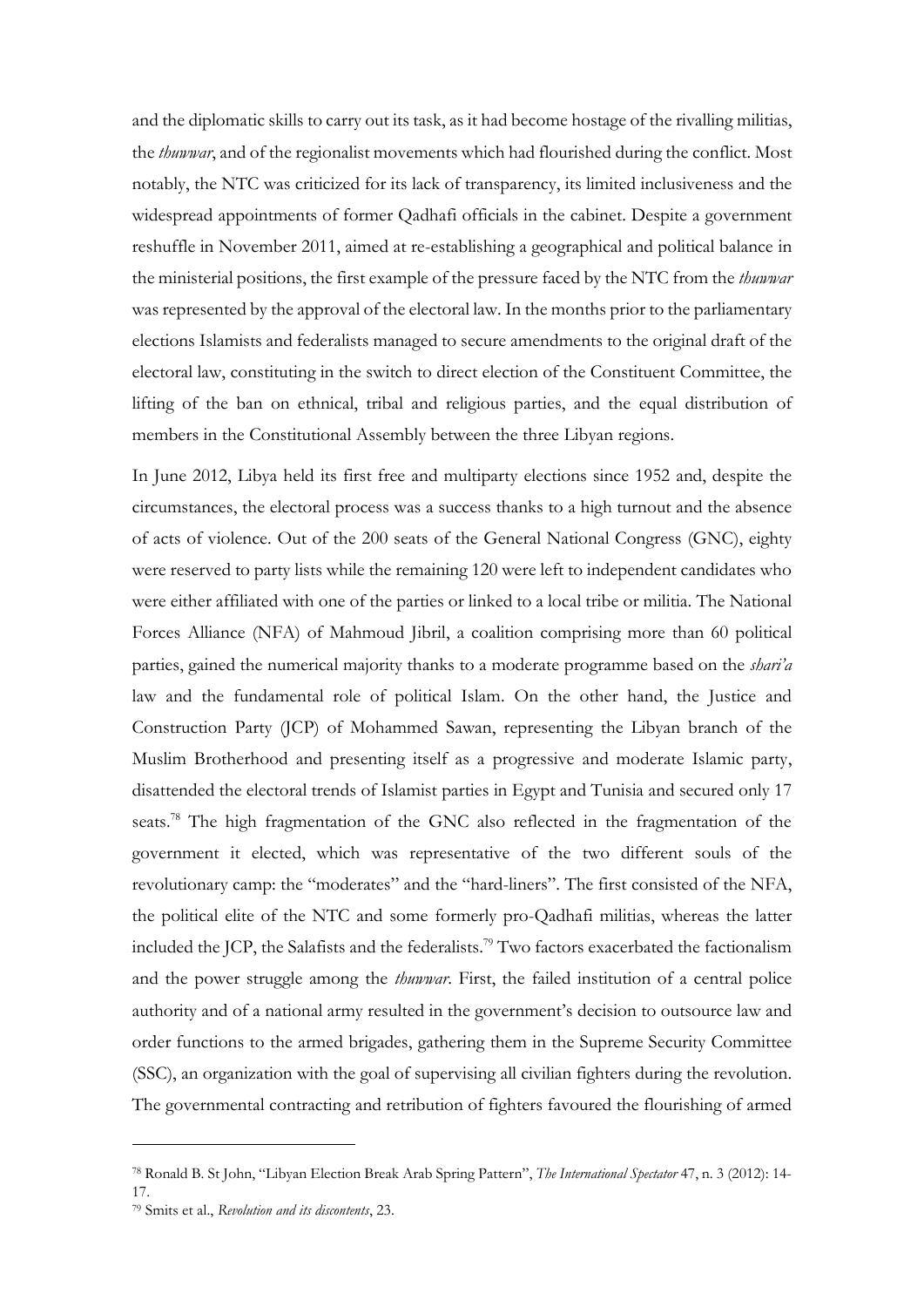groups and the formation of rivalries and competition over the security service offices. It is estimated that by mid-2012 the SSC had reached a workforce of nearly 150,000 fighters.<sup>80</sup> Second, the seizure of some of the most important oilfields by Zintani units fuelled a power struggle over the control of the hydrocarbon infrastructure which caused a production blockade lasting until April 2014.<sup>81</sup> The escalation of violence reached a turning point in 2013, with the proliferation of Jihadist groups affiliated to al-Qaida, most notably Ansar al-Sharia, and the emergence of a bloc of revolutionary hard-liners within the GNC, called Martyrs Bloc, advocating for the promulgation of the Political Isolation Law (PIL). The PIL was a controversial act which prescribed the complete exclusion of former Qadhafi officials from political and military institutions, regardless of the time in which they had served the regime or of the fact that they had participated in the 2011 revolution, thus formalizing the takeover of the post-revolutionary forces over the early revolutionary leadership. Ultimately, the law was passed on 5 May under pressure from the Islamist faction of the GNC and following the siege of ministerial offices by Misrata and Tripoli armed groups. The boycott of GNC activities by the NFA, the party mostly damaged by the PIL, resulted in a new Islamist majority within the assembly and in the election of a new chairman, Nuri Abu Sahmain. A favourable leadership, combined with the fear of a counter-revolutionary coup d'état inspired by the Egyptian experience, allowed a harder stance on the part of the Islamist militias gathering in Tripoli. In February, following the kidnapping of Prime Minister Ali Zeidan by militias associated to the Libyan Revolutionaries Operation Room (LROR), the government decided to side itself with the Zintani militias and moved its offices in the areas under their authority, causing further resentment among opposing groups and exacerbating the fight for the control of Tripoli. As military conflict became the common language throughout the country, the GNC was deadlocked by debates regarding the date of its disbandment, ultimately disrupting any residual form of policymaking in the country. In this context, on 14 February, the figure of General Khalifa Haftar emerged. Haftar, claiming to be at the head of the "General Leadership of the Libyan Army" proclaimed the creation of a Presidential Council which would take over the political leadership in the country. Contextually, Libyans elected the Constitutional Assembly entrusted with the drafting of the new constitution, a voting held in a context of uncertainty and intimidation, as proven by the low turnout, by the boycott of the ethnic minorities and by the fact that polls were held for

<sup>80</sup> Wolfram Lacher, *Libya's Fragmentation: Structure and Process in Violent Conflict* (London: Bloomsbury Publishing, 2019), 26.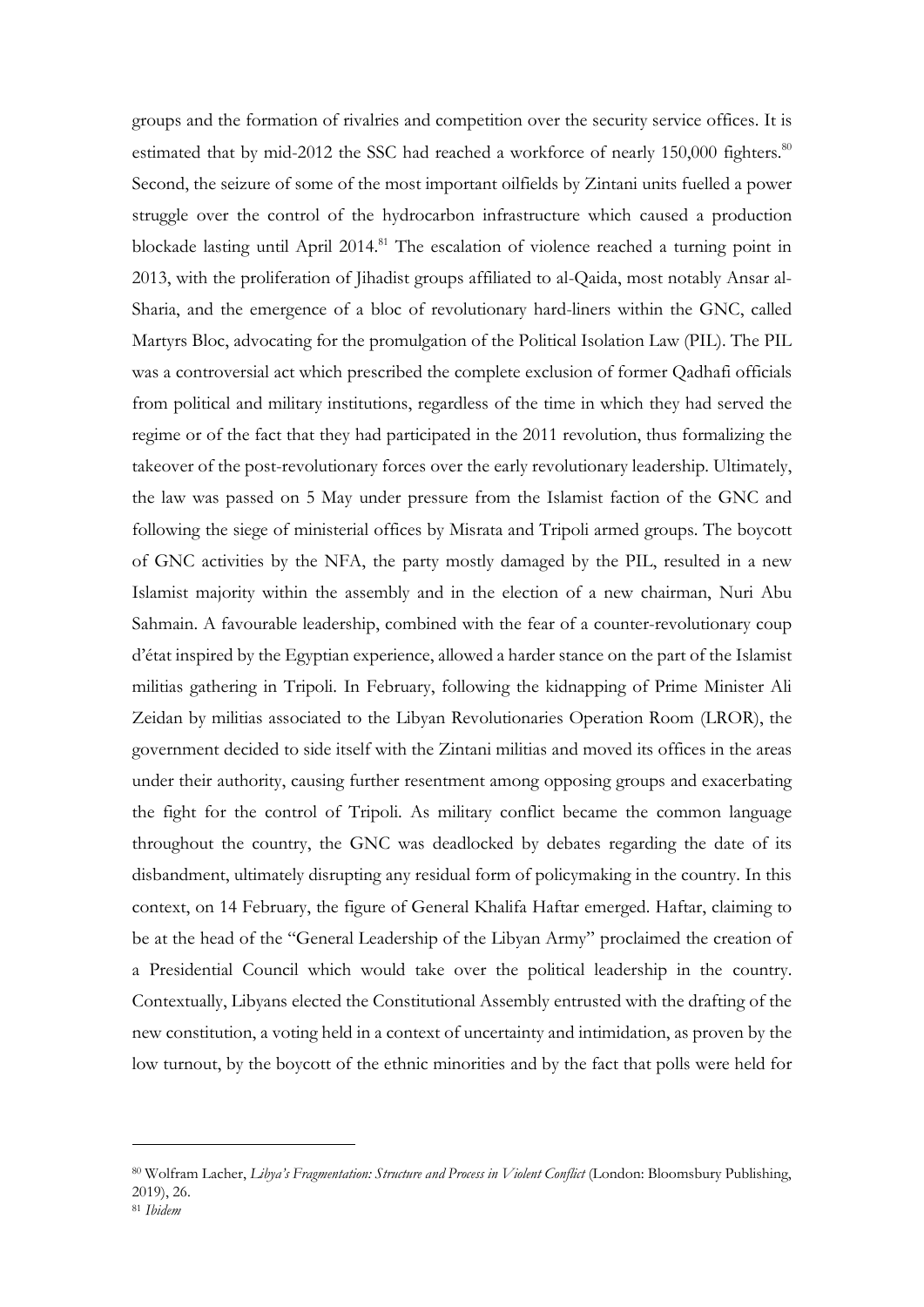only forty-seven of the sixty seats available.<sup>82</sup> In addition to the political and military conflict between secularists and Islamists, the federalist claims progressively gained consensus among the population of Cyrenaica, so much that the GNC committee in charge of organizing the parliamentary and presidential elections offered to locate the new representative body, the House of Representatives, in Benghazi, in an attempt to restore the always fundamental geographical balance between the two provinces.

The following months were labelled as the Libyan final "descent into chaos".<sup>83</sup> In March, Prime Minister Zeidan was forced to step down, replaced by JCP appointee Abdullah al-Thinni; on 16 May, in response to the growing Islamist ascendant, General Khalifa Haftar announced the launch of Operation Dignity, with the outspoken goal of "cleansing Benghazi of Islamists and outlaws". Haftar and his self-styled Libyan National Army organized a combined air and ground offensive on Islamist facilities in Benghazi, mainly targeting jihadist group Ansar al-Sharia and minor armed brigades, but also hitting the parliamentary works of the GNC through affiliated Zintani militias in Tripoli. The attack produced violent clashes between pro-Haftar Zintani units and pro-government Islamist Misrata groups. So, in an effort to re-affirm their authority, Muslim Brotherhood and GNC leaders gathered all Islamist and minority armed groups, including the Libyan Islamic Fighting Group and Berber nationalists, to form a counter operation named Libya Dawn.<sup>84</sup> Finally, as the general elections were held in June 2014, the turnout registered an all-time low, definitely mining the already weakened political authority of the new-born House of Representatives and signalling the ultimate failure of the democratic transition in the country as well as the beginning of the second Libyan civil war.

#### <span id="page-30-0"></span>**2.3 Actors and Interests at Stake**

Starting from 2014, the Libyan conflict has played out on two different levels. The first comprises local actors and revolves around the fissure between the East, with Haftar and the Tobruk parliament, and the West, with its multi-faceted and heterogeneous factions gathered under the umbrella of the internationally recognized Government of National Accord (GNA). A second level regards regional and international actors, which have assumed an increasingly assertive and proactive stance in the crisis in order to develop their specific geopolitical and ideological objectives, thus transforming the civil war into a proper proxy

<sup>82</sup> St John, *Libya*, Chap. 11 "Post-Qaddafi Libya"

<sup>83</sup> *Ibidem*

<sup>84</sup> Lacher, *Libya's Fragmentation*, 35-37.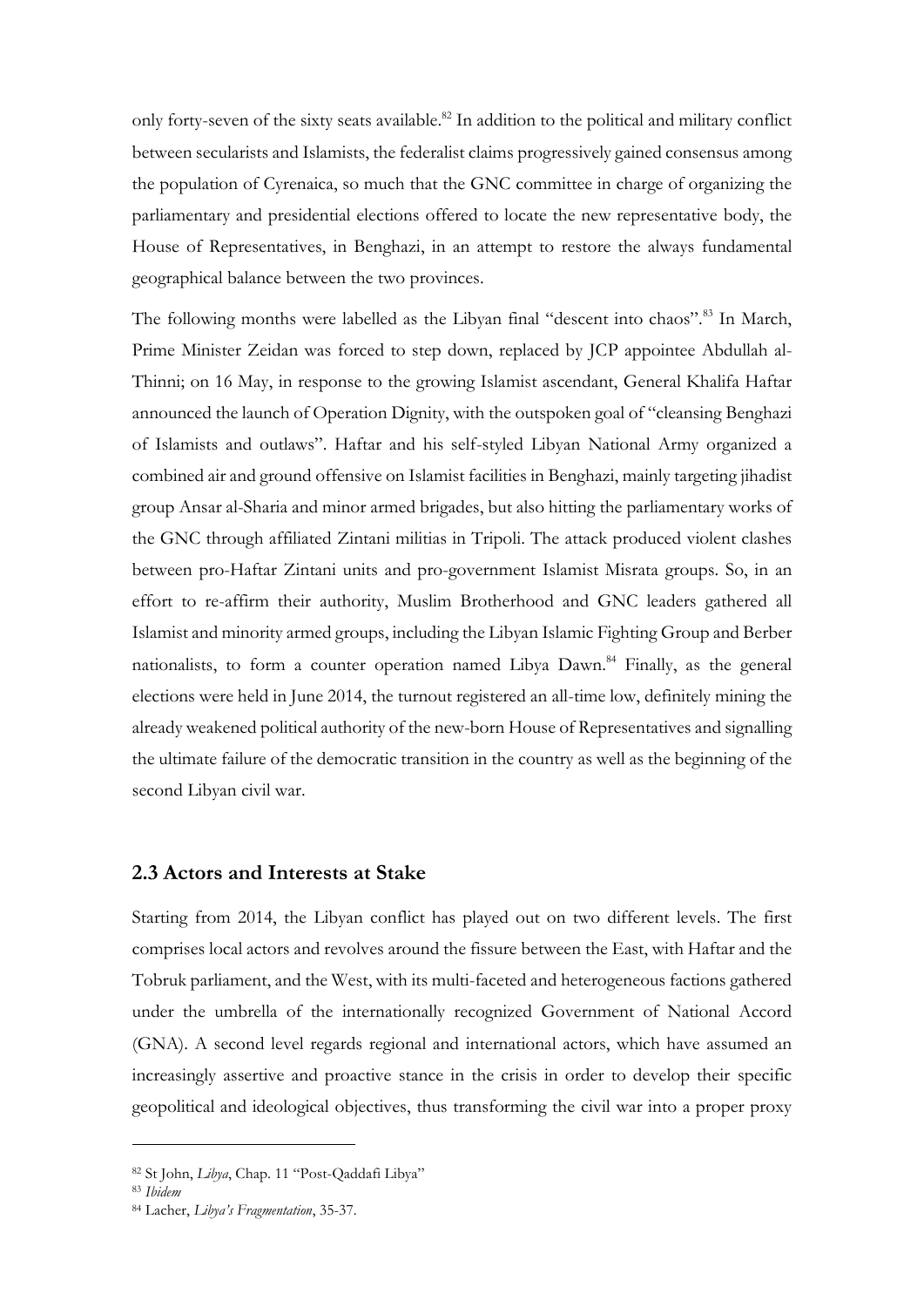war. The proxy dynamics of the war have become particularly evident since the April 2019 military action against Tripoli carried out by General Khalifa Haftar and the LNA, with the outspoken economic and military support of Russia, Egypt, the UAE, and the unofficial sponsorship of France. The opposing camp of the UN-sponsored GNA has received funding and weapon supplies by Qatar and, most notably since January 2020, by Turkey. The Libyan struggle for power has thus intertwined with the Islamic dispute between "conservative" Arab countries, namely the United Arab Emirates and the Kingdom of Saudi Arabia, which are supportive of *Wahhabism* and of a Salafi conception of Islam, and the socalled "reformist" countries, Qatar and Turkey, which have been the main sponsors of political Islam and of the Muslim Brotherhood throughout the MENA region. In this regard, the position of Egypt has changed over time, as after the initial support for the Islamist camp of the GNC under the presidency of Mohamed Morsi, leading figure of the Egyptian Muslim Brotherhood, the rise to power of General Abd al-Fattah al-Sisi the country has repositioned itself in favour of Haftar and the LNA.<sup>85</sup> The military intervention of Ankara in the Spring of 2020 has shifted the balance of power on the battleground of Tripoli, leading to the reconquest of the capital by the GNA forces together with the neighbouring cities of Sabratha and Tarhouna,<sup>86</sup> and of the strategic al-Watiya airbase. The subsequent Turkish threat of a military offensive to capture Sirte and the Jufrah airbase in Central Libya have prompted the Russian response, with Moscow deploying fighter jets and advanced antiaccess area denial systems in the airbase. The Libyan conflict has therefore undergone a process of intensification in the last two years, evolving from a civil war fought with conventional weapon to a regional highly technological proxy war characterized by the extensive use of drones and cyber-attacks,<sup>87</sup> and to a more classic direct military dispute sustained with foreign mercenaries, tanks and fighter jets. As a matter of fact, it would be simplistic to reduce Libya's fragmentation simply to a matter of regional, ideological or geopolitical confrontations when the current crisis is the sum of all these elements combined and more.<sup>88</sup>

Therefore, for the purpose of this research, the analisys of the fragmentation of Libya's social and political fabric and of the outbreak of the conflicts which have devastated Libya in the

https://issafrica.org/iss-today/libyas-war-becomes-a-tech-battleground

<sup>85</sup> Mercuri, *Incognita Libia*, 66.

<sup>86</sup> Marco Dell'Aguzzo, "Libia, Serraj conquista l'ultima roccaforte di Haftar", *eastwest.eu*, June 6, 2020, https://eastwest.eu/it/libia-news-serraj-conquista-tarhouna-ultima-roccaforte-di-haftar/

<sup>87</sup> Matthew Herbert, "Libya's war becomes a tech battleground", *issafrica.org*, October 08, 2019,

<sup>88</sup> Jalel Harchaoui and Mohamed-Essaïd Lazib, "Proxy Wars Dynamics in Libya", *The Proxy Wars Project* (Blacksburg: Virginia Tech Publishing, 2019), 5.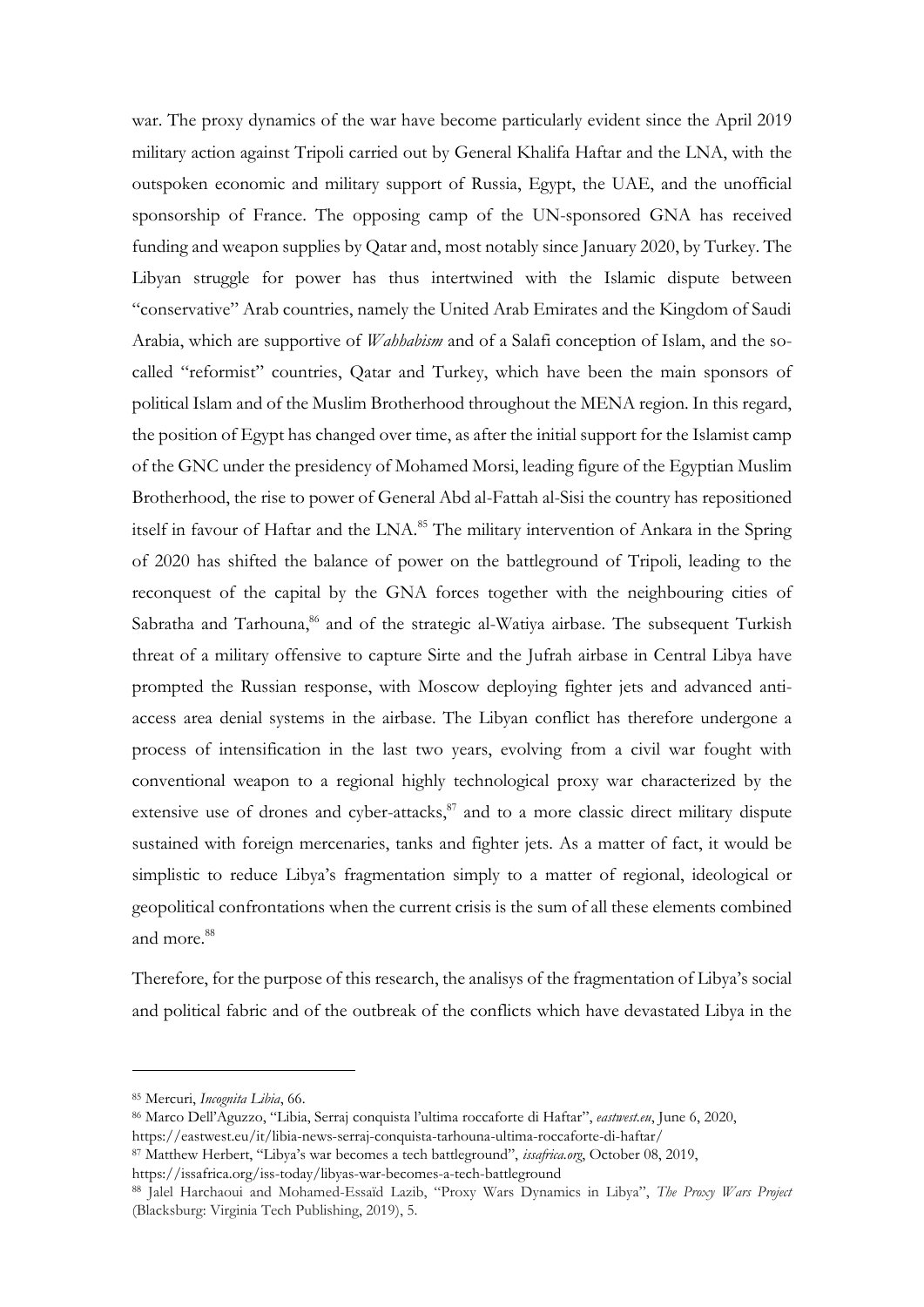last six years will be provided through a description of the main actors and interests involved in the process, starting from the local standpoint and moving on to the regional and international level.

## <span id="page-32-0"></span>**2.3.1 Haftar, the LAAF & the House of Representatives**

The key figure of the Eastern camp in the two Libyan civil wars is undoubtedly Field Marshal Khalifa Benqasim Haftar. The 76-years-old warlord began his military career as junior officer under Mu'ammar al-Qadhafi during the September 1969 revolutionary coup d'état and subsequently led the Libyan contingent deployed for the conflict in Chad,<sup>89</sup> where he was captured by the Chadian forces. According to researcher Jalel Harchaoui, after being disowned by Qadhafi in an attempt to deny Libyan presence in Chad, Haftar was rescued by the United States intelligence, obtaining refuge and citizenship, and developing a strong relationship with the American secret services working for the CIA.<sup>90</sup> In 2011, Haftar returned to Libya demanding a role as commander among the Cyrenaican rebel forces until, on May 2014, he self-proclaimed himself leader of the self-styled Libyan National Army (LNA) and launched Operation Dignity against Islamist terrorist groups and militias, causing the outbreak of the second Libyan civil war. The main Libyan institutional sponsor of Haftar and the LNA is the House of Representative (HoR), the Libyan legislative body located in Tobruk, a small coastal town in the far-East of Cyrenaica. As mentioned in section 2.2, the HoR suffered legitimacy issues ever since its election in 2014, due to the violent environment in which the voting took place and to the boycott of the inaugural session by the Islamist bloc within the parliament. The HoR and the newly appointed Thinni government, operating from al-Bayda, were the only internationally recognized authorities in Libya at the time and soon adopted a partisan stance, abolishing the Political Isolation Law and condemning terrorism and the Libya Dawn forces. This position was officially formalized in 2015, when the HoR appointed Haftar general commander of the Armed Forces, a charge which granted him extensive power and legitimacy and allowed him to consolidate his authority over the Cyrenaican forces. At the international level, the LNA has garnered wide support from Russia, France, Egypt, and the Gulf States, namely Saudi Arabia and most notably the United Arab Emirates (UAE). Starting from 2014, these countries have provided extensive political,

<sup>89</sup> Jason Pack, Kingdom of Militias: Libya's Second War of Post-Qadhafi Succession", *ISPI*, May 31, 2019, https://www.ispionline.it/en/pubblicazione/kingdom-militias-libyas-second-war-post-qadhafi-succession-23121

<sup>90</sup> Stephen Snyder, "Libyan warlord took a twisted path to Tripoli", *PRI*, April 10, 2019, https://www.pri.org/stories/2019-04-10/libyan-warlord-took-twisted-path-tripoli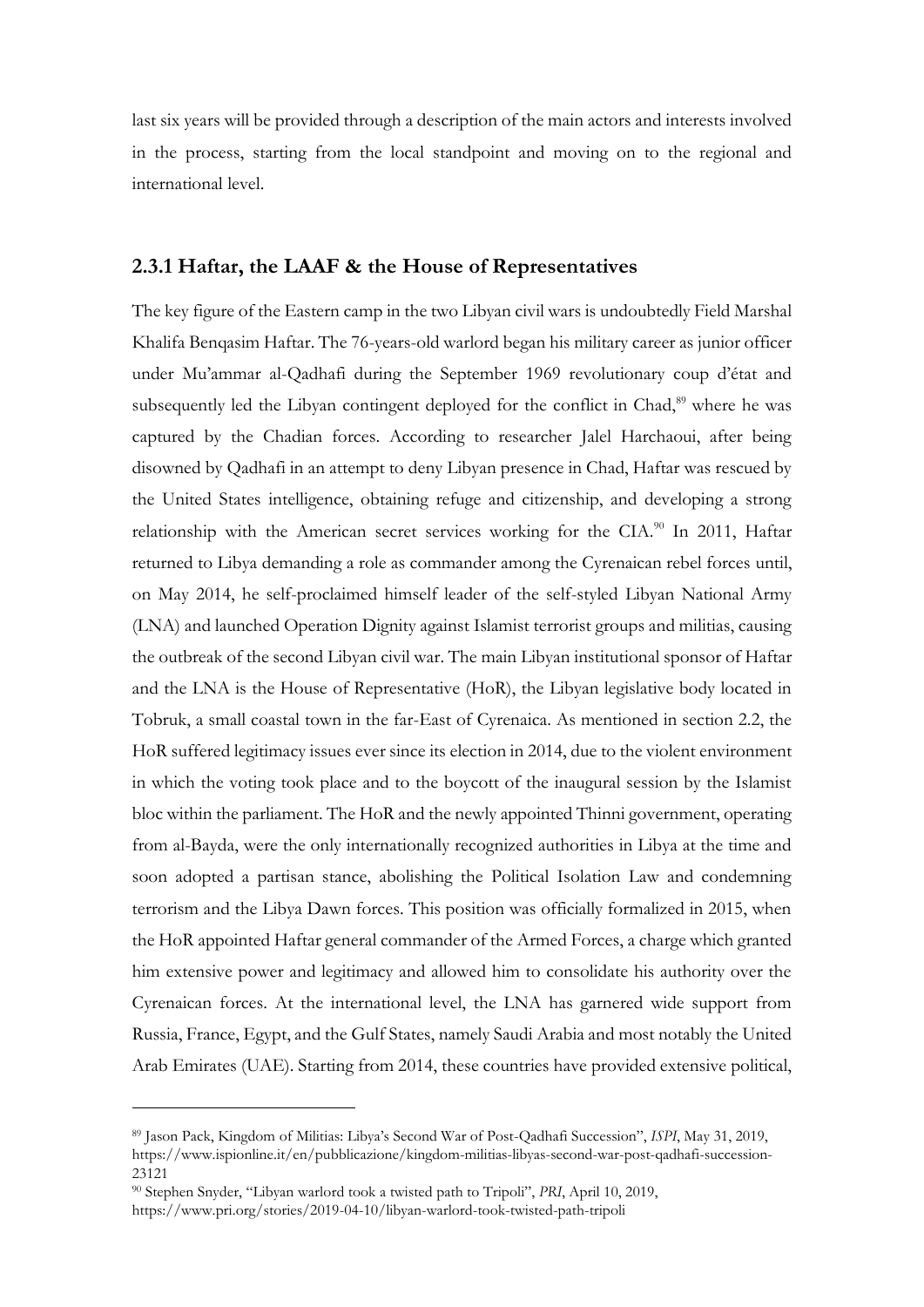ideological, economic and military support to Haftar and his men. The UAE has been the most active player, supplying the LNA Air Force with fighter jets and drones, used to bomb Tripoli in several occasions since the beginning of the hostilities. Russia has also been extremely active in Libya, not only promoting the leadership of Haftar and granting him credibility at international level, but also ensuring increased economic and military support. In terms of grassroots and tribal consensus, the LNA has enjoyed a widespread support in the East, particularly in the cities of Tobruk and Benghazi, due to its uncompromising stance against radical Islamism and its inclination for law and order, as compared to the dominance of militias and armed groups in Tripoli. In this area, Haftar has managed to exploit political divisions between and within the main Cyrenaican tribes, most notably the Obeidat and the Magharba, effectively co-opting them in his fight against jihadism and Tripoli's militias. Conversely, in the West divisions between pro-LNA and anti-LNA forces have produced communal and tribal frictions, often leading to internal conflicts which have undermined the societal fabric of the towns, as for instance in Zintan.<sup>91</sup>

Despite the official rhetoric depicts it as the Libyan National Army or the Libyan Arab Armed Forces (LAAF), Haftar's armed coalition is a "collection of truly discrete military/militia units and tribal/regional based armed groups".<sup>92</sup> At the launch of Operation "Dignity" in 2014, the LNA bloc mainly comprised civilians and tribal forces, most of them operating out of personal interests and under only limited control by the LNA's general command. Over time, Field Marshal Khalifa Haftar has conducted a policy of professionalization and personalization of the LNA, partly substituting tribal commanders – particularly from the Awaqir tribe – with former Qadhafi officials and partly integrating members of his kinsmen's tribes, the Ferjani and the Zway.<sup>93</sup> Haftar's victorious offensive against IS and terrorist group Ansar al-Sharia in Benghazi between 2014 and 2017 guaranteed him the increasing support of exiled regime officials in Cairo and Abu Dhabi,<sup>94</sup> while the conquest of the Oil Crescent in 2016 and of Derna in 2018 and the campaign in Fezzan in early 2019 boasted his international reputation as commander and leader of a coordinated national force.

<sup>91</sup> Lacher, *Libya's fragmentation*, 163-170.

<sup>92</sup> Pack, *Kingdom of Militias*, 10.

<sup>93</sup> Harchaoui and Lazib, *Proxy Wars*, 7.

<sup>94</sup> Wolfram Lacher, "Magnates, Media, and Mercenaries: How Libya's conflicts produce transnational networks straddling Africa and the Middle East", *POMES*, June 17, 2020,

https://pomeps.org/magnates-media-and-mercenaries-how-libyas-conflicts-produce-transnational-networksstraddling-africa-and-the-middle-east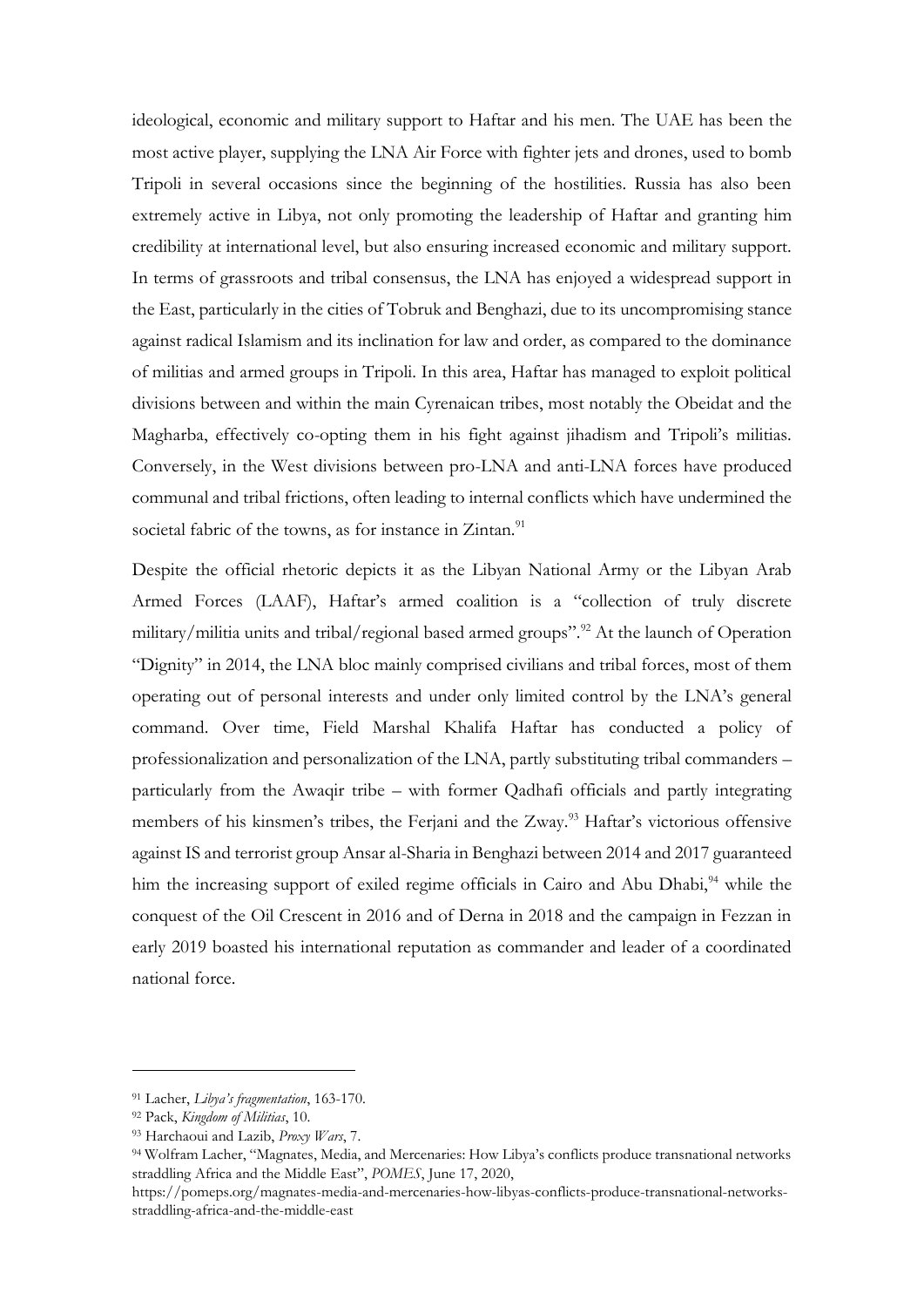Although it has progressively acted as centripetal force while gaining territorial supremacy and it has acquired logistical and military know-how due to the access to foreign financing and training, the LNA cannot be considered Libya's national army. It is not national, in that it is predominantly composed of Cyrenaican forces, it is not utterly Libyan as it often relies on foreign mercenaries (Chadian, Sudanese, Russian and Syrian) and it is not a regular army, as the majority of its rank and files are auxiliary forces.<sup>95</sup> In addition to that, the self-styled Libyan National Army has no control over the governance of official state institutions, namely the National Oil Company (NOC) and the Libyan Central Bank (LCB), as it relies on its Eastern counterparts, and has no territorial control over the capital Tripoli.

Today, following the launch of Operation "Flood of Dignity" in April 2019, the LNA camp is thought to be composed of some 25,000 members, of which around 7,000 troops are regular full-time militia members, and the remaining 18,000 troops form a part of the auxiliary forces. The latter include foreign mercenaries from Chad, Sudan and Russia, Madkhali Salafi groups in Cyrenaica and Tripolitania, and eastern and southern factions of the Petroleum Facilities Guard (PFG). The numerically largest armed force of the LNA is the 106<sup>th</sup> Battalion, formed in Benghazi together with the 101<sup>st</sup> after the occupation of the city. The  $106<sup>th</sup>$  has over  $5,000$  components and mainly relies on professional fighters and Cyrenaican tribal and Salafi forces. It is directly led by Haftar's son, Khaled, and has access to the most advanced weaponry provided by Russia, Jordan and the UAE. Since the end of  $2018$ , the  $101<sup>st</sup>$  unit – led by Mohamed al-Zway and representative of the tribal armed groups of Ajdabiya – has joined the  $106<sup>th</sup>$  Brigade to form the bulk of Haftar's Cyrenaican forces. Madkhali Salafi groups have become an increasingly decisive actor in Libya, on both sides of the conflict.<sup>96</sup> Among those allied with the LNA, the main is Subul al-Salam. Based in Kufra and composed of different tribal militias, it has control over the Kufra airport and represents Haftar's link with the Sudanese government. Members of the group have also been accused of human trafficking and several illicit activities.<sup>97</sup> Other noteworthy pro-LNA Salafi militias have formed in Zintan under the leadership of General Idris al-Mahdi.<sup>98</sup> In the South, the Sixth Brigade of Sebha is the most relevant unit. It is in large part expression of the historical Awlad Suleyman tribe, which has for a long time ruled over Fezzan, and has been co-opted by Haftar under pressure from international backers in order to ensure security over the

<sup>95</sup> *Ibidem*, 5.

<sup>96</sup> For in depth analisys of the rise of Madkhali Salafi doctrine and movements in Libya see *Addressing the Rise of Libya's Madkhali-Salafis*, Brussels: International Crisis Group, Report No. 200 (April 2019).

<sup>97</sup> Harchaoui and Lazib, *Proxy Wars*, 8

<sup>98</sup> Centro Militare di Studi Strategici. *Analisi Strategica del 2019 - Mashreq, Gran Maghreb, Egitto e Israele.* Osservatorio Strategico 2019, Roma: Centro Alti Studi per la Difesa, Novembre 2019.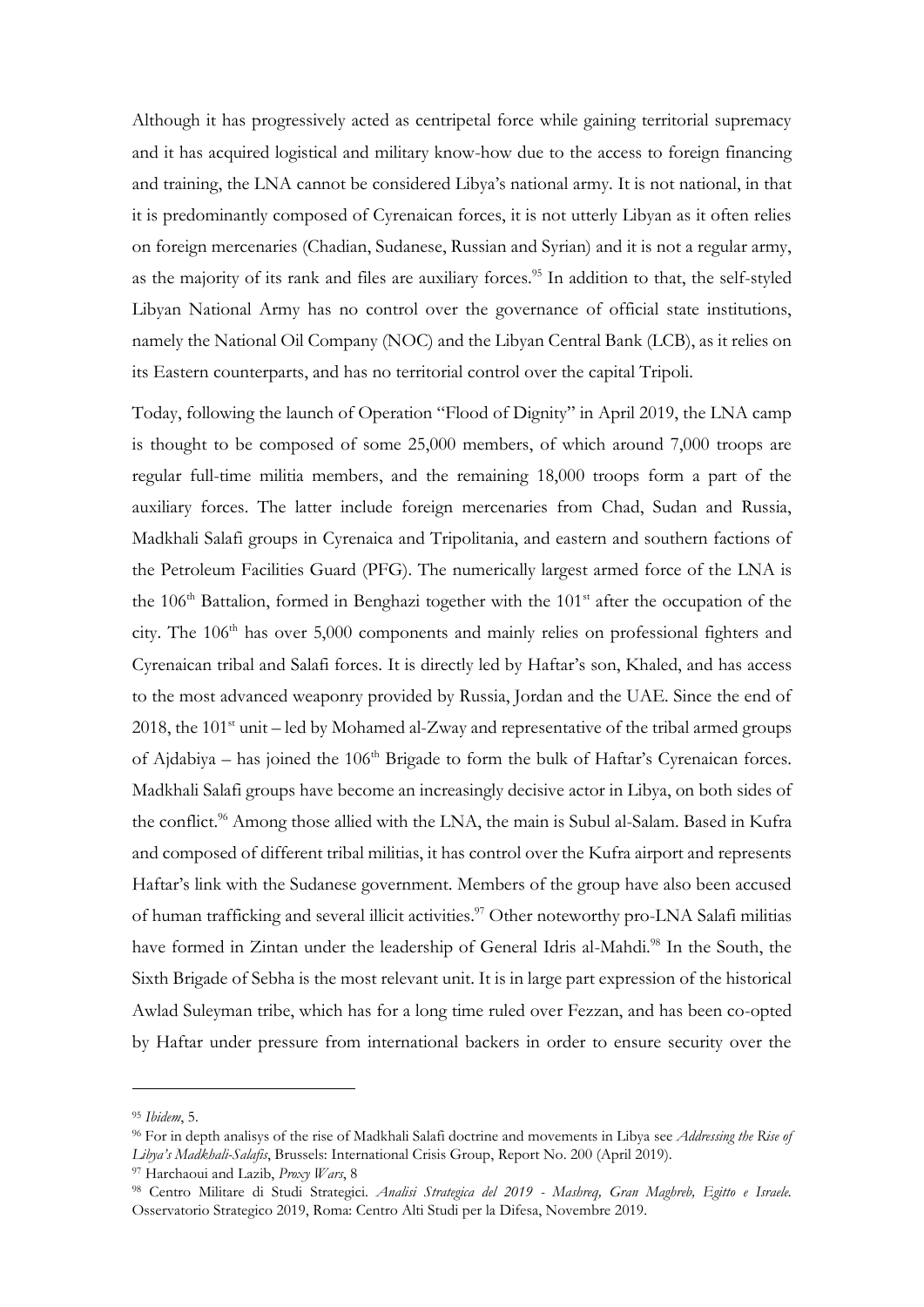country's major oil terminals and the Sahelian borderline. In the Northwest, the core of LNA allies originates from former regime strongholds, such as Tarhuna, Bani Walid and Sabratha, although communal divisions remain deep within the towns.<sup>99</sup> The  $9<sup>th</sup>$  Brigade or Kaniyat, is a Tarhouna militia named after its leaders, the Kani brothers, who have taken control over the city since 2014 and have been accused of smuggling and public executions. After abortively trying to extend their authority over Tripoli in multiple occasions, the group has joined the LNA in April 2019. Finally, the LNA has resorted to the outsourcing of security and military functions to foreign mercenaries from different countries. Chadian mercenaries of the "Rassemblement des Forces pour le Changement" (RFC) and Sudanese Janjaweed fighters of the Sudanese Rapid Support Forces (RSF) have served in protection of the oil terminals in the Jufrah area; the Wagner group, a private Russian-linked paramilitary group which was already deployed in the Syrian and Ukrainian conflict, has been based in Sirte and has joined the battlefield since September 2019.

#### <span id="page-35-0"></span>**2.3.2 The GNA, al-Sarraj and the anti-LNA militias**

The disputed outcome of the June 2014 elections and the ensuing civil war between the Operation "Dignity" camp and the "Libya Dawn" camp left Libya in a condition of chaos and fragmentation. In the East, the emergence of Islamic terrorist groups such as Ansar al-Sharia in Benghazi and IS affiliates in Derna threatened the security of citizens and local authorities; in the West, the military stalemate between Zintani and Misratan forces and the dissolution of the respective coalitions resulted in an unstable and turbulent environment, still marked by harsh communal disputes.

In this context, the UN Special Representative Bernardino Leon began a process of mediation and negotiation in order to broker a power-sharing agreement and form a national unity government. Despite the unaccommodating attitude of the different Libyan military and political leaders, on 17 December 2015 the parts signed the Libyan Political Agreement (LPA), a power-sharing deal which envisioned the creation of a Government of National Accord (GNA) as the only internationally recognized government of Libya and maintained the House of Representatives as the sole legislative body. Furthermore, the LPA called for the establishment of a nine-member Presidency Council, an executive body representative of the different political and geographical stakeholders. Fayez al-Sarraj, a former Qadhafi and

<sup>99</sup> Wolfram Lacher, *Briefing Paper: Who is Fighting Whom in Tripoli: How the 2019 Civil War is Transforming Libya's Military Landscape*, Geneva: Small Arms Survey, SANA Report (August 2019): 12.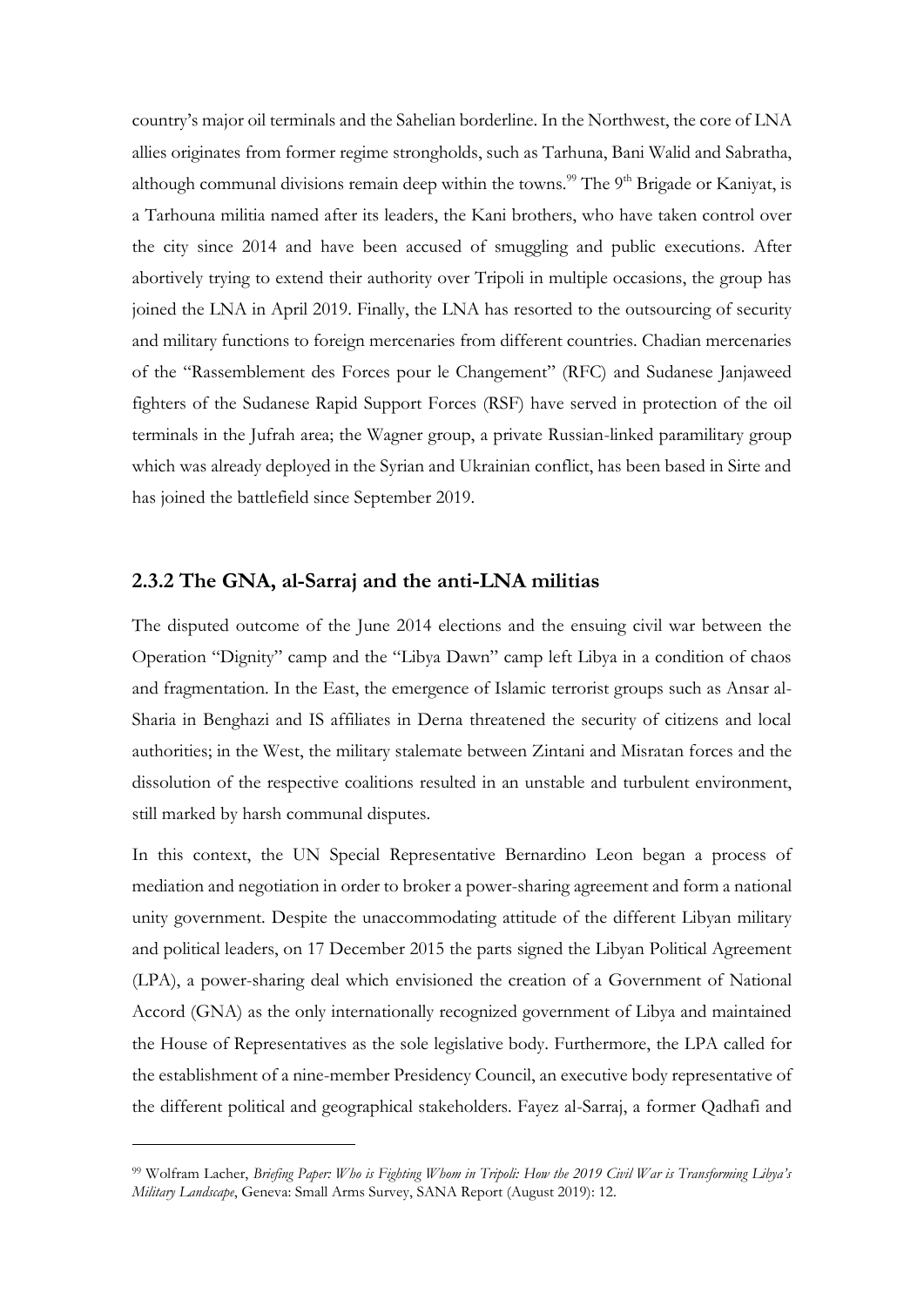GNC ministry, was appointed head of the Presidency Council and Prime Minister of the GNA. Not surprisingly however, the divisions within the HoR and the pressures from Haftar hindered the formal ratification of the agreement, paralyzing the institutional setting of the country.<sup>100</sup> After the Presidency Council arrived in Tripoli in March 2016, it immediately resorted to few local militias in order to ensure its security and legitimization, thus alienating the remaining armed groups who had backed its formation. Ultimately, Libya found itself split under the authority of three different institutions: the HoR in Tobruk with the respective Thinni government in al-Bayda, the internationally recognized GNA headed by Fayez al-Sarraj and the rump National Salvation Government – led by Khalifa Ghwell and built on the leftovers of the dismantled GNC – in Tripoli. Notwithstanding the concrete failure of the Shkirat agreement and the internal political struggles, the GNA managed to survive by relying on the same Tripoli militias that had allowed its arrival in Tripoli: the Tripoli Revolutionary Brigade, the Nawasi Brigade, the Abu Slim Central Security Unit and the Special Deterrence Force.<sup>101</sup> By monopolizing the security sector of the GNA in Tripoli these militias gained exclusive access to state resources and acquired unprecedented political influence, resorting to predatory economy practices which still last today. At the same time, Misratan coalition al-Bunyan al-Marsous managed to free Derna, Sirte and Sabratha from al-Qaeda and IS affiliates. In autumn 2016, with the support of the GNA defence minister and the funding of Qatar, Misrata's forces organized a military campaign to take control over the oilfields of the Oil Crescent. The offensive was short-lived and by March 2017 LNA troops had managed to not only consolidate their authority over the oil terminals but also expand in the central and southern areas of the country, seizing the strategic air base of Jufrah. In 2018, the so-called "Tripoli Quartet" – the four main militias backing the GNA and dominating the security sector in Tripoli – clashed with several Misratan militias which were unsuccessfully attempting to break their monopoly over the capital and the state resources. This conflict, which has come to be known as the "Late Summer War", is explanatory of the heterogeneity and inconsistency of the coalition fighting Haftar since the LNA launched its offensive on 4 April 2019. Indeed, experts and scholars tend to define the alliance behind the Operation "Volcano of Rage" more as an anti-LNA coalition rather than a pro-GNA army,<sup>102</sup> in coherence with the trend which saw the union of rival Tripolitanian armed groups

<sup>100</sup> The diplomatic process leading to the signing and lacked ratification of the agreement will be further analysed in Chapter 3, however, at this stage it is important to underline that the main objection raised by Haftar supporters in the HoR regarded Art. 8 of the LPA, which prescribed the Presidency Council oversight on the appointment of all senior military positions and the ensuing resignation of Haftar as military commander. <sup>101</sup> Lacher, *Libya's Fragmentation*, 49.

<sup>102</sup> Pack, *Kingdom of Militias*, 21; Lacher, *Who is Fighting Whom in Tripoli*, 6.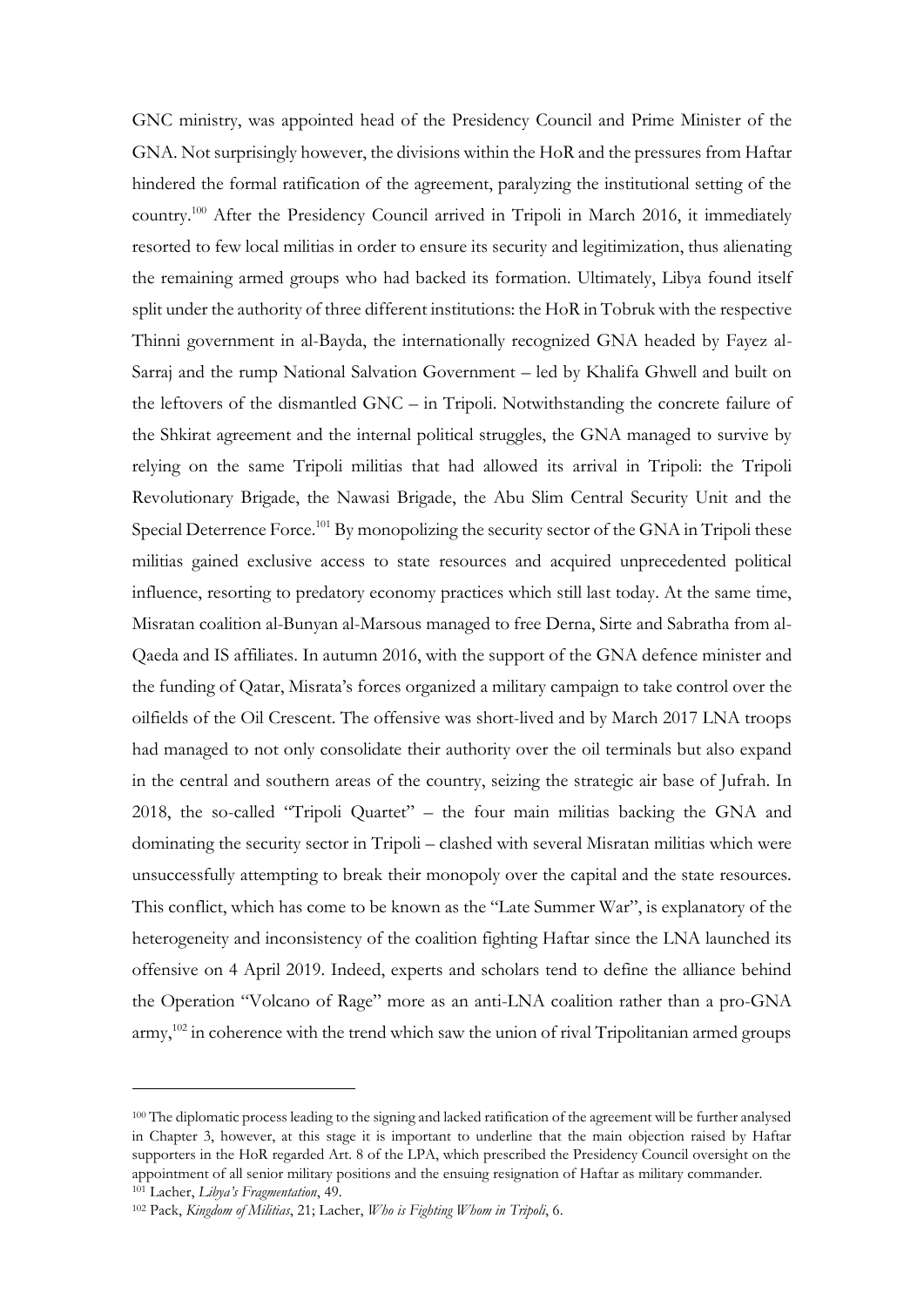in defence of the status quo against the common enemy, being it the same Haftar in 2014 or IS and the terrorist groups in Tripolitania in 2016. In terms of numerical presence, the largest faction within the anti-LNA camp is represented by the Misratan militias, which are deployed all around Tripoli and Sirte and whose total contingent is estimated to reach approximately 6,000 units.<sup>103</sup> Among them, the Mahjub Brigade – founded in 2011 as a non-ideological revolutionary movement and since then backed by Qatari authorities – counts over 2,500 fighters. It represents a neutral force among Misratan hardliners and Islamist blocs and has been a supporter of the mediation process leading to the formation of the GNA. Conversely, the al-Sumud Battalion is a radical Islamist group deriving from the gathering of different Islamist armed groups formerly lined up with the National Salvation Government which has proven reluctant to renege its independency and integrate with the GNA command structure. The leader of the al-Sumud Battalion, Salah Badi, has also been targeted by UN sanctions due to his pivotal role in the outbreak of the 2014 civil war. In the capital, several armed groups have sided in defence of the city and of their status within it. The largest Tripoli militia is the Abu Slim Central Security Unit, led by Abdelkhani al-Kikli, which lists approximately 300 fighters and has been deployed on the Mitiga Airport front. Other relevant groups are the Tripoli Revolutionaries Battalion, which despite having suffered a huge numerical drawback still represented a fundamental bulwark in the early days of the conflict, and the Salafi militia Special Deterrence Force (SDF), or Radaa. Founded in 2013 by Abdelraouf Kara, the SDF is a Madkhali-Salafist group which has specialized in the police enforcement as well as in illicit activities, becoming Tripoli's most powerful militia. In lesser numbers, also the Nawasi, Bab Tajura and Fursan Janzur brigades have lined against Haftar and the LNA in Tripoli.<sup>104</sup> As mentioned in the previous section, the city of Zintan split between supporters and opponents of the LNA, and despite the limited numerical presence, the Zintan Military Council (ZMC) led by the head of the GNA military operations room Usama al-Juwaili, has played an outsized role in the fight. Finally, Zawiyan Islamist militias as well as fighters from Tubu and Touareg minorities were also part of the anti-LNA coalition.

The decisive Turkish intervention arrived after the signing of two controversial Memorandum of Understanding with the GNA in November 2019, a first regarding the delimitation of the maritime jurisdictions and a second one regarding security and defence issues, *de facto* authorizing the Turkish military entrance in Libya. Starting from January 2020, Turkey has increasingly supplied weaponry and fighters to the GNA, shifting the balance of

<sup>103</sup> Pack, *Kingdom of Militias*, 7.

<sup>104</sup> Lacher, *Who is Fighting Whom in Tripoli*, 7.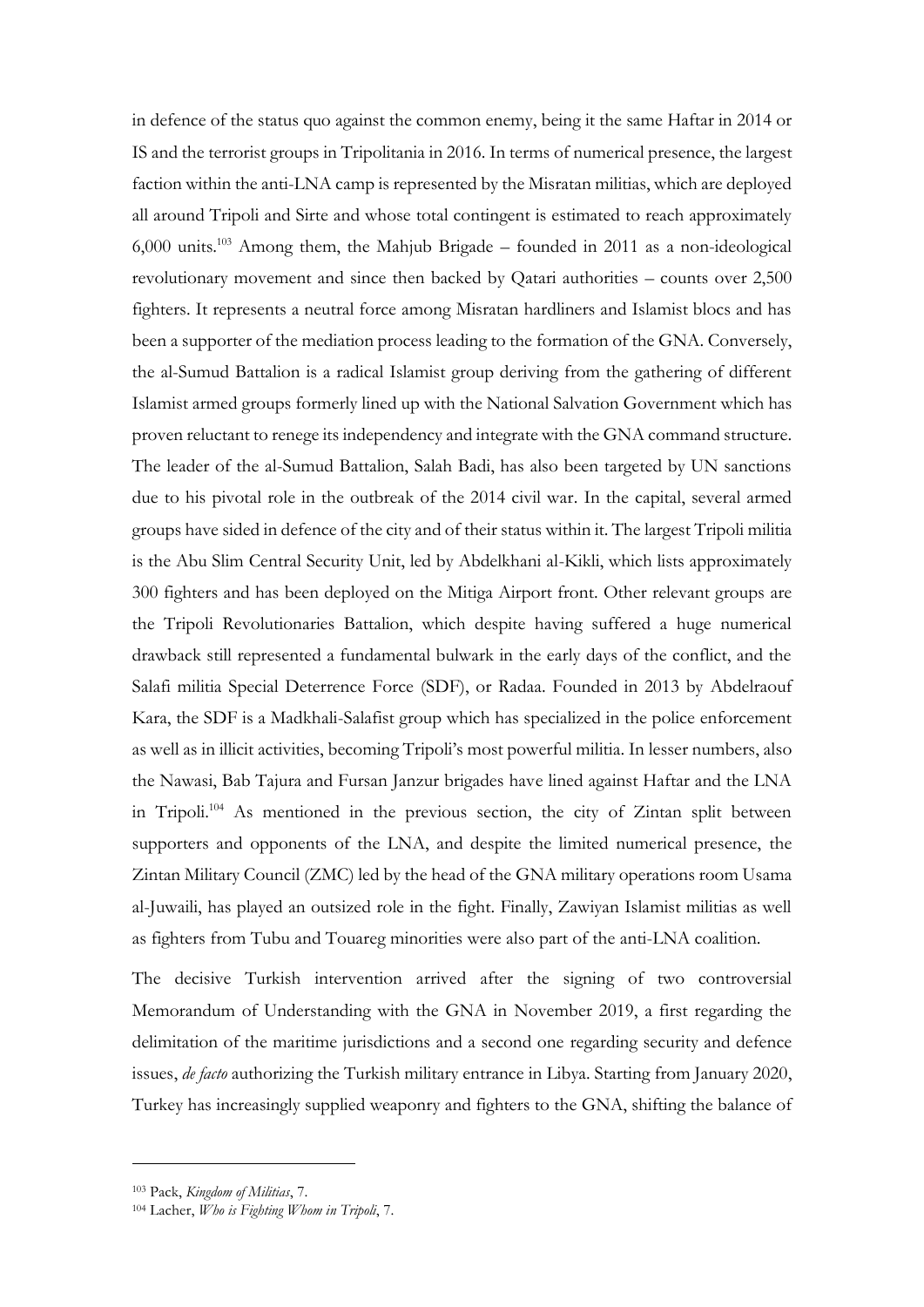power on the ground in Tripoli. Besides benefitting from the coordination and intelligence of Turkish military advisors, the anti-LNA coalition has done extensive use of Ankara's armoured vehicles, air defence systems and of the Bayraktar TB2 drones – especially used for airstrikes and for ISR (Intelligence, Search and Reconnaissance) missions – which are now stocked in the strategic al-Watiya airbase.<sup>105</sup> In addition to several hundreds of its own troops, it is estimated that Turkey has deployed 6,000 Islamist Syrian combatants coming from the Idlib province of Syria, now under control of Ankara.<sup>106</sup> After the liberation of Tripoli, Turkey and the GNA have agreed upon extending their cooperation in the attempt to seize control of the coastal town of Sirte and the Jufrah airbase, which would give them control over the resource-rich Oil Crescent area.

## **2.3.4 The Gulf States**

At the outbreak of the Arab Springs in 2011 the Gulf States were among the first regional and international actors to react and try to influence the outcome of the revolts. This was mainly due to their new foreign policy assertiveness and their concerns for economic development and political stability in the area. Regarding the Libyan case in particular, although Riyadh, the most influential player, preferred to concentrate on its competition with Iran, both Abu Dhabi and Doha decided to invest their resources to gain future advantages out of the revolution. They did so by using a twofold approach: first, they used the international *fora* – namely the Gulf Cooperation Council (GCC) at the regional level and the United Nations at the international one – to organize a coordinated and multilateral response to the crisis; secondly, they took advantage of their local connections among Libyan opposition exponents to develop their specific interests in Libya. This assertiveness was financially sustained by the increasing oil revenues and by the success of Qatari and Emirati companies and investment funds. Furthermore, the geopolitical void left by the American disengagement in the Middle East allowed the relatively small Gulf States to play an outsized role at the regional level. Despite an initial common standpoint in favour of the revolutionary movements, disagreements over the role of Islamists and secular groups, and particularly over the role of the Muslim Brotherhood began to emerge. While Riyadh and Abu Dhabi totally disliked the Muslim Brotherhood due to its bottom-up approach and its support for

<sup>106</sup> Bel Trew, "Inside the Murky World of Libya's Mercenaries", *The Independent*, June 15, 2020.

<sup>105</sup> Federica Saini Faisanotti, "La Libia a un anno dall'offensiva di Haftar", *ISPI*, May 23, 2020. https://www.ispionline.it/it/pubblicazione/la-libia-un-anno-dalloffensiva-di-haftar-26253

https://www.independent.co.uk/news/world/africa/libya-war-haftar-gna-syria-russia-wagner-uae-tripoli-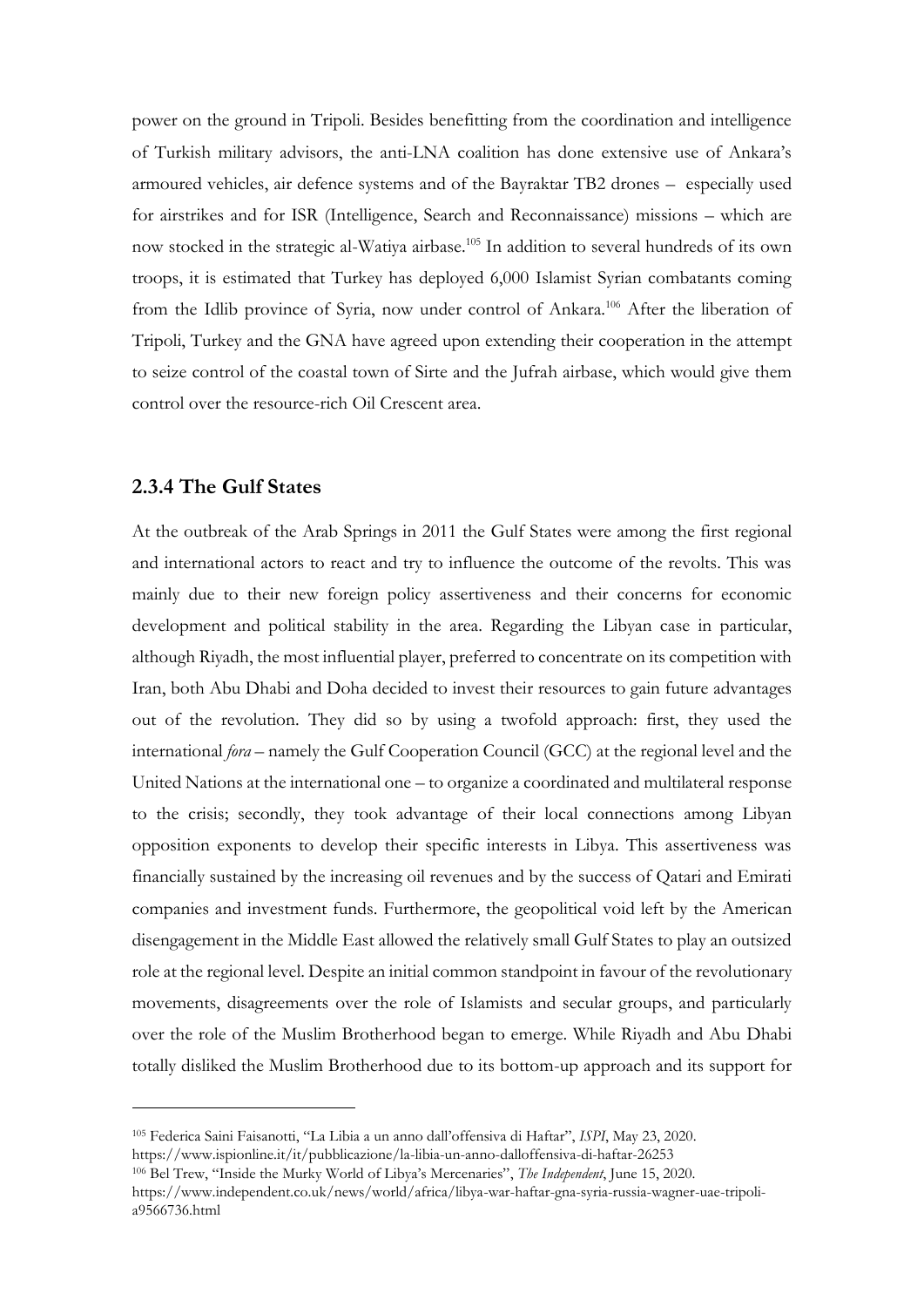popular participation and democratic institutions, Qatar became the main sponsor of political Islam and backed the Brothers both in Egypt and in Libya. These diverging approaches reflected in the internal relations of the Gulf Cooperation Council as well as in the support provided to the two camps in the 2014 Libyan civil war. Since 2014, the UAE and in lesser terms Saudi Arabia, have become the main political, economic and military sponsors of Haftar, whereas Qatar – especially until the 2017 GCC blockade and the increased commitment of Turkey – has represented the backbone of the Islamist camp and the Libyan Dawn coalition at the international level.<sup>107</sup>

**UAE.** The United Arab Emirates have arguably been the most active actor in the Libyan crisis since its inception in 2011. The monarchy of Abu Dhabi extensively funded the revolutionary militias against Mu'ammar al-Qadhafi, particularly those in the East and in the town of Zintan.<sup>108</sup> Since 2012, they have also backed the non-Islamist and secular bloc of the GNC and have been the most dedicated supporter of Haftar and the LNA since its creation in 2014. Many scholars have underlined how the ideological, political, military and economic sponsorship of the UAE has been fundamental for the initial survival and success of the LNA. The UAE have provided the most advanced weaponry – mainly France and Russian fighter jets and Chinese drones – to Haftar's air force and battalions and have consistently ensured financial inflows to Tobruk in order to sustain its military operations. Leaving from the al-Marj base in eastern Libya, UAE orchestrated airstrikes have often destroyed GNA and Islamist outposts in Tripoli, Sirte and Misrata. In addition, the UAE have obtained the rights to use the Nigerian base at the borders with Libya, through which they can exert their control over Fezzan and the southern Libyan oil fields and pursue ISR missions. According to some estimates, the UAE has conducted over 850 airstrikes through its Chinese-made Wing Loong II drones and has transferred over  $6,200$  tons of weapons and ammunitions.<sup>109</sup> Abu Dhabi has also tried to broker a favourable political agreement by hosting two meetings between Haftar and al-Sarraj, one in 2017 and one in February 2019. In the latter, Haftar had agreed on establishing a roadmap for holding general elections but he nevertheless launched Operation Flood of Dignity in April 2019, with the fundamental approval of the UAE. According to a recent study, Saudi Arabia and UAE-sponsored media outlets and social media profiles have relied on information warfare activities to convey an image of Haftar as

<sup>107</sup> For a detailed analysis on the foreign interference in the aftermath of the Libyan revolution of 2011 see Karim Mezran and Arturo Varvelli, *Foreign Actors in Libya's Crisis* (Milan: LediPublishing, 2017)

<sup>108</sup> Harchaoui and Lazib, *Proxy Wars*, 12.

<sup>109</sup> Eleonora Ardemagni and Federica Saini Faisanotti, "The UAE in Libya and Yemen: Different Tactics, One Goal", *ISPI*, July 31, 2020. https://www.ispionline.it/it/pubblicazione/uae-libya-and-yemen-different-tacticsone-goal-27138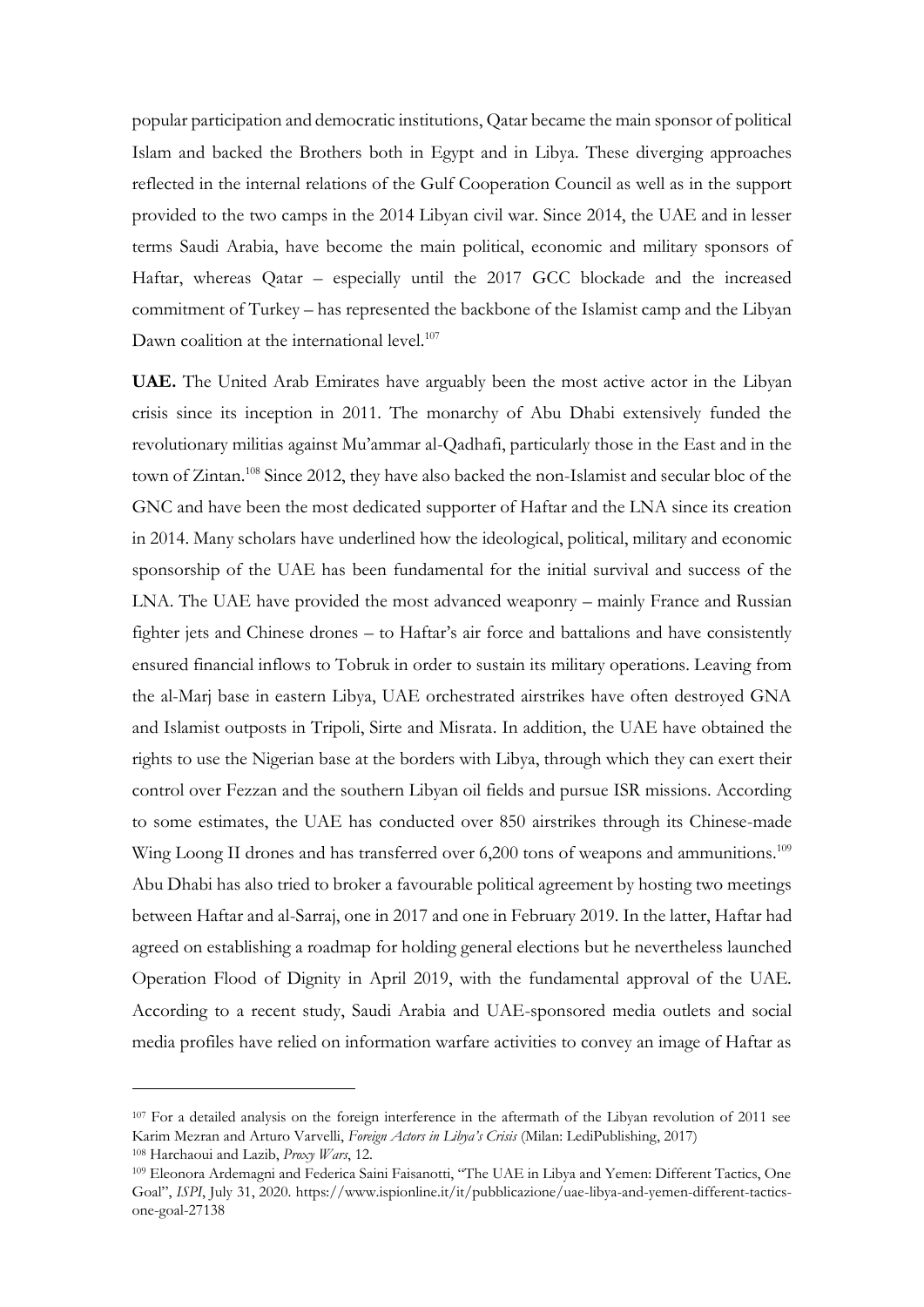influential leader and commander, while labelling the GNA camp members as "Islamists" and "terrorists". This innovative form of hybrid warfare was particularly useful to shift the public opinion of the neighbouring countries in favour of Haftar and the LNA camp.<sup>110</sup>

Similarly to Turkey, the UAE have taken advantage of the Libyan conflict to express its ambitions of regional power and have rendered the civil war an ideological zero-sum game between opposing Islamic doctrines as well as geopolitical visions.<sup>111</sup> As previously mentioned, the fight between political Islam supporters and Wahhabism has become a main driver of the recent Middle East relations. Abu Dhabi and Riyadh are staunch supporters of strong military regimes with low or null popular participation to the political life and have made their primary goal the eradication of the Muslim Brotherhood and of political Islam. In this regard, the UAE have chosen to support the Madkhali-Salafi militias due to their discipline, their respect for military hierarchy and their objection to the Muslim Brotherhood.<sup>112</sup> In terms of allies and proxies, the UAE is retracing the steps taken in Yemen and most notably Egypt, where it supported the advent to power of the military regime of al-Sisi. In geopolitical terms, the UAE, as much as Turkey and Qatar, view Libya as a tool to assert their foreign policy and project their economic and commercial power. Libya represents an access to the Mediterranean and its resources as well as to Europe and its market, as demonstrated by Abu Dhabi's will to maintain control over the Sirte airbase, port and oil terminals. The UAE are also thought to be the mastermind behind the blockade of oil production in the largest Libyan oilfields – started in January 2020 and reinstated in July after a short lift<sup>113</sup> – which is costing Libya billions of dollars in terms of revenues and national resources.

**Saudi Arabia.** Although Saudi Arabia has never deemed Libya a priority for its foreign policy, its geopolitical and doctrinal convergence with the United Arab Emirates has aligned it with Haftar and the LNA, of which Riyadh has been a financial and political supporter. As mentioned above, Saudi Arabia has sponsored a series of networks and fakebots (fake social media accounts) to saturate the information horizon in favour of a pro-LNA narrative. In addition to that, according to a Chatham House report, Saudi Arabia has funded the latest

<sup>110</sup> Centro Studi Sociali, "Information Warfare In Libya. The Online Advance Of Khalifa Haftar", *Centro Studi Internazionali*, (May 2019): 1-23.

<sup>111</sup> Eleonora Ardemagni, Le monarchie del Golfo giocano "un doppio" in Libia, *ISPI*, March 31, 2020. https://www.ispionline.it/it/pubblicazione/le-monarchie-del-golfo-giocano-un-doppio-libia-25570 <sup>112</sup> Ardemagni and Saini Faisanotti, "The UAE in Libya".

<sup>113</sup> Salma El Wardany, "Libya blames UAE blockade for latest halt in oil exports", *Al-Jazeera*, July 13, 2020. https://www.aljazeera.com/ajimpact/libya-blames-uae-blockade-latest-halt-oil-exports-200713160350695.html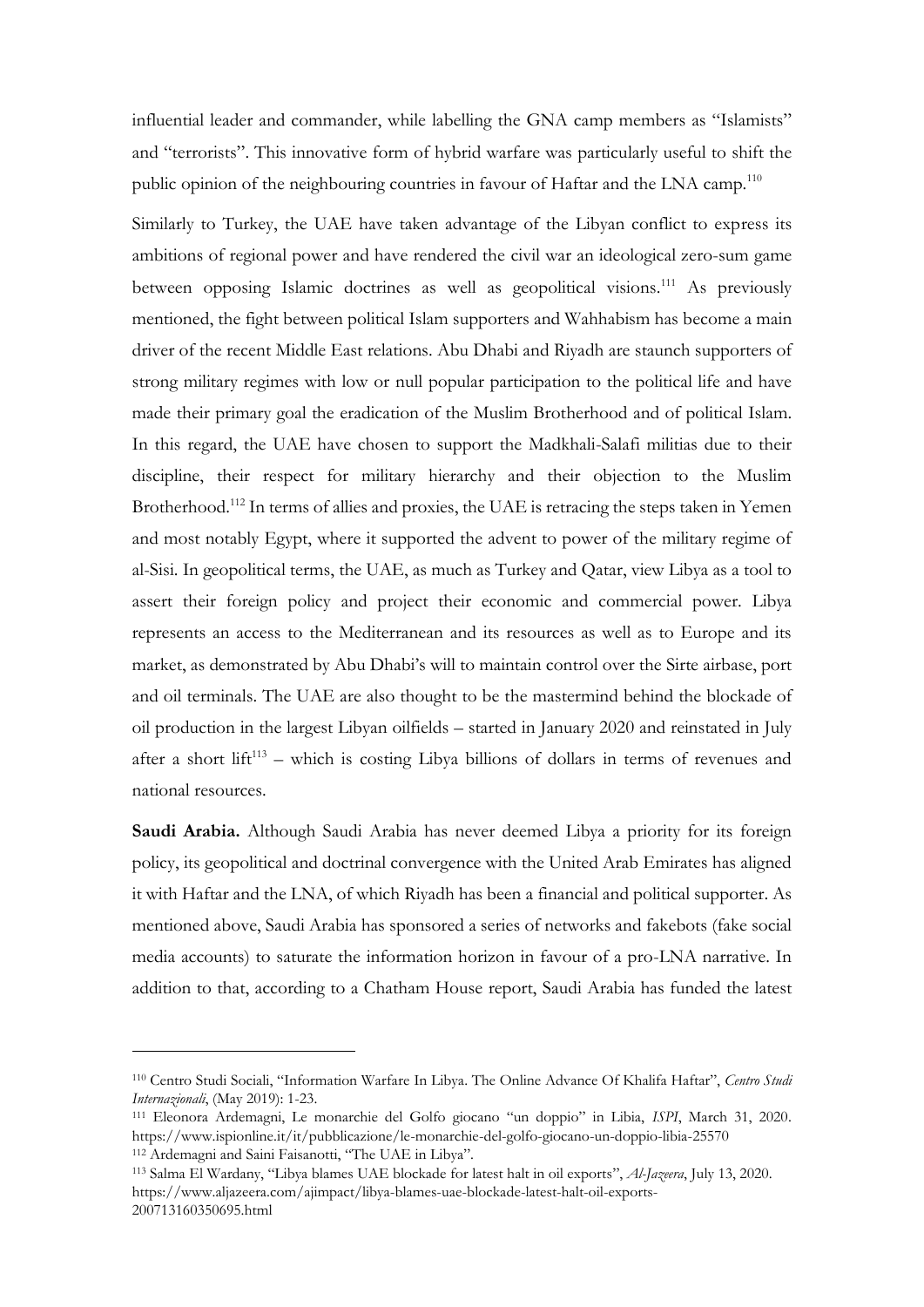military operation of Haftar and has been paying the Russian Wagner mercenaries for their support to the LNA.<sup>114</sup>

**Qatar.** In the wake of the 17 February Revolution, Qatar immediately identified the chance to take advantage of its economic and communicative power and of its strict relationship with the Muslim Brotherhood to steer the revolution in its favour, differentiating itself from the leadership of the Gulf Cooperation Council much like it did in Tunisia and Egypt.<sup>115</sup> Indeed, Qatar was the first Gulf state to recognize the National Transitional Council in 2012, due to its ties with former Qadhafi general Abdelfattah Younis, to the Libyan Islamic Fighting Group (LIFG) leadership, and to the religious scholar Ali Sallabi, brother of Ismail Sallabi, leader of a prominent Islamist revolutionary movement and future cofounder of the Benghazi Defense Brigades (BDB). Qatar's influence was particularly strong in Misrata, where the Mahjub Brigade enjoyed military, technical, financial and political support by Doha.<sup>116</sup> A key reason for Qatar's commitment in favour of the NTC derived from a commercial deal which granted Doha the chance to sell Libyan oil. Furthermore, Qatari institutions were interested in the lucrative post-conflict reconstruction business, as demonstrated by the acquisition of Libya's Bank of Commerce and Development by the Qatar National Bank and by the multiple commercial projects stipulated between Doha and the NTC.<sup>117</sup> Subsequently, Doha concentrated its effort in Libya to promote the leadership of the Muslim Brotherhood and the JCP party in the 2012 elections. After the counterrevolution led to a regime change in Egypt in favour of a military leadership, Doha sided with the hard-line Islamist movements in the GNC and the Libya Dawn coalition. Since 2015, Qatar supported the UN-mediated talks and the formation of the Government of National Accord, however, after the arrival of the executive of al-Sarraj in Tripoli, it also maintained its support for the rump National Salvation Government of Khalifa Ghwell and for the Islamist militias. A fundamental asset for Qatar's foreign policy to exert its influence and bolster its adventurism was represented by its media empire Al-Jazeera, which broadcasted the efforts of the revolutionary movements against Mu'ammar al-Qadhafi and of the Libya Dawn camp against Haftar in the 2014 civil war. Recently, Doha has downscaled its level of commitment in the country due to the overlapping of Qatari and Turkish

<sup>114</sup> Tim Eaton et al., *The Development of Libyan Armed Forces Since 2014: Community Dynamics and Economic Interests* (London: The Royal Institute of International Affairs), 33.

<sup>115</sup> Eugenio Dacrema and Arturo Varvelli, *Le Relazioni Tra Italia E Libia: Interessi E Rischi* (Milan: ISPI, 2020), 21.

<sup>116</sup> Harchaoui and Lazib, *Proxy War*, 16.

<sup>117</sup> Mezran and Varvelli, *Foreign Actors*, 50.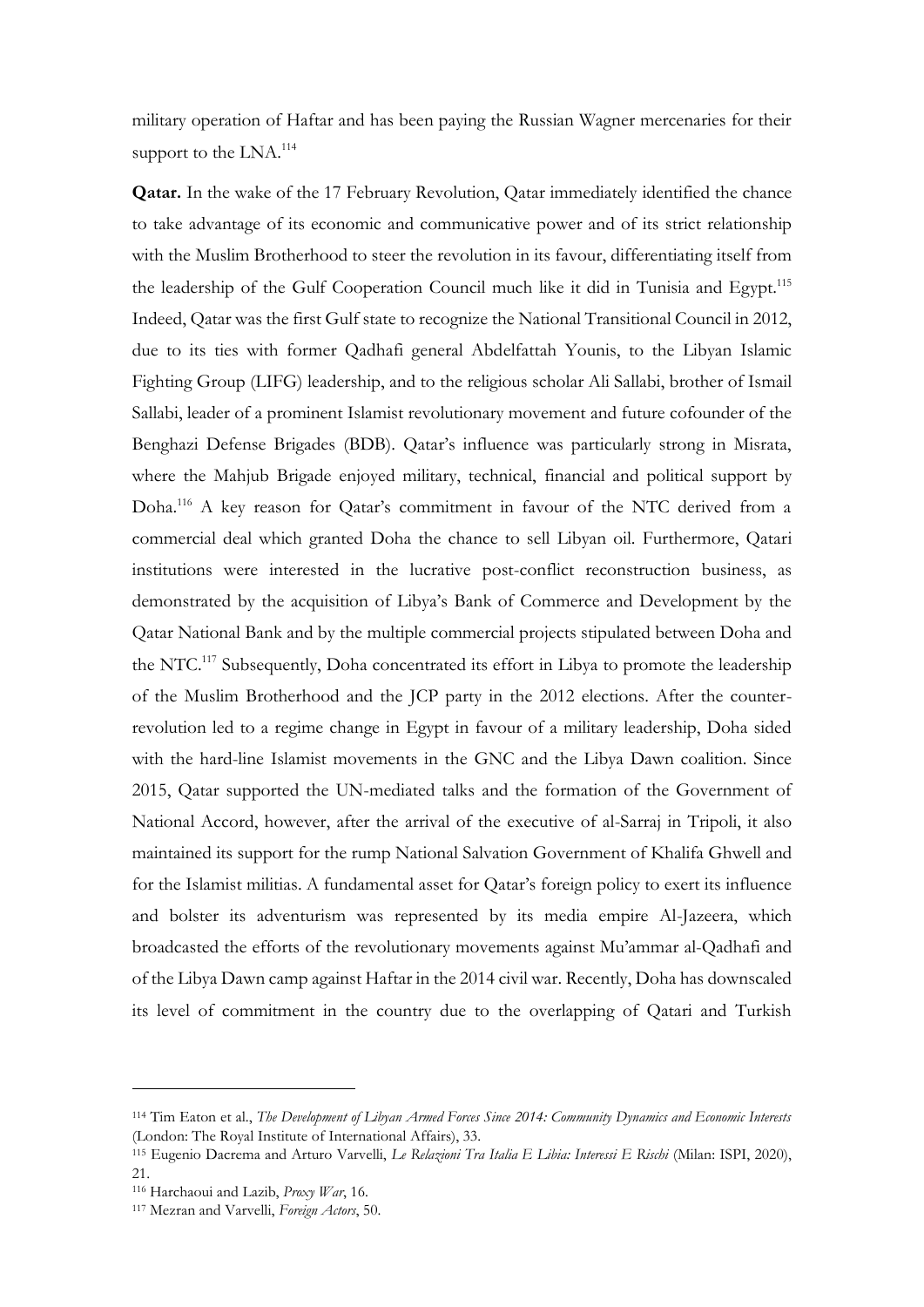geopolitical interests and has financed the increased commitment of Erdogan in the Libyan conflict, thus outsourcing the military tasks to Ankara.<sup>118</sup>

# **2.3.5 Egypt**

The geopolitical scenarios of Libya and Egypt have historically been intertwined, not only due to the presence of a large and permeable border along which many shared tribes reside in close proximity to each other, but also because of the great political, ideological and social influence exerted by Cairo in Libya since the advent of Nasser. As a matter of fact, the Egyptian approach towards the Libyan crisis has changed over time, in conjunction with the changes of leadership in Cairo. In the aftermath of the Arab Springs, both countries entered a fragile process of democratization in which Islamists movements began to emerge as key political actors. With the election of Mohamed Morsi in 2012 the Muslim Brotherhood obtained the government of a major player in North Africa, fostering the ambitions of its Libyan counterpart, which however failed to gain extensive popular support. Conversely, with the 2013 putsch and the ensuing takeover of general Abdel Fattah al-Sisi, the new Egyptian military leadership has prioritized Libya in its foreign policy because of its concerns in terms of security and migration flows. In this regard, Haftar and the LNA have represented an invaluable ally for Cairo in the fight against terrorism and political Islam and in purporting the imagery of an authoritarian military rule. Indeed, since 2014 Egypt has financed Haftar's expansionist projects, smuggling increasing amounts of weapons – including armoured vehicles and aircrafts – as well as fighters to sustain the LNA troops and has provided its airbases at the border with Libya for UAE's airstrike against Tripoli and Misrata. Furthermore, Egyptian intelligence services were instrumental in eradicating Jihadist groups in Cyrenaica, preventing them from further perpetrating terrorist attacks in Egypt.<sup>119</sup> In addition to the security issue, Egypt considers Libya a fundamental geopolitical asset for its economic and energetic interests in the region, in contrast with Turkish ambitions in the Eastern Mediterranean.<sup>120</sup> The recent agreement on the delimitation of the maritime borders between Egypt and Greece is expression of this geopolitical confrontation of which Libya is subject and host. Following the liberation of Tripoli, Egypt has adopted an increasingly aggressive stance, with the parliament approving a military intervention in case of a Turkish

<sup>118</sup> Burak Tuygan, "What is Turkey doing in Libya?", *Ahval*, July 4, 2019. https://ahvalnews.com/libyaturkey/what-turkey-doing-libya

<sup>119</sup> Mezran and Varvelli, *Foreign Actors*, 24-25.

<sup>120</sup> Giuseppe Dentice, "Libia: un test per le ambizioni geopolitiche dell'Egitto", *ISPI*, March 31, 2020.

https://www.ispionline.it/it/pubblicazione/libia-un-test-le-ambizioni-geopolitiche-dellegitto-25571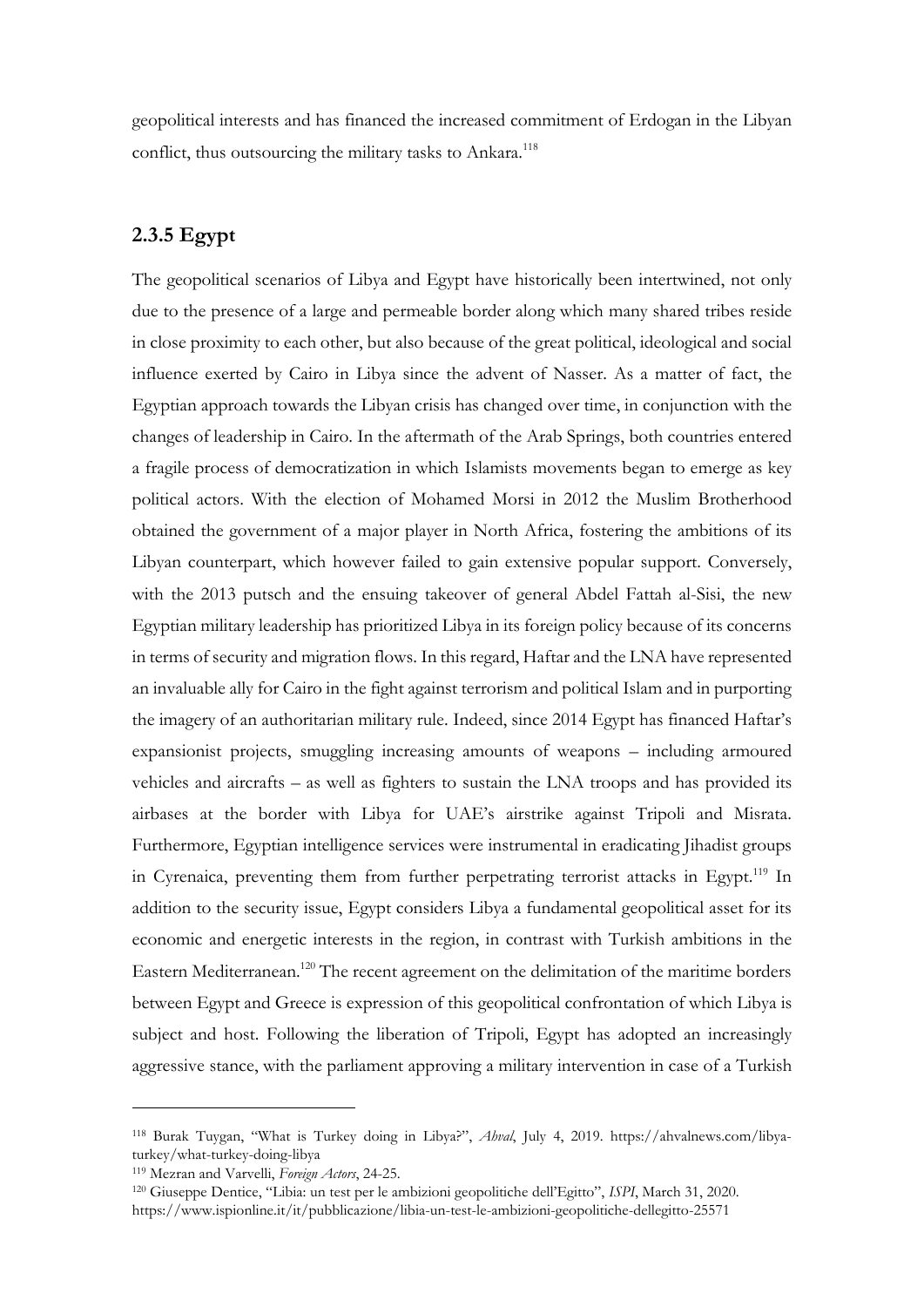offensive against Sirte and Jufrah. Therefore, Egypt's approach has been twofold. Officially, it has supported a mediated political solution, supporting the Berlin Conference in January 2020 and hosting several diplomatic meetings between Haftar and al-Sarraj. The latest diplomatic attempt arrived on June 6, when al-Sisi held a press conference announcing the "Cairo Declaration", an initiative backed by Haftar and the HoR spokesman Aguila Saleh which envisioned a ceasefire and the launch of an intra-Libyan negotiation platform aimed at holding Presidency Council elections. At the same time, it called for the disarmament of the Tripolitanian militias and the transfer of their weapons to the LNA, arguably facilitating Haftar's military takeover of Tripoli. Such agreements, which have already been attempted in the previous years, have historically brought to a disruption of the talks and to the worsening of the confrontation between the two sides.<sup>121</sup>

### **2.3.6 Turkey**

Despite the former colonial ties and the fundamental Ottoman legacy in Libyan history, Turkey's interest in Libya dates back to 2011,<sup>122</sup> when it partially endorsed the UNSC Resolution 1970 and it began supporting and training Islamist revolutionary militias, such as the Tripoli Revolutionaries Brigades and Misrata's Mahjub Brigade.<sup>123</sup> In 2012 Turkey recognized the newly formed National Transitional Council (NTC) and funded it with \$300 million for peace and rebuilding projects.<sup>124</sup> During the 2012 political elections, Ankara has funded the Islamist block within the GNC, namely the Justice and Construction Party (JCP), political arm of the Muslim Brotherhood in Libya. While keeping a neutral stance during the 2014 civil war, after the emergence of Haftar and the LNA, Turkey has provided financial aid and refuge to Ibrahim Jadran, leader of the Petroleum Facilities Guards and staunch opponent of the Field Marshal, as well as to commanders of the Benghazi Defense Brigade (BDB). Since 2016, Turkey has backed the creation of the UN-sponsored Government of National Accord (GNA), siding with it and developing ties with the Islamist-leaning ministries, most notably Fathi Bashagha, the Minister of Interior. Haftar's offensive on 4 April 2019 has produced a renewed and increased effort from Ankara, which has supplied

<sup>121</sup> Karim Mezran and Alessia Melcangi, "The Cairo Declaration is a false resolution to Libya's conflict", *Atlantic Council*, June 11, 2020. https://www.atlanticcouncil.org/blogs/menasource/the-cairo-declaration-is-a-falseresolution-to-libyas-conflict/

<sup>122</sup> Emrah Kekilli and Bilgehan Öztürk, "Turkey's Position in the Libyan Crisis", *Insight Turkey* 22, No. 2, (Spring 2020): 54.

<sup>123</sup> Harchoaui and Lazib, *Proxy Wars*, 9-16.

<sup>124</sup> Kekilli and Öztürk, "Turkey's Position", 55.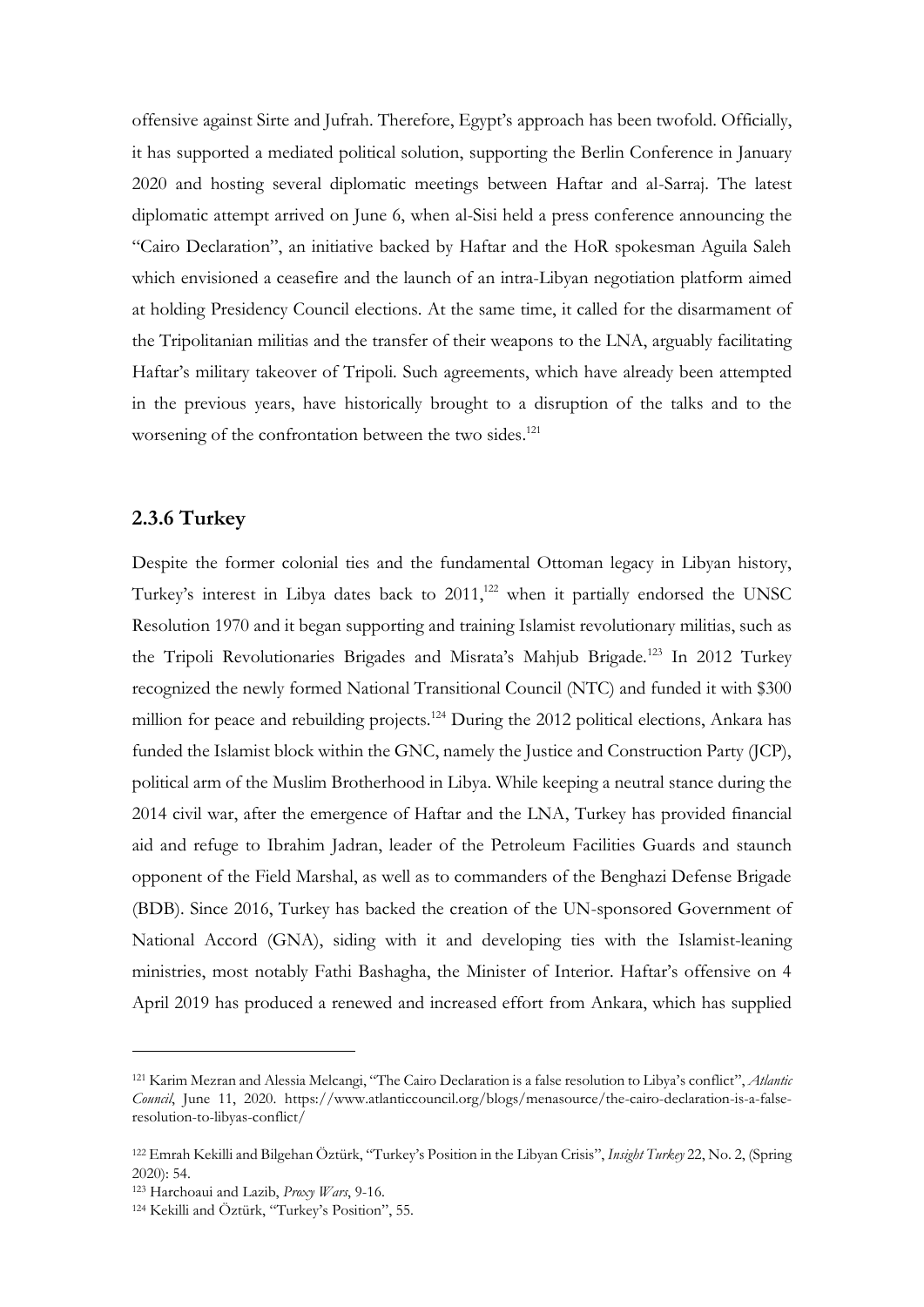APCs vehicles, ATGMs, air defence systems and dozens of Bayraktar TB-2 drones. As previously mentioned, since the signing of the two Memorandum of Understanding with GNA Prime Minister Fayez al-Serraj, Ankara has also deployed Turkish troops as well as thousands of Islamist Syrian mercenaries, increasing its political and military influence in the country. Following the liberation of Tripoli, Turkey has reiterated its commitment to exert its military influence in the country by seizing control of the al-Watiya airbase, where it deployed its fighter jets and drones, and to cooperate with the GNA by signing a trade deal<sup>125</sup> and announcing future post-war agreements in several sectors.

The reasons behind Turkey interventionism in Libya are multiple: first and foremost, since the outbreak of the so-called Arab springs and particularly since the failed coup of 2016, Turkey has sought to affirm itself as a regional political, economic and ideological power, even resorting to military intervention in Syria in the attempt to protect its borders from refugee flows. This new geopolitical assertiveness has integrated into a broader ideological clash between reformist Islamist countries, such as Turkey and Qatar, which are supporters of political Islam, and the Wahhabi-Salafi countries, namely Saudi Arabia, the United Arab Emirates and also Egypt, which oppose political Islam and any interaction between politics and religion.<sup>126</sup> Furthermore, Ankara might have identified Libya as a source of political leverage against Russia, against which it is fighting in Syria, in order to expand the diplomatic agenda and strengthen its negotiation power. Besides that, the main driver for Turkish engagement in Libya is represented by Ankara's historical rivalry with Greece and by its concern for energetic independence. In this regard, the agreement signed with the GNA in November 2019 on the delimitation of the maritime borders is a clear indication of the Turkish interest over the Eastern Mediterranean oil and gas resources, after it was excluded by the EastMed Gas Forum.<sup>127</sup> Indeed Turkey has taken advantage of its relationship with Libya to delineate an Exclusive Economic Zone (EEZ) way beyond the rights of the sea established in the Montego Bay Convention of 1982 (which was not signed by Turkey) and which borders with the Libyan EEZ. Ankara's objective is therefore to hinder the construction of the EastMed Gas Forum pipeline, so to retain its role of intermediary between the Middle Eastern gas-rich countries and the European consumers. Finally, the

<sup>125</sup> Tuba Sahin, "Turkey, Libya ink deal to boost trade, economic ties", *Anadolu Agency*, August 13, 2020.

https://www.aa.com.tr/en/africa/turkey-libya-ink-deal-to-boost-trade-economic-ties/1940261

<sup>126</sup> George Joffè, "Libya, the new geopolitical arena", *The Journal of North African Studies* 25, No. 5, (July 2020):681.

<sup>127</sup> The Eastern Mediterranean Gas Forum is an initiative launched by seven states – namely Greece, Italy, Cyprus, Egypt, Israel, Jordan and Palestinian Authority – in order to create a platform for the cooperation on the extraction and distribution of natural gas resources in the Eastern Mediterranean. Since January 2020 it has become an international organization with headquarter in Cairo.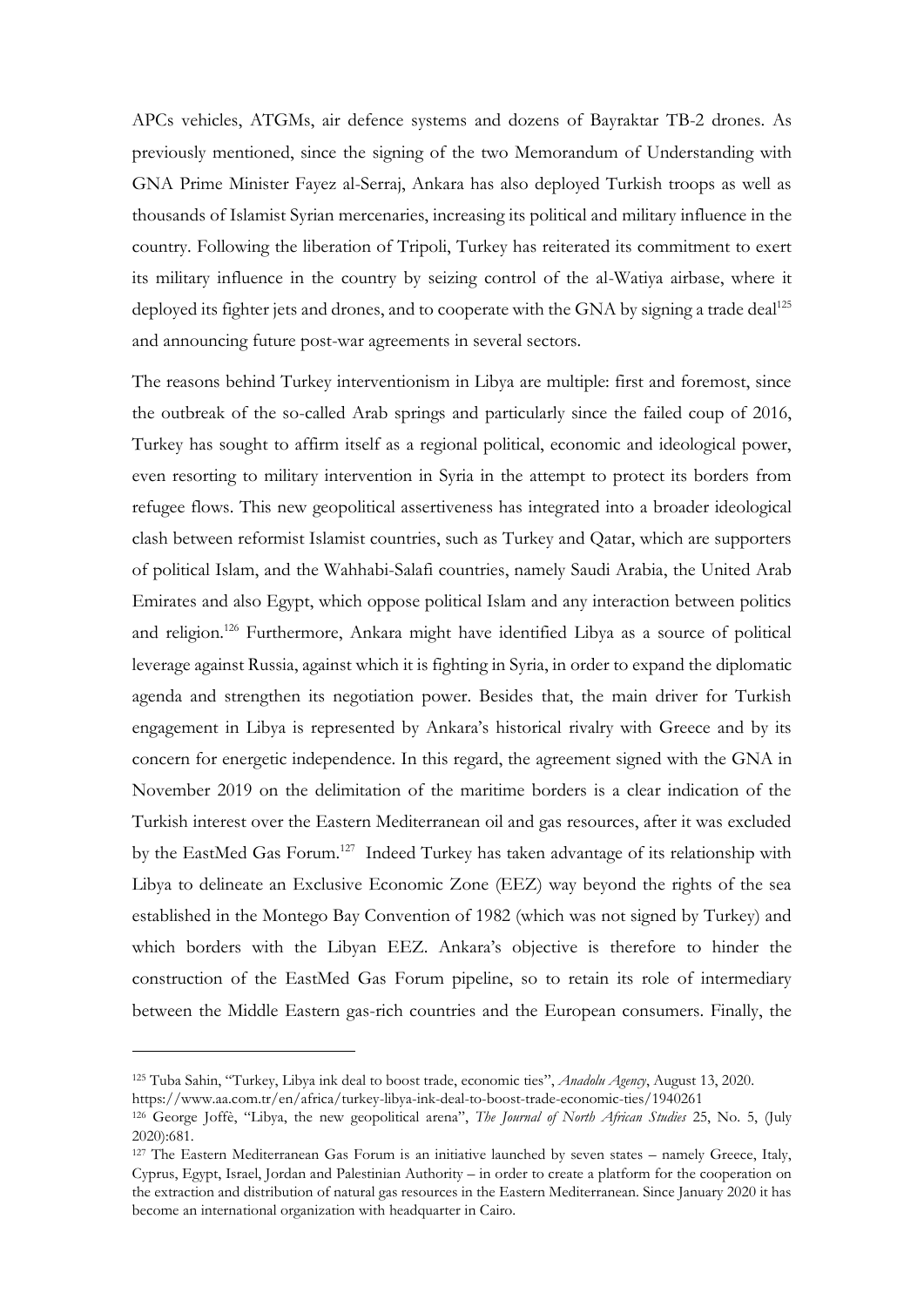delimitation of such EEZ has also eased Turkish military operations, as it has secured a safe route for its carriers to transfer weapons to Libya.<sup>128</sup>

## **2.3.7 Russia**

Russia's engagement with the MENA region has considerably increased since the inception of the 2011 uprisings, as the Kremlin has attempted to consolidate its role as alternative to the NATO alliance and exert its political and economic influence in the area. As for Libya, the two countries had sustained an extensive economic and military relationship, according to the Russian approach of "guns for oil".<sup>129</sup> Indeed, since the 1970s, Libya and Russia had signed numerous agreements for the supply of oil in exchange for an outstanding quantity of weapons, which had allowed the Libyan army to have the "highest ratio of military equipment to manpower in the world".<sup>130</sup> In this regard, Russia still boasted a \$4 billion credit due to a previous arm deal which was cancelled with the 2011 UN arms embargo.<sup>131</sup> This military arsenal was the main source of weaponry for the multiple Libyan militias in the aftermath of the 17 February revolution. In addition to that, the majority of Libyan military leaders were sent to the Soviet Union to be trained, so that the current LNA commandants enjoy a privileged relationship with Russian military forces.<sup>132</sup> This aspect is crucial in understanding Russian support for Field Marshal Haftar and his self-styled LNA. A second fundamental element to consider is that, although Russia had approved the UNSC 1970 Resolution condemning the use of lethal force by Qadhafi's troops and imposing international sanctions on his regime, it had expressed itself against the creation of a no-fly zone and against any direct foreign intervention in Libya. Thus, Russia considers the NATO-led operation to oust Qadhafi as the main source of instability and conflict in the country, <sup>133</sup> and has allied with Egypt to support what it considers the most reliable Libyan figure to stabilize the country and restore its previous economic activities, in contrast with the instability and security issues raised particularly by Islamist militias in Tripoli. Most notably, the Kremlin was concerned by the emergence of Jihadist movements throughout the country and offered its support for counterterrorism operation to both the LNA and the GNA.<sup>134</sup> Indeed, at least until the launch of Operation Flood of Dignity, Moscow has

<sup>128</sup> Matteo Colombo, "Il matrimonio d'interesse tra Turchia e Libia", *ISPI*, March 21, 2020.

https://www.ispionline.it/it/pubblicazione/il-matrimonio-dinteresse-tra-turchia-e-libia-25596

<sup>129</sup> Claudio Bertolotti, "Mashreq, Gran Maghreb, Egitto e Israele", *Osservatorio Strategico 2019*, No. 6 (November 2019): 72.

<sup>130</sup> St John, *Libya*, 180-181.

<sup>131</sup> Stasa Salacanin, "What is Russia really up to?", *Qantara.de*, January 3, 2019.

*https://en.qantara.de/content/civil-war-in-libya-what-is-russia-really-up-to*

<sup>132</sup> Mezran and Varvelli, *Foreign Actors*, 76.

<sup>133</sup> Salacanin, "What is Russia"

<sup>134</sup> Mezran and Varvelli, *Foreign Actors*, 80.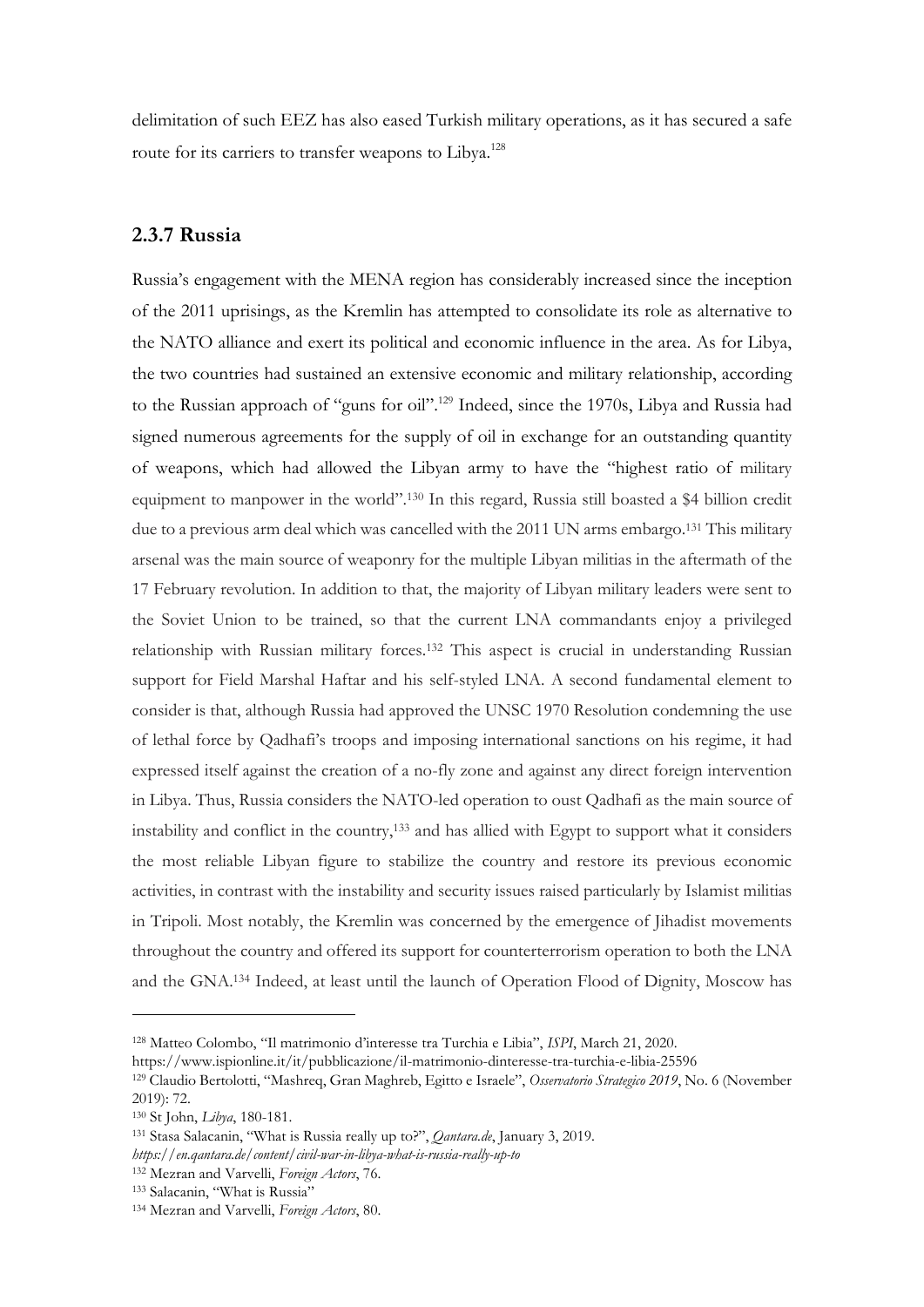tried to maintain positive diplomatic relations also with the GNA, in the attempt to secure itself a key role irrespective of the final winner. President Putin has hosted GNA Prime Minister al-Sarraj in Moscow and has supported international diplomatic meetings, among which the January 2020 Berlin Conference. However, since April 2019, Russia has been overtly sided with Haftar and the LNA and its assertiveness as grown proportionally to the level of Turkish military commitment. In September 2019, Moscow has sent to Libya a group of private military contractors, the Wagner Company, who had previously been deployed in Ukraine and Syria, stationing them in protection of the oil field installations in the South and in the airbases of Sirte and Jufrah. Furthermore, the Kremlin has been providing financial liquidity to Haftar and the LNA, who had suffered a severe liquidity crisis, by printing unofficial currency which has been delivered directly to the parallel eastern central bank.<sup>135</sup> Finally, according to the United States Africa Command, Russia has transferred several air fighters – Mig29 and Su24 – as well as Pantsir Sa-22 air defence combat vehicles.<sup>136</sup> This military escalation by Ankara and Moscow has led to a temporary stalemate which might result in a condominium, on the basis of the Turkish-Russian spheres of influence model applied in Syria. Nevertheless, Russia has proven determined to preserve its interests in the country: restoring economic relations, obtaining access to the Mediterranean, securing a privileged channel for oil concessions, and gaining leverage on the EU over the management of migration flows.

<sup>135</sup> Rinat Sagdiev and Aidan Lewis, "UPDATE 1-EXCLUSIVE-Supplies of banknotes from Russia to east Libya accelerated this year-data", *Reuters*, October 29, 2019.

https://uk.reuters.com/article/libya-economy/update-1-exclusive-supplies-of-banknotes-from-russia-to-eastlibya-accelerated-this-year-data-idUKL8N27E3HN

<sup>136</sup> "Russia and the Wagner Group continue to be involved in both ground and air operations in Libya", US AFRICOM, last updated July 24, 2020.

https://www.africom.mil/pressrelease/33034/russia-and-the-wagner-group-continue-to-be-in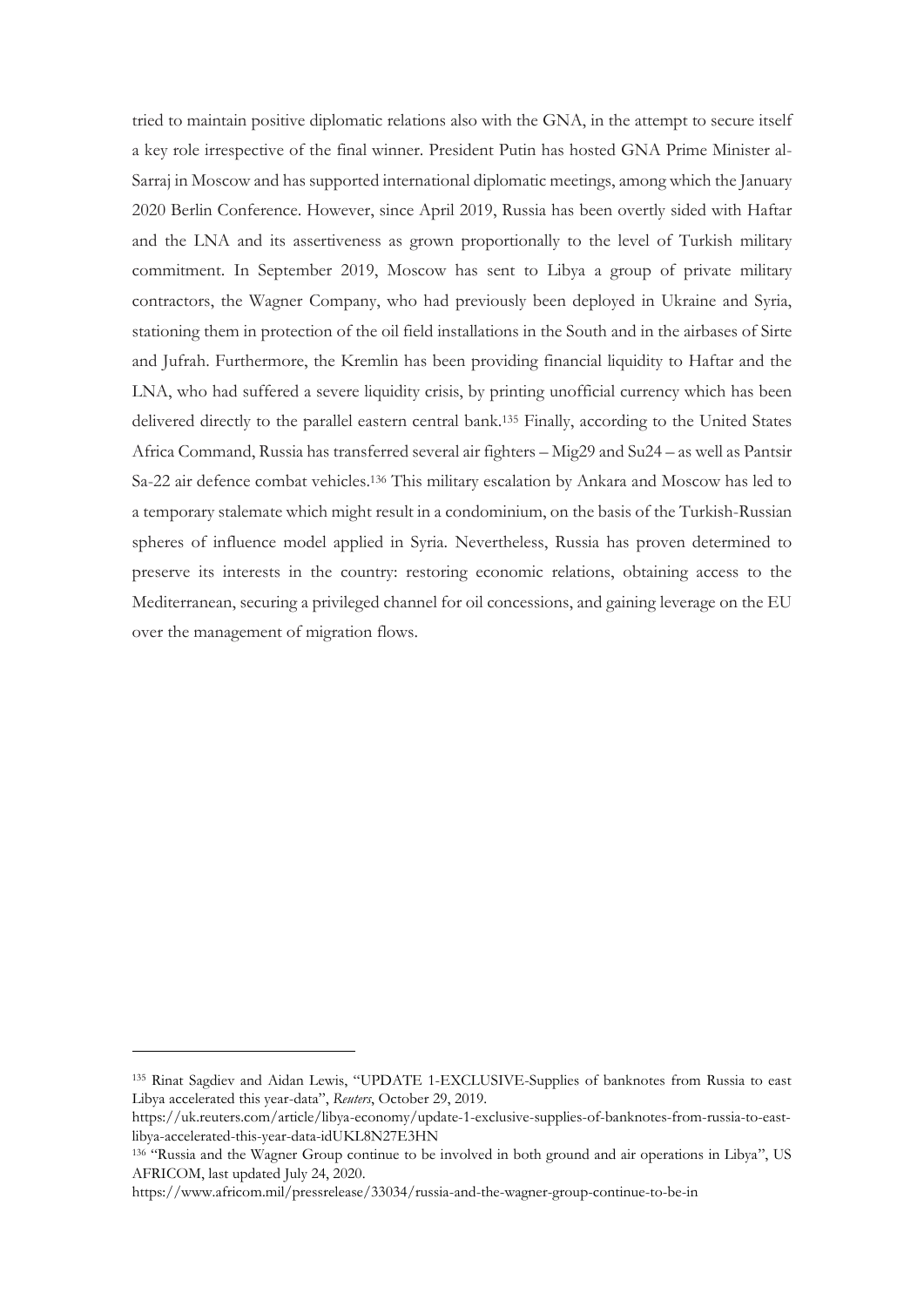## **3. UNITED NATIONS MEDIATION IN LIBYA**

The definitions of mediation in terms of diplomacy and international relations are multiple and multi-faceted. The United Nations Guidance for Effective Mediation describes it as a voluntary process "whereby a third party assists two or more parties, with their consent, to prevent, manage or resolve a conflict by helping them to develop mutually acceptable agreements". Mediation has also been described as the extension or continuation of peaceful conflict resolution with a neutral, or not, third-party presence. In this regard, Princen has defined intermediaries as "third Parties who intercede for the purpose of influencing or facilitating the settlement of a dispute but who do not impose a solution",<sup>37</sup> as that would jeopardise the mediator's impartiality. Nevertheless, mediators bring ideas, resources and interests to the dispute, temporarily changing or influencing it. Ultimately, the role of a mediator is to reach a cease-fire or support the parties in reaching a mutually acceptable agreement. There is no clear recipe for a successful mediation. According to Zartman, successful conflict resolution requires the presence of a mutually hurting stalemate in which the cost of continuing the conflict exceed those of making peace concessions.<sup>138</sup> Other requirements are consent of the conflict parties, impartiality of the mediator and inclusivity of the mediation process.

In Libya, United Nations mediation efforts have enjoyed early favourable international circumstances, but with time, they have also faced unique and extremely difficult challenges. Indeed, the cohesion and swiftness with which, at the outbreak of the protests, the UN Security Council approved the resolutions calling for a mediated and peaceful solution to the Libyan uprisings was instrumental to mobilize the international community against the atrocities committed by the Qadhafi regime. However, both the Special Envoy al-Khatib and the successive Special Representatives heading the United Nations Support Mission in Libya received only formal backing for their mediation efforts. Divisions within the Security Council emerged as the internal conflicts persisted, reducing UNSMIL leverage on both local and regional actors. In particular, despite having established a system of sanctions, these were never applied to weapon smugglers violating the arms embargo, or to the so-called spoilers, who hindered the political transition first and the Libyan Political Agreement afterwards. The most significant challenge faced by UN mediators in Libya was fragmentation. Historically, the social fabric of Libya is characterized by a tribal structure in which authority is exerted at

<sup>137</sup> Thomas Princen, *Intermediaries in International Conflict*, (Princeton: Princeton University Press, 1992), 3.

<sup>138</sup> I. William Zartman, *Ripe for Resolution: Conflict and Intervention in Africa*, (New York: Oxford University Press, 1985), 286.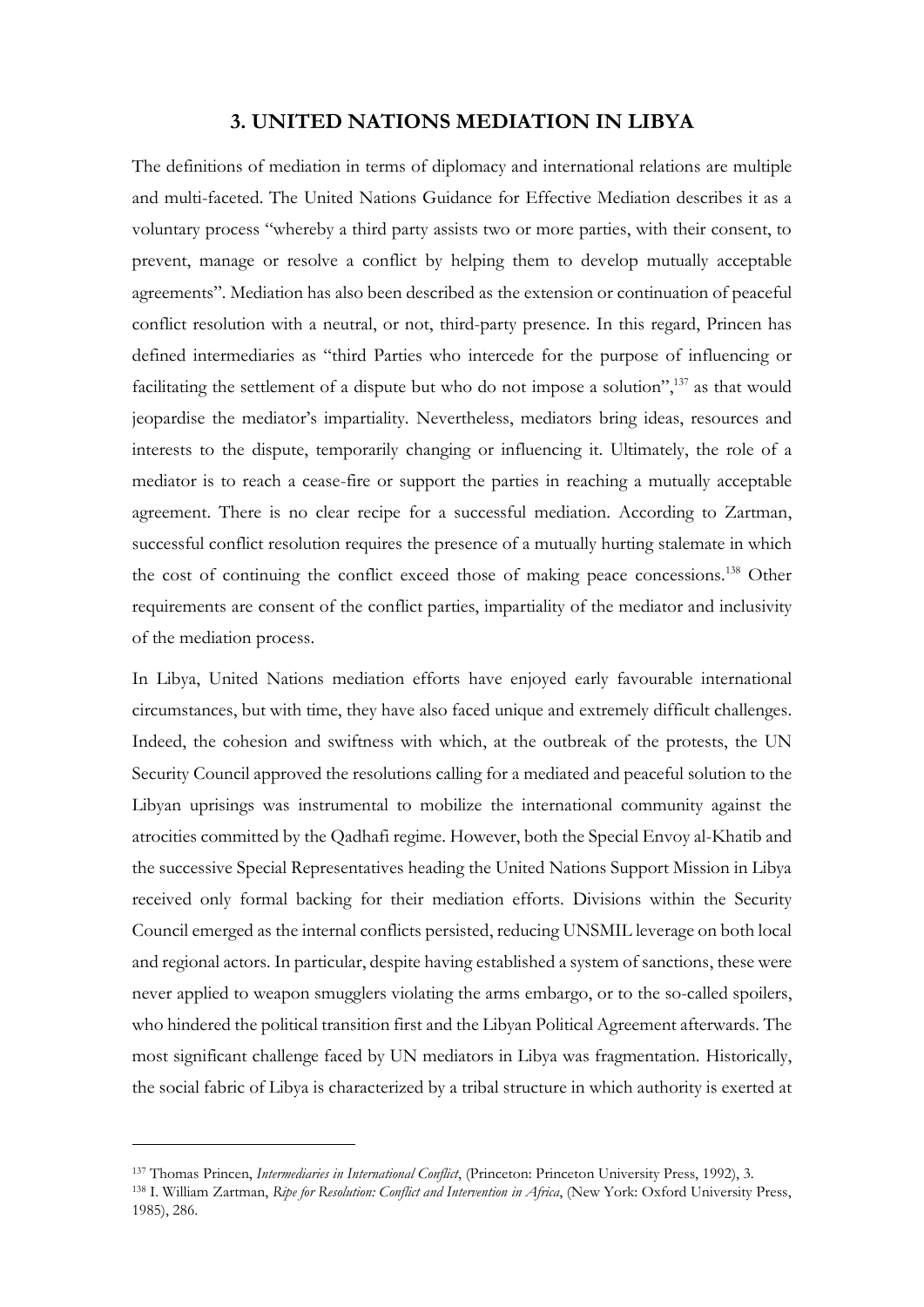strict local level, tribes can be split into two or three, and members of a tribe often do not even know their tribe leaders. The legacy of a regime which based its rule on complete centralization of state and economy without at the same time developing any form of national institutions and administration, left a void at its collapse which was filled by a multitude of actors. Therefore, even after the polarization of the conflict during the Second Civil War in 2014, it was very complex for UNSMIL mediators to identify the interlocutors and the power brokers for the negotiations. In addition to that, armed groups gained remarkable power and influence in the country, while at the same time rarely expressing a formal leadership empowered to negotiate.<sup>139</sup> Libyans' determination to retain control over the democratic transition together with UNSMIL's focus on ensuring national ownership and maintaining a light footprint altogether excluded the possibility of deploying peacekeeping forces to stabilize the country and de-escalate the conflict. All these issue were further complicated by the forced departure of UNSMIL delegation during the crucial period of the Libyan National Dialogue, which has limited its access to the country and therefore precluded the development of closer contact with battleground actors, thus undermining its work in the negotiation of the Libyan Political Agreement.

This chapter will therefore retrace the path of the United Nations mediation efforts in Libya, taking into consideration the social, military and political context of the country and the international relations among the member states which have influenced it. The analysis will often rely on official UN documents, including resolutions, briefings and press releases, and on official declarations of UNSMIL delegates.

## **3.1 Early Mediation Attempts**

At the onset of the 2011 Libyan revolution the United Nations Security Council (UNSC) reacted with remarkable swiftness and determination to the violent actions and declarations of Qadhafi and his regime. This assertiveness was particularly substantial if compared to the cases of Yemen and most notably Syria. On the  $26<sup>th</sup>$  of February 2011, just eleven days after the first demonstrations, the UNSC adopted at unanimity the far-reaching Resolution 1970; on 1 March the UN General Assembly (UN GA) voted Libya off the Human Rights Council and in less than one month, on March 13, the first UN delegation arrived in Tripoli. The reasons behind this assertiveness were twofold: first, the Libyan Permanent Representatives

<sup>139</sup> Muriel Asseburg, Wolfram Lacher and Mareike Transfeld, "Mission Impossible? UN Mediation in Libya, Syria and Yemen", *SWP Research Paper* 8, German Institute for International and Security Affairs, October 2018.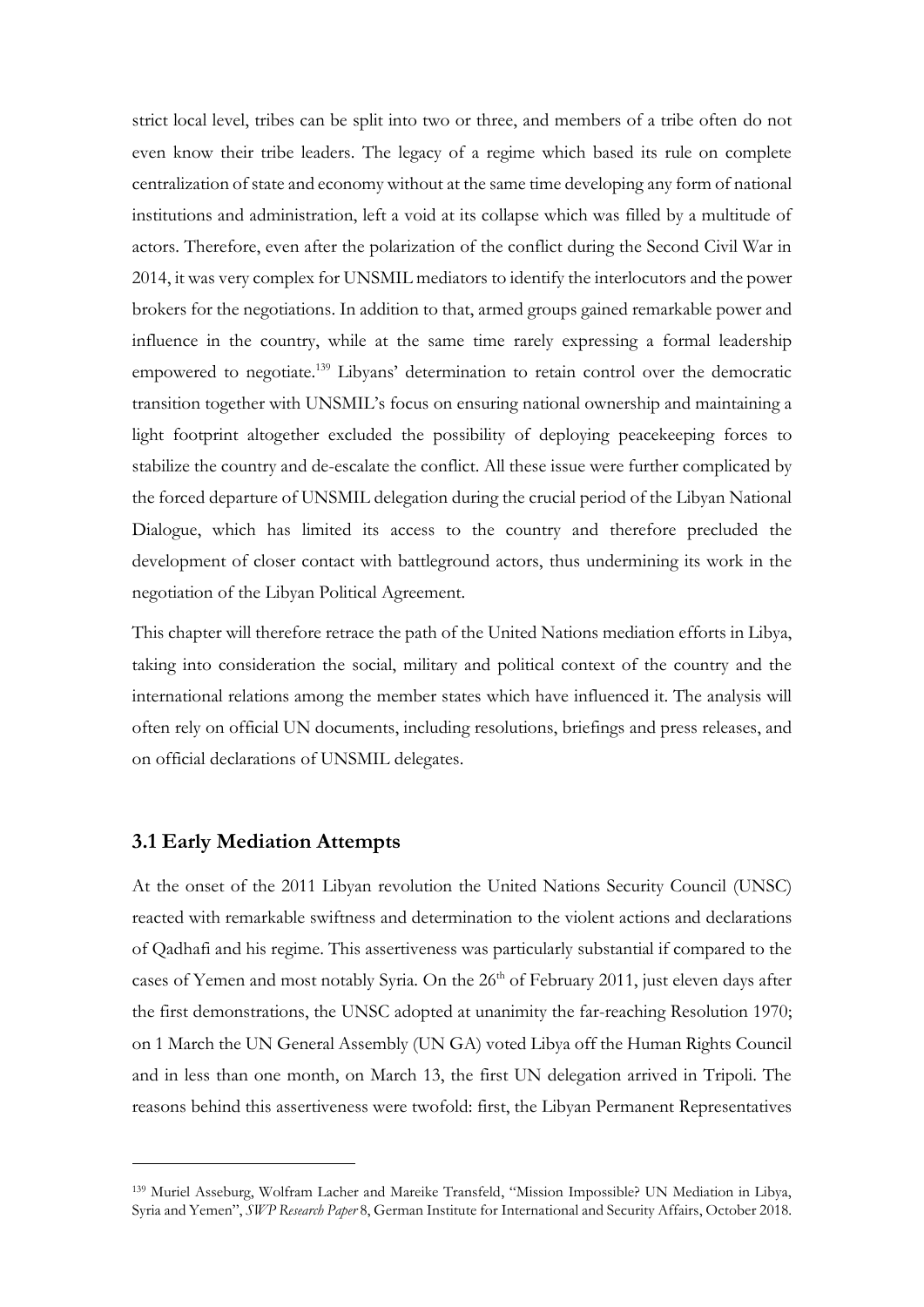at the UN quickly defected from Qadhafi's government and denounced the gross violation of human rights committed by the regime security forces, going as far as equating the Libyan Colonel to Hitler; second, the conviction of the five permanent members that the Libyan crisis could cause a contagion and increase instability throughout the region – also shared by the Arab League and the African Union – conveyed the particular worries of the different actors into a prompt and common response.<sup>140</sup> As a matter of fact, Resolution 1970 referred the situation in Libya to the International Criminal Court, becoming the first ever unanimous referral to the ICC by the Security Council.<sup>141</sup> Further, Resolution 1970 called for the "immediate end to violence" and for the fulfilment of the "legitimate demands of the (Libyan) population" and on this basis it a) applied an arms embargo, b) placed a travel ban on the members of the ruling family and the regime ministers, c) disposed the freeze of the assets and financial resources of Qadhafi's family and d) established a sanction committee subordinate to the Security Council authority.<sup>142</sup> In addition, on March 7 the UN Secretary-General Ban Ki-moon appointed former Jordan foreign minister Abdelelah al-Khatib as Special Envoy for Libya, with the task of seeking a mediated peaceful transition. This once more demonstrated UN effort and commitment to address the Libyan issue in a timely manner in order to avoid a full-blown conflict, however, Resolution 1970 made no mention of "mediation" as the mechanism through which to achieve this transition, and the reference to the "legitimate demands of the population" left room for different interpretations, both within the Security Council and among the Libyans themselves.

In his short mandate – lasted from March  $7<sup>th</sup>$  to August  $20<sup>th</sup>$ ,  $2011$  – Al-Khatib focussed his mediation efforts on reaching a ceasefire and halting the conflict, resorting to "shuttle diplomacy" – as his headquarter was based in Amman, the rebels' base was in Benghazi and Qadhafi resided in Tripoli – and to tele-mediation. Shortly after his arrival in Tripoli, on 17 March, the Security Council made a further step against the actions of the Qadhafi regime and passed Resolution 1973, which authorized member states and regional organizations to "take all necessary measures", with the exception of military occupation, in order to "protect civilians and civilian populated areas under threat of attack".<sup>143</sup> These measures also included the establishment of a no-fly zone, conducted by the forces of the Gulf states. As such,

<sup>140</sup> C.S.R. Murthy, "United Nations and the Arab Spring: Role in Libya, Syria, and Yemen", *Contemporary Review of the Middle East* 5, no. 2 (June 2018): 122.

<sup>141</sup> Peter Bartu, "What Mandate? Mediating During Warfighting in the Libyan Revolution (2011)", *African Security* 10, No. 3-4 (August 2017): 177.

<sup>142</sup> UN Security Council Resolution 1970 (February 26, 2011), UN Doc. S/RES/1970.

Available at https://unsmil.unmissions.org/sites/default/files/SRES1970.pdf

<sup>143</sup> UN Security Council Resolution 1973 (March 17, 2011), UN Doc. S/RES/1973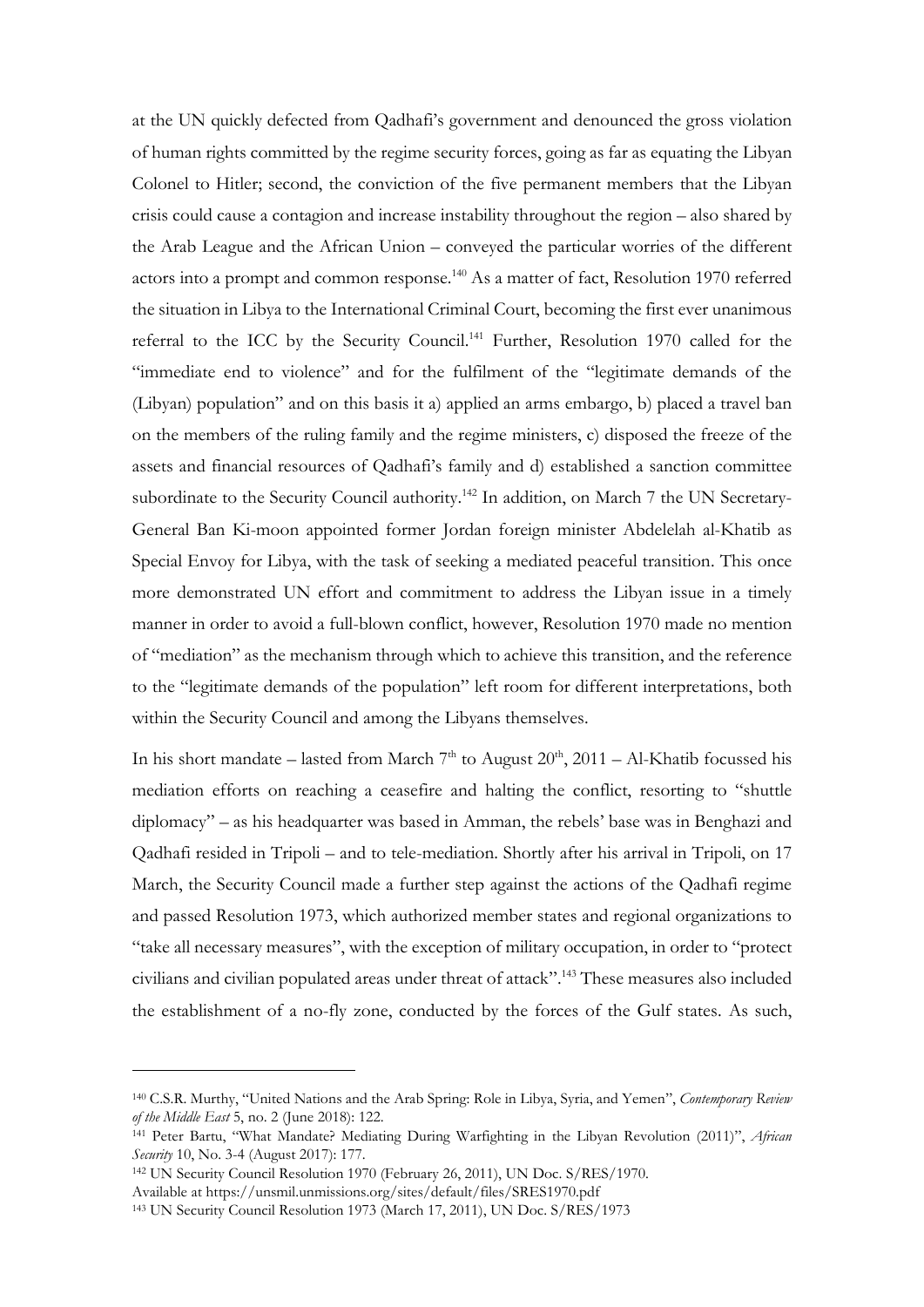Resolution 1973 considered the first practical application of the Responsibility to Protect (R2P) doctrine, conceptually endorsed by the UN in the 2005 World Summit. Unlike the previous one, this resolution divided the Security Council and was approved with the barest support. Beyond the abstention of Russia and China, vocal opposers of the no-fly zone, the Resolution managed to pass only thanks to the positive vote of South Africa, obtained shortly before the voting and conditional to the inclusion in the text of a line remarking the importance of the parallel mediation effort led by the AU High-Level Committee.<sup>144</sup>

Concretely, this resolution formalized al-Khatib's appointment and mandate – consisting in finding "a sustainable and peaceful solution to the crisis"<sup>145</sup> – and at the same time it fundamentally altered his role in the process. Indeed, al-Khatib ever since had to accommodate AU's mediation initiative, the Arab League's intrusion, the Libya Contact Group<sup>146</sup> meetings and the NATO-led military intervention. In addition to that, the early referral to the ICC and its subsequent arrest warrant against Qadhafi, his son Saif al-Islam and a close associate of the Colonel, induced the regime leader to be less incline towards a peaceful political transition. Nevertheless, al-Khatib proposed a cease-fire and a transition agreement which envisioned the creation of a provisional body with mutually acceptable members and an interim president, to carry out the political transition and ensure the respect of the cease-fire.<sup>147</sup> This attempt was undermined by the NATO bombing of Qadhafi's residence in Tripoli and by the Istanbul meeting of the Libya Contact Group in July, which, despite reaffirming the UN leadership and the need for cooperation and for a unified approach towards the crisis, decided to formally recognize the National Transitional Council (NTC) as the only legitimate authority in Libya and to call for Qadhafi to step down in order to embark on the democratic transition process. The outcome of the meeting basically reflected the NTC position and allowed the revolutionary body to take a more assertive approach in the mediation. Strong of such an overt international support, the NTC rejected any compromise which did not include Qadhafi's departure and, accommodating the hardline views of the armed militias (*thuwwar*), it approved a very ambitious roadmap for the election of an interim government to oversee the political transition. The Islamist camp inside the NTC was particularly supportive of this approach as it thought that by holding

<sup>144</sup> Alex de Waal, "African Roles in the Libyan Conflict of 2011", *International Affairs* 89, No. 2 (March 2013): 368.

<sup>145</sup> UN Security Council Resolution 1973

<sup>146</sup> The Libyan Contact Group is a collective established in London on 29 March, 2011 by the representatives of 32 countries and 7 international organizations, including the the UN, EU, NATO, the Arab League, the OIC, the GCC, and as an invitee, the AU, "with a view to coordinating international efforts in support of Libya". The Libya Contact Group is still active today.

<sup>147</sup> Bartu, "What Manadate", 182.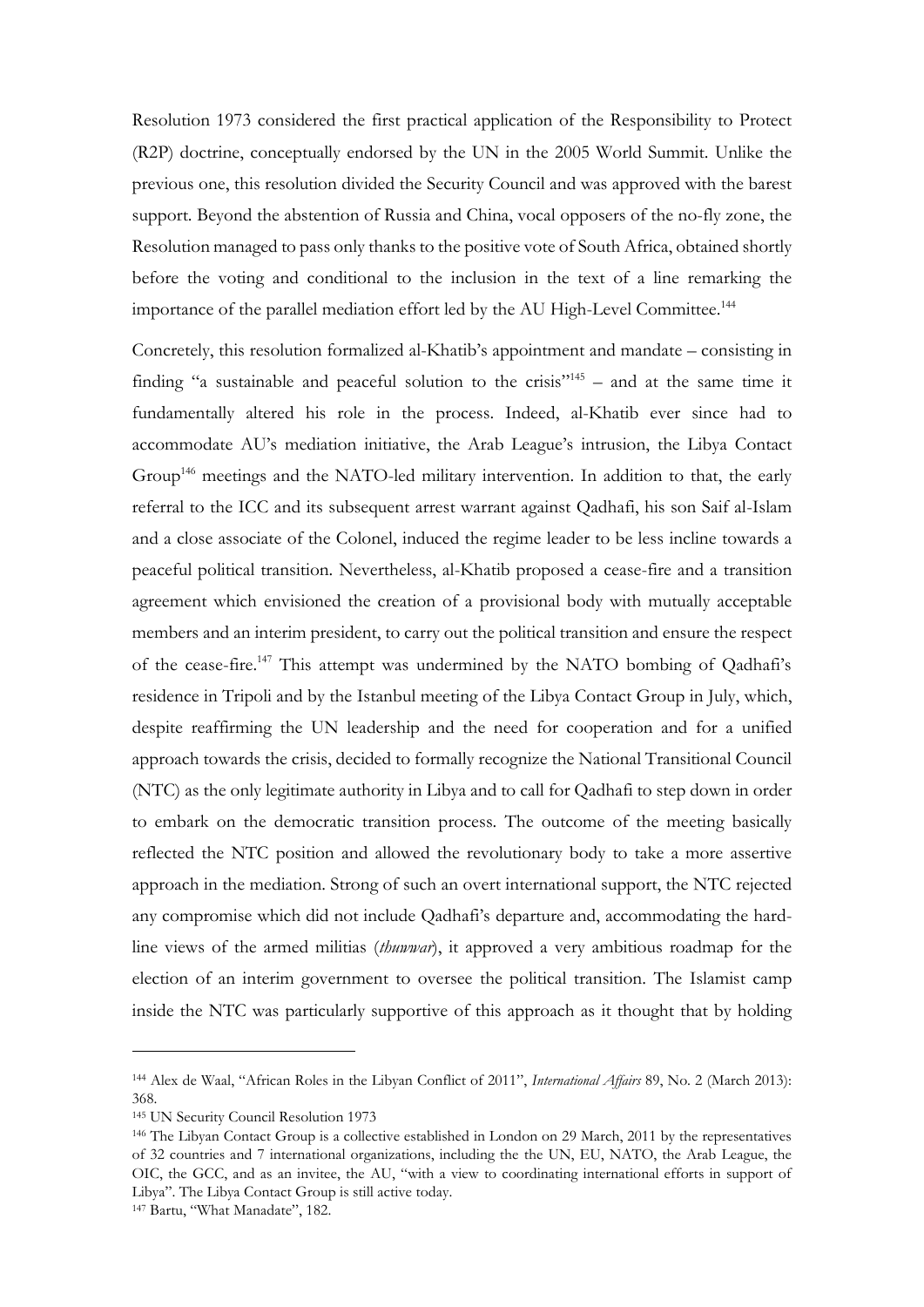early elections it would obtain an extensive majority of the votes and was thus eager to start this process, in contrast with NTC Prime Minister Mahmoud Jibril's technocratic view, which favoured the drafting of a constitution prior to the electoral experience.<sup>148</sup> With the fall of Tripoli in August 2011, the NTC found itself without a clear leadership, as the revolutionary army chief Abdelfattah Younis was murdered by a militia group and the Chairman of the NTC decided to dismantle the government. Thus, both sides were fragmented and there was no clear interlocutor for the UN delegation, marking the end of the mediation effort for the peaceful resolution of the conflict. Ultimately, thwarted by the inflexibility and fragmentation of the local actors, by the diverging views and lack of impartiality of the UN member states and by the multiple diplomatic and military initiatives working at cross-purposes with each other, al-Khatib's mission failed and Qadhafi was brought down by force, inducing al-Khatib to resign on 20 August 2011.

### **3.2 United Nations Support Mission in Libya (UNSMIL)**

The history of Libya as an independent state is deeply connected to the activity of the UN, which has been present in the country since the 1950s when Adrian Pelt delivered support in the transitional period for the constitutional drafting and for the unification of the three regions. Ever since, the UN has provided assistance and information to the Libyan authorities through the activities of several of its departments and agencies; in particular, the so-called UN Country Team has helped Libya in terms of national and humanitarian development, and more recently in the achievement of the targets of the Sustainable Development Goals (SDGs).<sup>149</sup> Concurrently to al-Khatib's mission as Special Envoy, in April 2011 UN Secretary General Ban Ki-moon appointed Ian Martin, an English human rights activist and United Nations official, as Special Adviser for Libya, to "coordinate the UN's post-conflict planning and to engage as appropriate with multilateral and bilateral actors."<sup>150</sup> Martin's role was decided by the member states during the March 2011 London Conference which, beyond establishing the creation of the Libya Contact Group, affirmed the need for a "pre-assessment process" in order to better understand the position of the different Libyan interlocutors and the future challenges for post-conflict reconstruction. Martin's first contribution was to outline the basic principles of the international engagement.

<sup>148</sup> *Ibidem*

<sup>149</sup> "UN in Libya", About, UNSMIL, accessed August 27, 2020, https://unsmil.unmissions.org/un-libya <sup>150</sup> Ian Martin, "The United Nations' Role in the First Year of the Transition", in *The Libyan Revolution and its Aftermath*, ed. Peter Cole and Brian McQuinn (London: C. Hurst & Co., 2015): 128.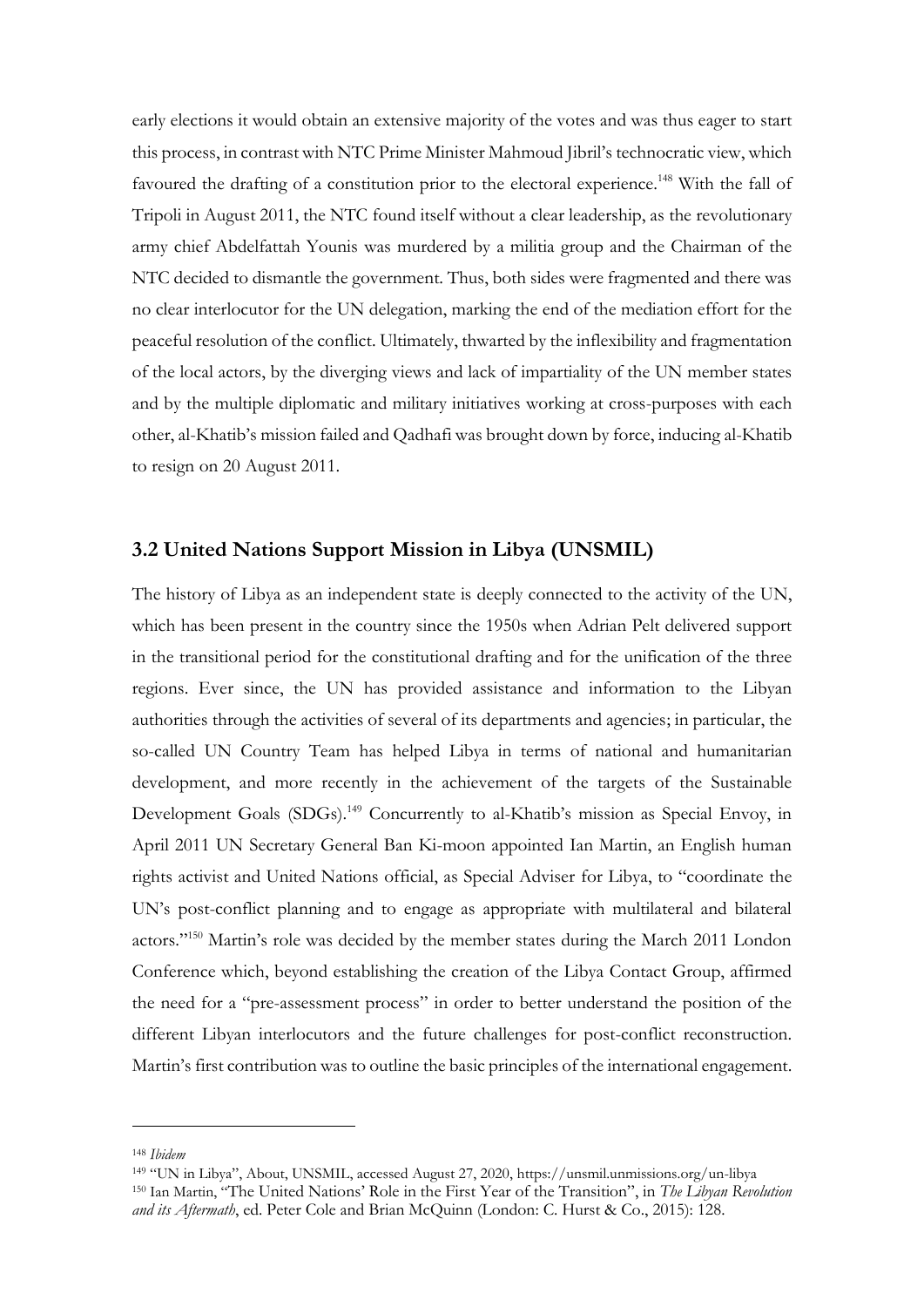First and foremost was national ownership, namely the fact that the UN had to always act in accordance with the autonomy and right of determination of the Libyan people. While the NTC was interested in receiving support and guidance by the UN, it was also particularly determined to maintain control over the transition. The second principle was early entry and speedy response, in order to properly address any political development; the third point regarded the international coordination of any mediation or assistance effort, as Martin identified this as a crucial issue both for al-Khatib's work and for any future UN mission; then Martin stressed how this international assistance would have had to comply with the unique social and political features of Libya, which was at the same time economically rich but institutionally poor; finally, humility was required in order to understand the complexity of the post-conflict transition.<sup>151</sup>

Following the fall of Tripoli, the Security Council approved Resolution 2009 establishing the creation of the United Nations Support Mission in Libya (UNSMIL) and appointed Martin as head of the mission. In particular, the main points of UNSMIL mandate consisted in providing support to the Libyan people to "restore public security and order and promote the rule of law", "undertake inclusive political dialogue, promote national reconciliation, and embark upon the constitution-making and electoral process", "extend state authority" and "coordinate support" from "multilateral and bilateral actors".<sup>152</sup> In light of the abovementioned principles, Martin led to Tripoli a small delegation with the aim of assisting Libyan authorities while maintaining a light footprint. As the NTC approved the Constitutional Declaration stating its will to start the electoral process, UNSMIL priority became providing legislative assistance to NTC lawyers in drafting the electoral law and forming the Electoral Committee. The result of this cooperation was a complex and debated electoral law which tried to balance the demand for regional equality with the different distribution in population. Ultimately, as mentioned in section 2.2, the law envisioned the establishment of a General National Congress of 200 seats, of which 80 were destined to representatives of parties and coalitions elected on a proportional basis and the remaining 120 were assigned to individuals according to a majoritarian system. In terms of women representation, the UN advocated for and obtained the alternation between male and female candidates in the party lists. The complexity of the law and the doubts regarding its respect of the principle of equality of suffrage reflected on the one hand the limited timeframe under which the UNSMIL mission had to work, due to the constraint set out by the roadmap of the Constitutional Declaration,

<sup>151</sup> Martin, "United Nations' Role", 129-130.

<sup>152</sup> UN Security Council Resolution 2009 (September 16, 2011), UN Doc. S/RES/2009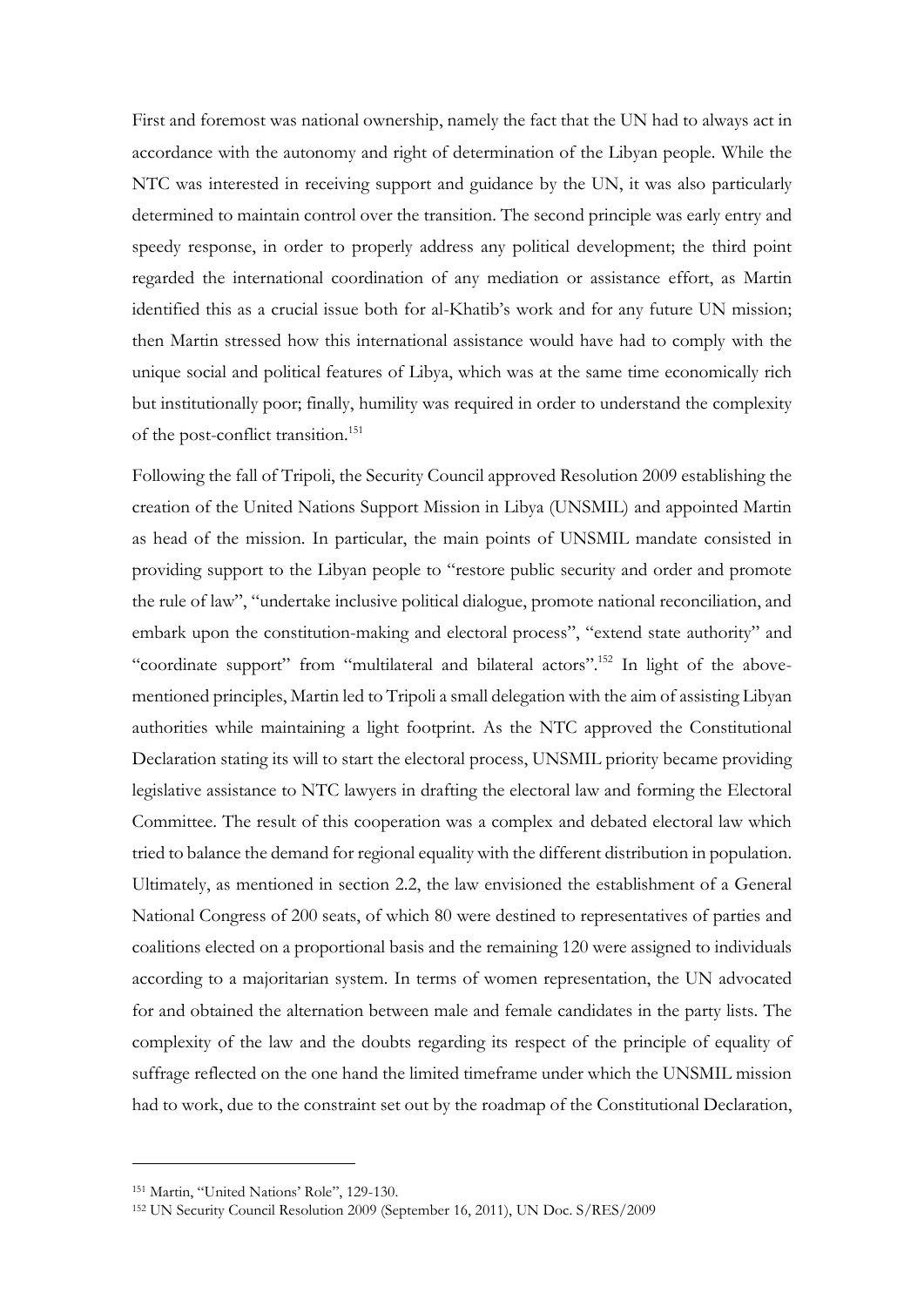and proved the fragmentation within the revolutionary camp and the ever-present regional struggle on the other. Further, in January 2012 the NTC established the High National Election Commission (ENHC), tasked with the registration of the electors and the organization of the elections. In this regard, UNSMIL staff offered expertise in several fields, ranging from the procurement of electoral materials and the planning of the security and operational procedures to the establishment of complaint mechanisms and the training of registration and polling staff.<sup>153</sup> The cooperation with UNSMIL eased the access and participation to the electoral process for the everyday citizens and increased the NTC's popular support. Ultimately, on 7 July 2012 Libya held its first fair and competitive elections since 1952, with over 190 international observers and a 62% turnout, equal to 1.7 million votes. The new General National Congress also comprised thirty-three female MPs. The majority was obtained by the National Forces Alliance (NFA) coalition of Mahmoud Jibril, at the expense of the Justice and Construction Party (JCP). The overwhelmingly positive outcome and the subsequent peaceful establishment of the GNC induced Martin to define the elections as the "UN's greatest contribution in the first year" of UNSMIL activity in Libya.<sup>154</sup> In particular, UNSMIL had acted in accordance with other international actors, in compliance with the Libyan will, in coordination with the local authorities and most notably, maintaining a light approach in the process. Conversely, the security sector has been described by scholars as well as by Martin himself as "the greatest failure" of his mandate. In this regard, the mismanaged process of peaceful political transition attempted by al-Khatib hampered also UNSMIL work, as deposing Qadhafi by force rather than through an agreement amplified the fragmentation and the fighting among the militias and their respective factions.<sup>155</sup> Indeed, the so-called *kata'ib* (battalions) gained more and more autonomy during the revolution, obtaining economic and military resources – especially those who had access to foreign backers – and influence in their territories. Many of these only paid lip service to the NTC and acted independently to any authority in the country. Two were the first and most compelling issues: the aforementioned protracted conflict did not allow for early demobilisation and demilitarization of the militias, and the ample arsenal left by regime forces in the national installations dislocated through the country supplied these groups with abundant weaponry and ammunitions. In January 2012, the NTC tried to address this matter by appointing Yusuf al-Manqush, a revolutionary officer, as chief of staff

<sup>153</sup> Martin, "United Nations' Role", 134.

<sup>154</sup> *Ibidem*, 147.

<sup>155</sup> "Francesco Mancini and José Vericat, "Lost in Transition: UN Mediation in Libya, Syria, and Yemen," New York: International Peace Institute, November 2016.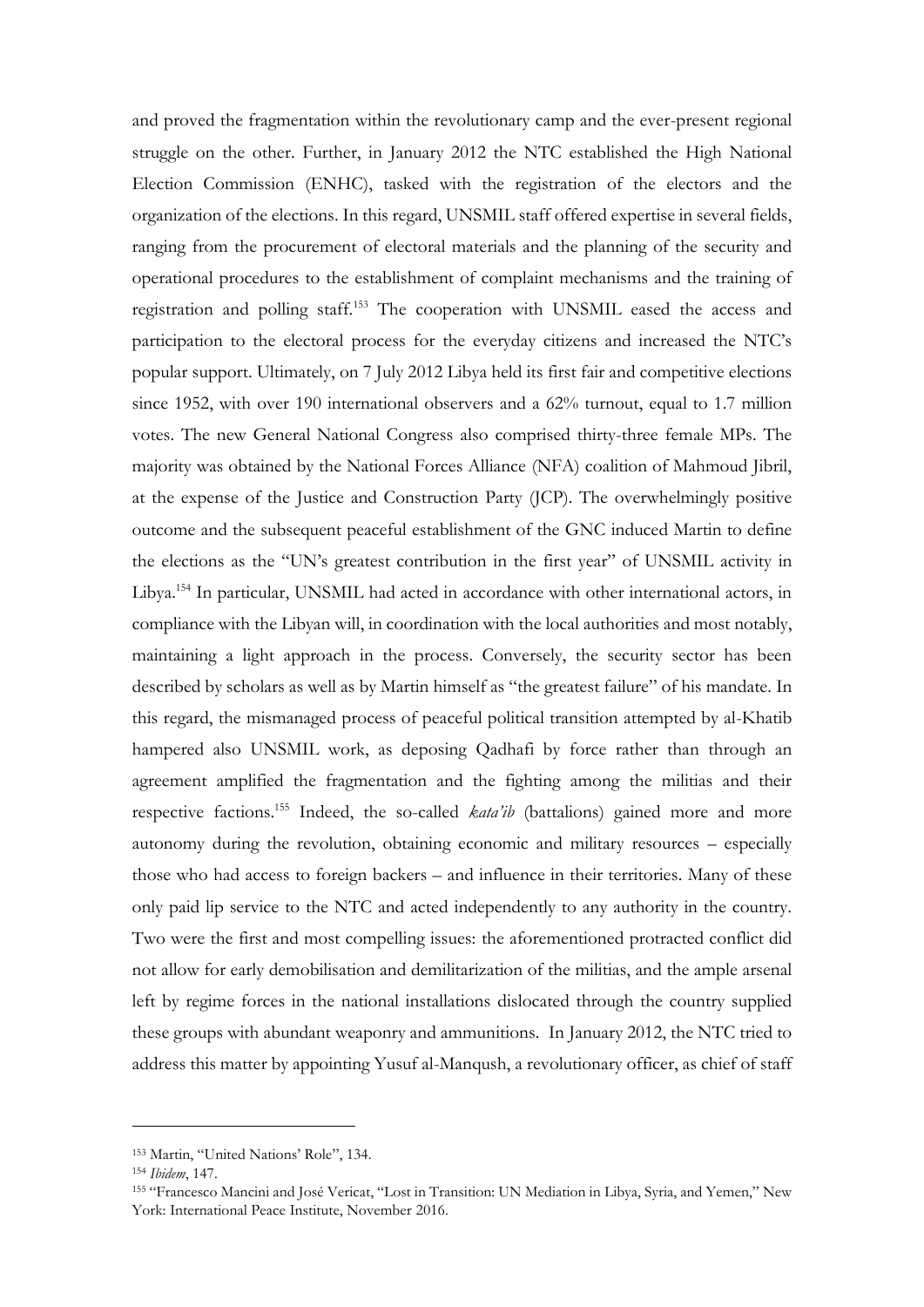of the Libyan Armed Forces, in an attempt to collect the *kata'ib* under the umbrella of the NTC and rebuild the army. However, the ambitious plan of the government to redistribute as many as 75,000 revolutionary fighters through the Ministries of Interior, Defence and Labour and integrate them into the police and the army or take them back civilian life, never turned into practice. Further, as the government tried to register and count the revolutionary forces, people signed themselves as fighters in order to receive the state payments destined to them. Ultimately, the NTC attempted to reorganize the battalions and reassert its authority by establishing the Supreme Security Council (SSC) and the Libya Shield Force (LSF). Concretely, local branches of the SSC retained extensive autonomy and at times clashed between each other causing local conflicts. In response, part of the remaining armed groups of the Libya Shield Forces proposed themselves as auxiliary forces to the regular army, while others were directly contracted by the Defence minister. As the principle of national ownership remained key in UNSMIL's mandate, there was not much that Martin and his staff could do to stop the proliferation, especially considering the repeated violations of the arms embargo conducted by different regional actors. Despite the Security Council Resolution 2017 called upon all parties to "take all necessary steps to prevent the proliferation of all arms and related materiel of all types", <sup>156</sup> Qatar, the UAE and Egypt smuggled in the country increasing amounts of weapons. Nevertheless, UNSMIL and the NTC managed to address the issue of chemical and nuclear material stockpiles with the coordination of different international agencies, such as the IAEA and the OPCW. As the elections approached, UN police advisers tried to provide organizational and technical training to the Libyan officers but maintenance of law and order at the local level was substantially carried out by the SSC. In the end, the security sector was never reformed, due to the weak legitimacy of the NTC and of a deadlocked GNC. This unravelled UNSMIL proposals – formally gathered in a Defence White Paper – of establishing a national security coordination committee and instituting several mechanisms to implement Disarmament, Demobilisation and Reintegration (DDR) processes.

### **3.3 The National Political Dialogue**

The results of the June 2012 national elections produced an internally divided and deadlocked GNC, with short-lived coalitions – particularly the winning NFA coalitions which disbanded soon after its election – and short-term policy making. The new legislative body and the

<sup>156</sup> UN Security Council Resolution 2017 (October 31, 2011), UN Doc. S/RES/2017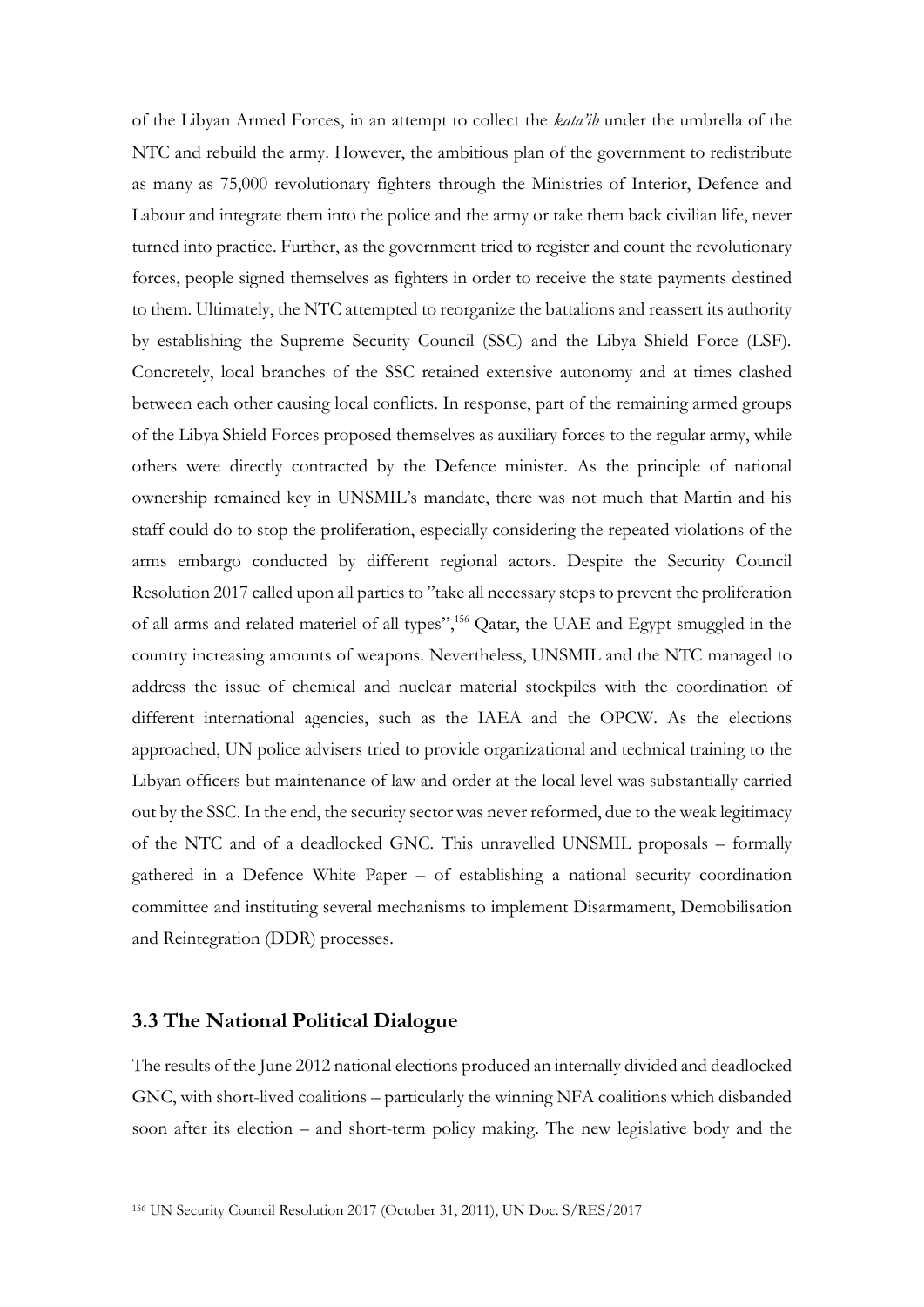deriving executive had a very limited legal basis and mandate, mainly aimed at forming the new Constitutional Drafting Assembly, thus it had poor political tools to implement reforms and govern the transitional period. In this context, Tarek Mitri was appointed as new Special Representative of the Secretary General on October 2012, to succeed to Ian Martin as head of the UNSMIL delegation. Mitri was a former Lebanese foreign minister with limited UN experience, however unlike Martin, he came from an Arab country and spoke Arabic, features considered useful in dealing with Libyan society and authorities. Soon after its appointment Mitri met with Prime Minister Ali Zeidan to "convey the United Nations commitment to working with the new government with particular emphasis on UNSMIL support to the security sector and transitional justice".<sup>157</sup> However, the rift between the Islamist and the moderate camps within the GNC as well as the clash between hard-line revolutionaries and former Qadhafi strongholds communities exacerbated the drift towards a civil war. In particular, the lack of reforms in terms of reconciliation and transitional justice was a compelling issue already during Martin's mandate, and it only became more pressing with time. The history of human rights violation under Qadhafi's rule had created a sense of revenge among Libyan revolutionaries, especially towards those cities and tribes which had remained alongside the Colonel during the revolution. Since the outbreak of the uprisings, armed militias had been accused of arbitrary detention, torture and mass killings, as well as human smuggling, and an International Commission of Inquiry had been set up to investigate their actions. Since March 2012, UNSMIL has cooperated with the Commission and has advocated for legislative measure to facilitate the process of national reconciliation. A law establishing a Fact-finding and Reconciliation Commission was passed in Early 2012, although the time frame and the scope of its mandate were too broad to produce concrete progress in a short time. The best results were achieved in the transfer of illegally detained prisoners from the hands of revolutionary battalions to the few remaining police structures. UNSMIL efforts in terms of judiciary detention consisted in mobilising international support to ease the transfer of prisoners and train judiciary officers, providing know-how to help state prosecutors' in the screening of the judiciary cases and gathering first-hand data regarding the condition of places of detention. Nevertheless, episodes of abuse and torture against detainees persisted in several municipalities, prompting violent retaliations.<sup>158</sup>

Further, the approval of the controversial Political Isolation Law in May 2013 caused a power struggle within the GNC, as the NFA – which enlisted several regime officials among its

<sup>157</sup> Tarek Mitri, "briefing to the SC", 8 November 2012.

<sup>158</sup> Martin, "United Nations' Role", 146.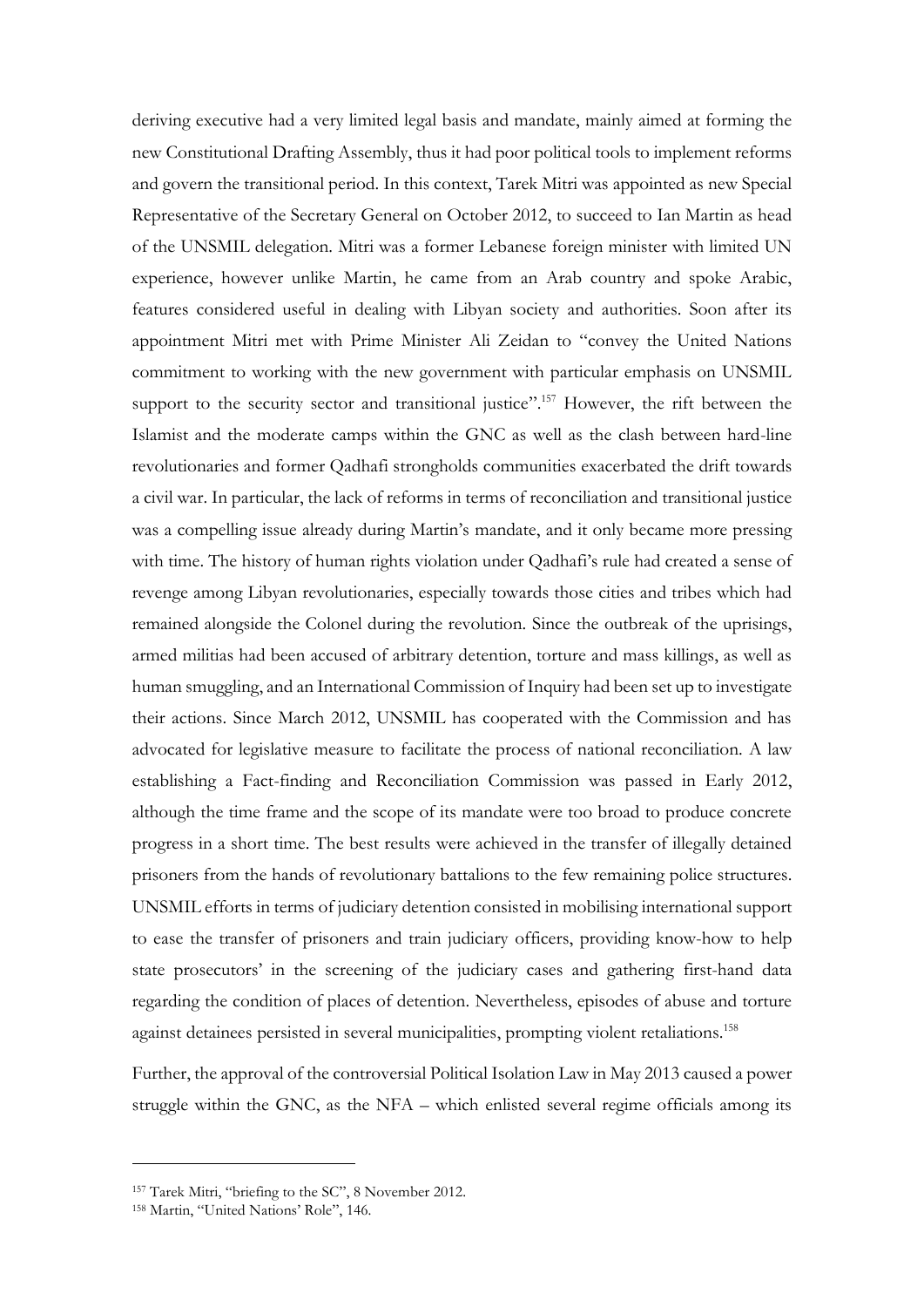ranks – was the main target of the law. Regarding the constitution-making process, UNSMIL cooperated with the GNC in the drafting of the law for the Constitution Drafting Assembly (CDA), advocating for more effective gender equality and for respect of ethnic and religious minorities, which were granted six seats. After a harsh public debate carried out by a GNC committee supported by UNSMIL staff, it was decided that the members of the CDA would be directly elected and not appointed, as previously envisioned by the Constitutional Declaration. In this regard, the UN Electoral Team worked in close contact with the new board of the High National Election Commission to plan and organize the elections of the CDA.

In recognition of all these issues, Tarek Mitri launched a project of reconciliation to stabilise the country both at national and local level, the National Political Dialogue. During a briefing to the Security Council Mitri reaffirmed the need for an "inclusive national dialogue" to allow "the different actors, whether political, communal or from civil society organizations, to build consensus on guiding principles and priorities until a new constitution is adopted".<sup>159</sup> To this extent, on 25 August 2013 Tarek Mitri and Prime Minister Ali Zeidan announced the creation of the National Dialogue Preparatory Commission (NDPC), an institution with a broad mandate, ranging from the operational and preparatory tasks for holding the Dialogue to more abstract functions, such as the building of a national unity and shared vision for the future. In the following four months, the UN Electoral Team cooperated with international NGOs in engaging local and international actors into a public debate regarding the structure and design of the national dialogue. The outcome of this process was the design of a sixmonths preparatory phase in which the first three months were dedicated to a nationwide outreach programme labelled "Engagement and Participation Tour", consisting in a series of meetings at the local level involving all Libyan nationals, provided that they participated unarmed. Universities and youth organizations also contributed to the project in order to attract the younger generations. This first phase was supposed to end with a National Conference of 300 participants accurately selected by the NDPC with the final aim of drafting the National Charter, a manifesto containing a summary of the principles and policies expressed by the Libyan citizens during the tour. Finally, the second phase was called the "Strategic Issue Driven Dialogue" (SIDD) and was conceived as a platform in which to gather the different leaders of the Libyan political spectrum and address the more compelling issues for the stability of the country: the role of militias and the reform of the security sector,

<sup>&</sup>lt;sup>159</sup> United Nations, *Report of the Secretary-General on the United Nations Support Mission in Libya*, UN Doc. S/2013/104, February 21, 2013, 17.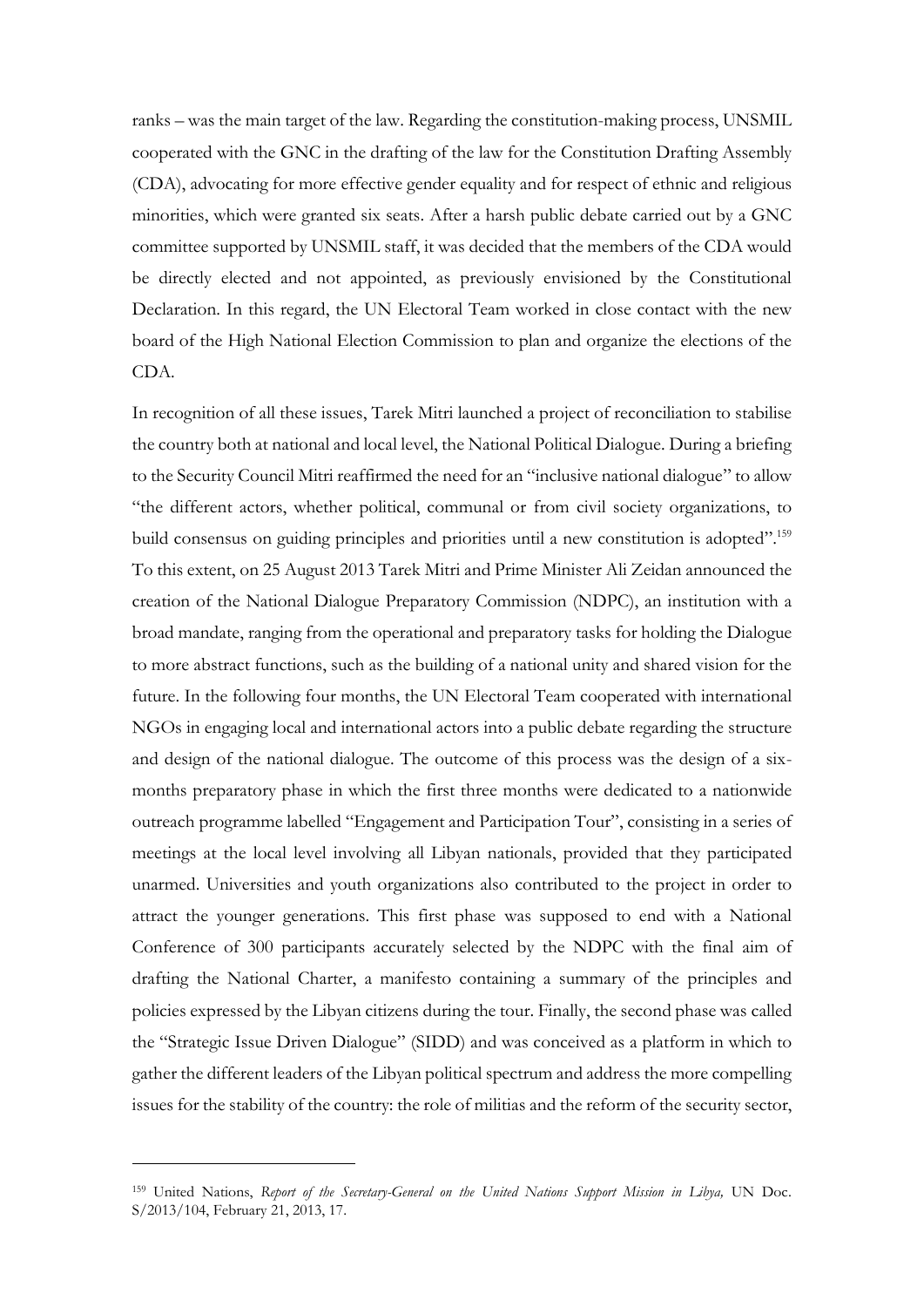the economic development of the country and the redistribution of resources and revenues, the judiciary system and the laws on transitional justice and national reconciliation.<sup>160</sup> However, the process was undermined by the military escalation and the ensuing civil war which characterized Libya throughout 2014, causing a polarization of the political debate. Following the ousting of Prime Minister Ali Zeidan and the launch of Operation Dignity by Khalifa Haftar in May 2014, the NDPC decided to advocate for the instauration of a new national political dialogue led by the United Nations. In June, UNSMIL hosted a meeting between civil society exponents, women's organizations and tribal leaders however, this only served to increase the tension and portrait the NDPC and afterwards the UN as partisan actors, rather than as impartial mediators. Therefore, the dialogue was postponed and the initiative foundered. Despite the final failure, Mitri's strategy represented an innovation in terms of mediation in the Libyan crisis: with its bottom-up approach, it constituted the first embryonic attempt at local mediation, inaugurating the "National Conference" structure – which, as will be described below, will be relaunched by SRSG Salamè in 2017 – and it tried to provide a systemic and long-term solution to Libya's institutional and political gridlock. Nevertheless, it failed to include the true power brokers, namely the western militias and Haftar's LNA, which acted as spoilers in the process, ultimately forcing UNSMIL to withdraw from the country in July 2014 due to the deteriorating security situation in Tripoli, particularly after its headquarter was directly hit by heavy artillery shots.

#### **3.4 The Libyan Political Agreement (LPA)**

The outbreak of the 2014 civil war shifted the dispute to the military arena. All the players who had been left out of the NDPC demonstrated how the democratic transition process set out in 2011 had foundered and how the country had definitely polarized between an Eastern and a Western camp, in direct contradiction with the view of the national dialogue promoted by Mitri and the UNSMIL delegation. In addition to that, the fight for the control of Tripoli and the international airport further exacerbated the religious and communal divisions and increased the fragmentation in the West. In this context and with UNSMIL staff forced out of the country, in September 2014 Bernardino Leon succeeded to Tarek Mitri as Special Representative to the Secretary General in Libya and as head of UNSMIL. Leon's response to the deterioration of the security condition of the country was twofold: first, a political track to broker a power-sharing agreement between the two governments

<sup>160</sup> Felix-Anselm van Lier, *National Dialogue in Libya –The National Dialogue Preparatory Commission*, (Berlin:Berghof Foundation, 2017), 20-23.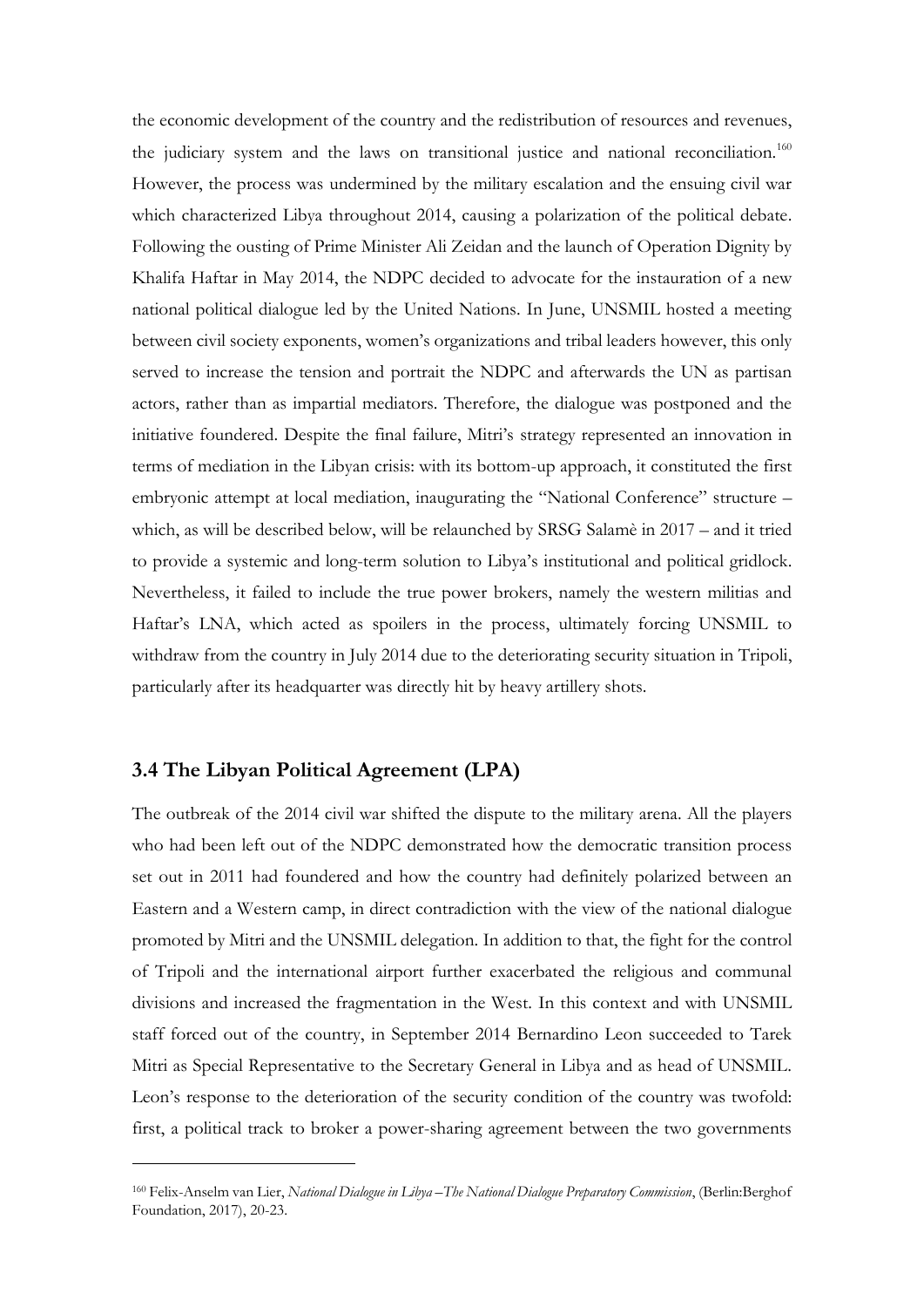emerged from the June elections, namely the GNC in Tripoli and the HoR in Tobruk, and secondly, a security track to address the military escalation and reach a cease-fire. To this extent, Leon organized a first meeting in Ghadames with a group of 22 parliamentarians from the HoR, the only internationally recognized body at the time, to prepare the ground for a national political dialogue. The parliamentarians agreed on the need for a nationwide cease-fire and for a mediated political solution, and committed to cooperate on confidencebuilding measures, such as addressing humanitarian issues and resuming airports' functionalities. Participants also agreed to convening other rounds of talks, which took place in January 2015 in Geneva. During the Libyan dialogue in Geneva, a preliminary consensus was achieved on the drafting of a power-sharing agreement for the creation of a national unity government. UNSMIL offered guarantees on its support as well as on that of the international community regarding the establishment of the unity government and the facilitation of its policy-making functions once it had settled. Participants also supported the implementation of security agreements to end the hostilities and of monitoring mechanisms to maintain stability and facilitate the disarmament of militias. Leon also underlined the will of UNSMIL to organize a separate track in which to engage with representatives from the municipal and local councils of Libyan cities as well as with armed groups, political parties and tribal leaders, to gather grassroot support for the agreement and the military truce. The resort to local mediation in engaging with the militias favoured the work of UNSMIL in negotiating with the militias from the end of 2014 to March 2015. In particular, UNSMIL efforts in the clash between Misratan and Ajdabiya forces were mainly conducted without intermediaries and by phone, leveraging contacts with influence over the Cyrenaican leadership, namely HoR representatives. Although no written agreement was signed, the warring parties reached a cease-fire.<sup>161</sup> Concurrently, the UNSC approved Resolution 2173 focussed on addressing the work of the Constitutional Assembly and the dispute between the HoR and the GNC and on implementing counter-terrorism measures both in Libya and in neighbouring countries, including actions aimed at enforcing the arms embargo provisions.<sup>162</sup> Indeed, the military stalemate emerged at the beginning of 2015 had favoured the expansion of the Islamic State (IS) affiliates in Sirte and throughout the country, leading to repeated terrorist attacks. Through several rounds of talks during the first half of 2015 Leon attempted to collect support in favour of the agreement by mediating between HoR

<sup>161</sup> José Vericat and Mosadeka Hobrara, "From the Ground Up: UN Support to Local Mediation in Libya", New York: International Peace Institute, June 2018, 12.

<sup>162</sup> UN Security Council Resolution 2173 (August 27, 2014), UN Doc. S/RES/2173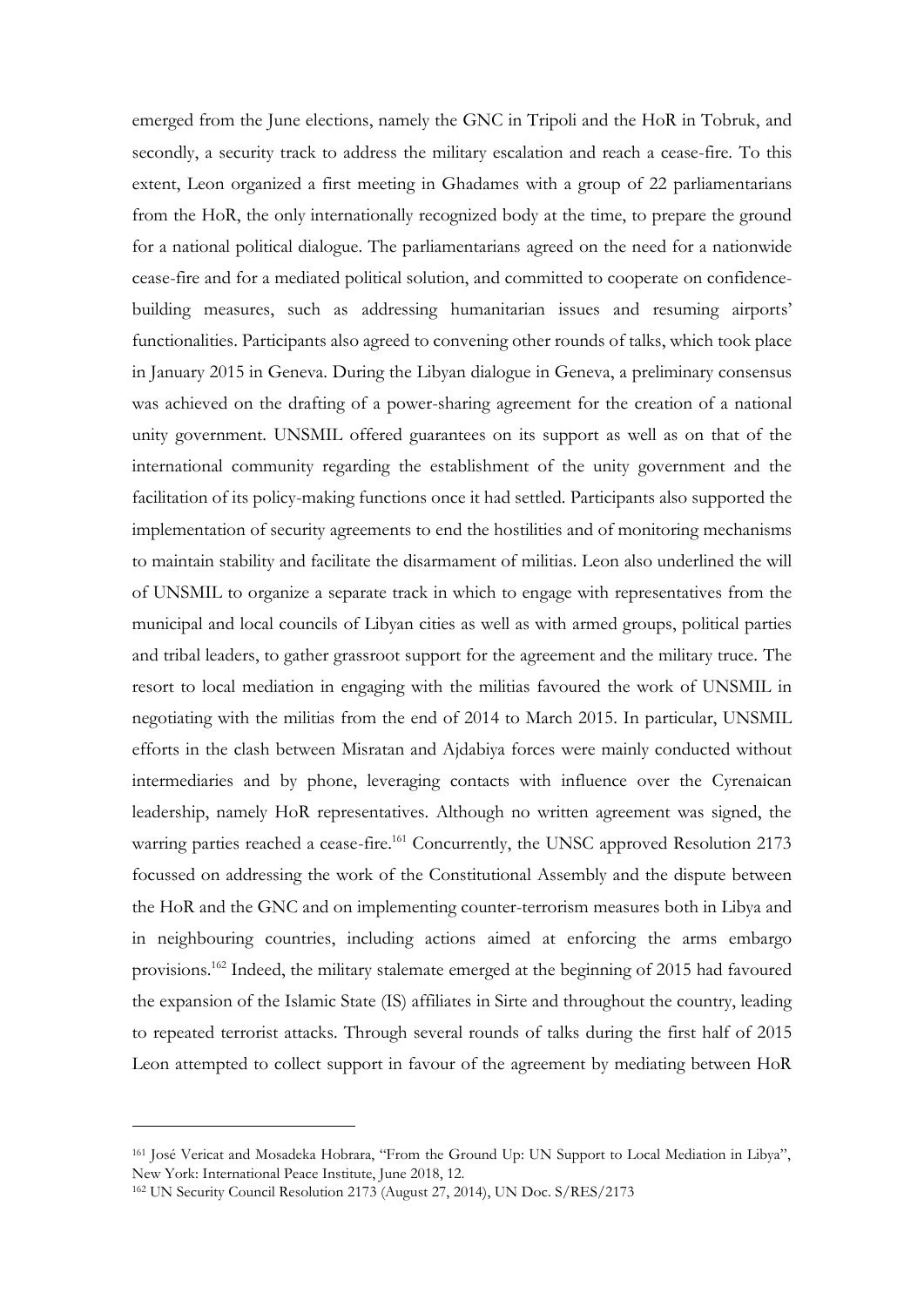and GNC exponents and in July 2015 he gathered the Libyan leaders in Shkirat, Morocco, to present the first draft of the agreement. The document consisted of six points aimed at laying the ground for the nation-building process of a modern and democratic state based on the respect of rule of law, separation of powers and human rights. Since its validity was dependent upon the approval of the majority of the parties, the text was amended several times and reached its fifth draft in September to accommodate the diverging views. Nonetheless, also this version was rejected. At this point, several Libyan notables and political leaders began advocating for a "Libyan-Libyan" reconciliation initiative, further undermining UNSMIL's track of mediation. In addition to that, a series of leaked email describing Leon's intention to cooperate with the UAE's Diplomatic Academy at the end of his mandate definitely compromised his position in front of the GNC exponents, who came to envision him as an ally of Haftar and the HoR. In November 2015, Leon stepped down and Martin Kobler was nominated in his place, with the mandate of completing the agreement. Kobler immediately disbanded the intra-Libyan dialogue and began pushing for the signing of the agreement, under pressure from Western governments which demanded a clear leadership in the country. Eventually, after 18 months of negotiations, on 15 December 2015 the Libyan Political Agreement (LPA) was signed in Shkirat. The final draft envisioned the creation of a Presidency Council consisting of a president, Fayez al-Sarraj, who would also become the government's prime minister, five deputies, expression of the main military actors, and three state ministers, in representation of the three regions and main political constituencies. Once the HoR had ratified the accord, the government chaired by al-Sarraj would supersede the GNC and the al-Bayda executive and remain in charge for a renewable one-year period. The HoR would instead remain the sole legitimate legislative body. In order to acquiesce in their demands, a majority of former GNC members would be assigned to the High State Council, a consultative body which would coordinate with the GNA in the appointment of high relevance charges. With regards to the security sector, a Temporary Security Committee (TSC) would be established, at the scope of launching a programme of disarmament of the militias and of ensuring the security of the GNA in Tripoli. Fighters were supposed to recognize the authority of the GNA, lay down the weapons and be integrated into the national armed forces, in the view of obtaining a permanent ceasefire.<sup>163</sup> The signing of the accord was mostly celebrated by politicians, businessmen and ordinary people in Tripolitania, who were looking forward to a stable and effective government capable of ending divisions and instability, but it also enjoyed the

<sup>163</sup> International Crisis Group, "The Libyan Political Agreement: Time for a Reset", *Middle East and North Africa Report* 170, (November 2016): 3.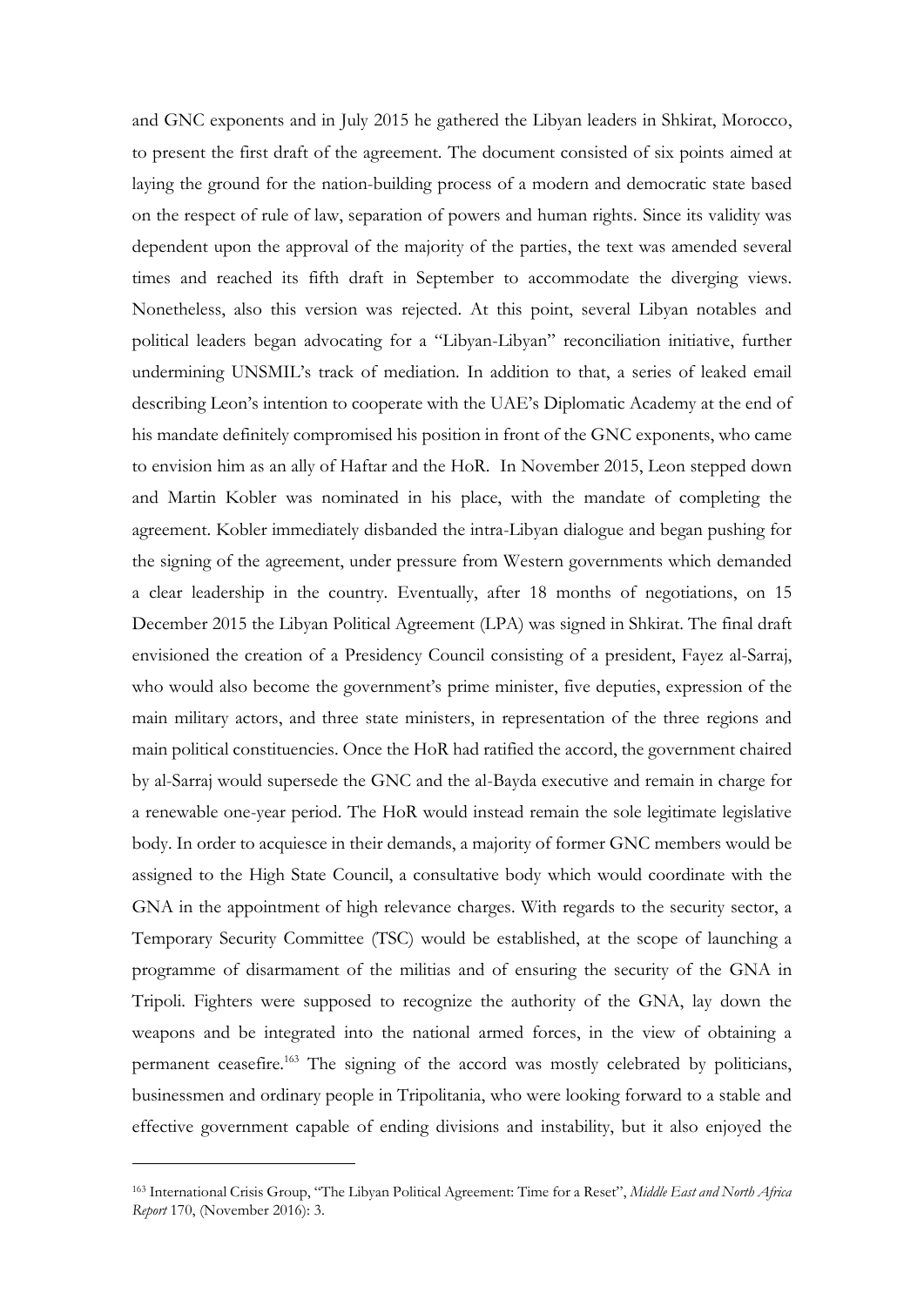support of the two key national institutions, the Central Bank and the National Oil Corporation. Nevertheless, many hard-line revolutionaries within the GNC and even part of the moderate leadership of the former NTC were opposed to it, as they considered that the UN had become a party to the conflict. Similarly, in the East, Libyans were favourable to the agreement but a majority within the HoR, with connections to Haftar and his armed groups, strongly rejected it. As stated by a UNSMIL official interviewed by the International Crisis Group in 2016 there was "no real political agreement" and the Shkirat accord only served to "support those who trustworthy for the sake of saving the country".<sup>164</sup> Thus, despite the passing by the UNSC of Resolution 2259 welcoming the signing of the LPA and calling for the creation of the Government of National Accord, the HoR never ratified the agreement, postposing the voting and reaffirming how, without parliamentary recognition, the accord had no validity and the al-Thinni government in al-Bayda would retain its legitimacy. As mentioned in section 2.3.2, Haftar and his associates were particularly averse to Article 8 of the Libyan Political Agreement, because they realized that it would marginalize their role in terms of military leadership. Indeed, provision 8.2 authorized the Presidency Council to assume the function of Supreme Commander of the Libyan Army – a role thus far claimed by Haftar – and entitled it with the authority to appoint and remove "the Head of the General Intelligence Service upon the approval of the House of Representatives" as well as every senior official.<sup>165</sup> Further, the establishment of the Council in Tripoli and its reliance over the capital's militias for the insurance of its security, increased the perception of LNA supporters that the LPA was merely an attempt to side-line the field Marshal. Therefore, instead of uniting and stabilizing the country, the Shkirat accord increased the polarization and turned into an instrument for Tripoli militias to capture state institutions. The reasons behind the failure of the LPA are multiple and cannot only be ascribed to the work of UNSMIL and its mediators. First and foremost, it lacked inclusivity. Despite the intention of Bernardino Leon to develop two parallel tracks of mediation, a political and a security track, only the former actually developed into an agreement. The security sector track produced early results in terms of local cease-fires and de-escalation of conflict, however no improvements were achieved beyond the military stalemate. UNSMIL lacked resources and access to militia territories and leaders, and Leon was particularly sceptical in engaging with armed actors as he did not want to legitimize their role as non-democratic interlocutors. The LPA tried to overcome these difficulties by centralizing the authority in the hands of the Presidency Council, but UNSMIL work mostly focused on securing Tripoli's stability and on

<sup>164</sup> *Ibidem*, 4.

<sup>165</sup> United Nations Support Mission in Libya, *Libyan Political Agreement*, 17 December 2015, 8.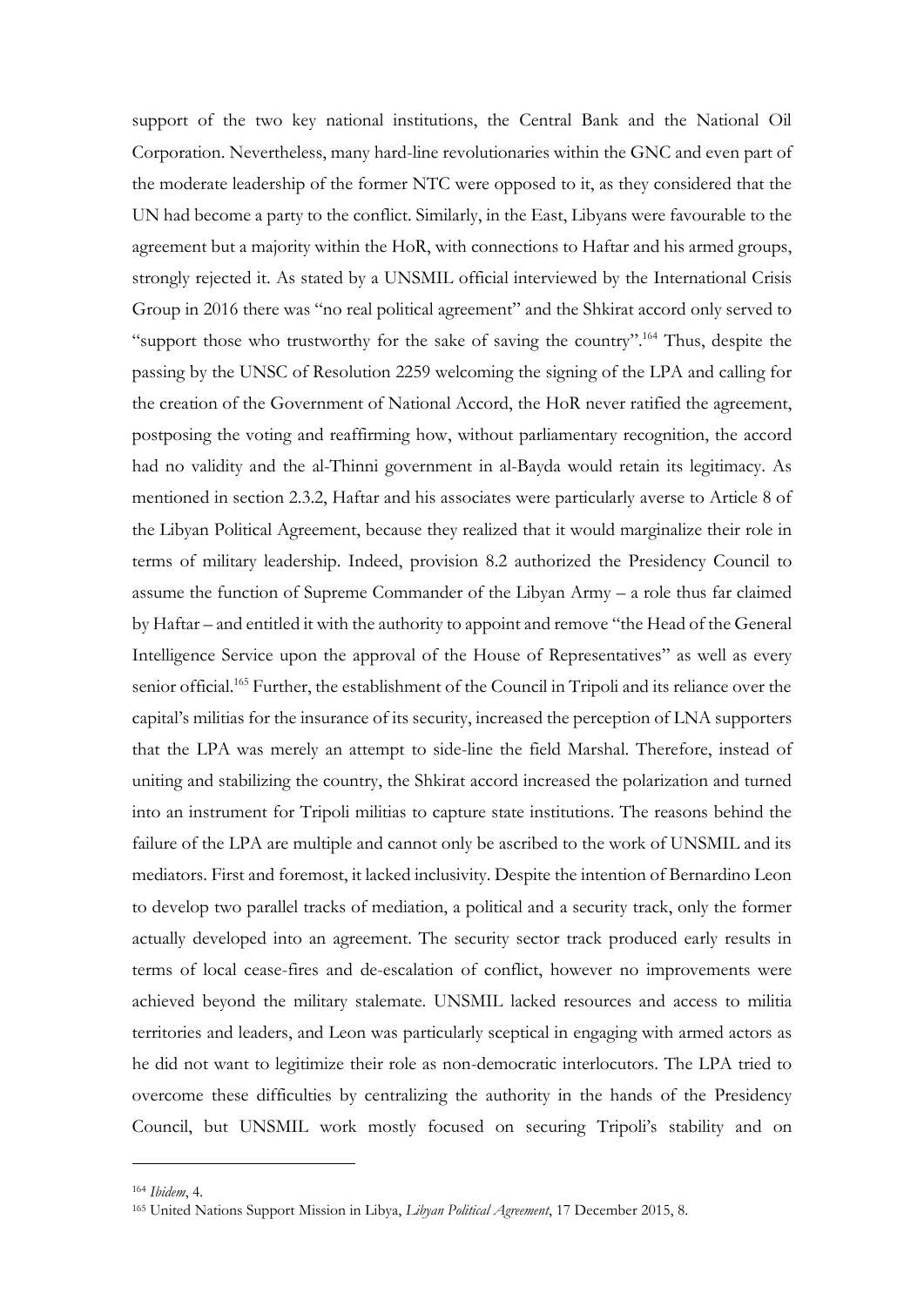establishing a Presidential Guard to protect the GNA. This transformed the Temporary Security Committee in a body to guarantee the Council's security at its arrival in Tripoli and undermined GNA's ambition to represent national unity. <sup>166</sup> Ultimately, leaving out armed militias precluded vital support to the accord and recognition to the unity government, leaving unresolved issues on how they would concretely be integrated into the Libyan army. Beyond that, also the political track was not thoroughly inclusive, in that it was signed by the two parliaments' representatives on individual capacity and irrespective of the existence of a real majority backing it within the institutions. Thus, the GNA remained a weak political body and did not manage to subjugate the rival factions, a condition further aggravated by the early boycotting of the Presidency Council's meetings by its eastern members and by the limited access to state resources, as the Central Bank attempted to remain an impartial actor in the conflict. A second issue regarded the timeframe for the adoption of the agreement. By the end of 2015, due to the long and protracted negotiations and to the persistent lack of consensus among the parties, an increasing sense of urgency for the approval of the agreement spread among international and Libyan actors. This forced the UN mediators to rush through the agreement following an unrealistic timeline. First, Leon and his successor Kobler feared that the talks might fail completely after 18 months of work, in the wake of the intra-Libyan initiative, the deteriorating security conditions and the heightening economic crisis. Second, international backers put more and more pressure on the mediators to come to an agreement as soon as possible in order to have a clear interlocutor and a strong leadership in the country. Following IS spread in the country and the terrorist attacks in the European capitals, UK, France, the US and also Libya's neighbours felt the urgency to finalise the deal and implement a coordinated military response to IS with the new government. In addition, Italy and the EU were particularly interested in establishing a reliable partner in Tripoli in order to concert common policies for the control of migration flows and the sanctioning of human traffickers in Tripolitania. However, as demonstrated by the Misratan-led Bunyan al-Marsous campaign against IS and the counter-terrorism operations carried out by France and the US with local actors, both conducted in 2016 without the intervention of Tripoli, the need for a central government was less substantiated than that for good governance and agreed upon institutions. One last reason behind the failure of the LPA lies in the lack of concrete international backing, particularly by the UN Security Council. Indeed, permanent members never withdrew their official support to the agreement but their diverging and at times clashing interests prevented the SC to enforce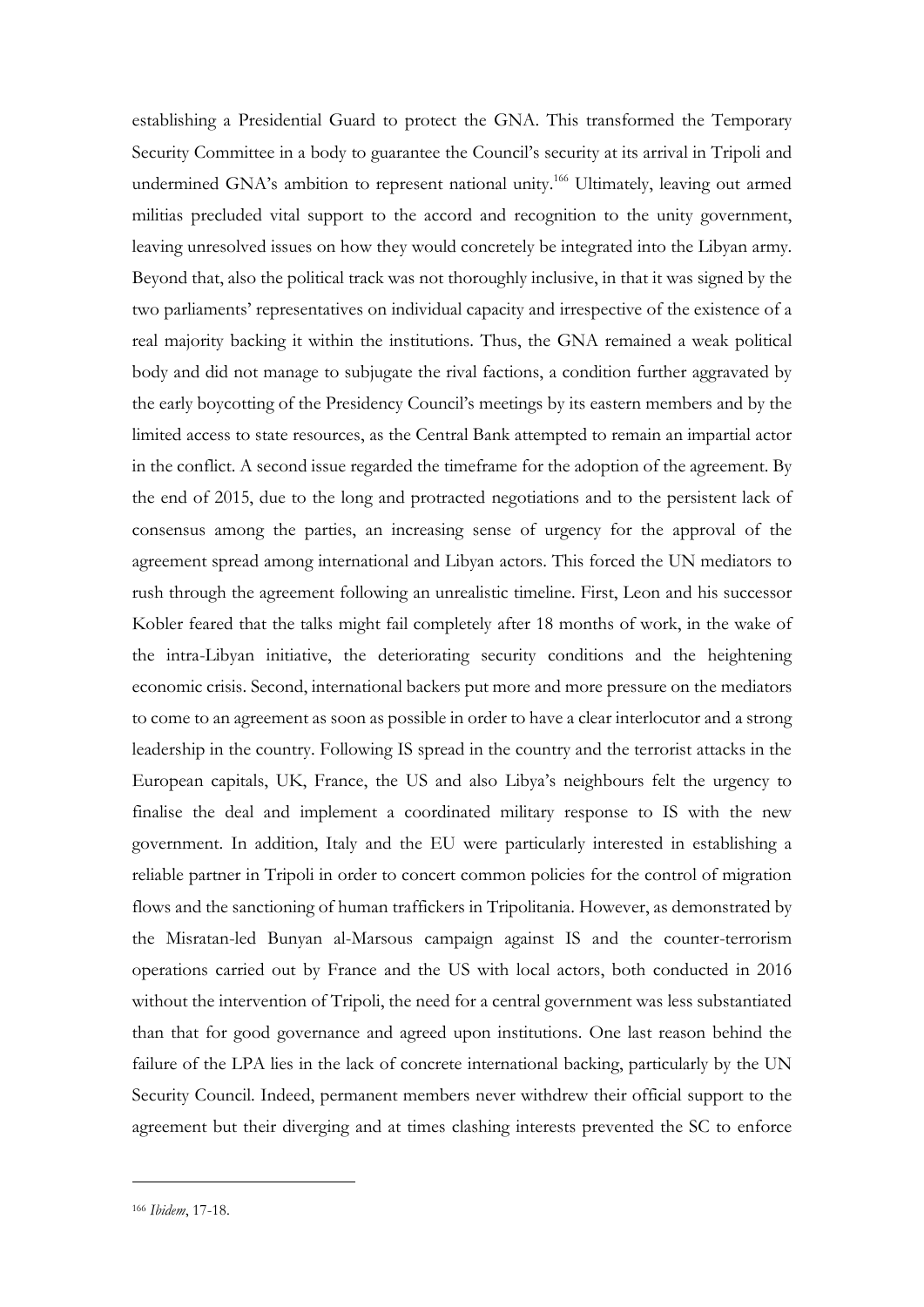measures and pass stricter resolutions which could have urged the parties to reach a consensus and sanction the spoilers. In some cases members of the international community, most notably the UAE, Egypt and France, have worked at cross-purposes with the Shkirat accord, boasting Haftar's image against the Islamists within the GNC, thus polarizing even more the debate.<sup>167</sup>

In conclusion, even today the LPA remains the most comprehensive and elaborated attempt at formulating a framework for a political solution to the conflict, but as it stands out from this analysis, the conditions in which it was negotiated and the intransigence of the participants, be them Libyans, UNSMIL mediators or international powers, hindered the final result and did not allow for concrete quality-of-life improvements in the country.

#### **3.5 The Action Plan for Libya**

Throughout 2016 and 2017 Libya was subject to liquidity crisis, electricity and food shortages and deteriorating social conditions. In this context, SRSG Leon and UNSMIL concentrated their efforts in local mediation to facilitate the solution of local struggles. For instance, UNSMIL cooperated with the head of the Libyan Dialogue and Reconciliation Organization, providing technical and logistical support in the negotiation of a cease-fire between the LNA and the Benghazi Revolutionary Shura Council (BRSC), a hard-line Jihadist group. The final aim was to stabilize the city of Benghazi in order to allow civilians to flee the Qanfuda neighbourhood, where they had remained trapped during the conflict. In light of the historical reluctance of UNSMIL to deal with terrorist organizations, SRSG Kobler focussed on the humanitarian aspect of the crisis and employed Libyan intermediaries as a confidencebuilding measure to facilitate the talks. Despite the positive approach of UNSMIL and the fruitful partnership with the Libyan mediators, negotiations failed and the civilians were only evacuated at the end of the hostilities.

In June 2017, Ghassan Salamé succeeded to Martin Kobler as new Special Representative of the Secretary-General. His first action was to address UNSMIL's most important setback, namely its evacuation from the country, bringing the delegation back to Tripoli so to have a better understanding of the conditions of the country and to work at stricter contact with Libyans political, tribal and military leaders. Salamé's mandate can be divided in three different phases: a first and second phase based on the amendment and development of the

<sup>167</sup> Lisa Watanabe, "UN Mediation in Libya: Peace Still a Distant Prospect", *CSS Analyses in Security Policy*, No. 246 (June 2019): 3.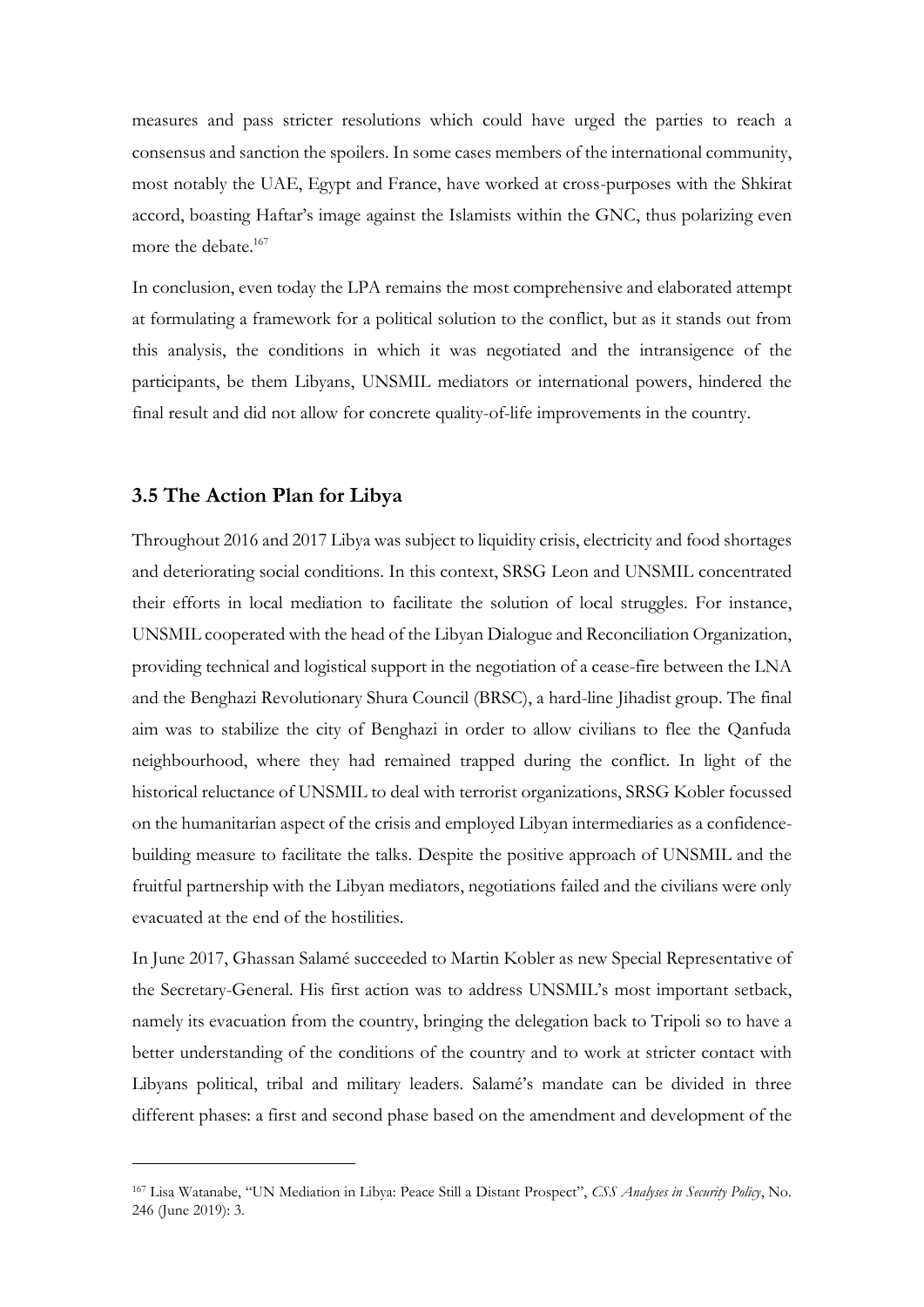LPA and on the organization of the National Conference, both formalized in his "Action Plan for Libya", and a third and final phase concentrated on reaching a cease-fire in the battle for Tripoli, culminated with the Berlin Conference.

The Action Plan for Libya, launched during the 72<sup>nd</sup> Session of the UN General Assembly in September 2017, was a three-stage program aimed at overcoming the stalemate in the peace process and consolidating the representative institutions. The first stage sought to bring back the warring parties to the negotiating table in order to modify the Libyan Political Agreement; once the amendments had been approved, a Libyan National Conference was to be held in the attempt to launch the most inclusive national reconciliation process; finally, stage three entailed holding presidential and parliamentary elections, in addition to a popular referendum for the approval of the draft constitution presented by the Constitutional Assembly in July 2017.<sup>168</sup>. The focus of the amendments to the LPA was to reach a consensus on temporary solutions to improve the legitimacy and policy-making capabilities of the state institutions, with particular attention to the unity government. Indeed, the idea was to reduce the size of the GNA in order to minimize the gridlocks while guaranteeing inclusivity and representation by having the High State Council and the HoR vote on its composition. The advantages of this approach were twofold: it would have spared UNSMIL the critics of having imposed the candidature of the ministers, as happened during the Shkirat talks with the appointment of al-Sarraj, and at the same time it would have overcome the endorsement vote by the HoR. Thus, UNSMIL organized the first meetings in its Tunis offices of the Joint Drafting Committee comprising HoR and High Council of State representatives. The aim of Salamè was to complete all the steps of the Plan in 12 months, however, the divisions between Libyan factions as well as repeated individual diplomatic initiatives carried out by France, Italy, the UAE and Egypt limited UNSMIL credibility as the sole mediator and hindered the mediation process by sponsoring talks in which the mediator sided with one of the parties. In addition to that, the Action Plan, as many of the previous UNSMIL mediation attempts, failed to engage with militia leaders in order to establish a dialogue aimed at promoting Disarmament, Demobilization and Reintegration (DDR) and Security Sector Reform (SSR) processes, leaving room for renewed escalation in the Summer of 2018 and in the Spring 2019.

<sup>168</sup> Alison Pargeter, "Libya's New Action Plan: A Recipe for Success?", *Al-Jazeera Centre for Studies*, October 17, 2017.

https://studies.aljazeera.net/en/reports/2017/10/libyas-action-plan-recipe-success-171017085801315.html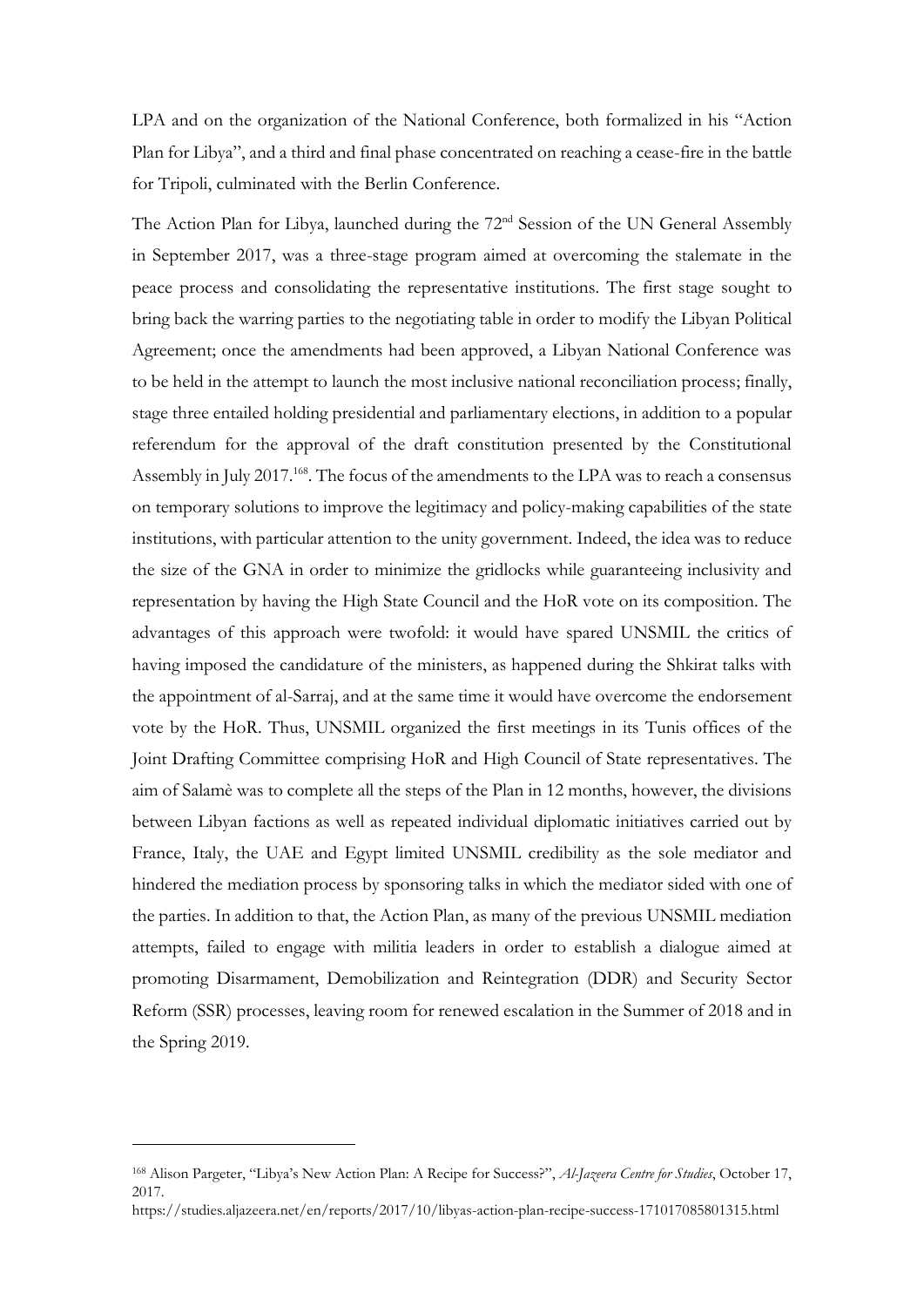In light of the difficulties emerged during the negotiations of the amendments to the LPA, in early 2018 SRSG Salamé turned to the preparatory phase of the Libyan National Conference to push forward the reconciliation programme. The main aim of the Conference was to "bring the breadth of Libyan society back to the centre of the debate" through the organisation of meetings and consultations throughout the country in which Libyan elites, notables, tribal and community leaders and common citizens could participate.<sup>169</sup> Both the consultative sessions, run by the Centre for Humanitarian dialogue in cooperation with UNSMIL, and the preparatory meetings were conceived to be as inclusive and accessible as possible, and considering the difficult security conditions of Libya, they represented a success in terms of expression of civil and social rights. The outcome of this process was a series of ten key points and principles around which the Libyans could build a consensus: preservation of Libya's unity and national sovereignty; implementation of rational and effective democratic governance; ensuring security in daily life; establishment of unified sovereign and military institutions; protection and fair distribution of Libya's national wealth and resources; enhancing local governance; ending the transitional phase in favour of a sustainable and permanent governance; holding safe, secure and transparent national elections, and finally, launching a national reconciliation programme for the stabilization of the country.<sup>170</sup>

The optimism originated by the success of the preparatory meetings reinvigorated the UNled mediation process in view of the National Conference scheduled for April 2019. However, enthusiasm foundered when, due to the launch of Operation Flood of Dignity by Haftar's forces, the Conference and the ensuing elections had to be postponed.

#### **3.6 The Berlin International Conference on Libya**

As described in the previous Chapter, the battle for Tripoli has represented Libya's most bloody conflict since the inception of the revolution in 2011, with increased international involvement and intense resort to airstrikes and heavy artillery, complicating UNSMIL's mediation efforts. In the face of this difficulties, during his briefing to the Security Council on 29 July 2019, SRSG Salamé proposed a three-step plan to halt the conflict. The first step envisioned a cease-fire for the celebration of the Islamic holiday of Eid al-Adha, to which a series of confidence-building measures would follow, including the exchange of war prisoners and of mortal remains. Then, Salamé suggested the holding of high-level meetings

<sup>169</sup> United Nations Support Mission in Libya, *The Libyan National Conference Process - Final Report*, November 9, 2018, 12.

<sup>170</sup> *Ibidem*, 53-60.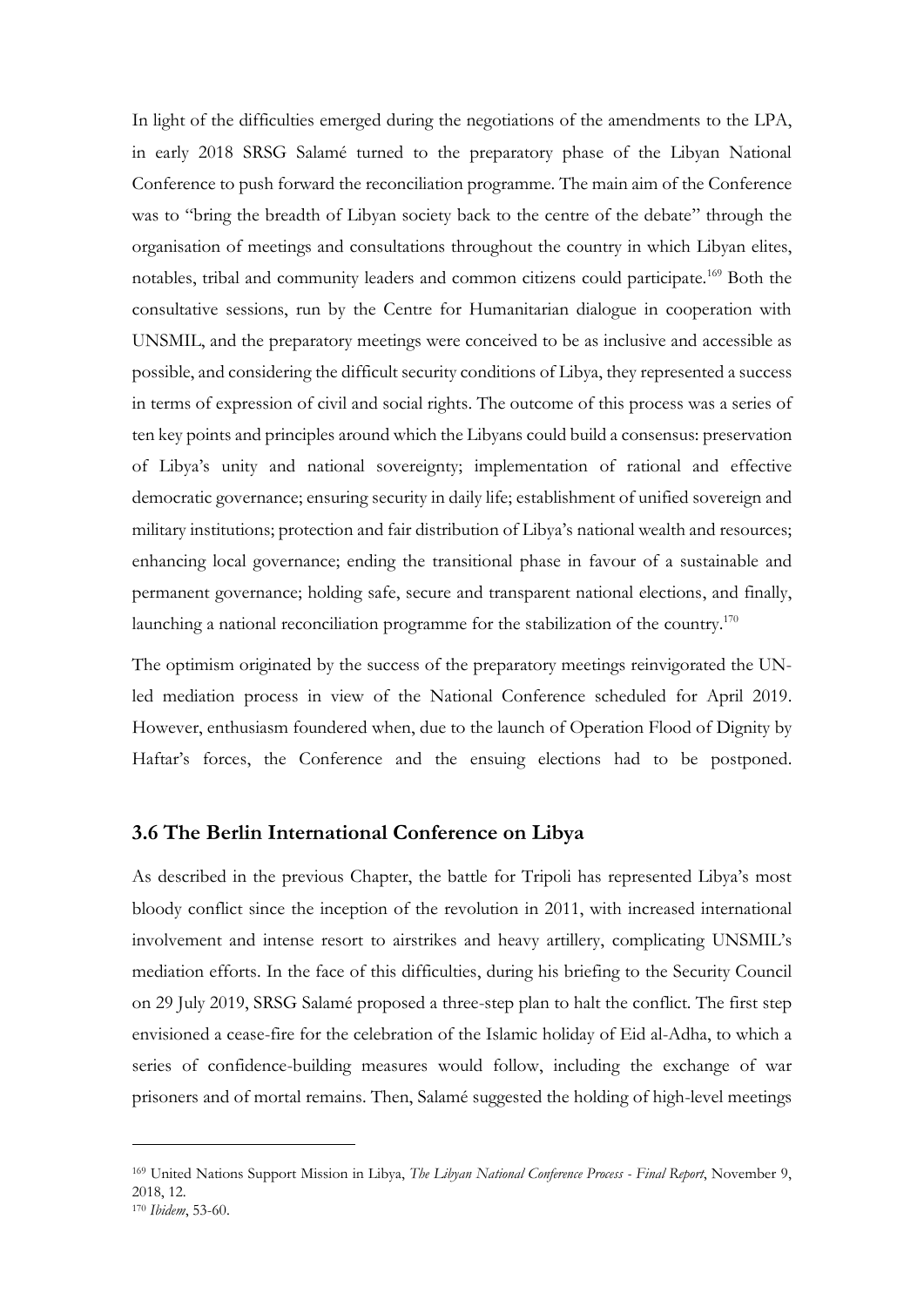with the participation of all concerned international powers to discuss the cessation of hostilities, the adherence to the arms embargo and the respect of human rights in the conflict. Finally, the plan called for a meeting of all Libyan leaders and powerbrokers to resume the process of preparation of the National Conference and work towards the holding of national elections.<sup>171</sup> The Security Council welcomed this initiative and in September 2019 UNSMIL and the German government began a process of consultation to put in place the second part of the action plan. After several preparatory meetings, on 19 January 2020 the International Conference on Libya was held in Berlin, at the invitation of the German Chancellor Angela Merkel and with the participation of Algeria, China, Egypt, France, Germany, Italy, Russia, Turkey, the Republic of the Congo, United Arab Emirates, the United Kingdom and the United Sate of America as well as SRSG Salamé and representatives from the African Union, the EU and the League of Arab States.<sup>172</sup> The main aim of the Conference was to unify all the mediation initiatives under the UN umbrella and within the framework of the three-steps plan presented by Salamé to reach a peaceful solution to the Libyan crisis. Participants reaffirmed how the sovereignty and national unity of Libya were the guiding principles of any initiative and how only a "Libyan-led and Libyan owned political process can end the conflict and bring lasting peace".<sup>173</sup> In addition to that, the participating governments: called for the negotiation of a ceasefire, the termination of all military operations and the institution of confidence-building measures and DDR processes; underlined the need for counterterrorism operations and for the respect of the arms embargo and of the sanctions related to its violations; committed to support the LPA as the only viable framework for negotiating a political solution and urged all Libyan parts to engage with it constructively; finally, they urged all parties to abide by international humanitarian laws, called for the "restoration of the monopoly of the State to the legitimate use of force" through a security sector reform and committed to support Libyan institutions in reforming the economic and financial sector and in resuming the production and distribution of oil. The Conference ended with the creation of an International Follow-Up Committee (IFC), comprising all the governments and the organizations which took part in it, aimed at maintaining coordination under the UN aegis. The Berlin International Conference on Libya was certainly a diplomatic success for Germany, as the Bundestag managed to gather together all the interested international

<sup>171</sup> United Nations Support Mission in Libya, "Remarks Of SRSG Ghassan Salamé To The United Nations Security Council On The Situation In Libya", July 29, 2019, 5-6.

<sup>172</sup> Federica Saini Faisanotti, "L'Europa e la Libia: cosa (non) ci ha insegnato Berlino", *ISPI*, March 31, 2020. https://www.ispionline.it/it/pubblicazione/leuropa-e-la-libia-cosa-non-ci-ha-insegnato-berlino-25573

<sup>173</sup> Presse und Informationsamt der Bundesregierung , "The Berlin Conference on Libya – Conference Conclusions", *Pressemitteilung* 31, no. 20 (January 2020): 1.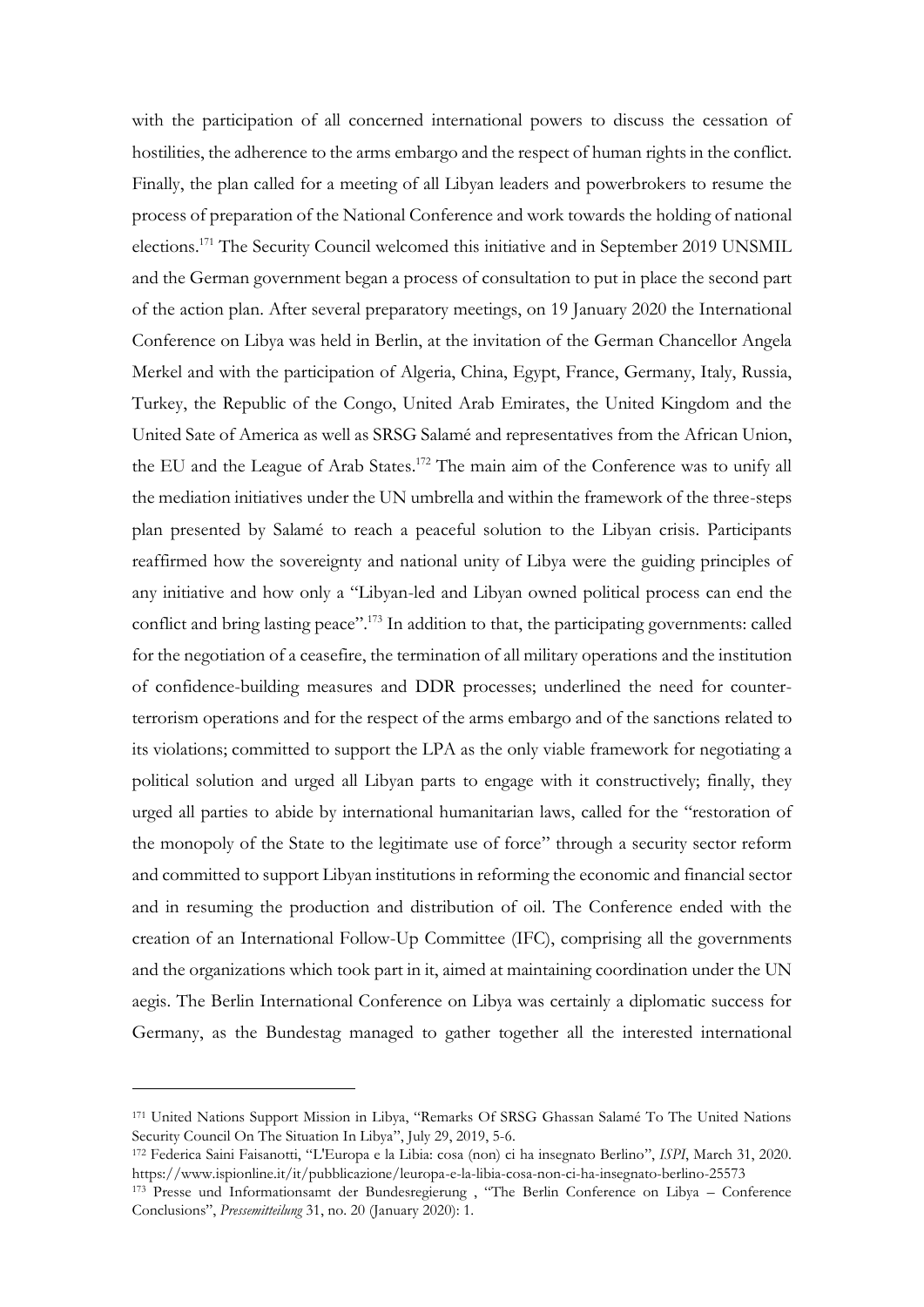powers and the main regional and international organization and have them sign a joint communique affirming their common intention to work under the direction of the United Nations. At the same time however, these commitments did not translate into concrete progress in the military conflict, which not only disattended many of the provisions contained in the Conference conclusions, but also showed how some of the countries which took part in it were not willing to abandon their geopolitical ambitions in the country. The truce has not even survived in the face of the COVID-19 pandemic or the Ramadan celebrations, and as stated by the current Acting Special Representative of the Secretary-General Stephanie Williams the arms embargo has been "a joke" which has never been respected.<sup>174</sup> In the face of these contradictions, SRSG Ghassan Salamè has resigned on 2 March, substituted ad interim by his deputy Stephanie Williams. In the aftermath of the liberation of Tripoli, on 21 August 2020, UNSMIL has welcomed the agreement between the GNA Prime Minister al-Sarraj and the HoR president Aguila Saleh to establish a ceasefire and embark upon a political process leading to the holding of national elections and to a constitutional referendum.

<sup>174</sup> Faisanotti, "L'Europa e la Libia".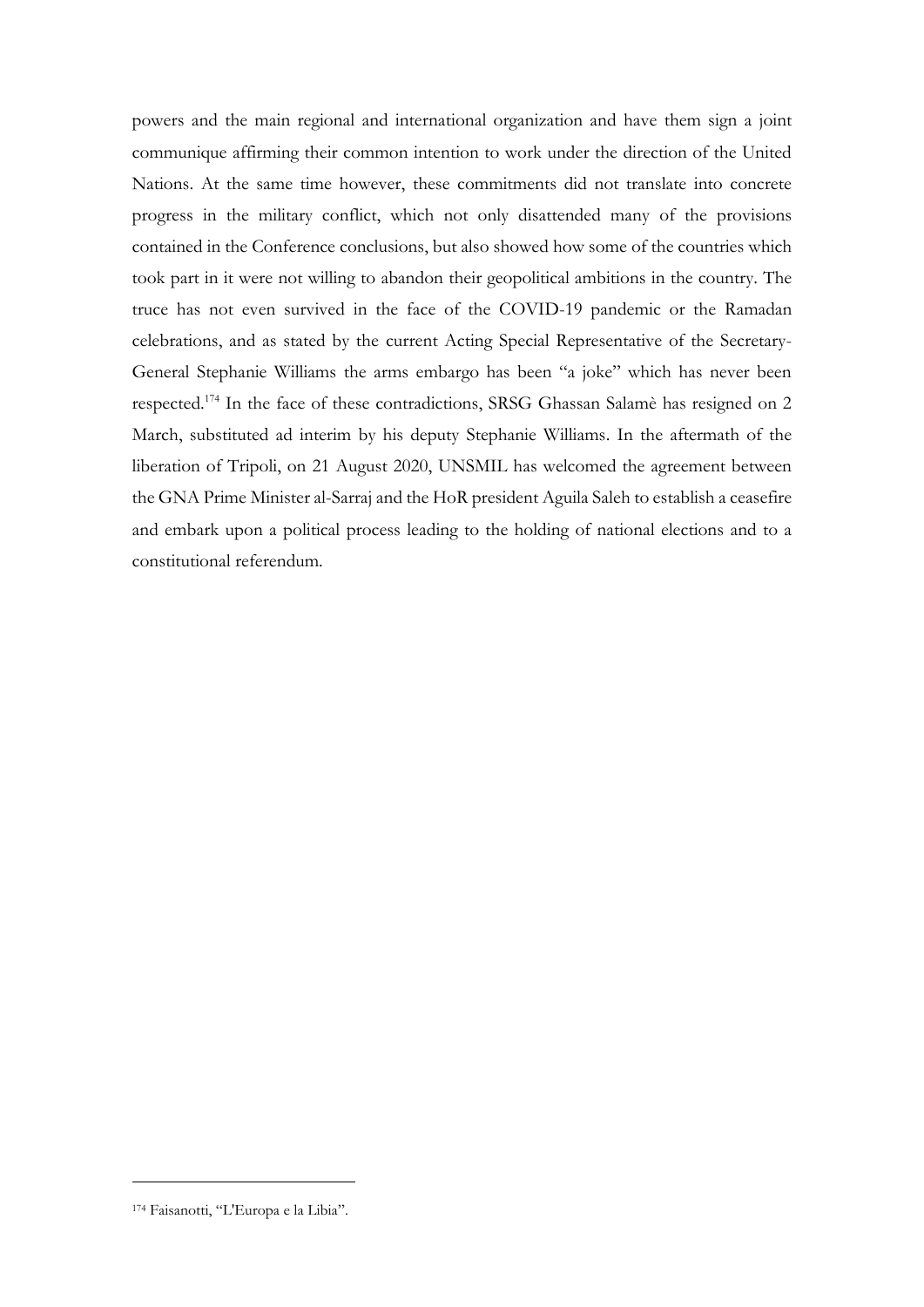## **4. CARVING OUT A ROLE FOR ITALY AND THE EU**

This final Chapter of the research addresses the response of Italy and the EU to the Libyan crisis, describing the institutional setting of the European Union and the contrasting views of the different Member States, observing how these have influenced the decision-making during the 2011 revolution and beyond.

In this regard, the role of Italy and Europe has also been particularly relevant. Although Europe has struggled to find harmony in its foreign policy towards Libya and to speak to the Libyans as a single actor, France and Great Britain were the main promoters of the NATO military intervention, concretely overcoming the boundaries set by the United Nations Security Council resolutions and imposing a regime change in the country. Italy and France, especially, have worked at cross-purposes, siding with opposing governments and promoting individual mediation efforts which hindered the process of national dialogue inspired by the activity of the United Nations Support Mission in Libya.

The EU Member States, and most notably Italy, have also ceded to domestic pressures by its citizens demanding a halt in the inflow of migrants coming to Europe, and have thus cooperated with Libyan militias and criminal groups to prevent them from leaving Libya, financing the creation of detention centres where both economic migrants, refugees and asylum seekers have been subjected to human rights violations and inhumane treatment.

However, as outlined in the final paragraph of this thesis, the EU Member State still have a set of policy options which can allow them to act more cohesively and play a more effective and influential role in Libya, capitalizing on the changing political and social scenario in the country and working in favour of the maintenance of the ceasefire, the resumption of the oil production and the development of the political dialogue, in order to give Libya a new, inclusive and unified governance.

## **4.1 EU's Inconsistent Foreign Policy in Libya**

Libya has always represented a point of interest and a challenge for the European countries and, more recently, for the EU as a single entity. Its unique position at the centre of the Mediterranean and its caravan routes with Sub-Saharan Africa made it a key commercial hub but, at the same time, the acts of piracy and buccaneering organized by the Barbary corsairs represented a major threat to the trading activities of Great Britain and France. In the aftermath of World War II, these same countries together with Russia and the United States fought to establish a friendly government to retain control over its military bases and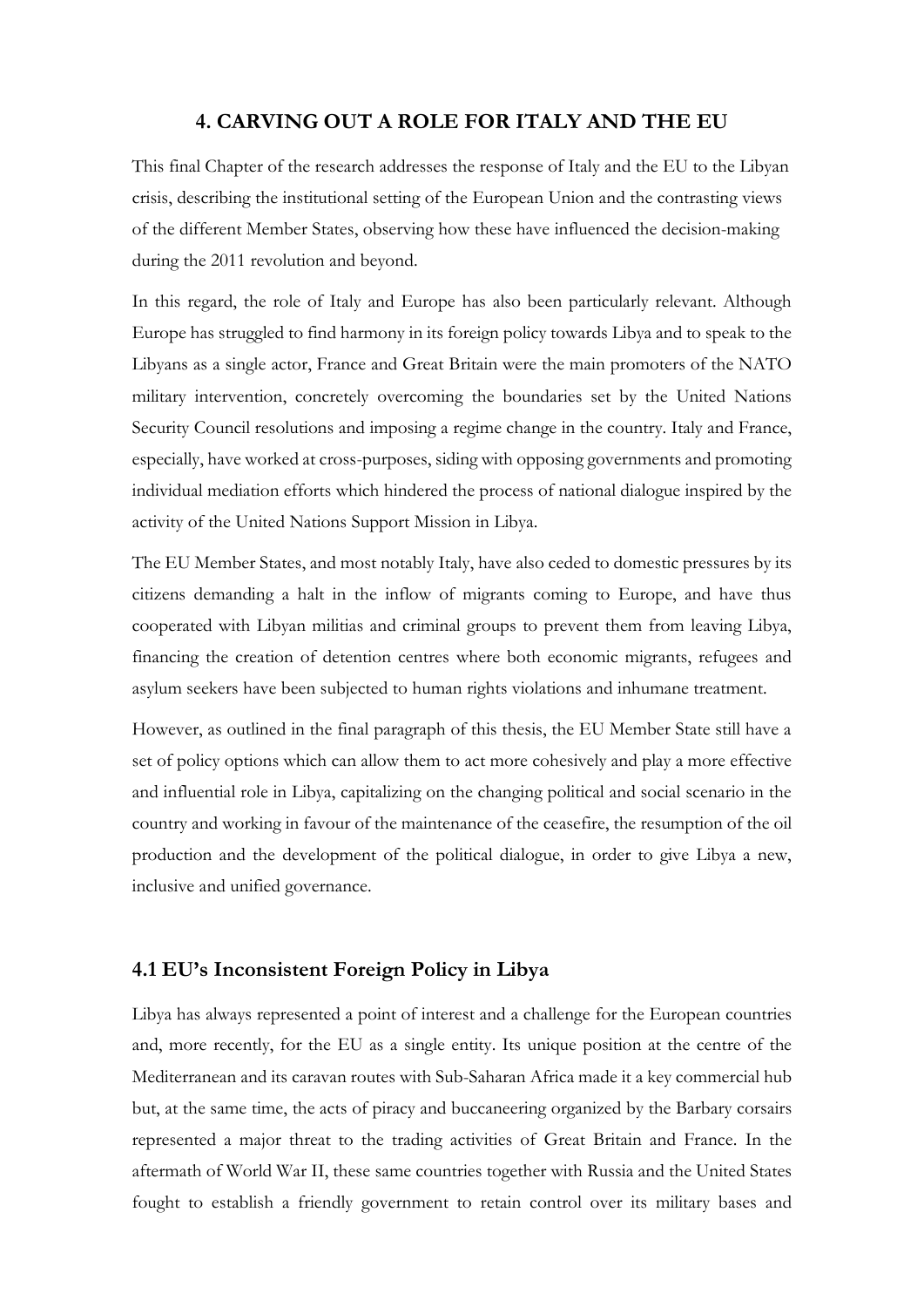subsequently its oil resources. During Qadhafi's tenure, the relationship between Europe and Libya became particularly controversial. Indeed, until the last decade of his rule, Qadhafi maintained an anti-colonialist stance based on an alliance with the Soviet Union, strengthened by a Pan-African and a Pan-Arab policy, which hindered his relations with Europe and the West in general. In particular, after his support for several rebel groups in the Sahel and Sub-Saharan Africa, and his sponsorship of several Jihadist groups which committed terrorist attacks against European targets (the 1986 UTA and 1988 Pan Am Lockerbie boycotts and the bombing of a discotheque in Berlin in 1986), Qadhafi's position vis-à-vis the European governments became extremely problematic, inducing some scholars to define Libya as "the archetypal pariah state".<sup>175</sup> However, even at that time and most notably after the lifting of the UN sanctions, Libya became one of the closest allies of the EU, giving up its nuclear arsenal and cooperating in many counter-terrorism operations and in the management of migration flows. In terms of economic relations, Libya signed substantial military agreements for the supply of weapons and fighter jets, especially with France, and European oil companies were strongly involved in Libya. Therefore, although Libya refused to take part into the Euro-Mediterranean Partnership (EMP) and the Union for the Mediterranean (EfM) promoted by French President Sarkozy as it imposed to its members the respect of civil and human rights, Libya always more represented a reliable partner and a fundamental asset for the EU and Italy above all. As a matter of fact, in 2010 negotiations for its accession to the EfM were progressing and the EU-Libya Migration Cooperation Agenda was signed between Libyan authorities and the EU Commission.<sup>176</sup> EU's response to the outbreak of the civil war in Libya turned out to be equally controversial and inconsistent. The analysis of EU's response to the Libyan crisis will distinguish between the intergovernmental and the supranational institutional regime under which decisions were taken as well as between the military and humanitarian aspects of the response.

First of all, it is important to examine the EU institutional setting in terms of foreign and defence policy since, as will be outlined below, it heavily influenced the actions the EU as a whole during the early days of the Libyan uprisings. With the adoption in 2009 of the Treaty of Lisbon the EU formalized a *de facto* dual decision-making regime, a supranational one regarding the single market and commercial policies founded on the co-decision procedure and majority voting and an intergovernmental one regarding, among else, the common

<sup>175</sup> George Joffè and Emanuela Paoletti, "Libya's Foreign Policy: Drivers and Objectives", *Mediterranean Papers Series*, (Washington D.C.: The German Marshall Fund of the United States), October 2010, 3.

<sup>176</sup> Stelios Stavridis, ""EU incoherence and inconsistency over Libya": evidence to the contrary", *Cahiers de la Mediterranée* 89, (2014): 4.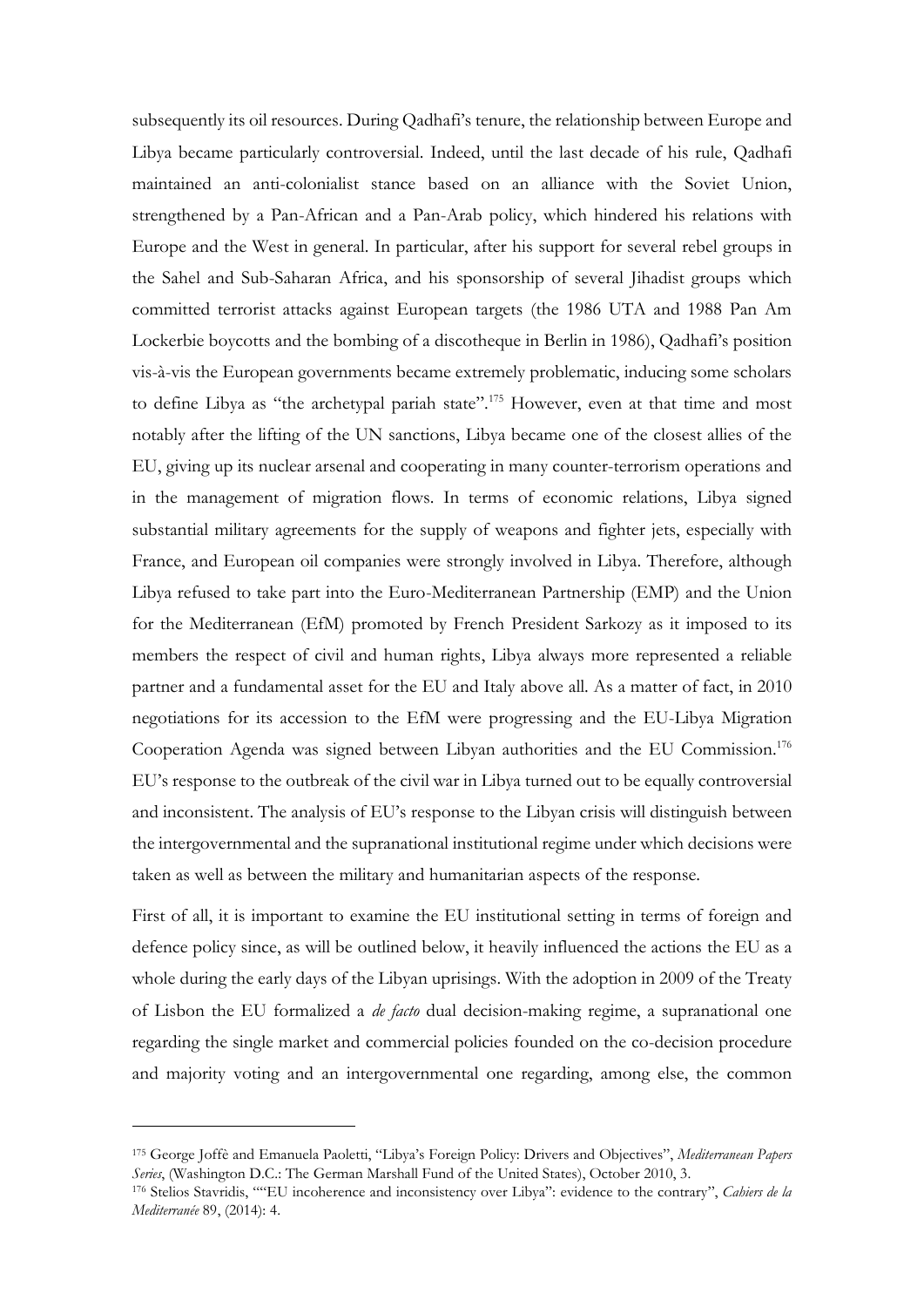foreign and security policies, characterized by unanimity and voluntary coordination.<sup>177</sup> Therefore, both Common Foreign Security Policy (CFSP) and the Common Security and Defense Policy (CSDP) are part of the latter system. This entails that these policy realms are not based on legislative acts, which are hard law, but rather on soft law, namely actions and positions. Further, the European Parliament has no say on the decision-making process and the ECJ can only intervene in case the actions of the member states breach the EU treaties provisions. Thus, the main European authority in terms of foreign policy are the member states themselves, either in their own individual capacity or together in the European Council. In order to ease the activation of more demanding EU missions in the military field, member states can resort to the permanent structured cooperation procedure which, under qualified majority vote of the European Council, allows a number of countries to circumvent the unanimity requirement. Finally, the Lisbon Treaty has formalized the role of the High Representative for Foreign Affairs and Security Policy (HR) as bridge between the states and the supranational institutions by appointing it also Vice-President of the European Commission. This unique institutional setting based on an intergovernmental regime mediated by supranational figures has been defined as "trans-governmentalism", namely a system in which the power relations among the states are mitigated by repeated and protracted contacts between national civil servants and ministers engaged in this policy realm at the Union level.<sup>178</sup> Nevertheless, the limits of the intergovernmental setting emerged clearly in the management of the Libyan case.

As the first protests were violently repressed in Benghazi by the regime forces, on 21 February the Foreign Affairs Council of the European Union was convened and the 27 EU foreign ministers met to immediately call for an end to violence. Several European leaders and the HR Catherine Ashton expressed their concerns and condemned the Qadhafi regime for the attacks on civilians and following the provisions of Resolution 1970 by the UNSC, the EU on 28 February adopted the sanctions to the targets therein listed together with additional ones to Libyan individuals and organizations not specified by the UN. However, beyond common agreement on the condemnation of Qadhafi's reaction against the insurgents, as the situation deteriorated diverging viewpoints arose on how to intervene in the country. On one side, the HR maintained a position of caution, followed by Italy and Germany, whereas the president of the European Council Herman Van Rompuy declared that the aim of international intervention should have been regime change, a position availed

<sup>177</sup> Sergio Fabbrini, "The European Union and the Libyan Crisis", *International Politics* 51, No. 2 (2014): 176. <sup>178</sup> *Ibidem*, 177-182.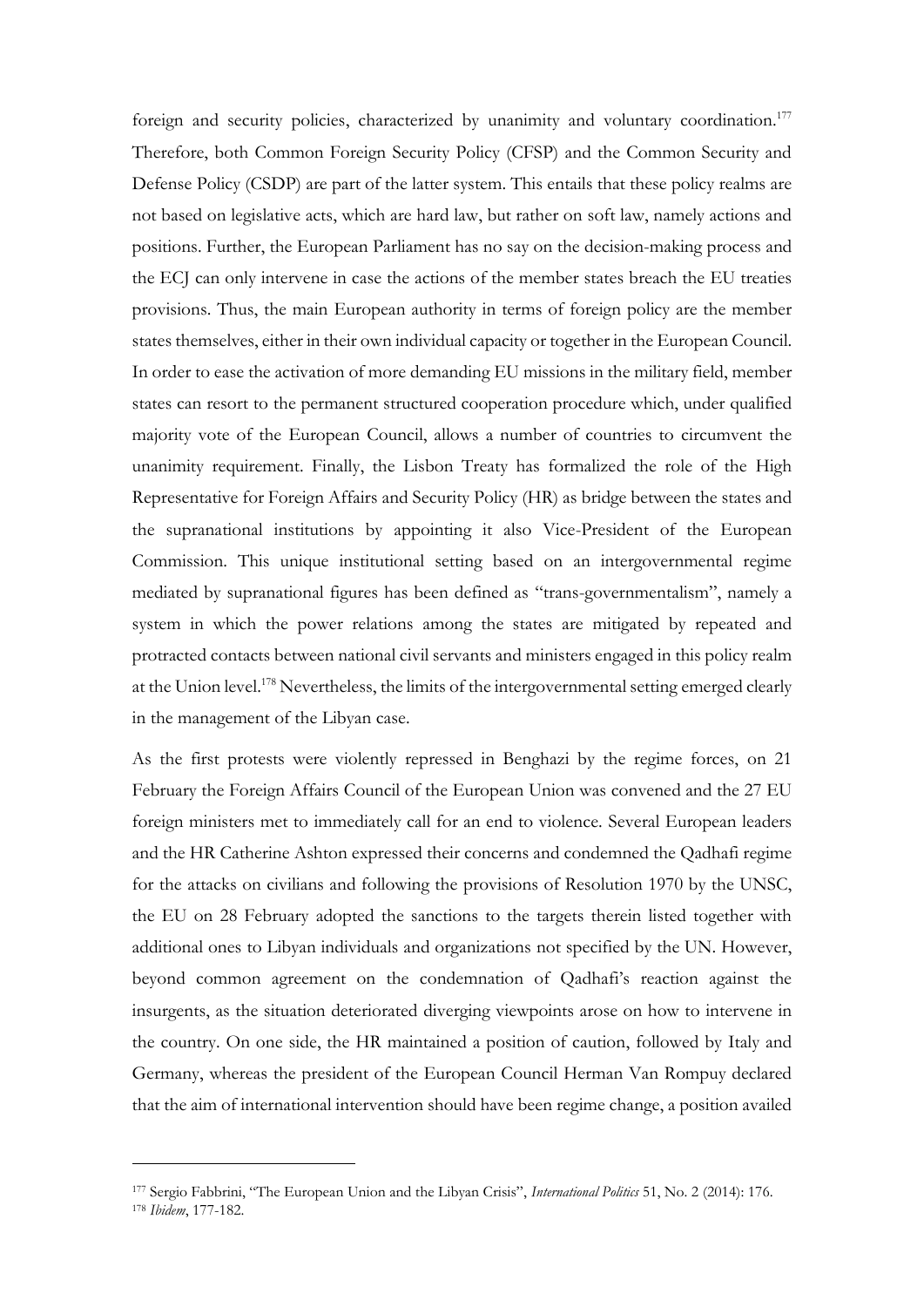also by France and the UK. On 11 March the heads of state or government of the EU convened at an emergency session of the European Council to discuss this intervention and the potential recognition of the National Transition Council as a legitimate political interlocutor, after France had already unilaterally done so the previous day. The leaders decided to welcome and encourage the creation of the NTC and urged Qadhafi to step down. Nevertheless, frictions emerged between HR Ashton and UK and French presidents regarding the establishment of a no-fly zone over Libya. Ultimately, as the UNSC was about to authorize the no-fly zone the HR agreed upon the military intervention, whereas Germany decided to abstain in the Security Council vote over Resolution 1973 and withdrew itself from any military action. On 19 March the French president Sarkozy organized the Paris Summit for the Support of the Libyan People, a meeting at which international leaders and representatives from the international community attended to set up the military operation envisioned by the UNSC resolution. The mission was justified on the basis of the "responsibility to protect" principle and it was decided that in the first weeks the mission would be led by the US in order to annihilate the Libyan air defence system, then NATO would take over. Thus, on 20 March, as Qadhafi's troops approached the rebels in their stronghold, Benghazi, the French fighter jets of Operation Odyssey Dawn began bombing regime forces.<sup>179</sup> Although the headquarter of the intervention was in France and the UK, the US contribution proved fundamental in the beginning, as it provided drones, intelligence support and air refuelling technologies. As the command of the mission passed to NATO, more European countries together with Qatar and the UAE took part in the bombings, although the US support remained critical to the operation. This demonstrated how the political will towards armed action of Paris and London, based on a common intention to demonstrate military leadership in Europe and on a bilateral defence treaty signed by the two countries in 2010, which advocated for increased cooperation in that field, was not substantiated by military capabilities and resources. Despite their reluctancy, Italy allowed NATO to use its airbases to launch the airstrikes and Germany provided some personnel to the operation, however, only 10 out of 21 EU member states of NATO took part in the mission and only six concretely conducted airstrikes. In April 2011, the EU countries discussed about the setup of the EUFOR Libya CSDP mission, a military action, whose headquarter was to be located in Rome, ready to provide humanitarian assistance upon request of the UN Office for the Coordination of Humanitarian Affairs (OCHA). Again,

<sup>179</sup> Ludovica Marchi, "The EU in Libya and the Collapse of the CSDP," *US-China Law Review* 14, no. 5 (May 2017): 284-293.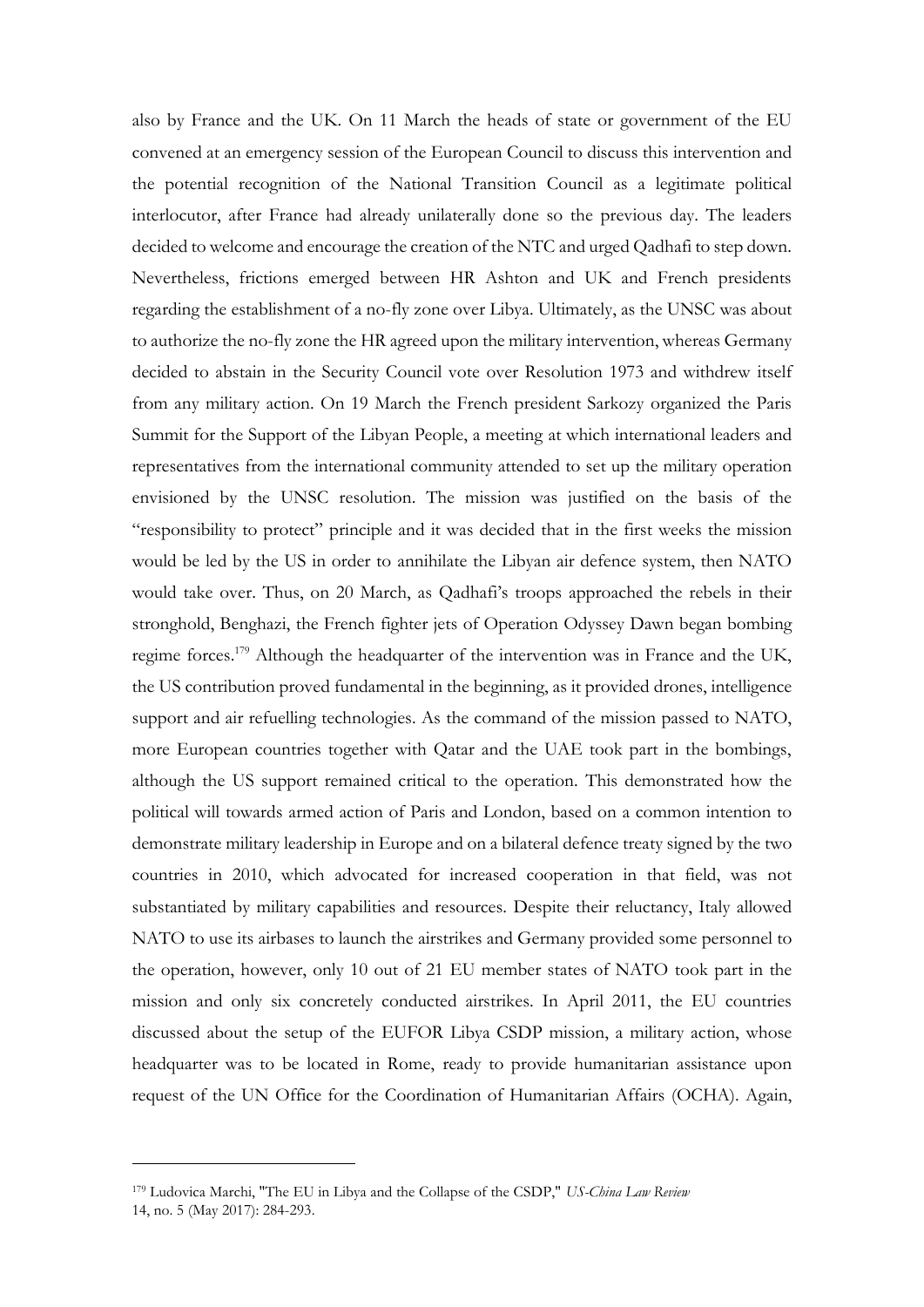diverging views emerged on the need to deploy military forces to sustain humanitarian effort. Eventually, the UN never requested its activation and the operation vanished.

Conversely, the EU as an institution reacted with more coherence and swiftness, focussing on the humanitarian aspect of the crisis. The EU Commission acted through its Directorate General for Civil Protection and Humanitarian Aid Operations (ECHO) which promoted two initiatives: first, the civil protection mechanism, which coordinated the consular services of the member states and organized humanitarian corridors to evacuate citizens from the warzone, and secondly, humanitarian assistance, as the Commission became the single biggest donor in Libya with over 152 billion euros offered. Furthermore, the EU enforced, also due to the protracted efforts of the European Parliament, a series of sanctions to Qadhafi and his associates and committed itself to ensuring the respect of the arms embargo. Eventually, beyond the no-fly zone, the EU had imposed sanctions also to financial and oil and gas companies. The work of the Commission continued also after the end of the conflict, with launch of the Support to Partnership, Reform and Inclusive Growth (SPRING) programme, the Civil Society Facility and a series of bilateral trade agreements aimed at establishing a future free trade area. Further, the EU contributed to the organization of the Libyan elections supporting the High National Electoral Commission, deploying an electoral team and training candidates as well as the electoral staff. Finally, in 2013 the EU approved under the framework of the CSDP the UE Border Assistance Mission (EUBAM) to provide assistance to the Libyan authorities in the management of the country's borders and of the migration flows. <sup>180</sup>

In conclusion, Libya represented the first true test for the new foreign and security institutional arrangement of the EU after the approval of the Lisbon Treaty in 2009. As it stands out from this brief analysis the test was not completely satisfactory. While it is true that cooperation in such sensitive realms as the foreign, security and defence policies require time and trust to develop, it is also evident how the military response of the member states took place outside of the European instruments at their disposal. Indeed, the EU has historically relied on its normative power rather than its military one, and lacks an own military budget, which together with the cuts in military expenditure applied by the member states due to the Euro crisis forced them to rely extensively on NATO and US resources. However, the states never mentioned a recourse to the CSDP as an instrument under which to develop either the military intervention or the humanitarian assistance nor did they resort to the permanent structured cooperation procedure. This is mainly due to the fact that both

<sup>180</sup> Stavridis, "EU Incoherence", 5.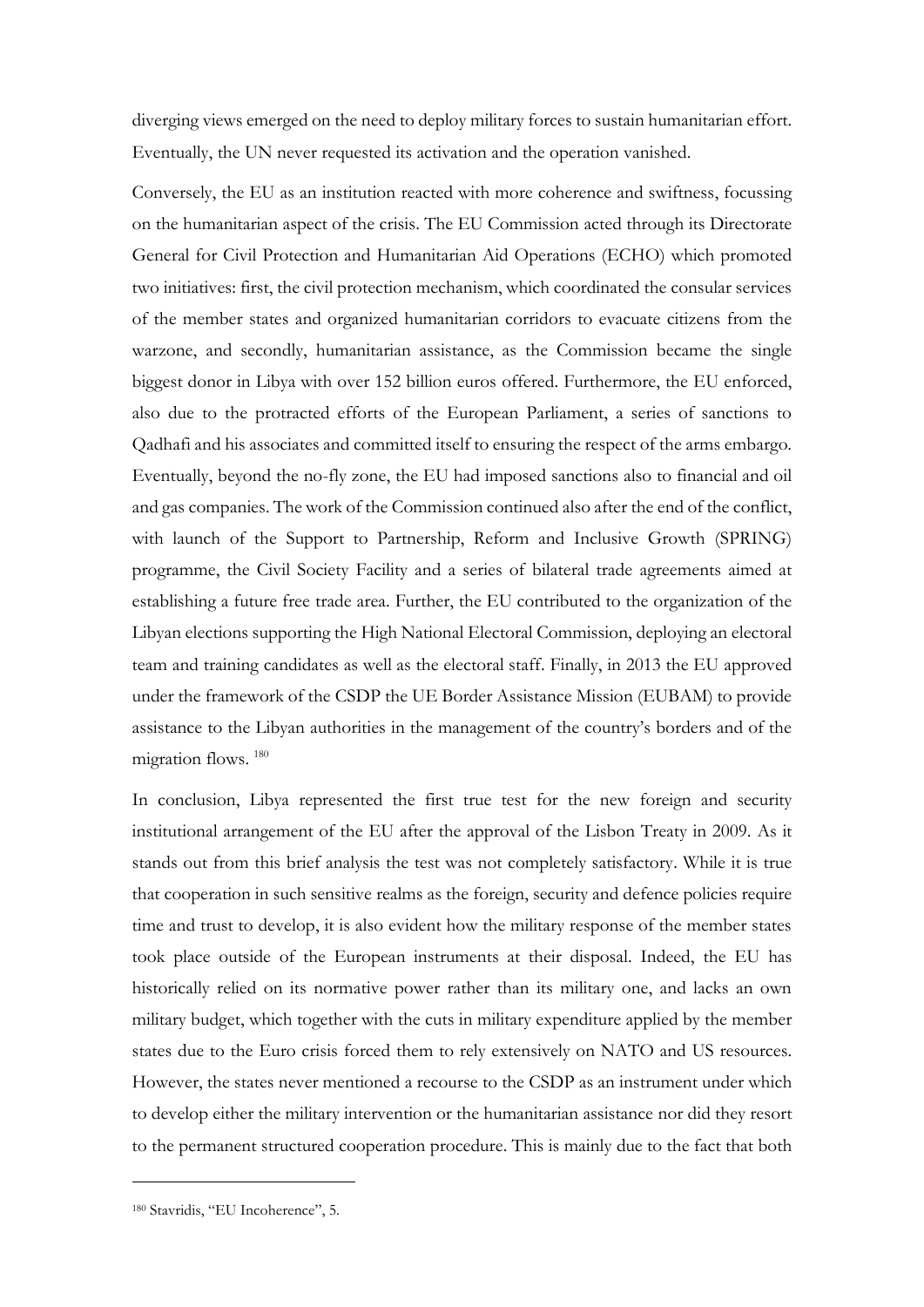the CFSP and the CSDP fall under the intergovernmental regime of the Lisbon Treaty, which relies on voluntary coordination and consensus, thus failing to solve basic collective action dilemmas which are common in the foreign policy decision-making. Therefore the EU failed to emerge as a collective military actor, while it managed to act coherently and effectively in the civilian and humanitarian fields which were carried out through the supranational system with the support of the Commission. The rifts and divisions arisen during the Libyan crisis stuck among the member states as well as the public opinion also because, as the policies were decided exclusively by the national governments in the European Council, the response suffered a lack of accountability both towards the European Parliament and towards the national parliaments, therefore towards the European citizens.<sup>181</sup>

These issues have represented a constant challenge to the European foreign policy in Libya, which has remained incoherent and inconsistent. In the first place, European countries have provided strong military support to unknown Libyan militias and armed groups during the revolution and ever since left the country under their control, without providing sufficient political and institutional support to the new leadership. Once the security situation had irretrievably deteriorated, the rift among the different member states exacerbated even further and each individual government focused on protecting its national interests, whether they were management of migration flows as in the case of Italy, Greece and Germany or control of terrorist movements in the Sahelian area in the case of France. More recently, while the EU as a whole sponsored the creation of the GNA, France overtly supported the opposing faction of Haftar, and both Rome and Paris led individual and parallel mediation initiatives which hindered the UN negotiation process. The latest diplomatic effort of the Berlin Conference, together with the fight with Turkey for the control of the East Med, should prompt a more assertive and common European action aimed at overcoming the domestic and international divisions in Libya and favour a cease-fire and the restart of the oil production in the view of holding national elections and finalizing the democratic transition.

# **4.1.1 EU's Operation EUNAVFOR MED Irini**

In the wake of the Berlin Conference, and in the attempt to reassert its military authority, portrait an image of unity and, most notably, respond to the increasing pressure of the public opinion disappointed by the worsening security condition of Libya and the protracted

<sup>181</sup> Fabbrini, "European Union", 188-191.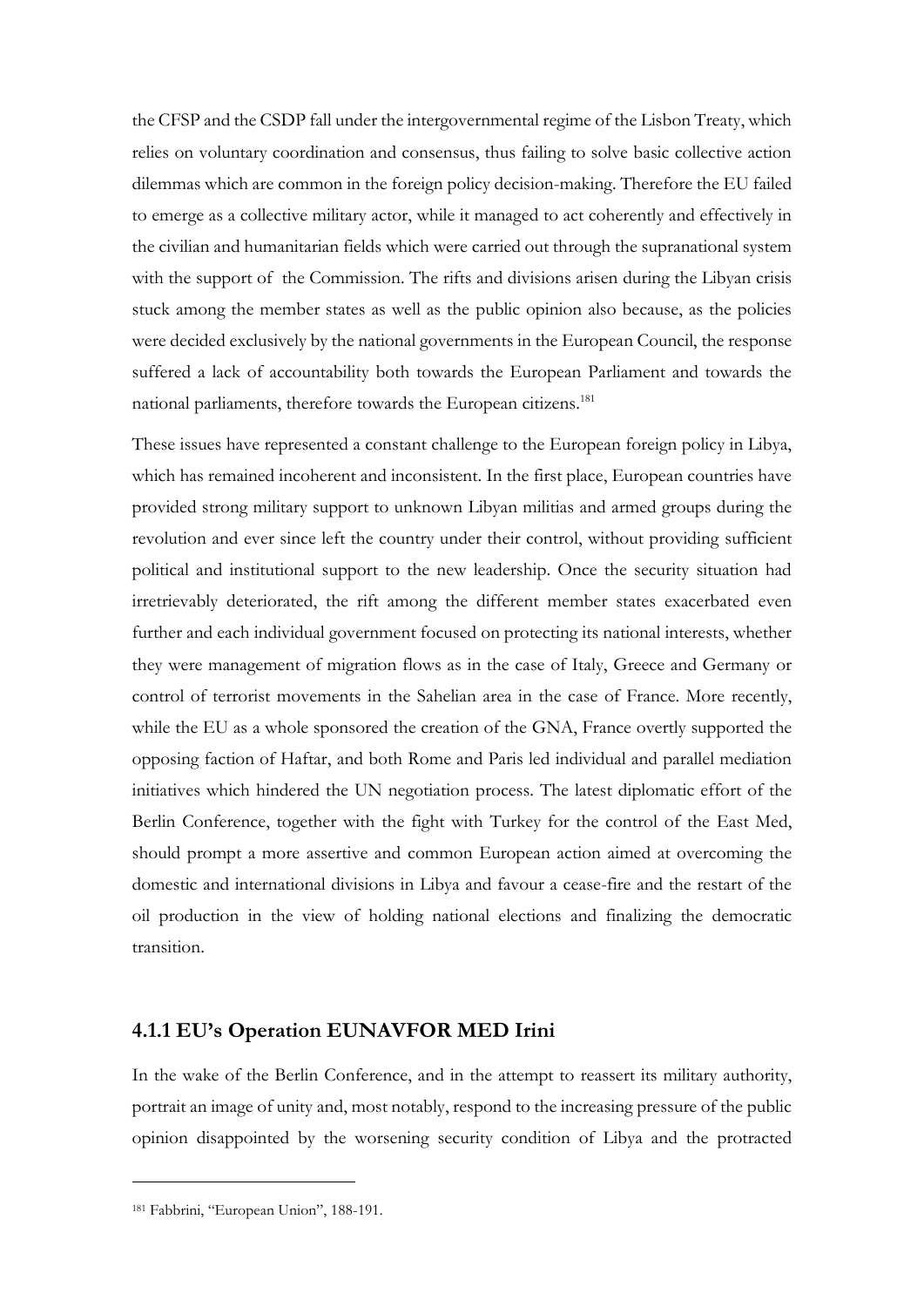paralysis of the European countries, the EU agreed to deploy its eleventh CSDP military mission. The European Union Naval Force Mediterranean (EUNAVFOR MED) Operation Irini (the Greek term for "peace") was officially launched on 31 March 2020, following months of harsh negotiations within the European Council, and began its activities on 4 May. Irini is the successor of the previous Operation Sophia, disbanded due to disagreements among the member states on the reception and relocation of migrants, and despite inheriting some secondary tasks from the latter, its mandate differs substantially. The main task of Irini is the "implementation of the UN arms embargo though the use of aerial, satellite and maritime assets" on the high seas off the coasts of Libya.<sup>182</sup> The mission will be led by and headquartered in Rome and the aerial, satellite and maritime assets will be provided by Italy, Greece, France, Germany, Luxembourg and Poland. In addition to that, Operation Irini will enforce monitoring over the illicit exports of petroleum, crude oil and refined petroleum products from Libya, it will contribute in the development of capacities and training of the Libyan Coast Guard and Navy, and finally, it will provide intelligence and carry out patrolling activities to assist in the disruption of human trafficking businesses. The main difference with its predecessor, Operation Sophia, lies in the fact that Irini will not conduct Search and Rescue (SAR) activities to look for and save migrants, although HR Josep Borrel has declared that "if the ships find some in the sea, they will have to rescue them".<sup>183</sup> This is due both to the different scope with which the two operations have been conceived ("this is not Operation Sophia bis"<sup>184</sup>) and to the fact that the area covered by the patrolling activities of the Irini naval assets hardly coincides with migration routes.

On paper, the initiative marks an important step in the development of defence cooperation at European level as well as in the assertion of EU military presence in the Mediterranean. A more proactive approach has also been envisioned by High Representative Borrell and the Commissioner for the Internal Market and Defence Breton who, in article published on several European outlets, wrote that "the era of a conciliatory, if not naïve, Europe has come of age", adding that "soft power is no longer enough in today's world" and that the EU needs to complement it with a "hard power dimension" intended as military power as well as

<sup>182</sup> "About Us", Operation EUNAVFOR MED IRINI, last accessed September 6, 2020. https://www.operationirini.eu/about-us/

<sup>183</sup> European Union External Action Service, "Operation IRINI: Remarks by High Representative/Vice-President Josep Borrell following the launch of the operation", March 31, 2020, last accessed September 6, 2020.

https://eeas.europa.eu/headquarters/headquarters-homepage/76832/operation-irini-remarks-high-

representativevice-president-josep-borrell-following-launch\_en

<sup>184</sup> *Ibidem*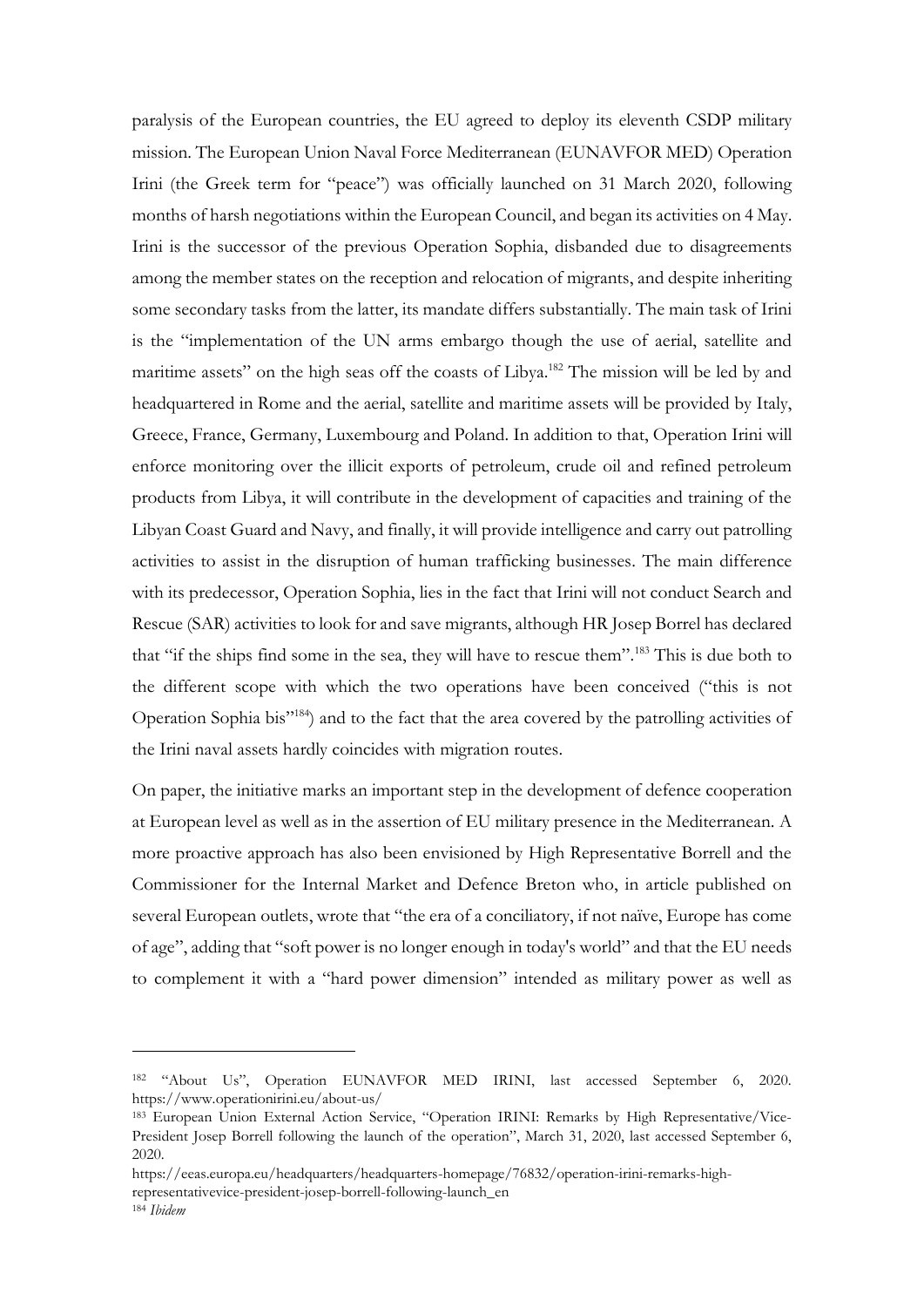diplomatic leverage in order to project its values and protect its interests.<sup>185</sup> However, beyond the intentions and the proclaims, Operation Irini reveals several flaws, given by the everpresent political discrepancies among the member states and their lack of political courage. First and foremost, Irini is conceived to enforce the arms embargo by patrolling the high seas off the coast of Libya, despite the recent war has proven how most of the weapons smuggled in Libya pass from the Egyptian border or through aerial routes, and only Turkey ships them by sea. Indeed, the Tripoli government has repeatedly criticized this formulation, as it claims that it overtly favours Haftar and the LNA camp while damaging the GNA forces. Further, the Operation is progressively gathering new assets but appears severely underresourced for the formidably challenging task it has been assigned to. At the time of writing, Irini forces can rely on two maritime assets and five aerial assets provided by six EU countries. Such a configuration risks undermining the credibility of the EU as an honest broker and as military and humanitarian actor in the Mediterranean and reveals the ultimate goal of the mission, namely contrasting the Turkish energetic and geopolitical mires in the Eastern Mediterranean, which could harm Greek, Cypriots and Italian interests in the area.

#### **4.2 Italian-Libyan Relations**

Following the defeat of Italy in World War II and the ensuing independence of Libya in 1951, the relations between the countries have remained complicated, always intertwining historical resentment and mutual interest in cooperation. Beyond the authoritarian and repressive fascist regime, Italy left a legacy of public infrastructures, although heavily damaged by the war, and agricultural industries which represented a valuable asset particularly for Tripolitania. In addition, some 20,000 Italians were still residing in Libya in 1964. In 1956 the Libyan prime minister made an official visit to Rome to sign a treaty regulating the colonial disputes and establishing an economic partnership between the country, which also granted Italian citizens in Libya the maintenance of their land rights. That was also the occasion in which it was first discussed the concession for oil exploration to the Italian National Hydrocarbon Company, ENI. Things changed dramatically after Qadhafi's rise to power due to his anti-colonial policy. Italians were thrown out of the country, their lands were confiscated and October  $7<sup>th</sup>$  became a national holiday in which

<sup>185</sup> European Union External Action Service, "For a united, resilient and sovereign Europe (with Thierry Breton)", June 09, 2020, last accessed September 6, 2020.

https://eeas.europa.eu/headquarters/headquarters-homepage/80567/united-resilient-and-sovereigneurope\_en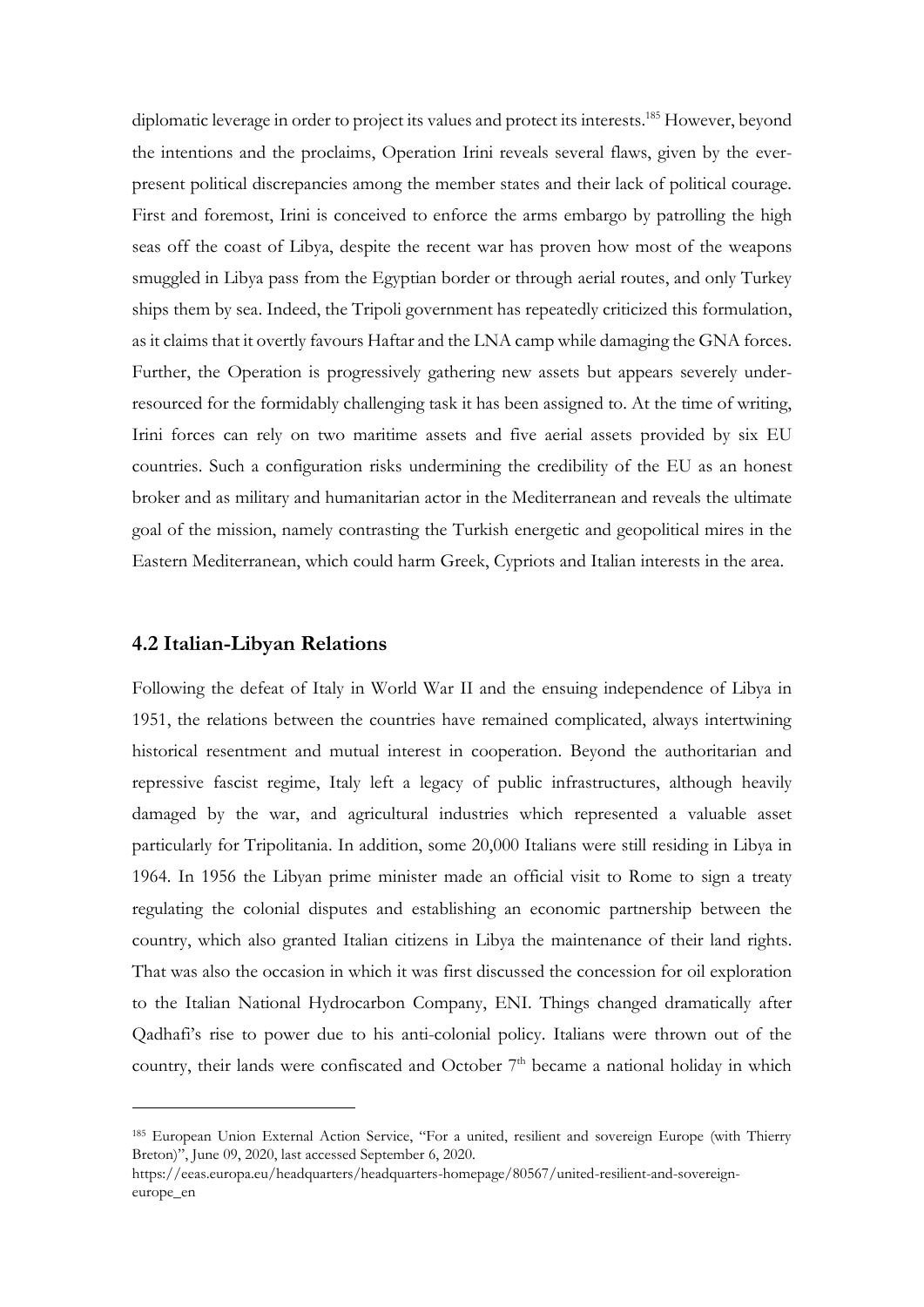Libyans celebrated the "day of revenge". Ever since Qadhafi kept a provocative and confrontational stance towards Italy, claiming the compensation of colonial damages and threatening to stop halting and directing migration flows towards the Italian shores, thus leveraging Italian governments in their foreign policy actions in Libya. In particular, during the 1970s and the 1980s Libya has been accused of sponsoring and mandating several terrorist attacks throughout Europe and Italy exacerbating the political relations with the West. The point of maximum crisis was reached in 1986 when, following the bombing of Tripoli by the United States and despite the warning of the attack by the Italian Prime Minister Craxi, Qadhafi decided to retaliate launching a missile which fell just short of the Lampedusa island. In the following years, Italy followed the UN Resolution 748 (1992) imposing severe sanctions and an arms embargo against Libya. Nevertheless, even during this complex period, the economic relations between the countries remained active, due to the increasing energetic needs of Italy and the Libyan interests in acquiring and investing in Italian companies. Thus, ENI became a major driver of Italian foreign policy in Libya, as proven by the 1971 and 1974 agreements, according to which Italy would build public infrastructures in Libya and provide technology and manpower to modernize the Libyan oil industry in exchange for better conditions for oil supplies and for the sale of Italian military equipment to the Libyan army. In addition to that, Italy was granted the rights to build the strategic oil terminals of Brega and Ras Lanuf, thus becoming the major commercial partner of Libya and in 1976 Qadhafi, through the Libyan Arab Foreign Bank, acquired the 10% of Italian automotive company FIAT shares.<sup>186</sup> Since the 1990s, Libya embarked upon a process of normalization of its relations with the international community, culminated with the lifting of UN sanctions in 2003 following the Libyan commitment to renounce to its nuclear programme and to hand over its weapon of mass destruction. Even at this time, Rome and Tripoli enjoyed a "special relationship", as Italy was the first country to sign a series of bilateral agreements aimed at normalizing the dialogue with Libya and solving the colonial disputes. In particular, the 1998 Joint Communique acknowledged the damages perpetrated by the Italian rulers during the colonial era and established a series of reconciliation measures and incentives in favour of Tripoli. The most important step in this process of reconciliation is undoubtedly the Italian-Libyan Friendship Treaty, signed by Qadhafi and the Italian Prime Minister Silvio Berlusconi in Benghazi in 2008. The treaty was the result of several years of negotiation between the regime and the different Italian governments, to address a series of unresolved matters, among which the management of migration flows and the ever-present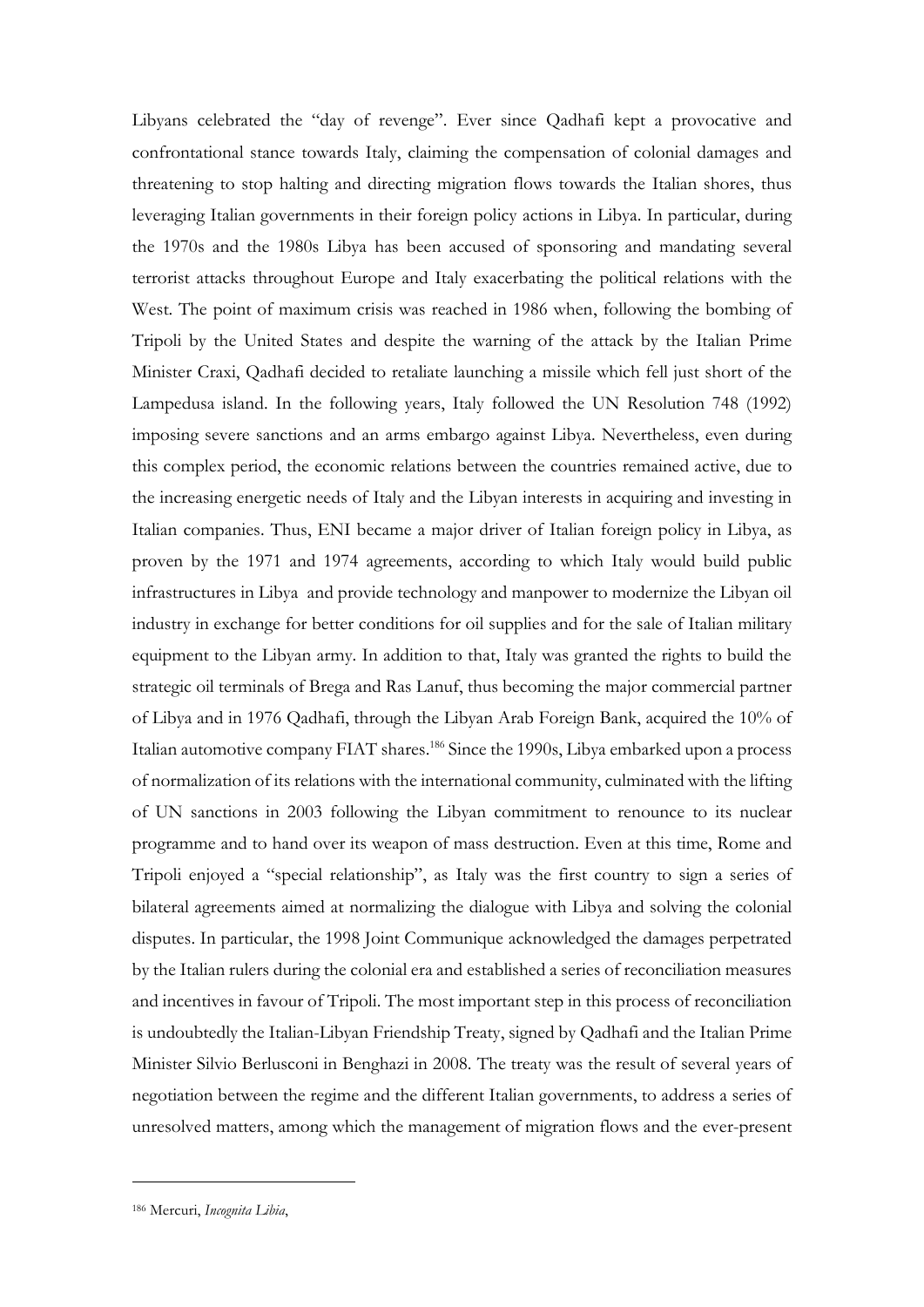financial reparation for colonial damages. The Treaty, which is divided in three parts, aims at establishing a true partnership, and its preamble remarks the extensive role played by Italy in achieving the lifting of the international embargo. In short, Libya committed to fight human trafficking and to respect international law and human rights in exchange for the condemnation of the crimes perpetrated by the Italian colonial rulers and most notably, the realization by Italian companies of public projects worth \$5 billion, consisting in the construction of buildings and public infrastructures, such as the coastal highway connecting the Cyrenaica to Tripolitania from the Egyptian to the Tunisian border. In addition to that, the Treaty established a long-term partnership in fields like economy, energy, defence, and counterterrorism. This part of the agreement was an addition to the energetic deal stipulated as a corollary to the 1998 Joint Communique, in which was agreed the construction of the Greenstream, a fundamental and strategic gas pipeline connecting Libyan gas facilities run by ENI to the Sicilian coast, covering an important part of the Italian energetic needs. Finally, the two countries stipulated a non-aggression pact, which sanctioned the principle of noninterference in internal affairs and barred the use of their respective territories to launch attacks towards one of the parties. <sup>187</sup> This provision resulted particularly problematic in 2011, when Italy eventually allowed the use of its NATO bases for the airstrike against the Qadhafi regime in the framework of the Operation Unified Protector. In light of this "special relation", Italy found itself in a difficult situation when the international community began discussing the military intervention in Libya as a response of the regime repression of the 17 February Revolution erupted in 2011. Prime Minister Berlusconi's personal friendship with Qadhafi and the strong economic and energetic ties, which bound together the two countries, represented a serious obstacle to the Italian participation in the NATO mission. Furthermore, Berlusconi was afraid of the consequences that such intervention would have on migration flows towards Italy and to the repercussions that an increase in illegal immigration might have for his domestic political consensus.<sup>188</sup> Discrepancies emerged between Berlusconi and the President of the Republic Napolitano, who instead supported the military action in the country. Eventually, Italy capitulated and became part of the socalled "Coalition of the willing", providing access to its NATO bases in the South of the country, thus infringing its commitment made in the Friendship Treaty to do not consent the use of its territory for hostile acts.

<sup>187</sup> Natalino Ronzitti, "The Treaty on Friendship, Partnership and Cooperation between Italy and Libya: New Prospects for Cooperation in the Mediterranean?", *Bulletin of Italian Politics* 1, No. 1 (2009): 127-130. <sup>188</sup> Ludovica Marchi, "EU in Libya", 290.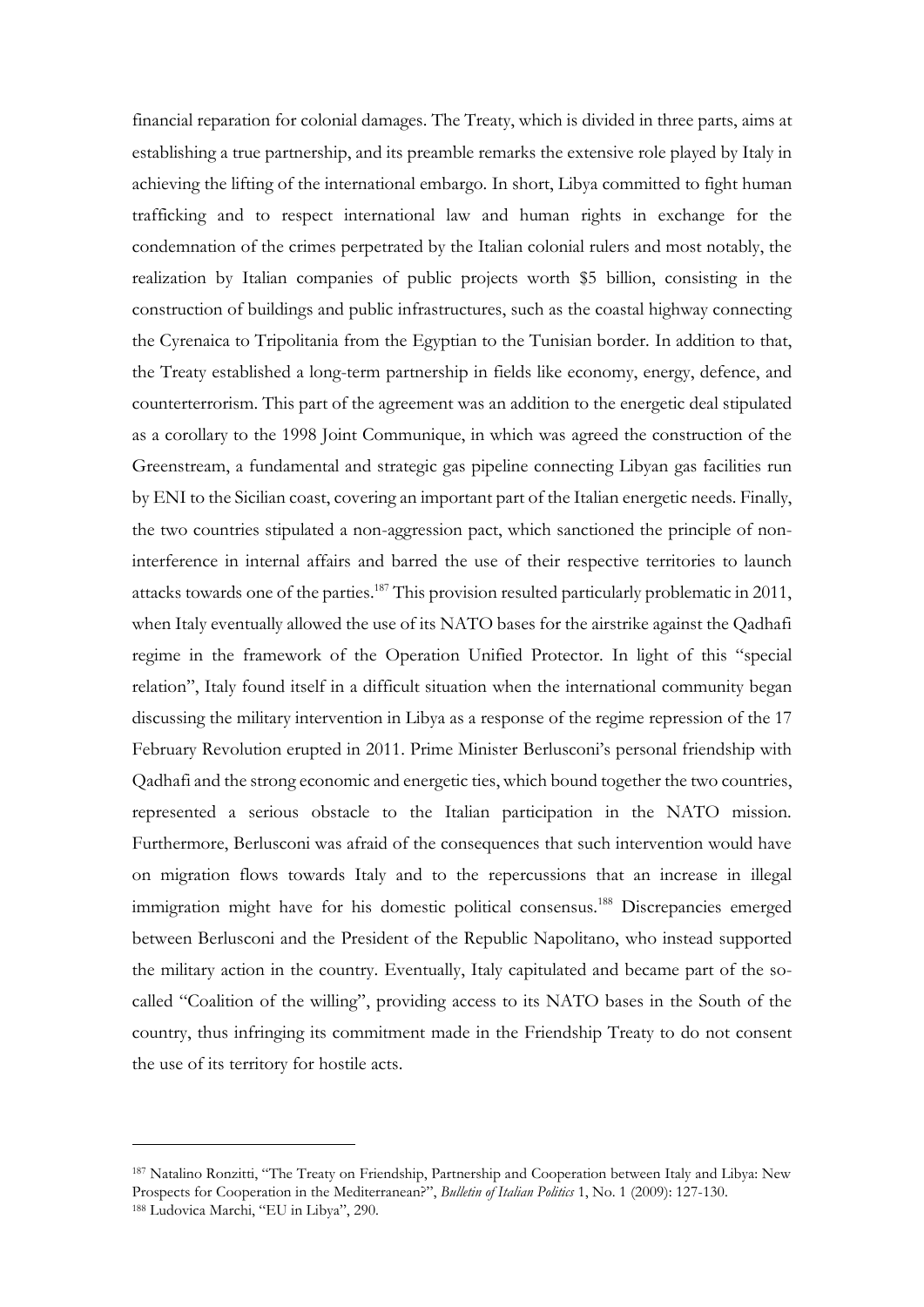In the aftermath of the revolution, most of the European countries were still overwhelmed by the consequences of the Euro crisis, and Italy, which was one the hardest hit, had just appointed a technocratic executive to drive it through a process of structural economic reforms. Therefore, the attention and the legitimacy for foreign policy actions and Libya were at the minimum level. The main Italian foreign policy actor in Libya remained ENI, which was determined to retain its privileged position in the country and maintain its advantage against the competitors, most notably the French Total. Indeed, ENI began approaching the revolutionary leadership and the NOC management already during the conflict to reaffirm its will to respect the terms of the 2007 agreements which granted it concessions for oil and gas production until 2042 and 2047, respectively. The success of ENI's activities in Libya is arguably the best news for the Italian-Libyan relations since the beginning of the revolution. Despite the protracted deterioration of the security conditions, which has caused temporary reductions or suspension of the production, the militarization of most of the oil terminals of the country and the repeated oil blockades, ENI has remained until 2016 the only international company to produce and distribute oil and gas in Libya.<sup>189</sup> As mentioned above, the role of ENI in Libya has also heavily influenced the Italian foreign policy in the country, particularly since 2016. As the most important oil and gas basins and terminals run by ENI, namely the Bahr al-Salam, al-Feel, Wafa and Bouri fields and the Sabratha and Mellitah gas treaters, are located in Tripolitania, recent Italian governments have attempted to promote and support the UN-brokered agreement leading to the establishment of the GNA and have ever since been one of the staunchest supporters of the Tripoli executive. In addition to that, Italy launched in 2016 the mission "Ippocrate", deploying a contingent of 300 men in Libya, mostly medical and paramedical personnel, to providing medical and humanitarian assistance to the Misratan militias.<sup>190</sup> This move was also remarkably justified by the need to manage the migration flows directed to Italy, which were in most part controlled by the Western Libyan militias. However, Italian influence in the development of the political and military events in Libya remained limited, both because of its reluctance to send ground troops in recent years and particularly during the latest battle for the control of Tripoli, and because of its 2018 mediation attempt, organized in response to the previous Paris Talks of July 2017, in which Italy tried to lead the political negotiations between the GNA and the LNA but only ended up legitimizing Haftar's position and hindering its relationship with al-Sarraj. Most recently, the Conte government has attempted to balance the Turkish position as major partner of the GNA and to give new impulse to the Italian-Libyan agreements signed in the

<sup>189</sup> Mercuri, *Incognita Libia*, 94-95.

<sup>190</sup> *Ibidem, 98.*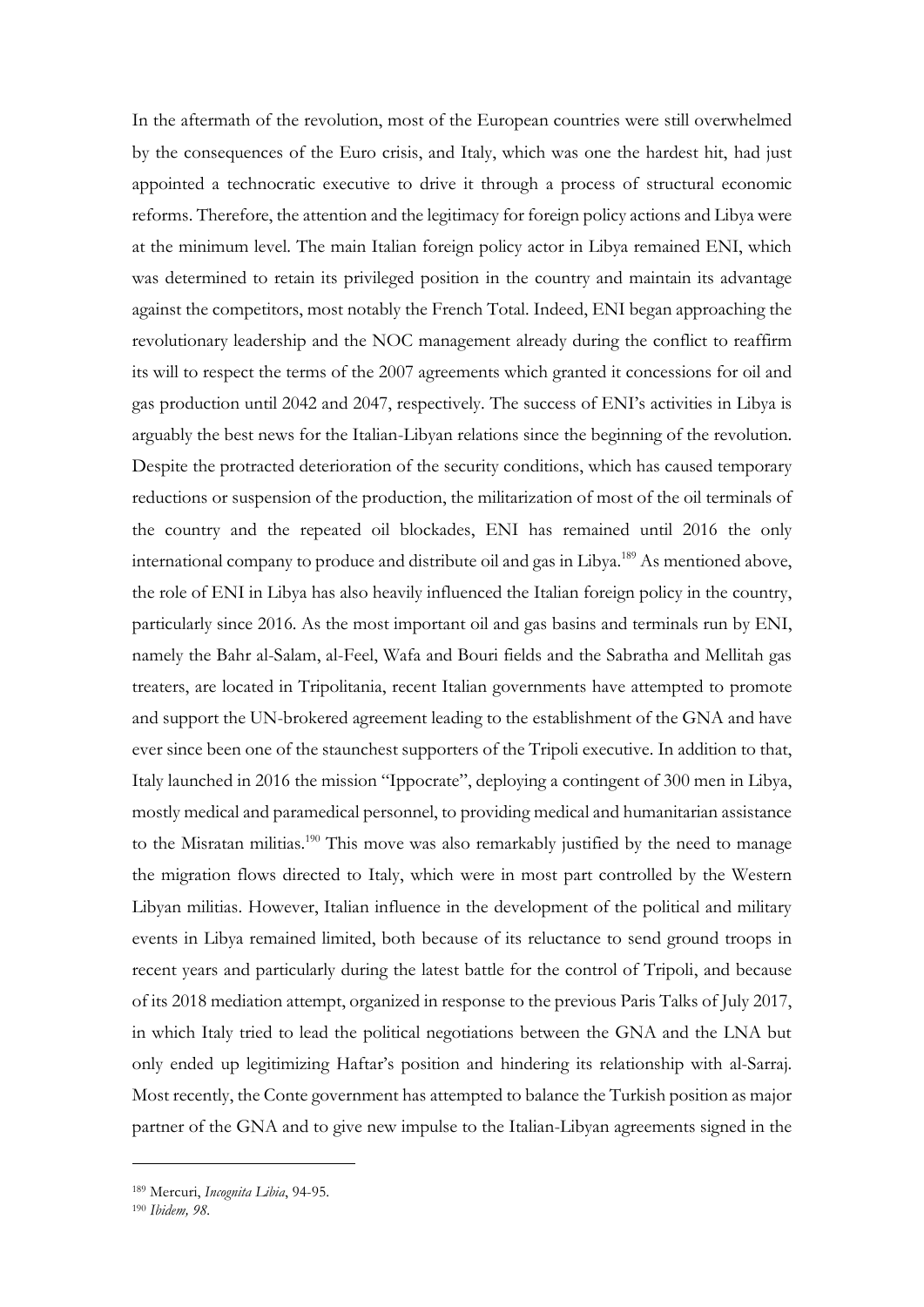decade previous to the conflict. Italian foreign minister Luigi Di Maio visited Tripoli on 1 September 2020 to reaffirm the Italian support to the recently announced nationwide ceasefire and discuss future commercial deals for the reconstruction of the country.

#### **4.3 The French Anomaly**

France has historically played a central role in Northern Africa due to its colonial rule over the Sahel and the Maghreb, over which it still retains a remarkable influence, however Libya, beyond a temporary presence in Fezzan, has represented an exception in this regard.

Especially during the first decades of Qadhafi's rule, French-Libyan relations have often been tense, due to the diverging interests in Africa, best exemplified by the Libyan-Chadian War in which Tripoli and Paris fought on opposite sides, and to the adventurism and support for terrorism of Qadhafi, culminated in the boycotting of the Dc 10 airplane of the French airline UTA in 1989. Nevertheless, much like with Italy, the relations improved once the Libyan leader embarked upon a process of normalization and reintegration within the international community. The cooperation between the countries in terms of confronting terrorist groups, and the Libyan mediation for the liberation of French hostages in the Philippines together with the financial compensation for the UTA bombing were crucial steps in the process. In addition to that, the lifting of the international sanctions allowed Libya and France to strike important deals regarding oil, tourism and electricity and improve military cooperation, with the sale of a dozen Mirage fighter jets to Tripoli. The true turning point arrived with the presidential election of Nicolas Sarkozy in 2007, who tried to rehabilitate Qadhafi's position in order to develop even stronger commercial and political ties with Libya.<sup>191</sup> In 2007, the Libyan leader visited Paris following the signing of multiple commercial deals, including the purchase of a nuclear power plant and military equipment and the construction of Tripoli's new airport. While the economic relations were undoubtedly improving, politically the situation remained controversial. First of all, Qadhafi refused to participate in the Union for the Mediterranean, Sarkozy's grand project for the region, and secondly, he had repeatedly expressed his intention to replace the CFA Franc with a pan-African currency to remark its independence from the Western colonialists.<sup>192</sup> Sarkozy's policy was expression of the traditional French approach towards the MENA region based on the reliance upon

<sup>191</sup> Julien Theron, "French Foreign Policy in Libya and Syria (2003–2017): Strategic Adaptability in Quickly Changing Environments", in *The World Community and the Arab Spring*, eds. Cenap Çakmak and Ali Onur Özçelik (Palgrave Macmillan, 2019): 210-213.

<sup>192</sup> Mercuri, *Incognita Libia*, 74.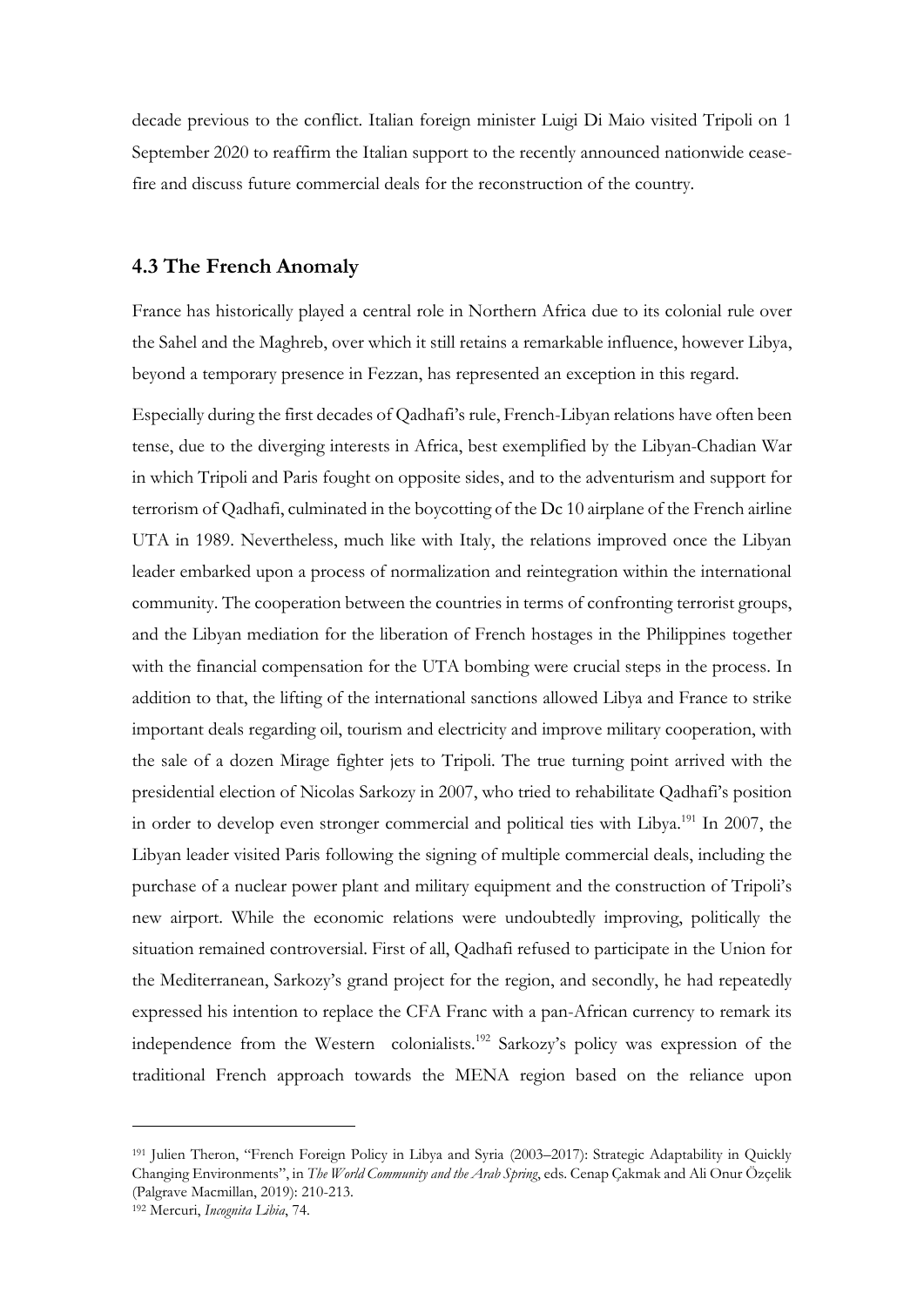authoritarian and autocratic regimes, capable of developing strong commercial ties and maintaining peace and stability, at the expense of democracy and human rights. This pragmatic foreign policy doctrine, which has come to be defined as "Realist Gaullo-Mitterandism", was questioned by the insurgencies and revolts of the Arab Spring as they overturned one by one all the North-African regimes in place since the 1950s. However, the Idealist approach persecuted during and shortly after the Libyan revolution was just a temporary policy change mainly motivated by domestic reasons and that France has resorted again to Realist and Neo-Conservative policies since 2014, and particularly since the presidential election of Emmanuel Macron.

As previously mentioned, France played a prominent role in favouring regime change in Libya through the promotion of the military intervention, the creation of the so-called "Coalition of the Willing" and the political and economic assistance of the rebels. The reasons behind such a shift turn in the relations with Qadhafi were multiple, and are the result of a combination of national interest and political self-interest: first of all, domestically Sarkozy aimed at improving his political image after the failure in Tunisia, where France supported Ben Ali's regime in repressing the revolts before it ultimately collapsed; therefore, Sarkozy sided with the rebels in order to oust a dictatorial ruler and gain popular support in terms of promotion of democracy and human rights. Then, France sought to secure a greater share of oil production in the country and increase its influence in North Africa, also by projecting a renewed sense of military strength through the direct involvement of its army, thus reacquiring its status as dominant power in the region.<sup>193</sup> A key figure in this transition was Bernard-Henri Lévy, a French intellectual born in Algeria, who shortly after the eruption of the first revolts travelled to Benghazi to establish a connection with the revolutionary leadership, and particularly with Mustafa Abd al-Jalil, president of the NTC. Levy was instrumental in preparing the military intervention and in connecting the French government to the rebels, as demonstrated by the early visit of al-Jalil and Jibril to Paris in March 2011, when France officially and unilaterally recognized the NTC as legitimate authority in the attempt to push the other EU members to follow suit. In the following months France tried to govern the transition hoping to ensure a favourable treatment once the new Libyan leadership would have been established, however, the deterioration of the security condition was already evident when Francois Hollande succeeded at the presidency in May 2012. In

<sup>193</sup> This set of goals behind Sarkozy's strategy have been attributed in a 2016 report of the British Parliament to Sidney Blumenthal, adviser to the US Secretary of State Hillary Clinton. For further details see: House of Commons, "Libya: Examination of intervention and collapse and the UK's future policy options", Foreign Affairs Committee, United Kingdom Parliament, 9 September 2016.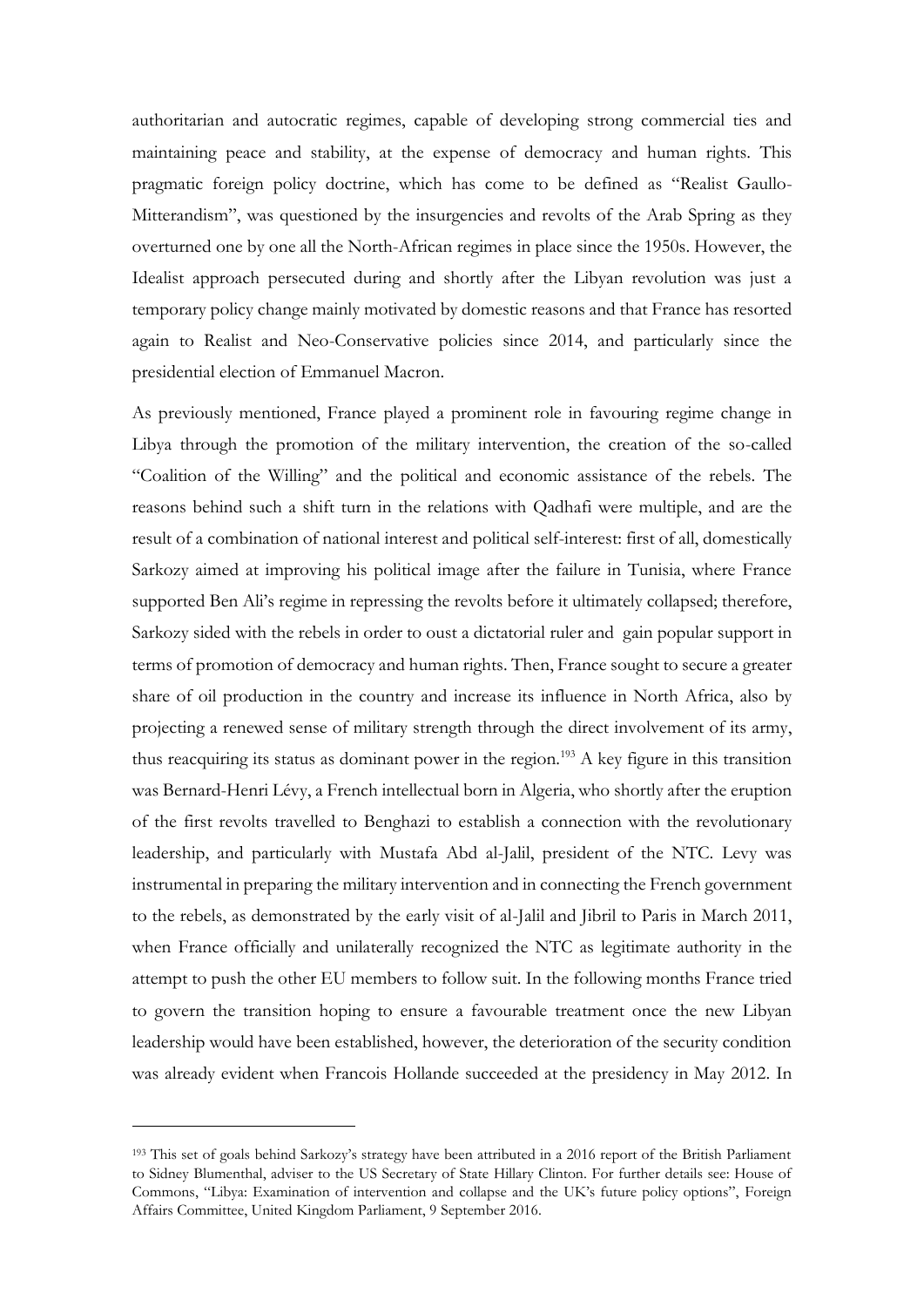the wake of the 2014 Libyan elections and of the outbreak of the civil war, Paris' main concern was ensuring security and stability in the whole Sahel region. This exemplified the standpoint of the most prominent actor of France's foreign policy in Libya since 2012, Jean-Yves Le Drian, who has served as Minister of the Interior during Hollande's presidency and currently serves as Ministry of Foreign Affairs for President Macron. Le Drian promoted a policy reversal, from the idealistic and liberal view of the late Sarkozy presidency, focussed on advocacy of democracy and human rights, to again a more pragmatist and assertive foreign policy based on the establishment of a strong military leadership capable of controlling the multitude of militias on the ground. For this reason, Le Drian became the main champion of General Khalifa Haftar,<sup>194</sup> who had proclaimed his ambitions to become the leader of a unified army and subsequently of a re-unified Libya, this time freed of Jihadists and Islamists.<sup>195</sup> This approach was also justified by the series of dramatic terrorist attacks occurred in France since January 2015, which have influenced the public opinion in opposition to Islamist movements and militias. In this context, France found the best possible ally in the United Arab Emirates, a longstanding military partner of Paris, staunchest supporter of Haftar and a country similarly interested in establishing an autocratic regime to combat the expansion of the Muslim Brotherhood. Therefore, in early 2015 France began to provide unofficial military support to the LNA by deploying advisers, intelligence forces and undercover troops to sustain its campaign against the IS affiliates in Benghazi and Derna. As the UN-brokered Libyan Political Agreement was signed in December 2015, France overtly declared its support for the Government of National Accord established in Tripoli, while being forced to publicly admit its presence in the country, as three French soldiers were found dead in a helicopter crash near Benghazi. Ever since, France has conducted a twofold approach in Libya, affirming its official commitment to back the GNA and the United Nations mediation process while covertly supporting the LNA in its plan to seize Tripoli. Following the election of Emmanuel Macron and the appointment of Le Drian as foreign minister, the relationship between Haftar and France became also political.<sup>196</sup> In 2017 and 2018, Macron hosted two international summits on Libya, convening both al-Sarraj and Haftar with the aim of promoting a political negotiated solution to the Libyan crisis and, in the second occasion, of establishing a tight roadmap for holding presidential elections in the

<sup>194</sup> Jalel Harchaoui, "How France Is Making Libya Worse", *Foreign Affairs*, September 21, 2017 https://www.foreignaffairs.com/articles/france/2017-09-21/how-france-making-libya-worse

<sup>195</sup> Jihâd Gillon, "France-Libya: Marshal Haftar, the controversial friend of the Élysée", *The Africa Report*, March 20, 2020.

https://www.theafricareport.com/24823/france-libya-marshal-haftar-the-controversial-friend-of-the-elysee/ <sup>196</sup> Gillon, "France-Libya"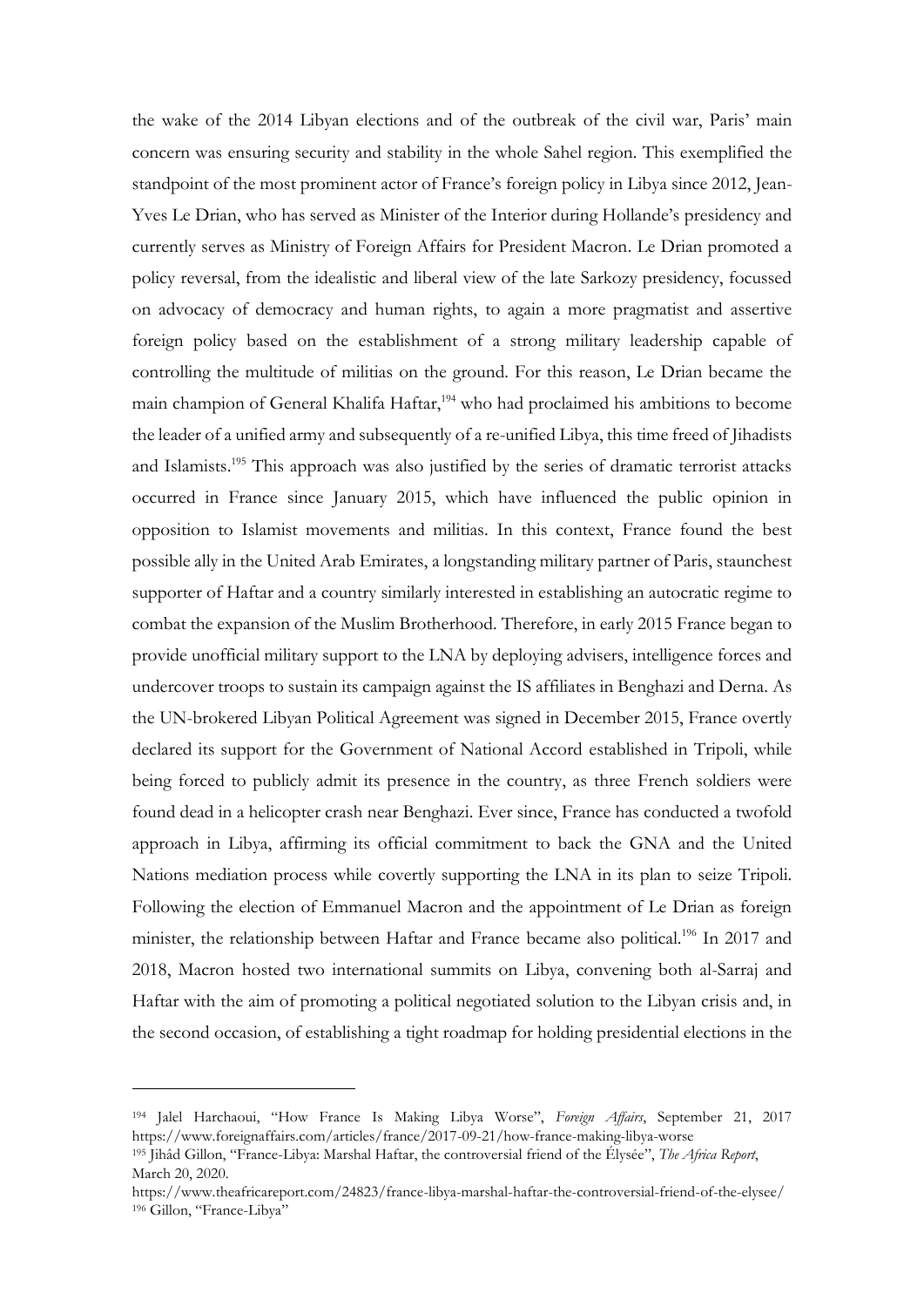country. However, both meetings lacked inclusivity of all Libyan stakeholders and the latter did not lead to the signing of a binding agreement which forced the parties to respect a ceasefire and concretely run for elections. Eventually, this initiatives provided unprecedented political legitimacy to Haftar, who has depicted as the political and military leader of Eastern Libya, hindered the work of UNSMIL head Ghassan Salamè and spread the conviction that Paris' final goal was to steer the talks in its favour and emerge as the dominant diplomatic and political actor in the country, thus securing itself the best conditions for future reconstruction projects and for oil concessions. In this regard, France's backing of the strongman in Cyrenaica has been coherent with its ambitions to be granted control over the Cyrenaican energy resources as well as Fezzan's oil terminals, also in direct opposition to ENI and Italy's role in Tripolitania. When Haftar launched its decisive campaign for the control of Tripoli in April 2019, a clear international axis backing him had formed, comprising France and its Gulf allies, namely the UAE and Saudi Arabia, its major Northern African partner, Egypt, and Russia. As a matter of fact, Macron blocked the EU condemnation of Haftar's offensive, further proving the discrepancies within the European Council, <sup>197</sup> and 13 French soldiers arrested in mid-April 2019 at the Tunisian-Libyan were found carrying communication devices traceable to the LNA.<sup>198</sup>

More recently, following the Turkish intervention which has brought to the collapse of Haftar's offensive and to the liberation of Tripoli, France was forced to change its partisan stance in order not to marginalized in Tripoli. Nevertheless, Paris has maintained its policy of balancing the expansion of political Islam and most notably of Turkey, both in Libya and in the East Med, becoming a main sponsor of the IRINI operation. The first half of 2020 has witnessed an escalation of tension in the relations between France and Turkey, particularly after French assets of the IRINI operation have seized a Turkish vessel transferring weapons to the GNA and after Le Drian threatened to impose sanctions against Istanbul in case it continued to violate the arms embargo in Libya. This dispute has reiterated France's double standards towards the allied countries such as the UAE and Egypt, which have been smuggling weapons in the country, and a strategic competitor for the oil and gas market like Turkey.

<sup>197</sup> Jonathan Fenton-Harvey, "Libya crisis: How France is thwarting peace", *Middle East Eye*, July 14, 2020. https://www.middleeasteye.net/opinion/libya-crisis-how-france-thwarting-peace

<sup>198</sup> Barah Mikaïl, From Gaddafi to Haftar: France plays both sides in Libya", *Middle East Eye*, June 11, 2019. https://www.middleeasteye.net/opinion/gaddafi-haftar-france-plays-both-sides-libya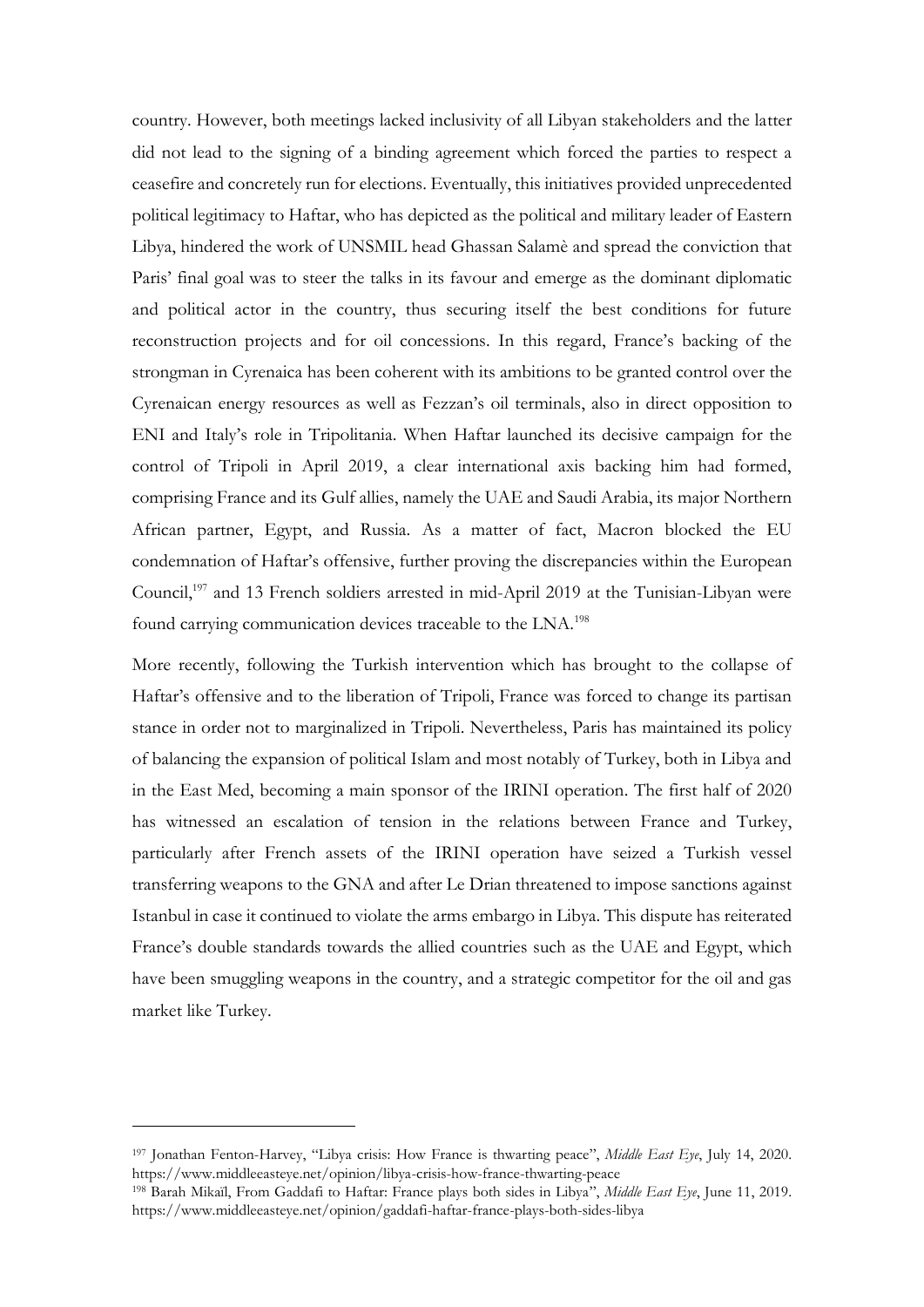#### **4.4 Management of Migration Flows: Security vs Human Rights**

Libya has a long history in terms of migration and human trafficking, as proven by the multiple slave trade routes outlined in section 1.1 running from Central and Sub-Saharan Africa to the coastal cities in the  $17<sup>th</sup>$  and  $18<sup>th</sup>$  centuries and the consequent economic decline caused by the abolition of this traffics in the last decades of the Ottoman rule. In more recent times, the country has been a destination for thousands of workers coming from neighbouring countries, namely Tunisia and Egypt, as well as from other parts of the continent. The development of the oil and gas infrastructures, the consequent increase in labour demand and salaries and the improvements in the life standards have attracted both skilled and unskilled workers since the 1970s, to be employed in the energy, construction, and agriculture sectors. After the imposition of the international sanctions in 1992, Libyan economy was hard hit and migrants started to consider Libya as a transit country in their journey towards the European shores. Consequently, Qadhafi strengthened the Libyan legislation against illegal entry in the country and signed several agreements with the EU countries to manage these flows and enhance border security in exchange for considerable financial compensation.<sup>199</sup> The 2011 revolution has produced political instability, fragmenting the state authority at the local level among the armed militias and municipal councils emerged during the conflict, and has caused a severe economic crisis which has lowered the living conditions of both Libyan nationals and immigrants. This has incentivized migration towards the European continent and has favoured the diffusion of illicit activities related to human trafficking and exploitation. Indeed, it has been demonstrated that "the facilitation of migration in Libya is an established income-generating strategy for largely disenfranchised communities and people facing historical and structural marginalisation".<sup>200</sup> The situation has particularly deteriorated since the beginning of the latest conflict in April 2019. The result is that Libya is facing a humanitarian crisis, beyond the political and military ones, further aggravated by the recent COVID-19 pandemic and the poor health response of the authorities, both in the East and in the West. Currently, the country hosts approximately one million people in need of humanitarian assistance, of which 400,000 are internally displaced Libyans and over 650,000 are migrants.<sup>201</sup>

<sup>199</sup> International Organization for Migration, *Living And Working In The Midst Of Conflict: The Status of Long-term Migrants in Libya*, (Tripoli: International Organization for Migration, 2020), 1.

<sup>200</sup> Gabriella Sanchez, *Beyond Militias and Tribes: The Facilitation of Migration in Libya*, EUI Working Paper, (Badia Fiesolana: European University Institute, 2020): 25.

<sup>201</sup> United Nations Support Mission in Libya, "Acting SRSG Stephanie Williams Briefing to the Security Council", May 19, 2020.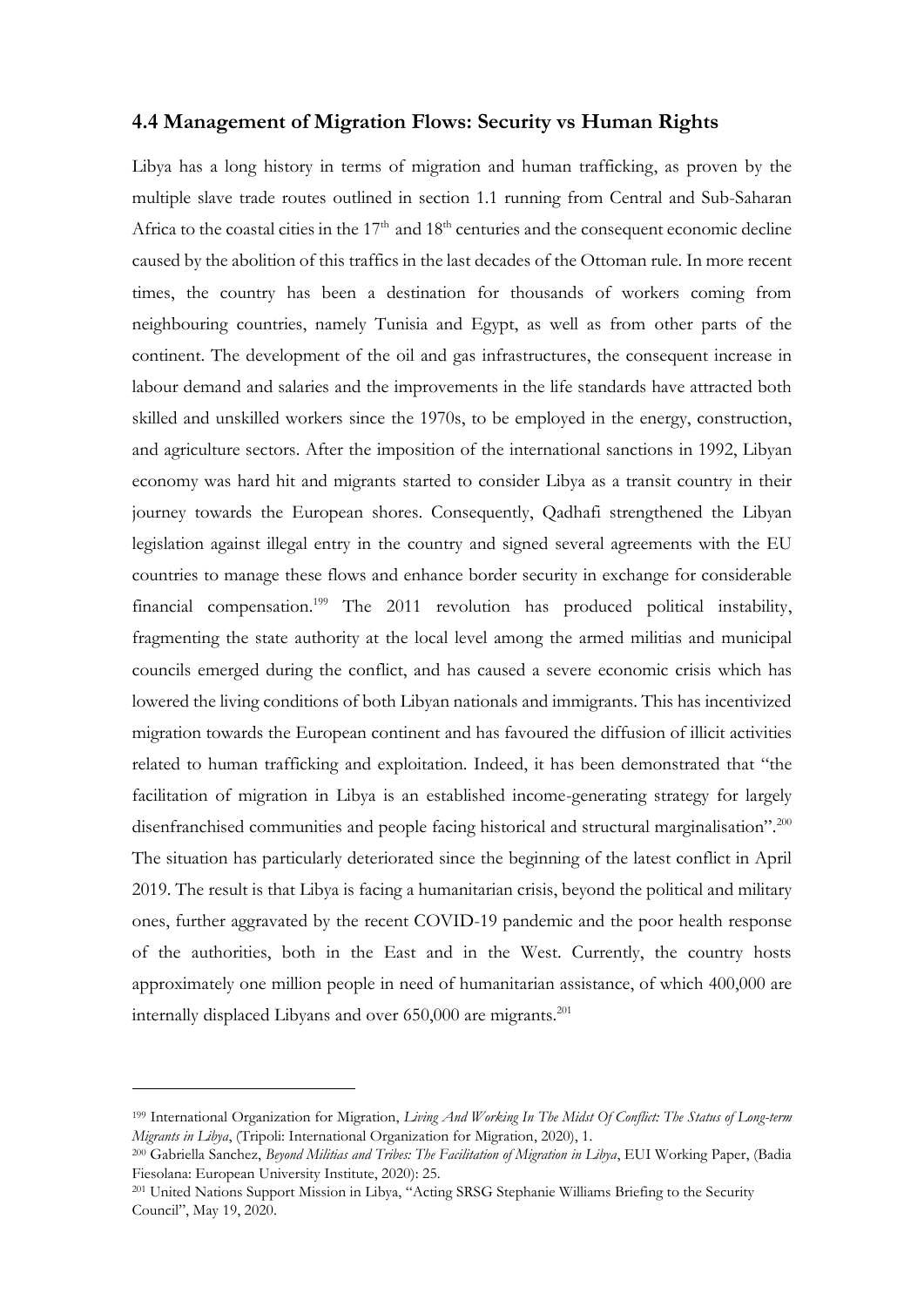In response to this substantial increase of inflows, EU Member States have certainly put management of migration and protection of their borders at the top of their foreign policy agenda. In the early years of the war, they organized this response within the framework of the United Nations Security Council and its organizations: the UNSC Resolution 2014/2012 called upon Libyan authorities to take "primary responsibility for the protection of Libya's population, as well as foreign nationals, including African migrants" and called for "the immediate release of all foreign nationals illegally detained in Libya." During its mandate, UNSMIL focussed on the improvement of the judiciary and detention system, although with limited resources and authority. UNSC Resolution 2240/2015 particularly addressed the issue of human smuggling and trafficking, allowing the member states to "inspect on the high seas off the coast of Libya vessels that they have reasonable grounds to suspect are being used for migrant smuggling or human trafficking from Libya, provided that such Member States and regional organisations make good faith efforts to obtain the consent of the vessel's flag State" prior to seizing it. This is considered a landmark Resolution in that it authorizes Member States to conduct intrusive interdiction measures against foreign vessels with the aim of fighting migrant smuggling for the first time.<sup>202</sup> Conversely, more recently, in light of the negligible results produced by the UN measures, the EU has decided to address the issue directly. Indeed, since 2015, the EU Member States have carried out active policies of border externalization and cooperative deterrence as well as Search and Rescue (SAR) activities in the Mediterranean with Libya. The first of these measures was the launch of the FRONTEX (European Border and Coast Guard Agency) Joint Operation Triton, with the specific aim of supporting Italy with border control and surveillance, and search and rescue operations in the Mediterranean. Shortly after, the European Council also launched a CSDP mission in the region, the EU NAVFOR Med Operation Sophia, which has been active from June 2015 to March 2020, with an articulated mandate comprising the inspection, boarding and seizure of vessels and assets used by migrant smugglers, the contribution to the enforcement of the UN arms embargo in the high seas off the coasts of Libya and the training of the Libyan Coast Guard. <sup>203</sup> The Operation saved over 44,000 migrants in the Mediterranean Sea between 2015 and March 2019, and despite being renewed by the European Council, its assets were withdrawn due to disagreements among the Member States

<sup>202</sup> Andrea de Guttry, Francesca Capone and Emanuele Sommario, "Dealing with Migrants in the Central Mediterranean Route: A Legal Analysis of Recent Bilateral Agreements Between Italy and Libya", in *International Migration* 56, No. 3 (June 2018): 4-6.

<sup>&</sup>lt;sup>203</sup> "Mission", About US, EUNAVFOR MED Operation Sophia, last accessed September 11, 2020. https://www.operationsophia.eu/about-us/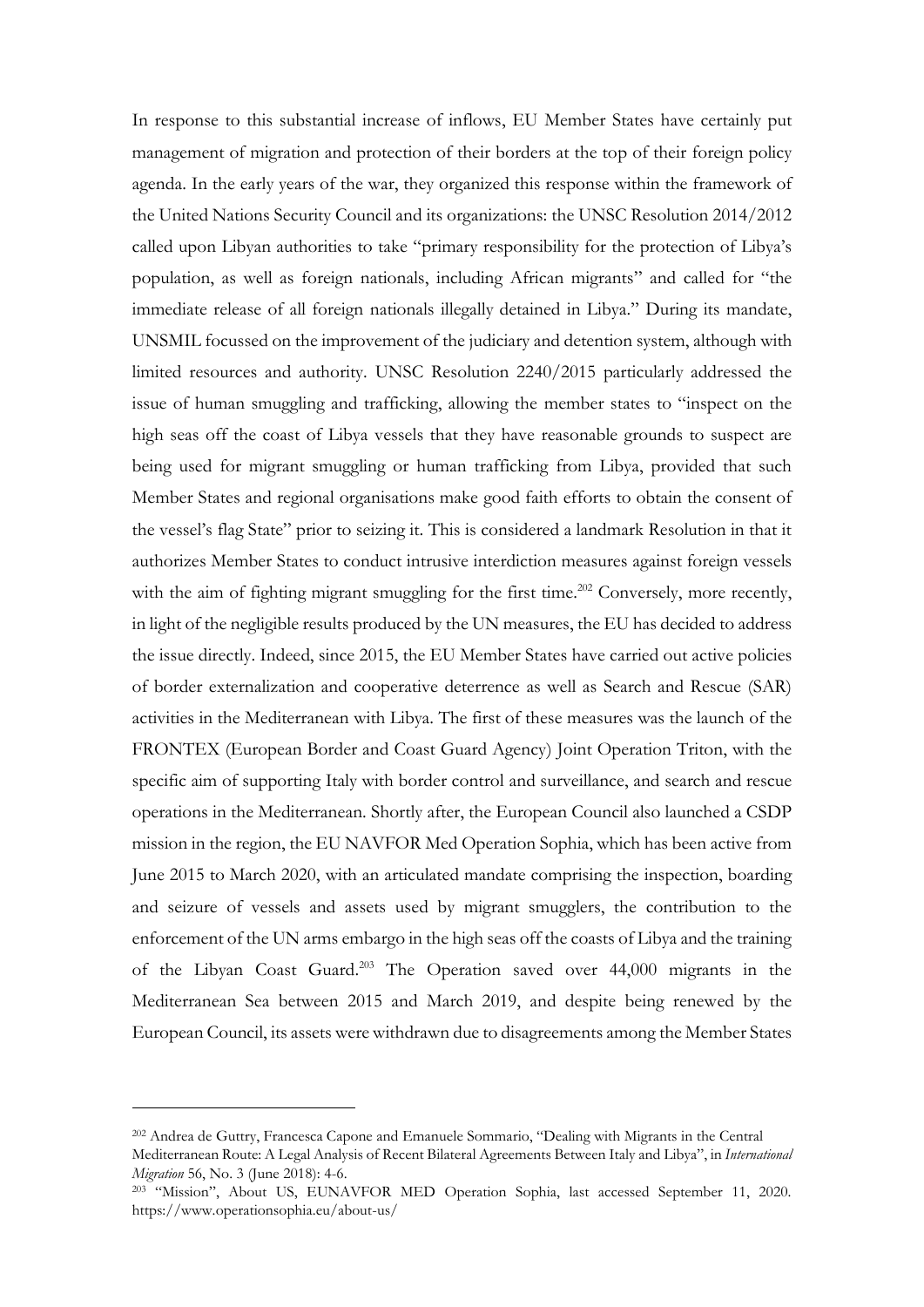over disembarkation points and relocation of migrants.<sup>204</sup> In addition to that, the institution of an EU "Africa Fund" to finance operation on the Libyan ground, such as the EU Integrated Border Management Assistance Mission (EUBAM) is aimed at stabilizing the country and cooperating with Libyan authorities in developing border-management capabilities. These measures are part of a wider and new approach of "principled pragmatism" assumed by the EU in its external relations, which presents the EU as a traditional territorial actor with an "emphasis on classical state attributes such as borders and a reliable monopoly on the use of force, to be asserted through effective border control and security sector reform programmes".<sup>205</sup> The reasons behind this policy change lay on the domestic pressure suffered by many Member States in which the public opinion increasingly perceived political instability in Libya and migration as a security threat and demanded a more rigid response. Therefore, the EU resorted to exclusionary practices which delegated the border management to the third party and prevented migrants from even reaching the Mediterranean and the European shores.<sup>206</sup> The Political Framework for Crisis Approach (PFCA) drafted for Libya envisioned the establishment of repressive policies which lacked context-sensitivity and reflected the diverging interests and views among the EU governments.<sup>207</sup> Thus, this racialization and securitization of border management and the criminalization of border crossing fostered the idea that the EU was tacking back control of its frontiers, rendered the migration issue less visible to the public opinion and shifted the blame towards the third countries so as to avoid EU liability before international courts. However, while there is no empirical confirmation of the so-called "pull factor", namely the fact that the presence of rescue vessels of European missions or NGOs incentivizes migration, data have shown that the delegation of SAR activities in the Mediterranean to the Libyan Coast Guard and the interruption of surveillance and inspections missions by the EU Navies have produced a substantial drop in departures but also a remarkable increase in terms of absolute and relative mortality rates among migrants who attempted to cross the Mediterranean.<sup>208</sup>

<sup>204</sup> Federico Alagna, "From Sophia to Irini: EU Mediterranean Policies and the Urgency of "Doing Something", *IAI Commentaries* 20, no. 32, (May 2020): 1.

<sup>205</sup> Chiara Loschi and Alessandra Russo, "Whose Enemy at the Gates? Border Management in the

Context of EU Crisis Response in Libya and Ukraine", *Geopolitics*, (2020): 2.

https://doi.org/10.1080/14650045.2020.1716739

<sup>206</sup> Alagna, "From Sophia to Irini", 4.

<sup>207</sup> Loschi and Russo, "Whose Enemy", 8-11.

<sup>208</sup> Matteo Villa, Rob Gruijters and Elias Steinhilper, "Outsourcing European Border Control: Recent Trends in Departures, Deaths and Search and Rescue Activities in the Central Mediterranean", September 11, 2018. https://www.law.ox.ac.uk/research-subject-groups/centre-criminology/centrebordercriminologies/ blog/2018/09/outsourcing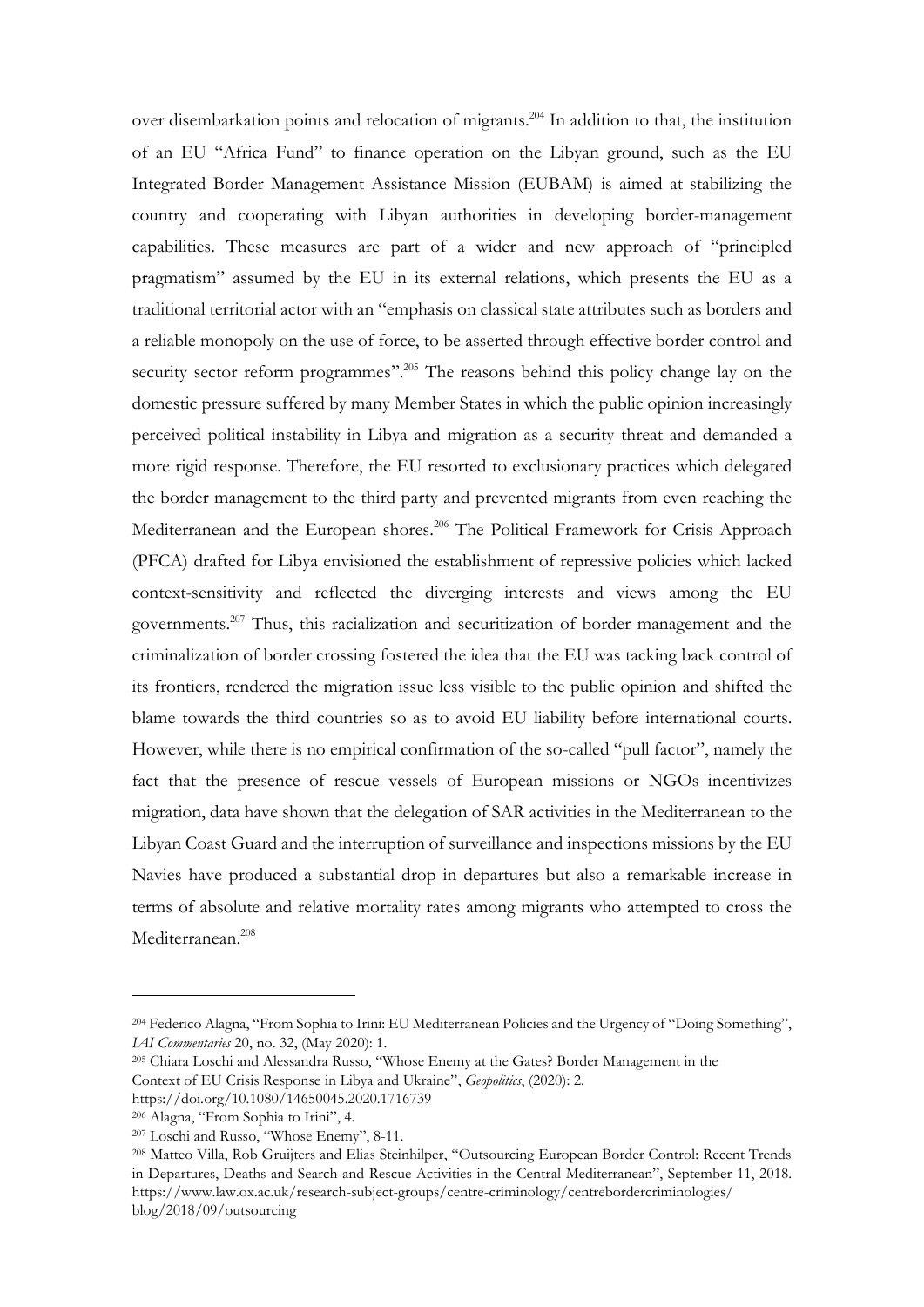### **4.4.1 The Italian-Libyan Memorandum of Understanding on Migration**

Italy has been the most affected country in terms of migration from the Mediterranean route, with more than 180,000 arrivals in 2016, of which over 90% originated from Libya.<sup>209</sup> Mounting domestic pressure from the public opinion, concerns for the security threat originating from the migration flows and the spread of terrorist groups in Libya and lack of coordination between the EU Member States on the management of the disembarkation points and the relocation of migrants, influenced the Italian policy-making in this regard. Thus, on 2 February 2017, the Italian Prime Minister Paolo Gentiloni and the GNA Prime Minister al-Sarraj signed a bilateral Memorandum of Understanding on "cooperation in the fields of development, the fight against illegal immigration, human trafficking and fuel smuggling and on reinforcing the security of borders between the State of Libya and the Italian Republic". As briefly outlined in Section 4.2, cooperation in the fields of migration and border control between Italy and Libya is not a novelty, as the two parties had signed multiple bilateral agreements during the 2000s which addressed these issues. In particular, the 2017 MoU is a reactivation of the 2008 Treaty of Friendship which envisioned measures regarding prevention of illegal immigration from the countries of origin, border surveillance and joint maritime patrolling to be conducted in international waters from both the Libyan and Italian authorities. However, the implementation of these instruments and provisions was hindered by the Libyan turmoil and, most notably, by a 2012 sentence of the European Court of Human Rights (ECtHR) which condemned Italy for having breached several provisions of the European Charter of Human Rights, as the policy of returning the migrants intercepted at sea had exposed them to ill-treatment in Libya and to forced repatriation in their countries of origin, like Somalia or Eritrea, where their lives and freedoms might have been at risk. In light of this precedent, in the latest Memorandum of Understanding, the parties have reiterated their commitment to abide by international and customary law. The document is composed of a Preamble and 8 articles: first, the parties state their intention to resume cooperation in stemming illegal migratory fluxes and Italy reaffirms its will to support and finance the development of Libya in different sectors of the economy, particularly in those regions mostly affected by the phenomenon of irregular migration, including providing technical and technological support to the Libyan institutions in charge of border security, namely the border police and the coast guard (Article 1); secondly, Italy also engages in the establishment of a surveillance system for border control in Southern Libya, in the financing and construction of temporary "reception centres" under the control of the Ministry of

<sup>209</sup> Mercuri, *Incognita Libia*, 99.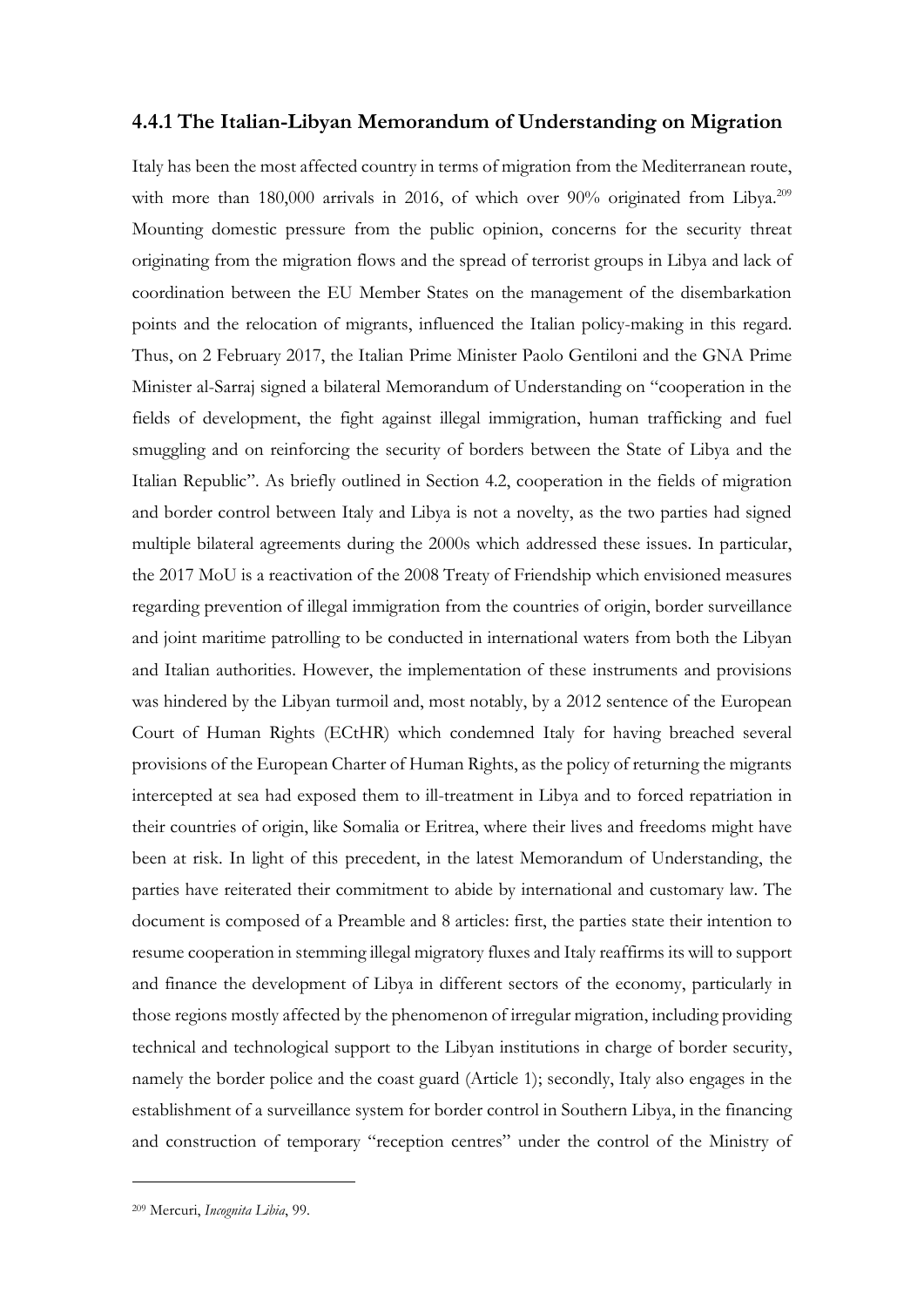Home Affairs, in the training of the Libyan personnel working therein, and in the delivery of medicines and medical equipment to the migrants hosted in the centres (Article 2). The remaining articles focus on the financial sources – Italian State's budget and EU funds – the legal framework, the amendment procedure and the validity of the agreement (Articles 3 to 8). It is worth noting that the parties underline two objectives, namely the management of migratory flows and the humanitarian and economic development of the Libyan regions, but the provisions address almost exclusively the first issue while only abstracting outlining the latter. Following the signing of the MoU, Italy convened a conference with the major Libyan actors in Western and Southern Libya to discuss the concrete implementation of the measures contained in the agreement and has financed several projects presented by NGOs working in Libya aimed at delivering medical equipment and renovating the reception centres.

Despite the statement of compliance with international law contained in the treaty, the document has raised concerns about its legality, $210$  also in light of the concrete consequences that its application has produced. Indeed, the agreement contains some controversial aspects. The financial and technical support outlined in Articles 1 and 2 are addressed to the Interior Ministry Department for Combating Illegal Migration (DCIM) of the GNA and to the forces under its authority, however Libya is in the midst of a civil war and has not had a truly effective and legitimized government since the beginning of the revolution. Since its establishment, the executive of al-Sarraj has been victim of predatory practices by the Tripolitanian militias fighting to gain access to state resources and this competition has only worsened once the financial channels of the MoU have been activated. In addition to that, the document presents a remarkable lack of reference to the protection and improvement of human rights and the nomenclature of the agreement is often rhetorical and legally vague.<sup>211</sup> Nevertheless, the most pressing issue regards the policy of repatriation or voluntary return of migrants blocked at the border or intercepted by the Libyan Coast Guard. As demonstrated by the 2012 sentence of the ECtHR the re-turning of migrants in a country, be it the country of origin or not, where they might face torture, cruelty, inhumane treatment and illegal detention breaches the principle of *non-refoulment* and consists in a violation of humanitarian law. In this regard, it is important to underline that Libya never signed the 1951 Refugee Convention, so it does not distinguish between irregular migrants and asylum

<sup>210</sup> De Guttry, Capone and Sommario, "Dealing with Migrants", 51-52.

<sup>211</sup> For a more in depth analisys on the vocabulary of the agreement see Anja Palm, "The Italy-Libya Memorandum of Understanding: The baseline of a policy approach aimed at closing all doors to Europe?", October 2, 2017. https://eumigrationlawblog.eu/the-italy-libya-memorandum-of-understanding-the-baselineof-a-policy-approach-aimed-at-closing-all-doors-to-europe/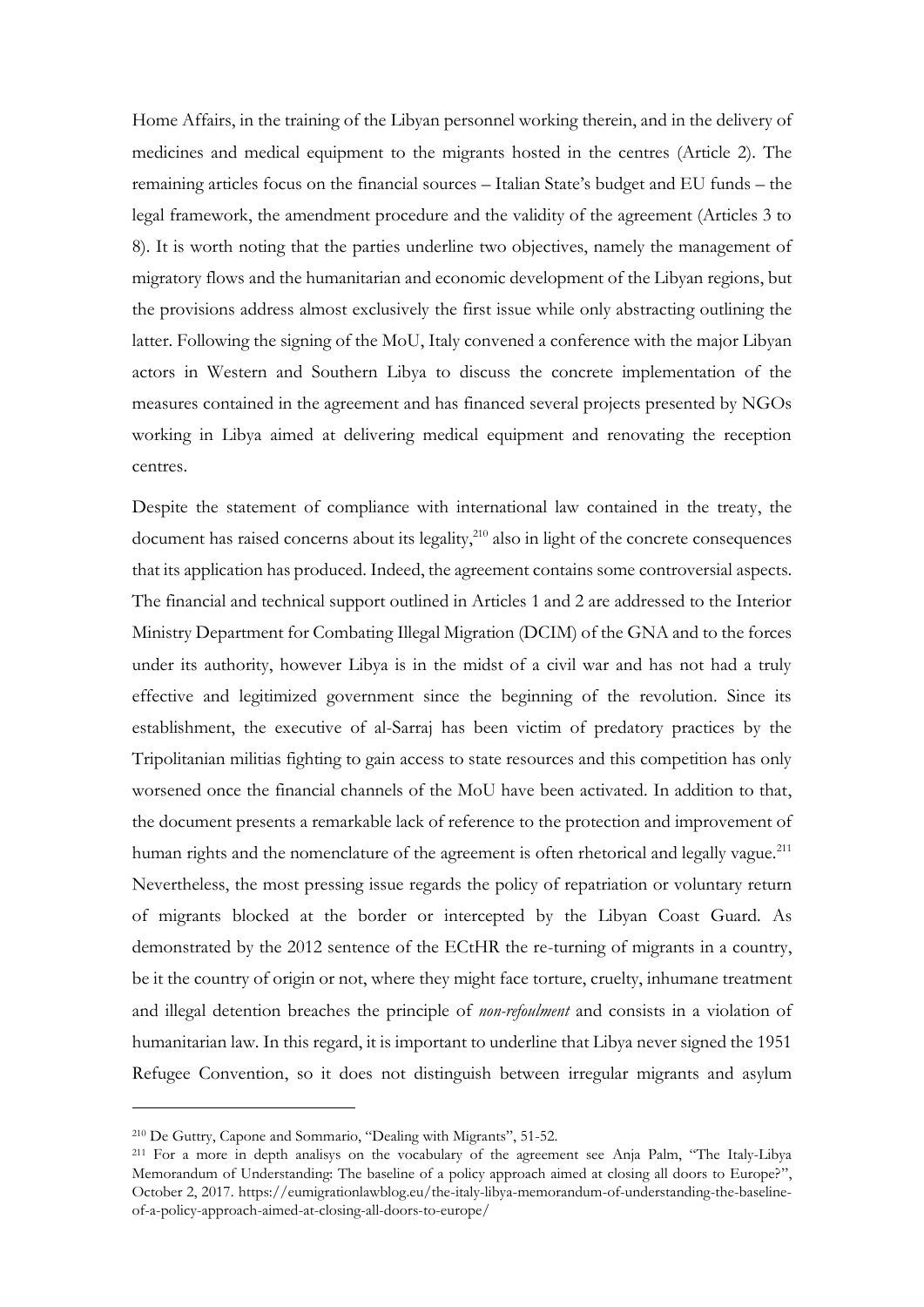seekers, and that Libya is a migration hub for so-called mixed flows, namely migratory fluxes comprising both economic migrants and refugees fleeing from wars or dictatorial regimes. Although the establishment of the reception centres in Libya on the model of the "hotspots" created in the European countries is not illegal per se, these can rightfully be considered detention centres and there is extensive research and literature proving both the inhumane treatment reserved to the migrants and the conditions in which these structures lie.<sup>212</sup> The state institutions have only nominal control over 24 of the 34 detention centres, whereas the residuals are controlled by local militias and criminal groups, and collusion between armed groups and state officials has been ascertained.<sup>213</sup> Migrants are often smuggled in the South of Libya and particularly in the Sebha region by criminal groups who sell them to militias and armed groups throughout the country, where they are arbitrarily detained for indefinite amounts of time without food and water, they are tortured, raped, kidnapped for ransom or extorsion and, at times, killed.<sup>214</sup> Following the 2017 MoU, Italy has provided substantial financial support as well as maritime assets to the Libyan Coast Guard which has intercepted an increasing amount of migrants, reconducting them in Libya. However, while the Libyan Coast Guard is formally a unified institution under the authority of the Ministry of Interior, it is actually composed of members of tribes and militias, particularly in the West, and often the chiefs of the Coast Guard are also leaders of the armed groups involved in human trafficking and smuggling, as for instance in the case of the Zawiya coast guard. Violent and reckless conduct, including intimidation and physical abuse during Search and Rescue operations of the Libyan Coast Guard have been documented.<sup>215</sup>

Therefore, the provisions contained in the MoU signed by Libya and Italy have not dismantled the operations of the human traffickers but have only changed their revenue source from the smuggling of migrants in Europe to the detention of the migrants who enter Libya and the management of detention centres, in order to receive Italian and European financing. It is arguable that the original objective of these temporary camps was to improve the living conditions of the migrants present in Libya while simultaneously reducing the inflows towards the Italian shores, however these policies of border externalization and containment of migration flows have been applied in a country which has been torn by years

<sup>212</sup> Inter alia see United Nations Support Mission in Libya, *Desperate and Dangerous: Report on the human rights situation of migrants and refugees in Libya*, December 18, 2018; United Nations Support Mission in Libya, "Report of the Secretary-General", January 7, 2019; UNHCR, "Global Report 2018", June 24, 2019.

<sup>213</sup> Human Rights Watch, "No Escape From Hell: Eu Policies Contribute to Abuse of Migrants in Libya", January 2019. https://www.hrw.org/sites/default/files/report\_pdf/eu0119\_web2.pdf

<sup>214</sup> Università degli Studi Roma Tre, "Libia – Detenzione dei Migranti", *Rapporto COI*, (Gennaio 2019): 17.

<sup>215</sup> Amnesty International, *Libya's Dark Web Of Collusion: Abuses Against Europe-Bound Refugees And Migrants*, (London: Amnesty International Ltd, 2017), 34-41.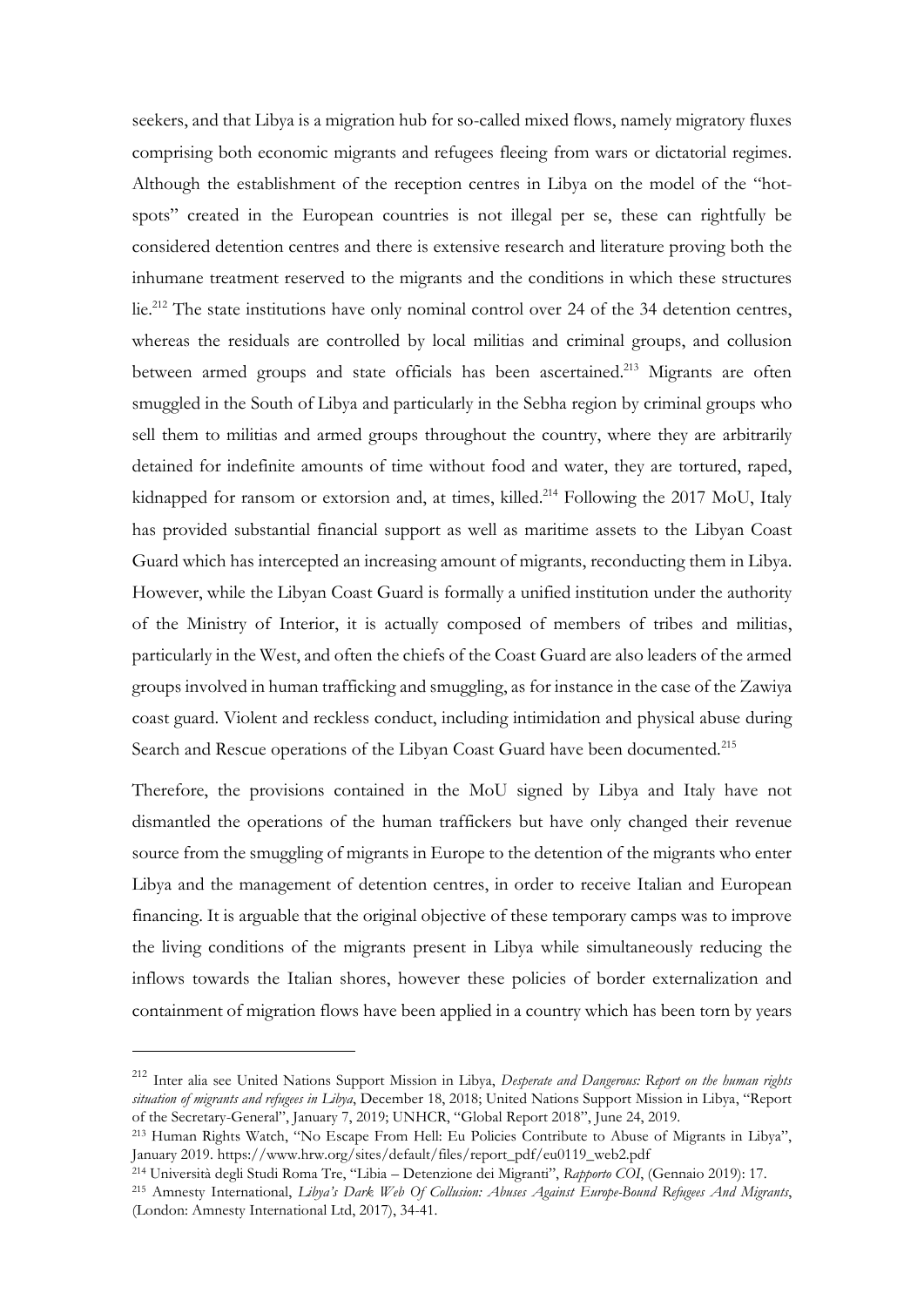of civil war and where no state authority exerts territorial control and monopoly over the use of force, resulting in widespread and systematic violations of the human rights of migrants. The above-mentioned calls for contribution directed to the NGOs willing to conduct humanitarian projects to renovate detention centres and provide medical assistance to the migrants are a sign of the Italian government's effort to mitigate the negative effects of this policies, but at the same time they contribute to the perpetration of this system. As such, although this cooperation with the militias has reduced the migration flows and protected the Italian energy infrastructure in Tripolitania, it has also fostered instability and military conflict<sup>216</sup>, and Italy might be deemed jointly liable for the human rights violations committed in the detention centres by having provided financial, technical and material support to the Libyans.<sup>217</sup>

# **4.5 Carving Out a Role for Italy and the EU**

This chapter has analysed Italian and European foreign policy before and during the Libyan crisis with regards to the political and military scenarios, the economic and energetic developments, and the security and migration concerns, underlining the diverging views among the Member States and their often controversial and inconsistent decision-making within the European institutions. This section will attempt to delineate the future Italian and European policy-making options in the country and more broadly in the region.

The recent military intervention of Turkey in favour of the GNA, the ensuing withdrawal of LNA forces from Tripoli and the military stalemate around the city of Sirte, have changed the geopolitical scenario also for the EU. The European strategy should be based on four main points, with the final aim of ensuring the maintenance of the ceasefire reached in August and of restarting the process of national dialogue and reconciliation, eventually leading to national elections, interrupted after the outbreak of the battle for Tripoli. First, it should envision the creation of an EU-led multilateral diplomatic action. As proven by the failure of the individual attempts of Italy and France in 2017 and 2018, the crisis will not be solved through bilateral agreements. France's unilateral and unconditional support for Haftar is no longer a viable option for Paris as the General is losing credibility among his international backers and the Italian policy of "equidistance" between Tripoli and Benghazi

<sup>216</sup> Arturo Varvelli and Matteo Villa, "Italy's Libyan conundrum: The risks of short-term thinking", *ecfr.eu*, November 26, 2019.

https://www.ecfr.eu/article/commentary\_italys\_libyan\_conundrum\_the\_risks\_of\_short\_term\_thinking <sup>217</sup> De Guttry, Capone and Sommario, "Dealing with Migrants", 54-55.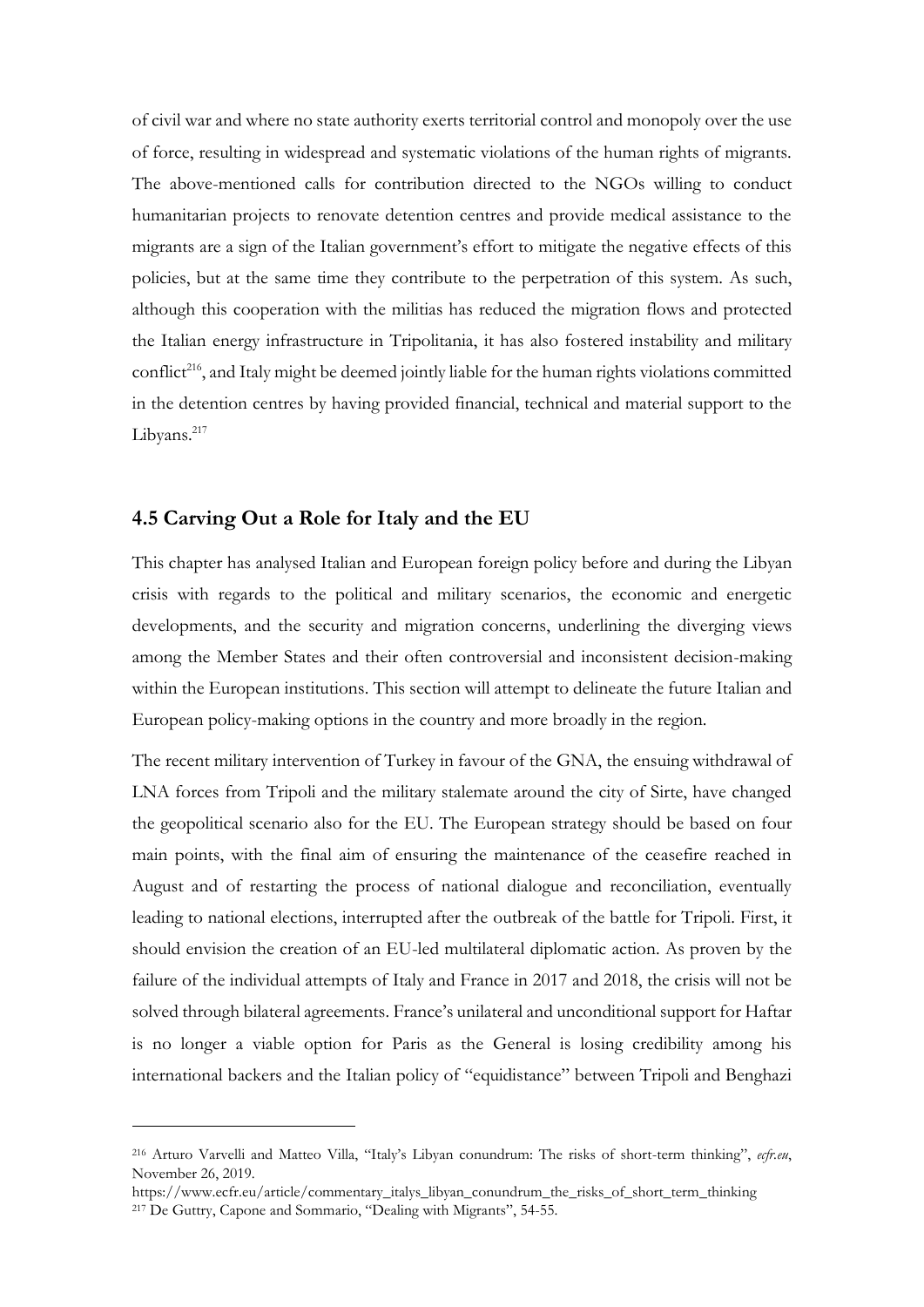has not provided benefits to Rome, as it did not earn Haftar's loyalty and at the same time forced the long-standing partner al-Sarraj to accept Turkish military support.<sup>218</sup> In addition to that, the rotating presidency of the European Council allows Germany to exercise its influence in the European Union and lead the remaining Member States towards a more assertive policy in Libya. In this regard, the creation of an "Etroika" has been advocated, namely a strict coordination and cooperation between Italy, France and Germany which should resume the mediation efforts began with the Berlin Conference, in conjunction with HR Borrell and EU Commission President Ursula von der Leyen, who have both called for a more "geopolitical Commission". This new conjuncture provides Europe with the possibility to reassert its authority with a common and coherent stance on the country, based on multilateralism and de-escalation to favour the political solution in the country.<sup>219</sup> The second point should regard the protection of European interests in Libya and in the Eastern Mediterranean. The escalation of conflict and the subsequent military intervention of external actors, such as Russia and Turkey, risks undermining the role of Europe as a relevant geopolitical actor in the region. Control over the energetic sources, management of migration, containment of terrorist threats and insurance of security are fundamental interests of Italy and of the EU as whole and should be the pivotal drivers of the European foreign policy in Libya. In particular, Turkey's expansionism in Tripolitania and in the Eastern Mediterranean as well as the militarization of the oil terminals in the South of Libya by the LNA and Haftar are of particular concerns for the European geopolitics of resources. In this regard, the EU should work in favour of the de-militarization of Libya and press for the lifting of the oil embargo and for restarting Libyan oil production. In order to avoid the division of the country in spheres of influence between Ankara and Moscow, the EU should take advantage of two issues: Tripoli's will to balance Turkish influence in Tripolitania to avoid geopolitical suffocation and Washington's concerns over Russia's increased military and political influence in the Mediterranean. Further, the EU should pose itself as an impartial and effective guarantor of the UN arms embargo through the strengthening of Operation IRINI. The EU operation is currently focused only on monitoring weapons smuggling through maritime means, which has raised objections by the GNA and Turkey, and should therefore deploy satellite and aerial assets to include monitoring of breaches via air and land-routes. In this way, the EU could reject the accusations of partisanship with the

<sup>218</sup> Arturo Varvelli, "L'Italia ha bisogno di una nuova politica per la Libia. Parla Varvelli", *europatlantica.it*, June 5, 2020. https://europaatlantica.it/focus-geopolitico/mediterraneo/2020/06/litalia-ha-bisogno-di-una-nuovapolitica-per-la-libia-parla-varvelli/

<sup>219</sup> Arturo Varvelli and Tarek Megerisi, "Italy's chance in Libya", *ecfr.eu*, June 16, 2020. https://www.ecfr.eu/article/commentary\_italys\_chance\_in\_libya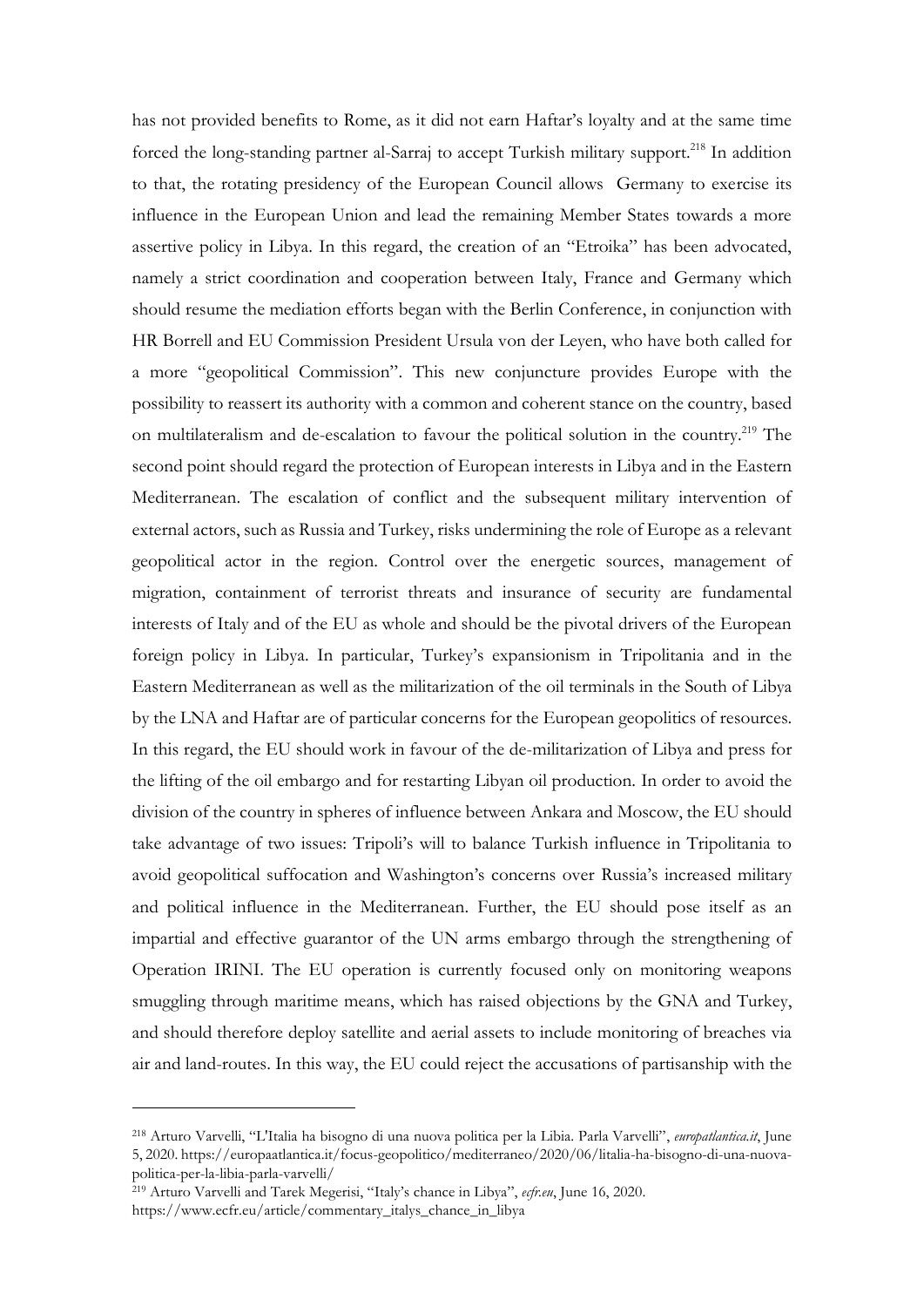Eastern camp and promote concrete accountability and an effective sanctioning regime for the actors involved in repeated infringements of the embargo. Finally, the EU should also lead the way in terms of protection of human rights and promotion of rule of law. This involves the support of processes of national reconciliation, security sector reform, and disarmament, demobilization and reintegration of armed groups in the country. This would also facilitate the improvement of the living and detention standards of migrants in the country, now under the authority of the militias. Italy and the EU should work with the international organizations to set up humanitarian corridors for refugees and asylum seekers and voluntary repatriation mechanisms, exclusively in those country of origin which ensure the safety of the returning migrants. To this extent, the recent declarations of Commission President Ursula von der Leyen regarding her intention to abolish the Dublin Regulation and negotiate a new migration plan is the first step to achieve this objective.

If Italy and the EU institutions and Member States will fail to harmonise their vies on Libya and to assert their foreign policy as a single voice, they risk being side-lined by Turkey and Russia primarily, in a region of current and future strategic interest.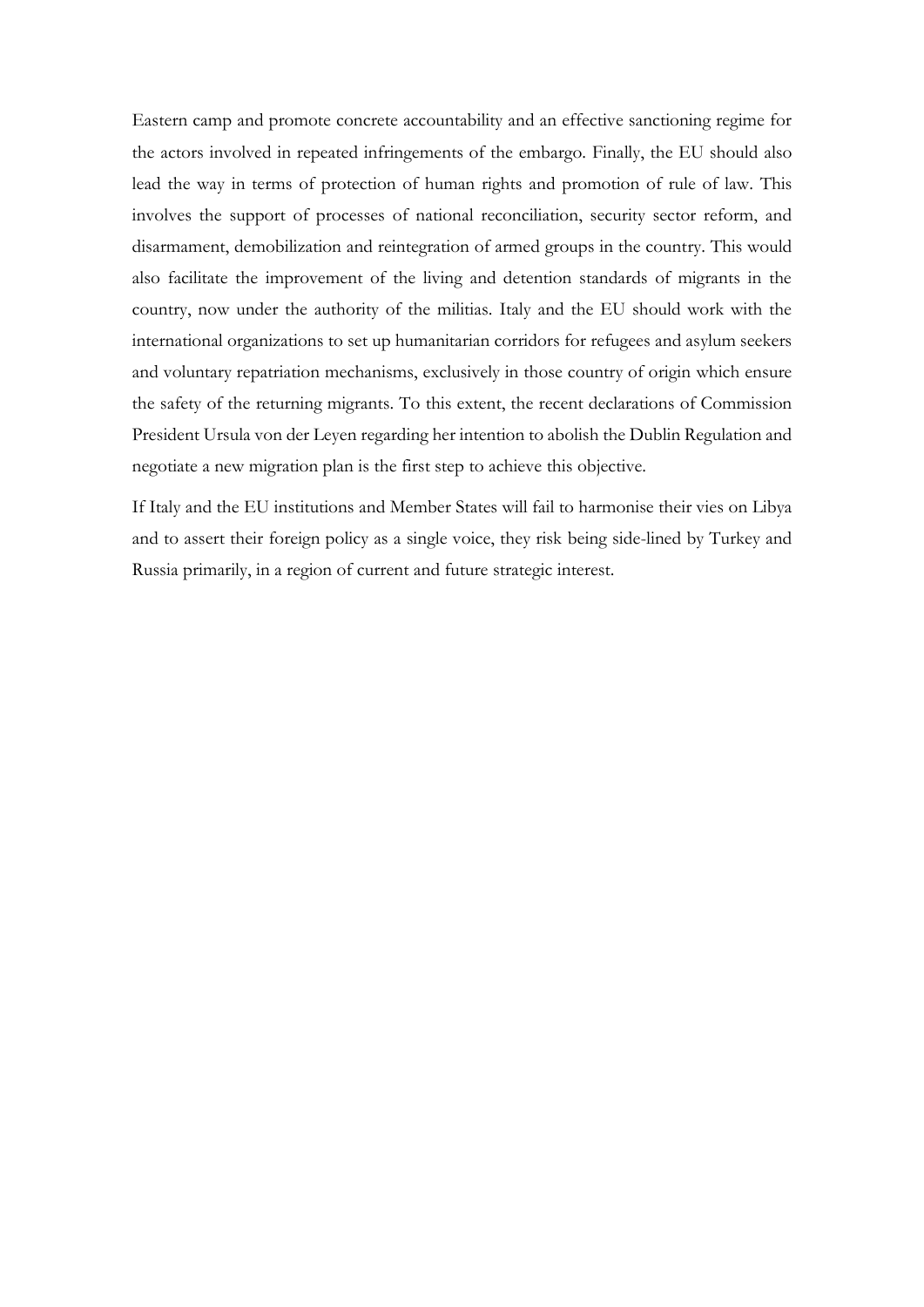# **CONCLUSIONS**

The thesis has attempted to outline the complex and ever-changing geopolitical scenario of Libya while answering three fundamental questions: why the Libyan Arab Spring has turned into a decade-long domestic and international conflict, what relevance the protracted foreign intervention has had in fostering and extending this conflict and, finally, what role Italy and the European Union have played in the Libyan crisis.

The study of Libyan history since its early days has identified two main factors which can serve to explain why, in the Libyan case, the wave of popular protests that has interested the MENA region in its entirety in 2011 led not only to the ousting of an authoritarian regime but also evolved into a protracted civil war: the lack of national identity among the Libyan citizens and the flawed institution and nation-building process. These factors were in turn originated by a set of peculiarities which are inherent to the Libyan development.

First of all, Libya presents a unique social structure based on regionalism and tribalism, which distinguishes it among the Arab countries. Tripolitania, Cyrenaica and Fezzan are characterized by peculiar geographical and historical traits which have lasted through the centuries. The remoteness of Fezzan and its proximity to Sub-Saharan and Central Africa contrast with Tripolitania's commercial ties with Europe or Cyrenaica's centrality in the Mediterranean. Over time, the lack of social and economic interactions among the territories contributed to the formation of distinct outlooks and viewpoints among the respective citizens and to the development of diverging cultural and economic relationships with the neighbouring territories. At the same time, the Libyan population revolved around a common societal organization based on tribalism and kinship affiliations, which concentrated authority at the local level, centralizing it in the figures of the elders and the tribal chiefs. Tribalism also favoured the creation of communal interests and the establishment of a parochial mentality. In this regard, regionalism and tribalism resisted the formation of a national identity strong enough to allow for a peaceful and political transition after the fall of Qadhafi. Indeed, as soon as the authoritarian regime of the Colonel began to crumble, regional and tribal resentments re-emerged, and when it collapsed, the void it left behind produced a fragmentation of authority in local councils and movements which led to violent local and inter-communal disputes. The second destabilizing factor regarded the flawed institutional-building process of the Libyan nation, over which Qadhafi himself had an undeniable impact. Since the end of World War II, Libya has embarked upon a process of state-building and constitutional formation which never concretely reached an end. In particular, the reluctancy of King Idris al-Sanusi to assume a strong leadership in the 1950s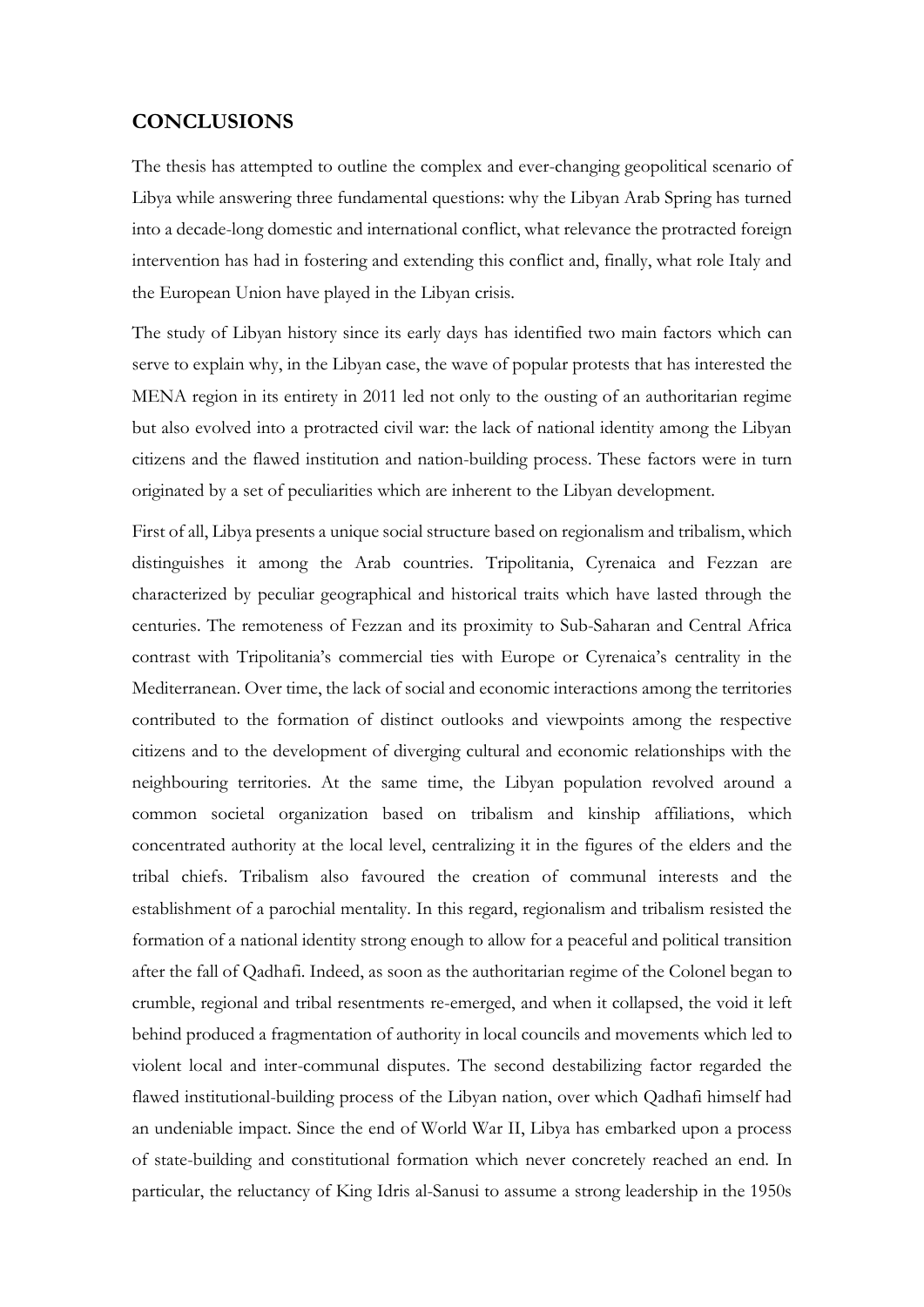and the political project of "institutionalized statelessness" promoted by Mu'ammar Qadhafi through his Republic of the Masses undermined this process and prevented Libya from having a solid national administration and governance. In addition to that, the discovery of oil resources and the redistribution if its revenues to the population established a network of patronage and political clientelism which concealed the lack of national institutions and the failed development of a functional economy. Therefore, at the fall of Qadhafi's regime, all these flaws challenged the work of the new revolutionary leaderships before and after the creation of the first elected Libyan parliament and accelerated the descent into chaos of the country.

Historical and domestic factors, however, are not sufficient to explain the failure of the Libyan revolution and the condition of ongoing conflict in the country. Libya is the result of centuries of colonisation and foreign interference, which have left a permanent legacy in its history and in the common memory of its population. In particular, the authoritarian and repressive stance of the Fascist regime during the last two decades of Italian rule has favoured the formation of anti-colonial sentiments, then exacerbated by Qadhafi's rhetoric. Among the consequences of this phenomenon was that it prevented the United Nations Security Council from deploying peace-keeping forces during the periods of most violent confrontation and complicated the efforts of the United Nations Support Mission to rely on mediation and negotiations in an environment dominated by armed conflict and military power. Nevertheless, foreign meddling was instrumental in extending the length and in escalating the intensity of the war in Libya. As it has been outlined in this thesis, the NATO military intervention as well as the backing of the Gulf States have provided the revolutionary forces with extensive weaponry and financial support, which subsequently fostered conflict and competition among the opposing militias and political factions. After the fall of Qadhafi, foreign powers did not pursue a policy of pacification and de-militarization of the country, but rather preferred to sponsor their respective proxies in the country, taking polarization to the extreme. Even after the formation of the UN-backed Government of National Accord, the UAE, Egypt, Qatar, France, Russia and Turkey have continued to prioritize their ideological and geopolitical objectives, repeatedly violating the UN arms embargo and hindering the UN mediation process, thus endangering the stability of Libya. Libya is today contended – both militarily and politically – by Russia and Turkey, with the first aiming to gain access to the Mediterranean and strengthen its influence in the region, while securing control over part of Libyan energetic resources, whereas the latter is attempting to expand its authority over the Libyan and Eastern Mediterranean oil and gas reserves, whilst increasing the influence of political Islam and the Muslim Brotherhood in the country. The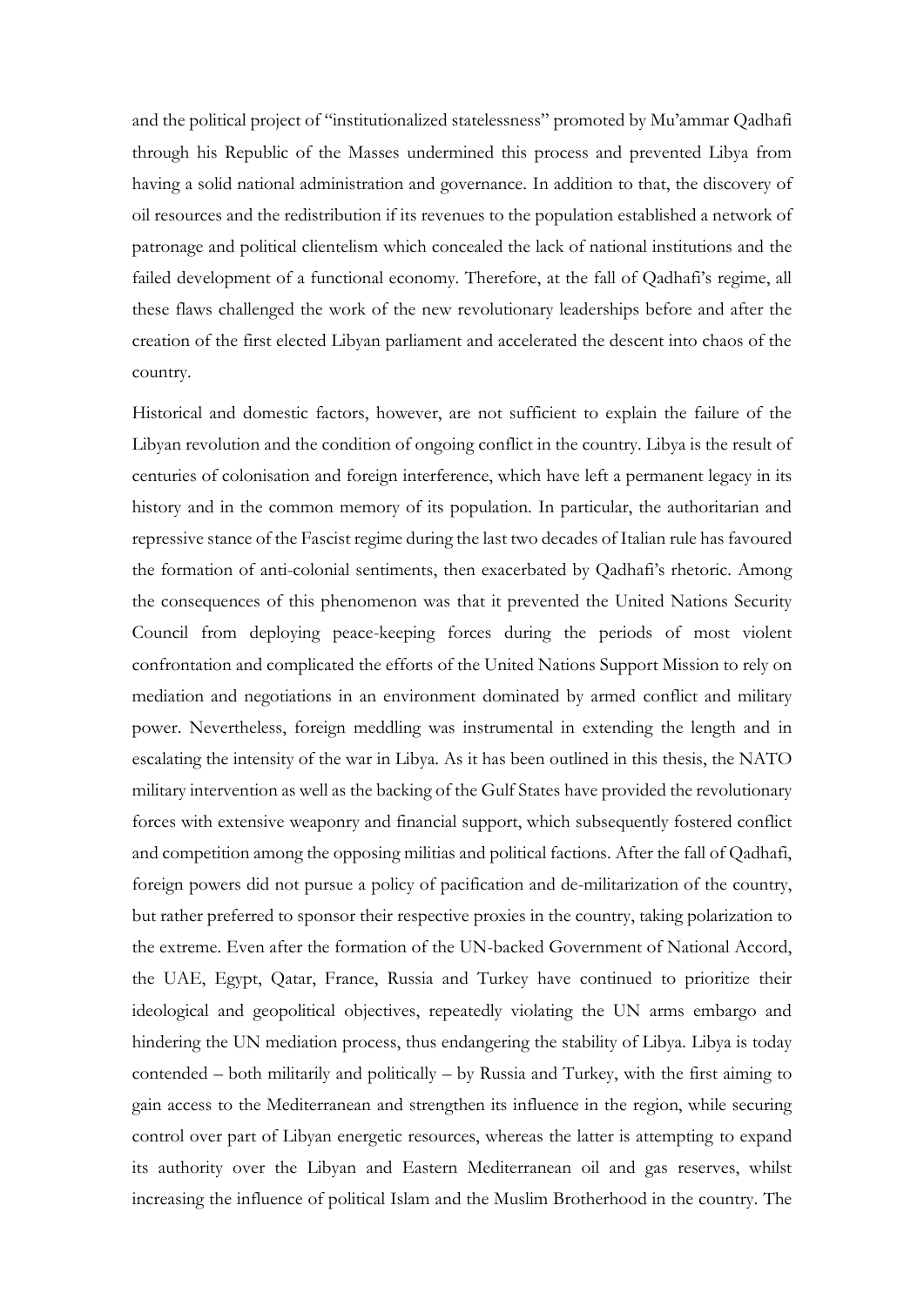religious dimension of the conflict is also the main driver behind the intervention of the United Arab Emirates and Egypt in Libya, as they aim to establish an autocratic regime based on the Wahhabi and Salafi conception of Islam, capable of guaranteeing stability and order in the country and of contrasting the popular mobilization efforts of the Muslim Brotherhood. Thus, based on the literature gathered for this research, it is rightful to conclude that if the regional and international actors mentioned above ceased to support rivalling factions with the aim of advancing their individual national interests and rather promoted national reconciliation and provided technical and institutional assistance to the Libyans, the country would have probably continued upon the path of democratic and political transition undertaken in 2012.

In this regard, the role of Italy and Europe has also been particularly relevant. Although Europe has struggled to find harmony in its foreign policy towards Libya and to speak to the Libyans as a single actor, France and Great Britain were the main promoters of the NATO military intervention, concretely overcoming the boundaries set by the United Nations Security Council resolutions and imposing a regime change in the country. In the following years, the European Union has allowed the Gulf states and other regional powers to conduct their religious and ideological disputes in Libya, mainly concentrating itself on the securitization and externalization of its borders and on the management of migration flows. Italy and France, especially, have worked at cross-purposes, siding with opposing governments and promoting individual mediation efforts which hindered the process of national dialogue inspired by the activity of the United Nations Support Mission in Libya. The EU Member States, and most notably Italy, have also ceded to domestic pressures by its citizens demanding a halt in the inflow of migrants coming to Europe, and have thus cooperated with Libyan militias and criminal groups to prevent them from leaving Libya, financing the creation of detention centres where both economic migrants, refugees and asylum seekers have been subjected to human rights violations and inhumane treatment. However, as outlined in the final paragraph of this thesis, the EU Member State still have a set of policy options which can allow them to act more cohesively and play a more effective and influential role in Libya, capitalizing on the changing political and social scenario in the country and working in favour of the maintenance of the ceasefire, the resumption of the oil production and the development of the political dialogue, in order to give Libya a new, inclusive and unified governance.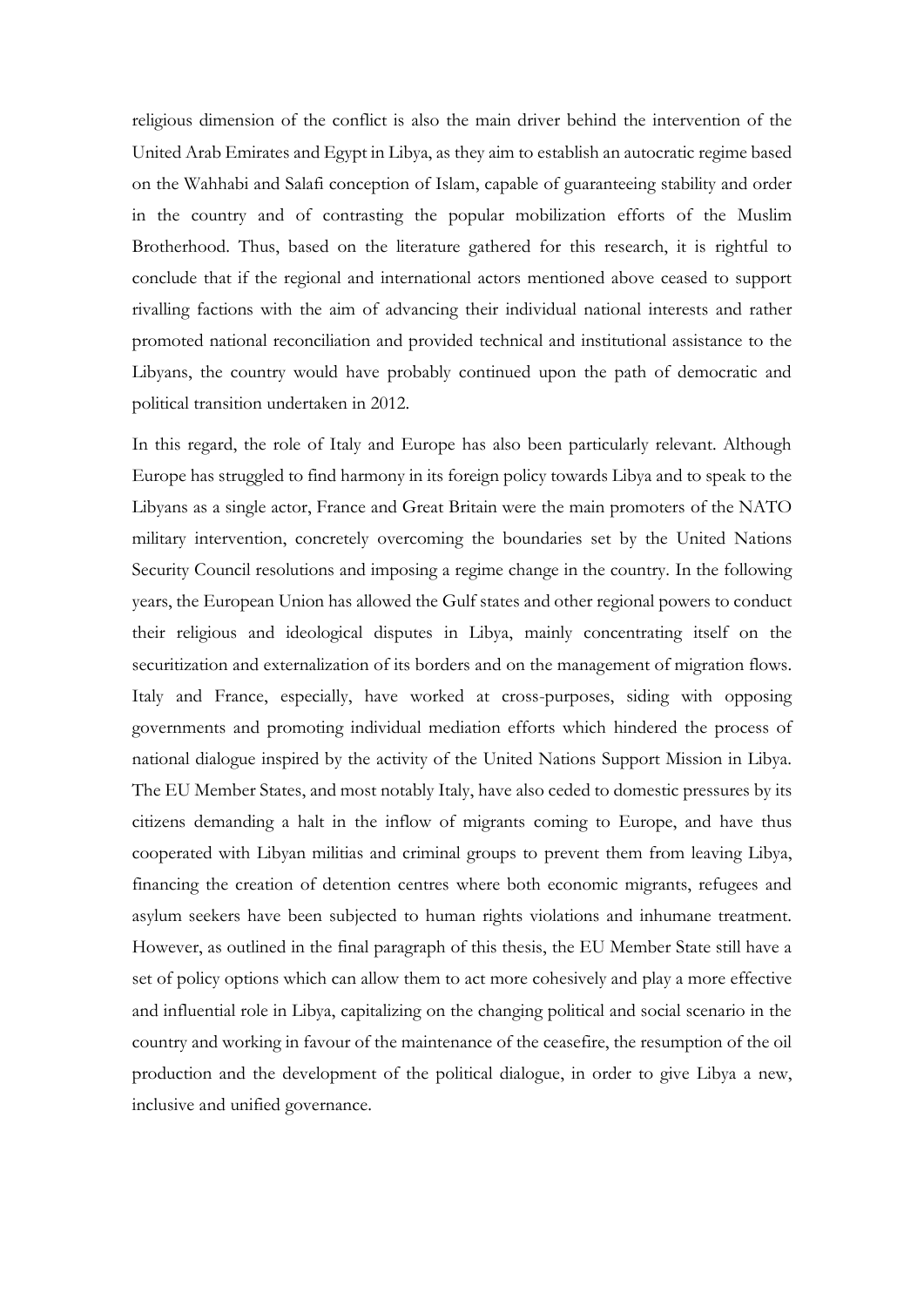### **BIBLIOGRAPHY**

- Ahmida, Ali Abdullah. "The Sanusi Order or Sanusiyya, 1837–1932." In *A Historical Companion to Postcolonial Literatures - Continental Europe and Its Empires*, by Poddar Prem, et al., 308-309. Edinburgh: Edinburgh University Press, 2008.
- Alagna, Federico. "From Sophia to Irini: EU Mediterranean Policies and the Urgency of "Doing Something"." *IAI Commentaries* 20, no. 32 (May 2020).
- Al-Qadhafi, Mu'ammar. *The Green Book, Part 1: The Solution of the Problem of Democracy – "The Authority of the People.* London: Martin Brian & O'Keefe, 1976, 1976.
- Amnesty International. *Libya's Dark Web Of Collusion: Abuses Against Europe-Bound Refugees And Migrants".* London: Amnesty International Ltd, 2017.
- Anderson, Lisa. "Nineteenth-Century Reform in Ottoman Libya." *International Journal of Middle East Studies* 16, no. 3 (1984): 325-48 .
- Anderson, Lisa. "The Development of Nationalist Sentiment in Libya, 1908–1922." In *The Origins of Arab Nationalism*, by Rashid Khalidi, Lisa Anderson, Muhammad Muslih and Reeva S. Simon, 225-242. New York: Columbia University Press, 1991.
- —. *The State and Social Transformation in Tunisia and Libya, 1830-1980.* Princeton: Princeton University Press, 1986.
- Anna, Baldinetti. *The origins of the Libyan nation: Colonial legacy, exile and the emergence of a new nation-state.* New York: Routledge, 2010.
- Ardemagni, Eleonora. "Le monarchie del Golfo giocano "un doppio" in Libia." *ISPI.* March 31, 2020. https://www.ispionline.it/it/pubblicazione/le-monarchie-delgolfo-giocano-un-doppio-libia-25570.
- Ardemagni, Eleonora, and Federica Saini Faisanotti. "The UAE in Libya and Yemen: Different Tactics, One Goal." *ISPI.* July 31, 2020. https://www.ispionline.it/it/pubblicazione/uae-libya-and-yemen-different-tacticsone-goal-27138.
- Bartu, Peter. "What Mandate? Mediating During Warfighting in the Libyan Revolution (2011)." *African Security* 10, no. 3-4 (August 2017): 176-191.
- Bertolotti, Claudio. "Mashreq, Gran Maghreb, Egitto ed Israele." *Osservatorio Strategico 2019* XXI, no. VI (November 2019): 72-73.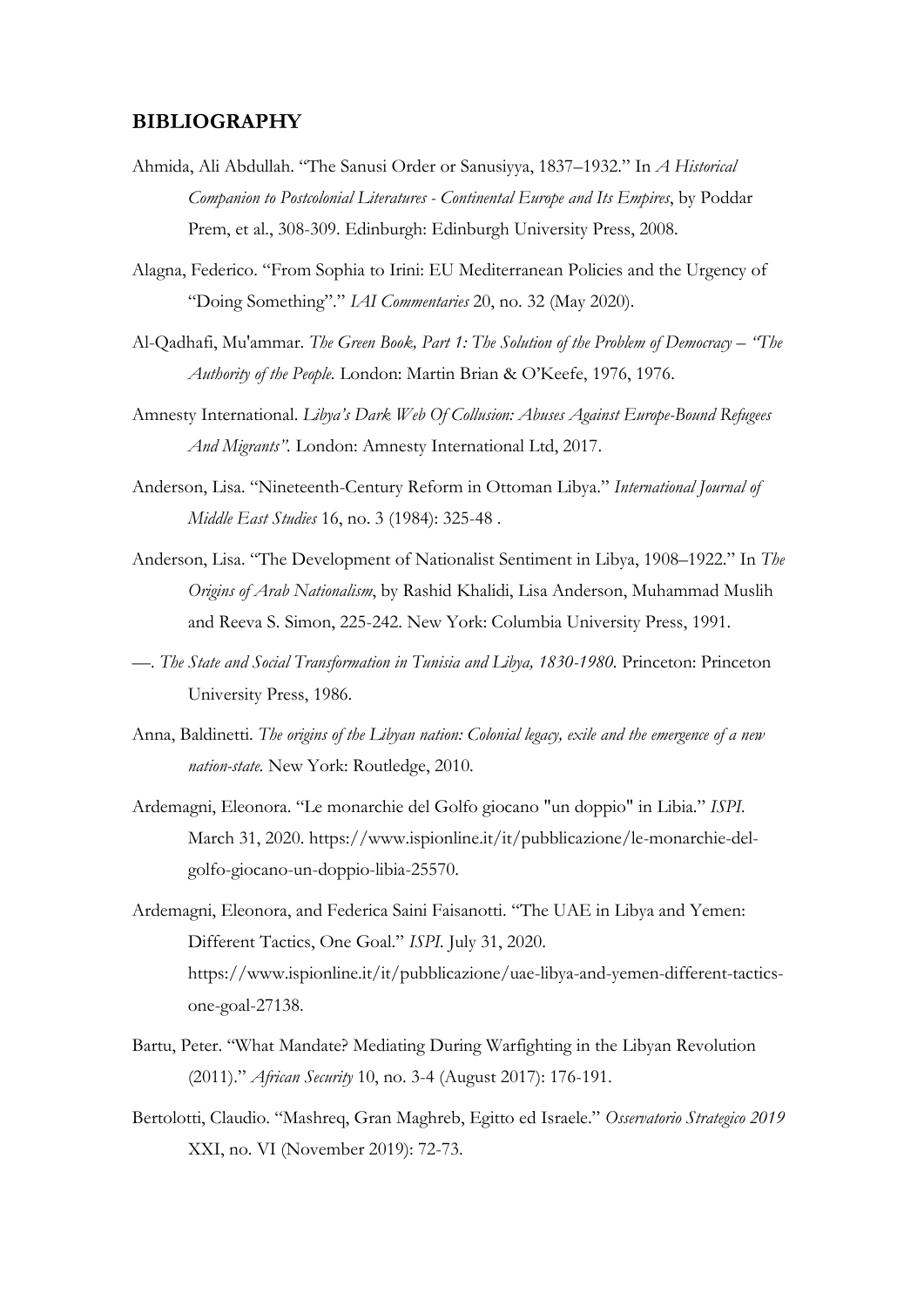- Centro Studi Sociali. "Information Warfare In Libya. The Online Advance Of Khalifa Haftar." *Centro Studi Internazionali*, (May 2019): 1-23.
- Chiauzzi, Gioia. "Il Libro Verde Di Mu'ammar El—Gheddafi Caratteristiche Formali E Contenuto." *Oriente Moderno* 60, no. 1/6 (1980): 105-118.
- Colombo, Matteo. "Il matrimonio d'interesse tra Turchia e Libia." *ISPI.* March 31, 2020. https://www.ispionline.it/it/pubblicazione/il-matrimonio-dinteresse-tra-turchia-elibia-25596.
- Dell'Aguzzo, Marco. "Libia, Serraj conquista l'ultima roccaforte di Haftar." *eastwest.eu.* June 06, 2020. https://eastwest.eu/it/libia-news-serraj-conquista-tarhouna-ultimaroccaforte-di-haftar/.
- Dentice, Giuseppe. "Libia: un test per le ambizioni geopolitiche dell'Egitto." *ISPI.* March 31, 2020. https://www.ispionline.it/it/pubblicazione/libia-un-test-le-ambizionigeopolitiche-dellegitto-25571.
- Dessì, Andrea, and Ettore Greco. *The Search for Stability in Libya: OSCE's Role between Internal Obstacles and External Challenges.* Roma: Edizioni Nuova Cultura, 2018.
- Eaton, Tim, Abdul Rahman Alageli, Emadeddin Badi, Moham Eljarh, and Valerie Stocker. *The Development of Libyan Armed Groups Since 2014: Community Dynamics and Economic Interests.* London: The Royal Institute of International Affairs, 2020.
- EUNAVFOR MED Operation IRINI. *"Mission". About Us.* n.d. https://www.operationirini.eu/about-us/ (accessed 6, September, 2020).
- EUNAVFOR MED Operation Sophia. *"Mission". About Us.* n.d. https://www.operationsophia.eu/about-us/ (accessed 11, September, 2020).
- European Union External Action Service. *Operation IRINI: Remarks by High Representative/Vice-President Josep Borrell following the launch of the operation.* March 31, 2020. https://eeas.europa.eu/headquarters/headquartershomepage/76832/operation-irini-remarks-high-representativevice-president-josepborrell-following-launch\_en (accessed 6, September, 2020).
- Evans-Pritchard, Edward Evan. *The Sanusi of Cyrenaica.* Oxford: Clarendon Press, 1949.
- Fenton-Harvey, Jonathan. "Libya crisis: How France is thwarting peace ." *Middle East Eye*, July 14, 2020.
- Gillon, Jihâd. "France-Libya: Marshal Haftar, the controversial friend of the Élysée." *The Africa Report*, March 20, 2020.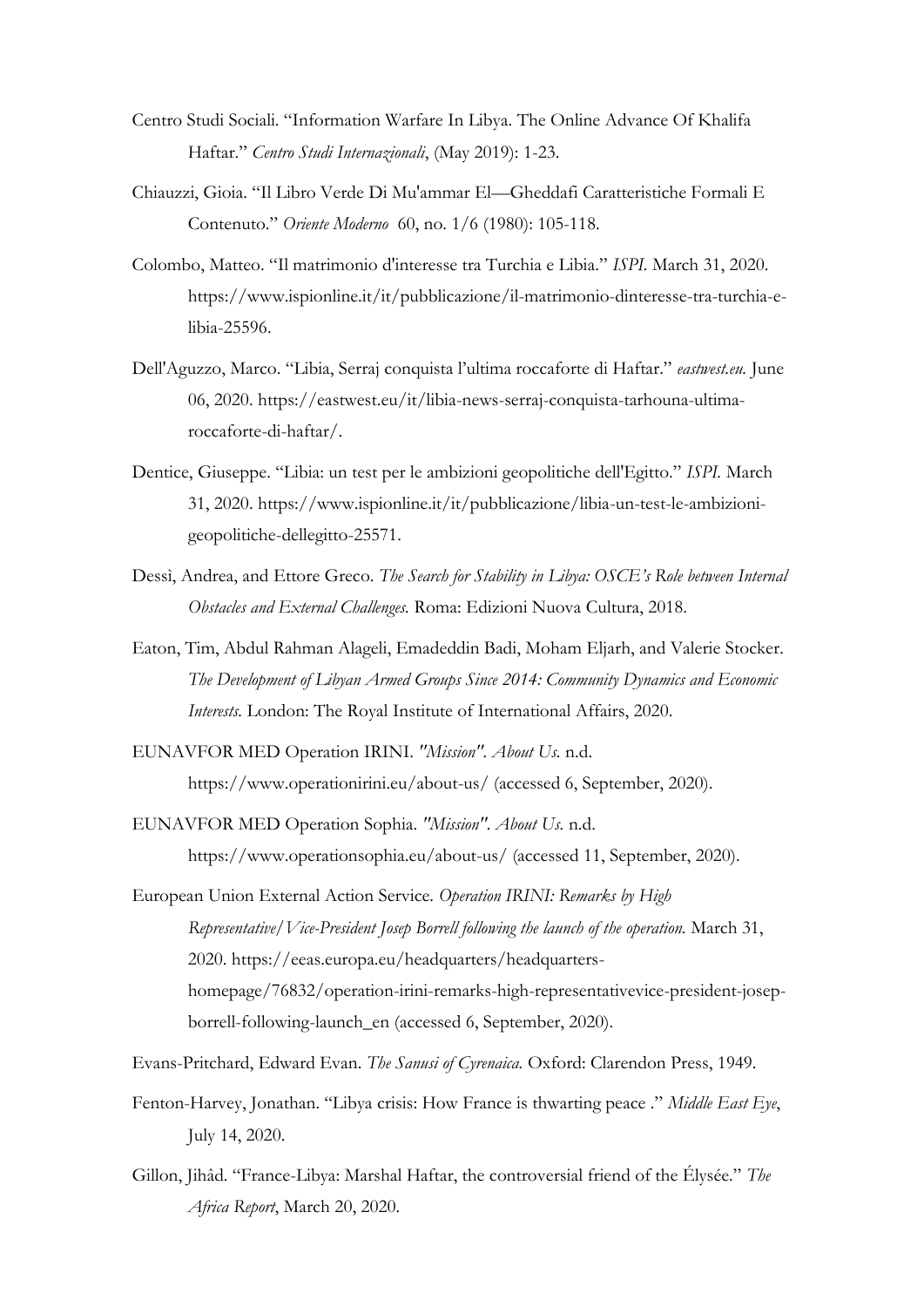- Guttry, Andrea de, Francesca Capone, and Emanuele Sommario. "Dealing with Migrants in the Central Mediterranean Route: A Legal Analysis of Recent Bilateral Agreements Between Italy and Libya." Edited by Howard Duncan. *International Migration* (International Organization for Migration) 56, no. 3 (June 2018): 44-60.
- Harchaoui, Jalel. "How France Is Making Libya Worse." *Foreign Affairs*, September 21, 2017.
- Harchaoui, Jalel, and Lazib Mohamed-Essaib. "Proxy Wars Dynamics in Libya." *The Proxy Wars Project* (Virginia Tech Publishing), 2019.
- Herbert, Matthew. "Libya's war becomes a tech battleground." *issafrica.org*, October 08, 2019.
- Human Rights Watch. "No Escape From Hell: EU Policies Contribute to Abuse of Migrants in Libya." January 2019. https://www.hrw.org/sites/default/files/report\_pdf/eu0119\_web2.pdf.
- International Crisis Group. *Addressing the Rise of Libya's Madkhali-Salafis.* Report No. 200, Brussels: International Crisis Group, April 2019.
- International Crisis Group. "The Libyan Political Agreement: Time for a Reset." *Middle East and North Africa Report N°170*, November 2016: 1-44.
- International Organization for Migration. *Living and Working in the Midst of the Conflict: The Status of Long Term Migrants in Libya.* Tripoli: International Organization for Migration, 2020.
- Joffè, George. "Libya, the new geopolitical arena." *The Journal of North African Studies* 25, no. 5 (July 2020): 681-688.
- Joffé, George, and Emanuela Paoletti. *Libya's foreign policy: drivers and objectives.* Mediterranean Paper Series , Washington D.C.: The German Marshall Fund of the United States, October 2010.
- Kekilli, Emrah, and Bilgehan Ozturk. "Turkey's Position in the Libyan Crisis." *Insight Turkey* 22, no. 2 (Spring 2020): 53-62.
- Lacher, Wolfram. *Briefing Paper: Who is Fighting Whom in Tripoli: How the 2019 Civil War is Transforming Libya's Military Landscape.* SANA Report, Geneva: Small Arms Survey, August 2019.
- —. *Libya's Fragmentation: Structure and Process in Violent Conflict.* London: Bloomsbuy Publishing, 2019.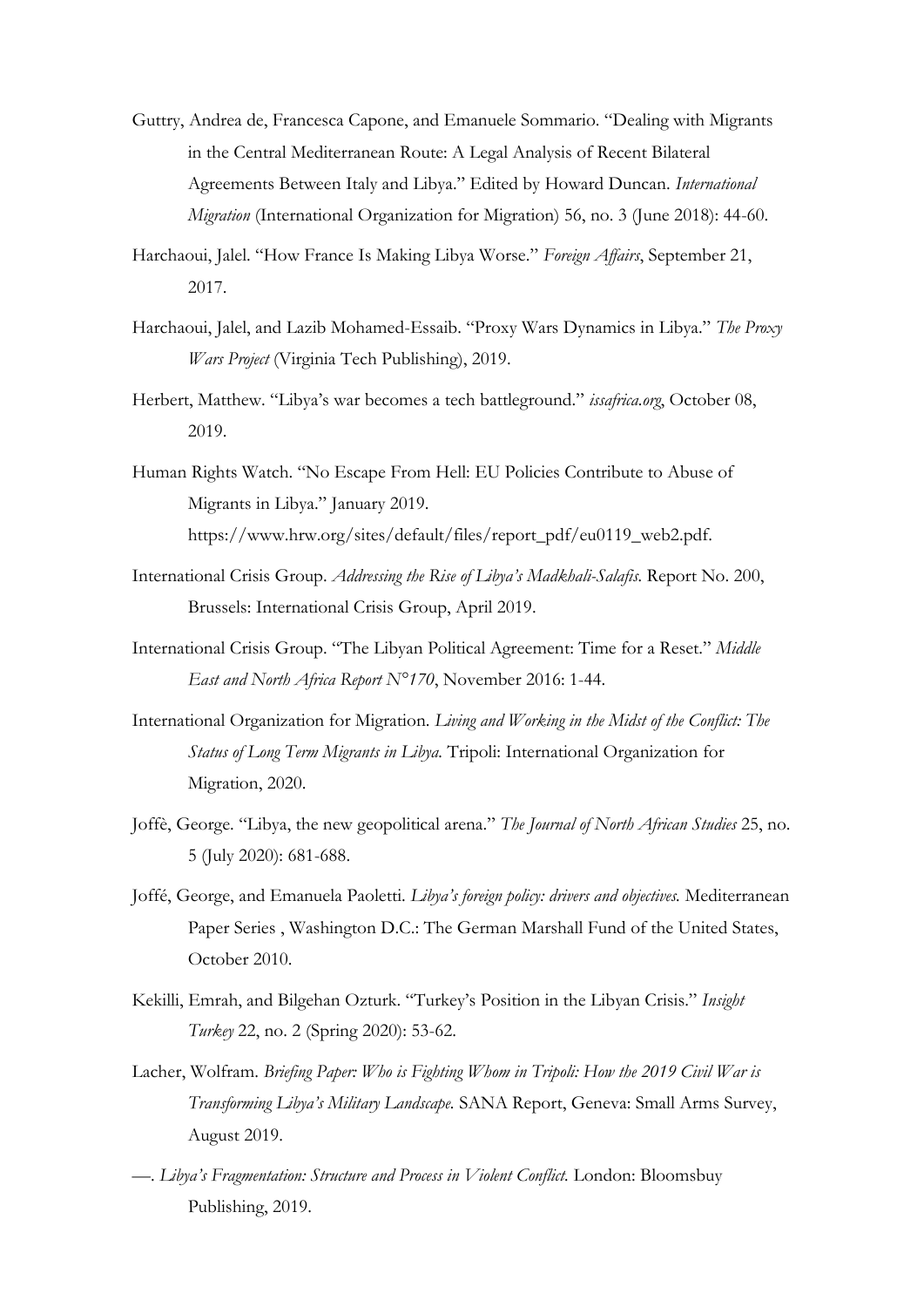- —. *Magnates, Media, and Mercenaries: How Libya's conflicts produce transnational networks straddling Africa and the Middle East.* June 17, 2020. https://pomeps.org/magnates-media-andmercenaries-how-libyas-conflicts-produce-transnational-networks-straddling-africaand-the-middle-east.
- Larssen, Ann Karin. ""Russia: The Principle of Non-Intervention and the Libya Case." In *Political Rationale and International Consequences of the War in Libya*, by Dag Henriksen and Ann Karin Larssen , 67-88. Oxford: Oxford University Press, 2016.
- London, Joshua. *Victory in Tripoli: How America's war with the Barbary Pirates established the U.S. Navy and shaped a Nation.* Hoboken: Wiley and Sons, 2005.
- Loschi, Chiara, and Alessandra Russo. "Whose Enemy at the Gates? Border Management in the Context of EU Crisis Response in Libya and Ukraine." *Geopolitics*, 2020.
- Lust, Ellen. *The Middle East.* 14th Edition. Thousand Oaks: CQ Press, 2017.
- Mancini, Francesco, and Jose Vericat. *Lost in Transition: UN Mediation in Libya, Syria, and Yemen.* New York: International Peace Institute, November 2016.
- Marchi, Ludovica. "The EU in Libya and the Collapse of the CSDP." *US-China Law Review* 14, no. 5 (May 2017): 284-293.
- Martin, Ian. "The United Nations' Role in the First Year of the Transition." In *The Libyan Revolution and its Aftermath*, by Peter Cole and Brian McQuinn, 127-153. London: C. Hurst & Co., 2015.
- Mattes, Hanspeter. "Formal and Informal Authority in Libya since 1969." In *Libya since 1969: Qadhafi's revolution revisited*, by Vandewalle Dirk, 55. Palgrave Macmillan, 2016.
- Mattes, Hanspeter. "Formal and Informal Authority in Libya since 1969." In *Libya since 1969: Qadhafi's Revolution Revisited*, by Dirk Vandewalle, 55-82. New York: Palgrave Macmillan, 2012.
- Mercuri, Michela. *Incognita Libia: Cronache di un Paese sospeso.* Milano: FrancoAngeli, 2017.
- Mercuri, Michela, and Stefano Torelli. *La primavera araba: origini ed effetti delle rivolte che stanno cambiando il Medio Oriente.* Milano: Vita e Pensiero, 2012.
- Mezran, Karim, and Alessia Melcangi. "The Cairo Declaration is a false resolution to Libya's conflict." *Atlantic Council.* June 11, 2020. https://www.atlanticcouncil.org/blogs/menasource/the-cairo-declaration-is-afalse-resolution-to-libyas-conflict/.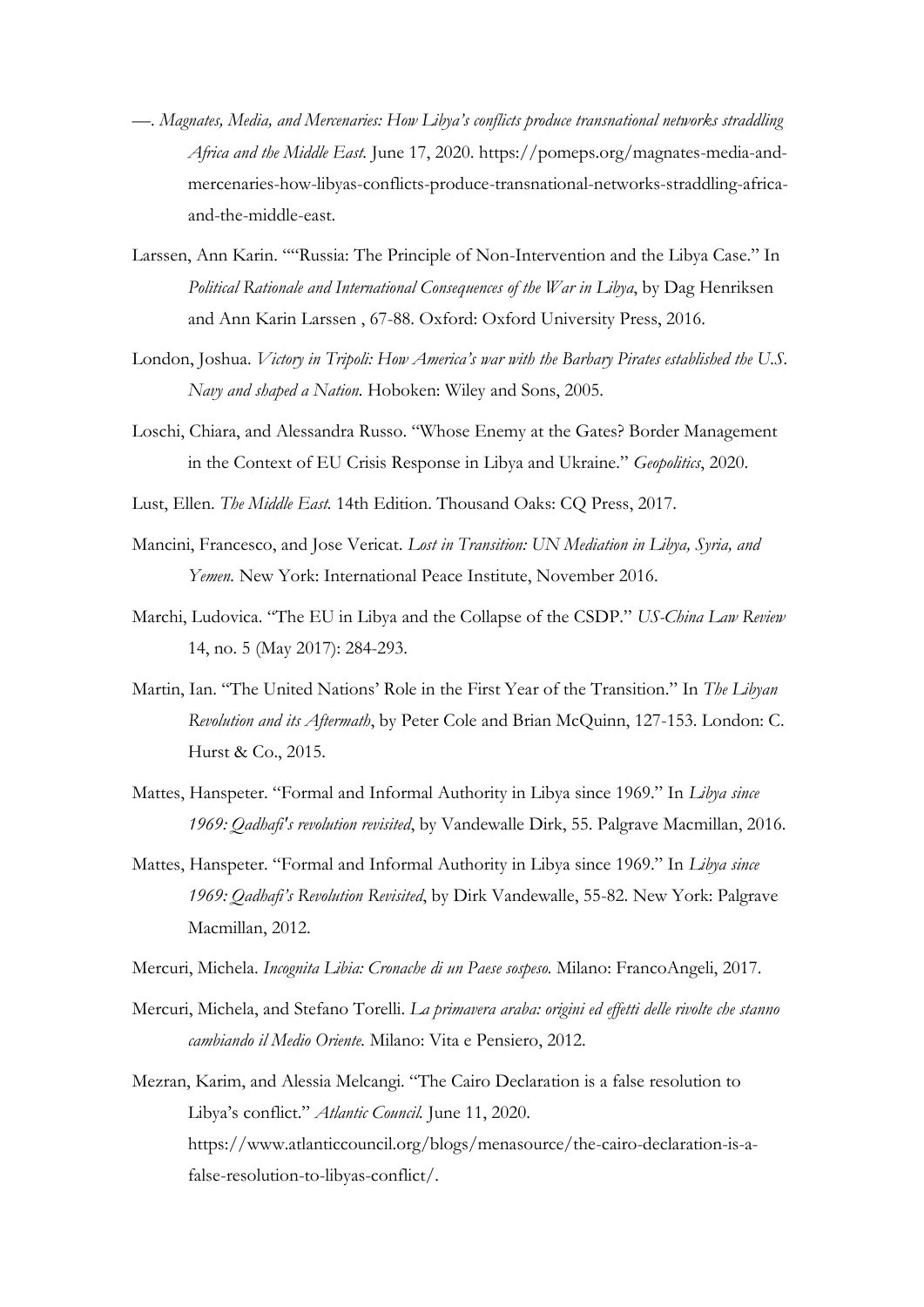- Mezran, Karim, and Arturo Varvelli. *Foreign Actors in Libya's Crisis.* Milan: LediPublishing, 2017.
- Mikaïl, Barah. "From Gaddafi to Haftar: France plays both sides in Libya." *Middle East Eye*, June 11, 2019.
- Mitri, Tarek. "Briefing by the SRSG Tarek Mitri to the Security Council." November 8, 2012.
- Muriel Asseburg, Wolfram Lacher, and Mareike Transfeld. *Mission Impossible? UN Mediation in Libya, Syria and Yemen.* SWP Research Paper 8, German Institute for International and Security Affairs, 2018.
- Murthy, C. S. R. "United Nations and the Arab Spring: Role in Libya, Syria, and Yemen." *Contemporary Review of the Middle East* 5, no. 2 (June 2018): 116–36.
- Pack, Jason. "Kingdom of Militias: Libya's Second War of Post-Qadhafi Succession." *ISPI.* May 31, 2019. https://www.ispionline.it/en/pubblicazione/kingdom-militiaslibyas-second-war-post-qadhafi-succession-23121.
- Palm, Anja. *The Italy-Libya Memorandum of Understanding: The baseline of a policy approach aimed at closing all doors to Europe?* October 2, 2017. https://eumigrationlawblog.eu/theitaly-libya-memorandum-of-understanding-the-baseline-of-a-policy-approachaimed-at-closing-all-doors-to-europe/.
- Pargeter, Alison. "Libya's New Action Plan: A Recipe for Success?" *Al-Jazeera Center for Studies*, October 17, 2017.
- —. *Libya: The Rise and Fall of Qaddafi.* New Haven: Yale University Press, 2012.
- Pelt, Adrian. *Libyan Independence and the United Nations: A Case of Planned Decolonization.* New Haven: Yale University Press, 1970.
- Presse und Informationsamt der Bundesregierung. "The Berlin Conference on Libya Conference Conclusions." *Pressemitteilung* 31, no. 20 (January 2020): 1-9.
- Princen, Thomas. *Intermediaries in International Conflict.* Princeton: Princeton University Press, 1992.
- Romano, Sergio. *La Quarta Sponda: Dalla guerra di Libia alle rivolte arabe.* Milano: Longanesi Saggistica, 2015.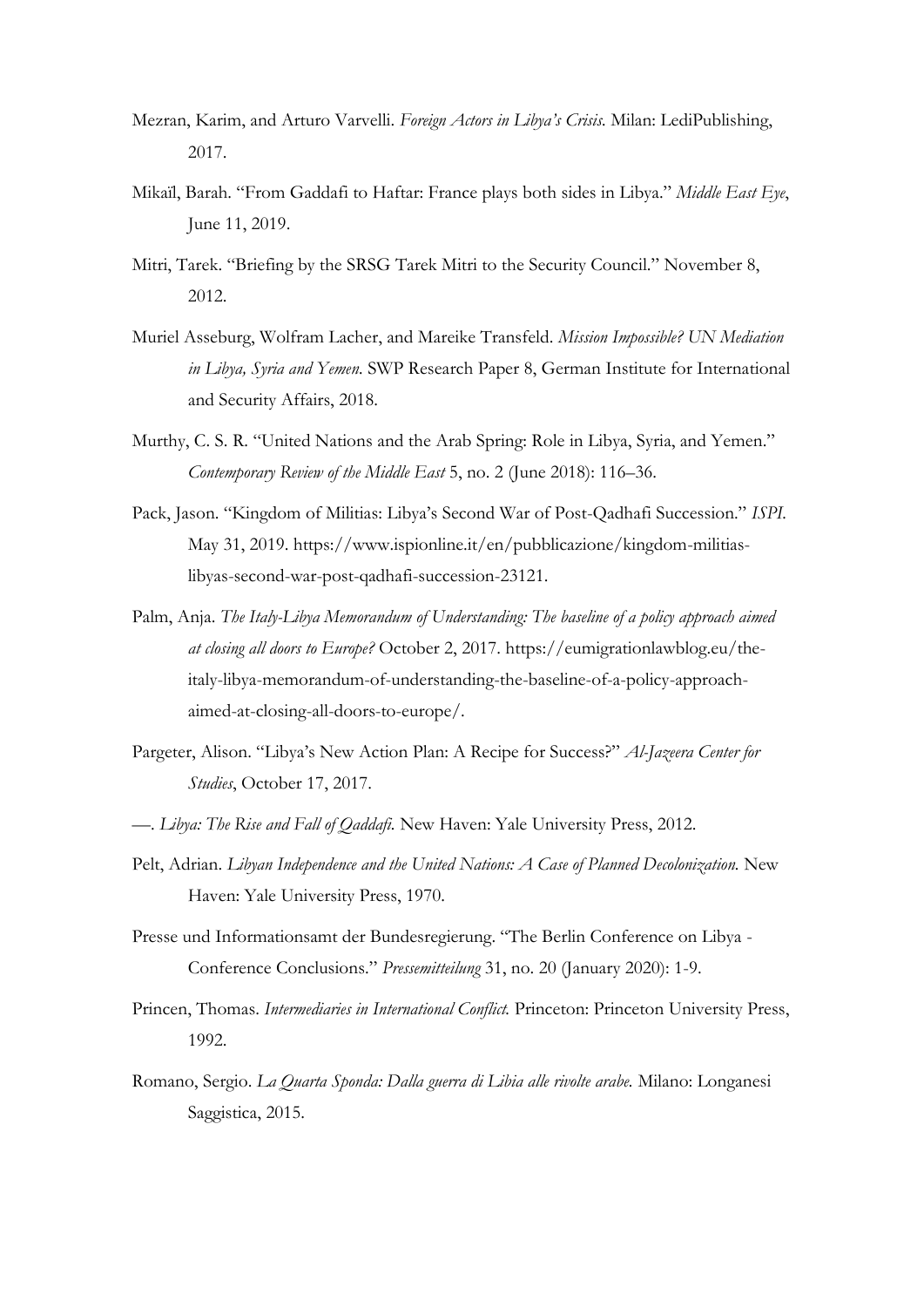- Ronzitti, Natalino. "The Treaty on Friendship, Partnership and Cooperation between Italy and Libya: New Prospects for Cooperation in the Mediterranean?" *Bulletin of Italian Politics* 1, no. 1 (2009): 125-133.
- Rossi, Ettore. "Per la storia della penetrazione turca nell'interno della Libia e per la questione dei suoi confini." *Oriente Moderno* 9, no. 4 (1929): 153-167.
- —. *Storia di Tripoli e della Tripolitania: Dalla conquista araba al 1911.* Vol. 60. Roma: Istituto per l'Oriente, 1968.
- Sagdiev, Rinat, and Aidan Lewis. "UPDATE 1-EXCLUSIVE-Supplies of banknotes from Russia to east Libya accelerated this year -data." *Reuters.* October 29, 2019. https://uk.reuters.com/article/libya-economy/update-1-exclusive-supplies-ofbanknotes-from-russia-to-east-libya-accelerated-this-year-data-idUKL8N27E3HN.
- Sahin, Tuba. "Turkey, Libya ink deal to boost trade, economic ties." *Anadolu Agency.* August 13, 2020. https://www.aa.com.tr/en/africa/turkey-libya-ink-deal-to-boosttrade-economic-ties/1940261.
- Saini Faisanotti, Federica. "L'Europa e la Libia: cosa (non) ci ha insegnato Berlino." *ISPI*, March 31, 2020.
- —. "La Libia a un anno dall'offensiva di Haftar." *ISPI.* May 23, 2020. https://www.ispionline.it/it/pubblicazione/la-libia-un-anno-dalloffensiva-dihaftar-26253.
- Salerno, Eric. *Genocidio in Libia, Le atrocità nascoste dell'avventura coloniale italiana (1911-1931).* 2nd ed. Roma: ManifestoLibri, 2005.
- Sanchez, Gabriella. *Beyond Militias and Tribes: The Facilitation of Migration in Libya.* EUI Working Paper, Robert Schuman Center for Advanced Studies, Migration Policy Center, Badia Fiesolana: European University Institute, 2020.
- Segrè, Claudio G. *Fourth Shore: the Italian Colonization of Libya.* Chicago: University of Chicago Press, 1975.
- Smits, Rosan, Floor Janssen, Ivan Briscoe, and Terri Beswick. *Revolution and its discontents: state, factions and violence in the new Libya.* Report, The Hague: Clingendael Institute, 2013.
- Smits, Rosan, Floor Janssen, Ivan Briscoe, and Terri Beswick. *Revolution and Its Discontents: State, Factions and Violence in the New Libya.* Report, The Hague: Clingendael Institute, 2013.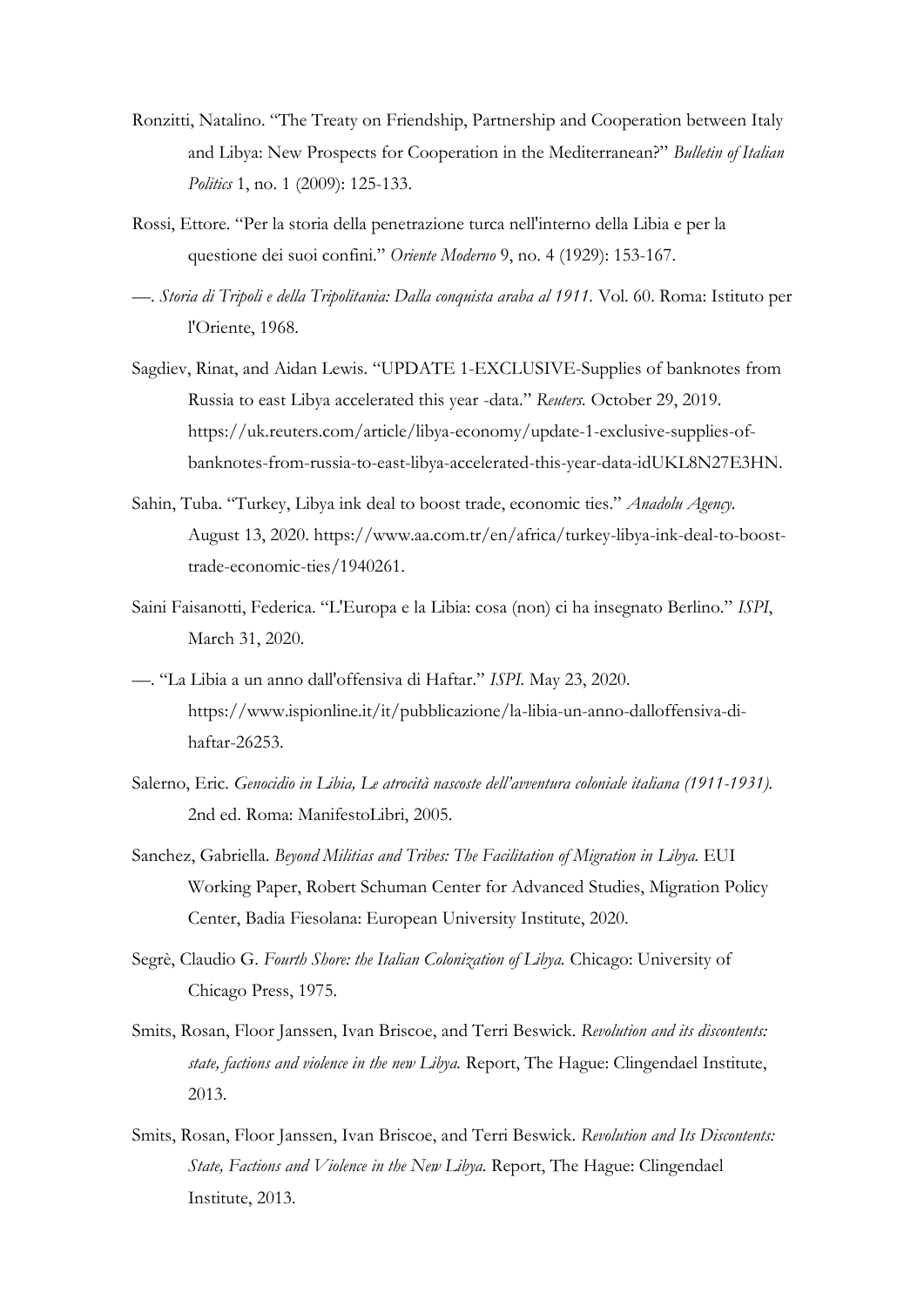Snyder, Stephen. "Libyan warlord took a twisted path to Tripoli." *PRI*, April 10, 2019.

- St John, Ronald Bruce. "From the February 17 Revolution to Benghazi: rewriting history for political gain." *The Journal for North African Studies* 21, no. 3 (2016): 357-378.
- —. *Libya: From Colony to Revolution.* Kindle ed. London: Oneworld Publications, 2017.
- St John, Ronald Bruce. "Libyan Election Breaks Arab Spring Pattern." *The International Spectator* 47, no. 3 (2012): 13-19.
- Stavridis, Stelio. ""EU incoherence and inconsistency over Libya": evidence to the contrary." *Cahiers de la Mediterranée* 89 (2014).
- Strategici, Centro Militare di Studi. *Analisi Strategica del 2019 - Mashreq, Gran Maghreb, Egitto e Israele.* Osservatorio Strategico 2019, Roma: Centro Alti Studi per la Difesa, Novembre 2019.
- Tarkowski Tempelhof, Susanne, and Omar Manal. *Stakeholders of Libya's February 17 Revolution.* Report No. 300, Washington D.C.: United States Institute of Peace, 2012, 2.
- Theron, Julien. "French Foreign Policy in Libya and Syria (2003–2017): Strategic Adaptability in Quickly Changing Environments." In *The World Community and the Arab Spring*, by Cenap Çakmak and Ali Onur Özçelik, 213-240. Palgrave Macmillan, 2019.

Trew, Bel. "Inside the Murky World of Libya's Mercenaries." *The Independent.* June 15, 2020.

*UN in Libya.* n.d. https://unsmil.unmissions.org/un-libya (accessed August 27, 2020).

*UN Security Council Resolution 1970 (February 26, 2011).* UN Doc. S/RES/1970 (n.d.).

- UNHCR. "Global Report 2018." June 24, 2019.
- United Nations Support Mission in Libya. "Acting SRSG Stephanie Williams Briefing to the Security Council." May 19, 2020. https://unsmil.unmissions.org/sites/default/files/acting\_srsg\_briefing\_to\_the\_sec urity\_council\_-\_19\_may\_2020\_-\_as\_delivered.pdf.
- —. *Desperate and Dangerous: Report on the human rights situation of migrants and refugees in Libya.* December 18, 2018. https://unsmil.unmissions.org/sites/default/files/libyamigration-report-18dec2018.pdf.
- United Nations Support Mission in Libya. "Libyan Political Agreement." 17 December 2015.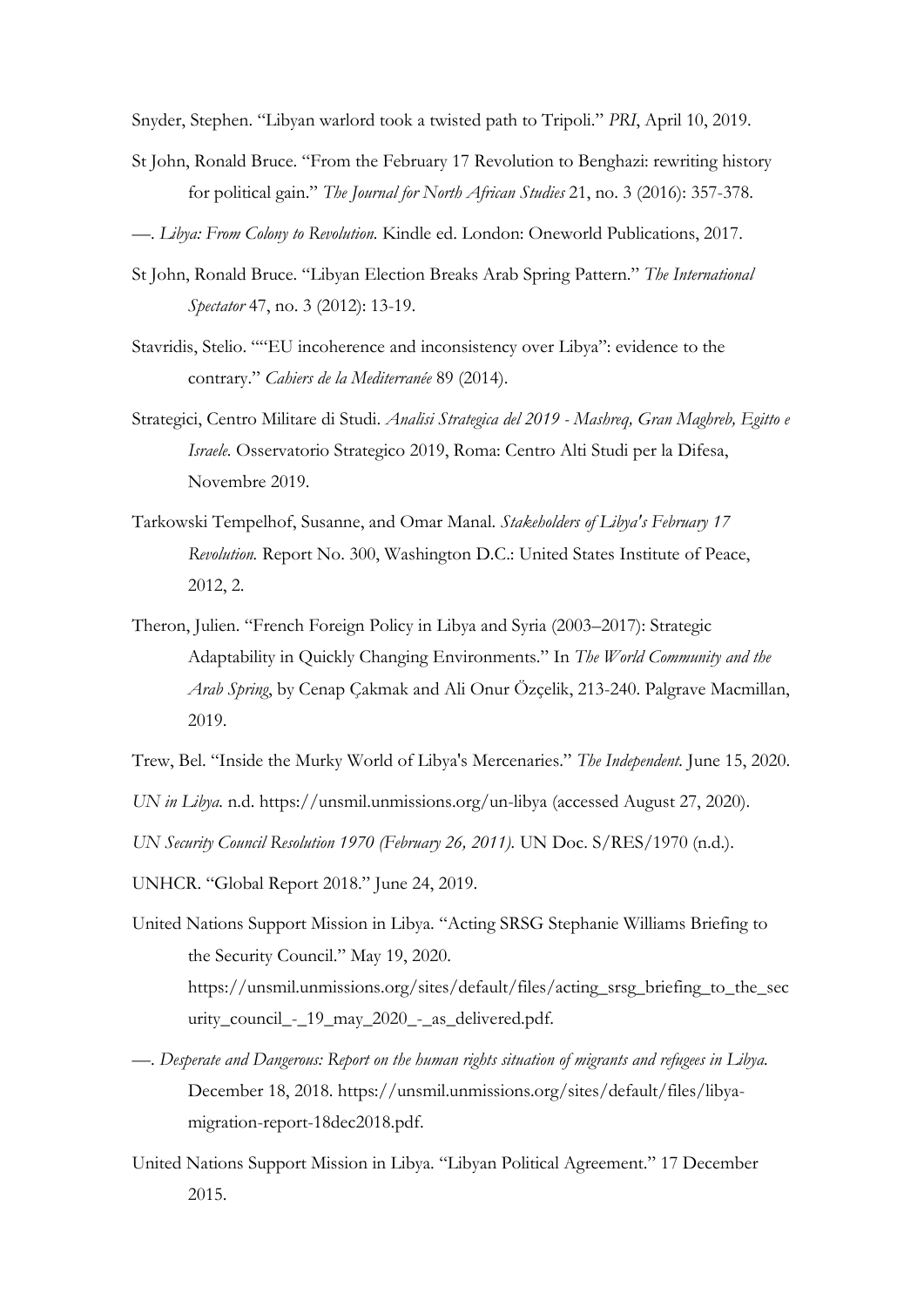United States Africa Command. *Russia and the Wagner Group continue to be involved in both ground and air operations in Libya.* July 24, 2020. https://www.africom.mil/pressrelease/33034/russia-and-the-wagner-groupcontinue-to-be-in.

Vandewalle, Dirk. *A history of modern Libya.* New York: Cambridge University Press, 2012.

- Varvelli, Arturo, and Matteo Villa. *Italy's Libyan conundrum: The risks of short-term thinking.* November 26, 2019. https://www.ecfr.eu/article/commentary\_italys\_libyan\_conundrum\_the\_risks\_of\_ short\_term\_thinking.
- Vericat, José, and Mosadeka Hobrara. *From the Ground Up: UN Support to Local Mediation in Libya.* New York: International Peace Institute, June 2018.
- Villa, Matteo, Rob Gruijters, and Elias Steinhilper. *Outsourcing European Border Control: Recent Trends in Departures, Deaths and Search and Rescue Activities in the Central Mediterranean.* September 11, 2018. https://www.law.ox.ac.uk/research-subject-groups/centrecriminology/centrebordercriminologies/.
- Waal, Alex de. "African Roles in the Libyan Conflict of 2011." *International Affairs* 89, no. 2 (March 2013).
- Wardany, Salma El. "Libya blames UAE blockade for latest halt in oil exports." *Al-Jazeera.* July 13, 2020. https://www.aljazeera.com/ajimpact/libya-blames-uae-blockadelatest-halt-oil-exports-200713160350695.html.
- Watanabe, Lisa. "UN Mediation in Libya: Peace Still a Distant Prospect." *CSS Analyses in Security Policy* (Center for Security Studies), no. 246 (June 2019): 1-4.
- World Bank. *The economic development of Libya.* Washington D.C.: The Johns Hopkins University Press, 1960.

Wriight, John. *Libya.* New York: Praeger, 1969.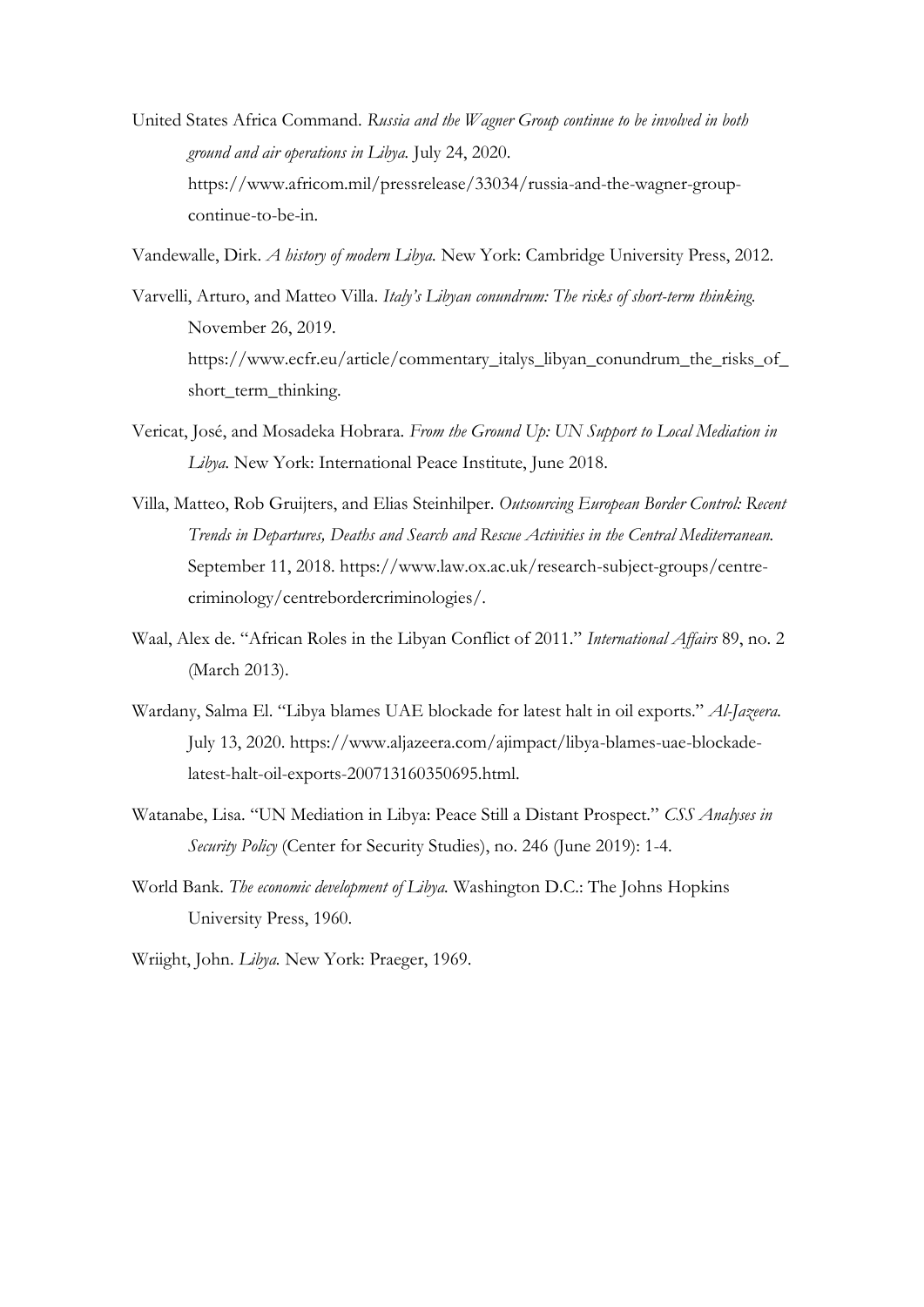#### **SUMMARY**

Nine years after the fall of Qadhafi's regime in 2011, Libya's geopolitical scenario is still characterized by political, military and social instability. Not only is the process of democratic transition failed but there has also been an escalation in the intensity and cruelness of the hostilities, after Marshal Khalifa Haftar, head of the Libyan National Army, launched his campaign to conquer the country in 2019. Although the Turkish intervention has altered the military balance of power, leading to the liberation of Tripoli and to the withdrawal of LNA forces from Western Tripolitania, the risk of armed conflict is still concrete. The recent announcement of a ceasefire between the Government of National Accord and the House of Representatives is threatened by the military stalemate around Sirte and al-Jufrah, the protracted oil blockade and the fragmentation in the unreformed security sector. Currently, Libya is experiencing mounting social unrest caused by the worsening of living standards due the recurring power outages and water cuts, the increasing claims of corruption towards the governmental institutions, and the COVID-19 pandemic, which have resulted into both an economic and a humanitarian crisis.

One possible explanation for the collapse of the Libyan revolution of 2011 and the ensuing drift towards this persistent political and military instability lies in the flawed Libyan nationbuilding process. The inherent traits of the Libyan society, namely its regionalist resentments and its tribal structure, have historically resisted the establishment of resilient state institutions and the creation of a shared sense of national identity, capable of preventing the fragmentation of the country in the aftermath of the fall of Qadhafi's regime. Libya stands on the verge of three worlds, African, Arab, and Mediterranean, and the three regions which compose it, Tripolitania, Cyrenaica and Fezzan, have been heavily influenced by their relations and connections with the neighbouring territories and by their different early colonial experiences, which have contributed to the over-time development of distinct outlooks and viewpoints among their respective citizens. The tribal organization of the Libyan society derives from the Arab invasions of the  $7<sup>th</sup>$  and  $10<sup>th</sup>$  centuries and has favoured the creation of strong kinship and communal affiliations, conveying the authority to the elders and the tribal leaders and, as such, concentrating the power to the local level. Regionalism and tribalism are issues with which any colonizing power or any Libyan leadership have had to confront themselves in the centuries and which vehemently reemerged after the ousting of Qadhafi.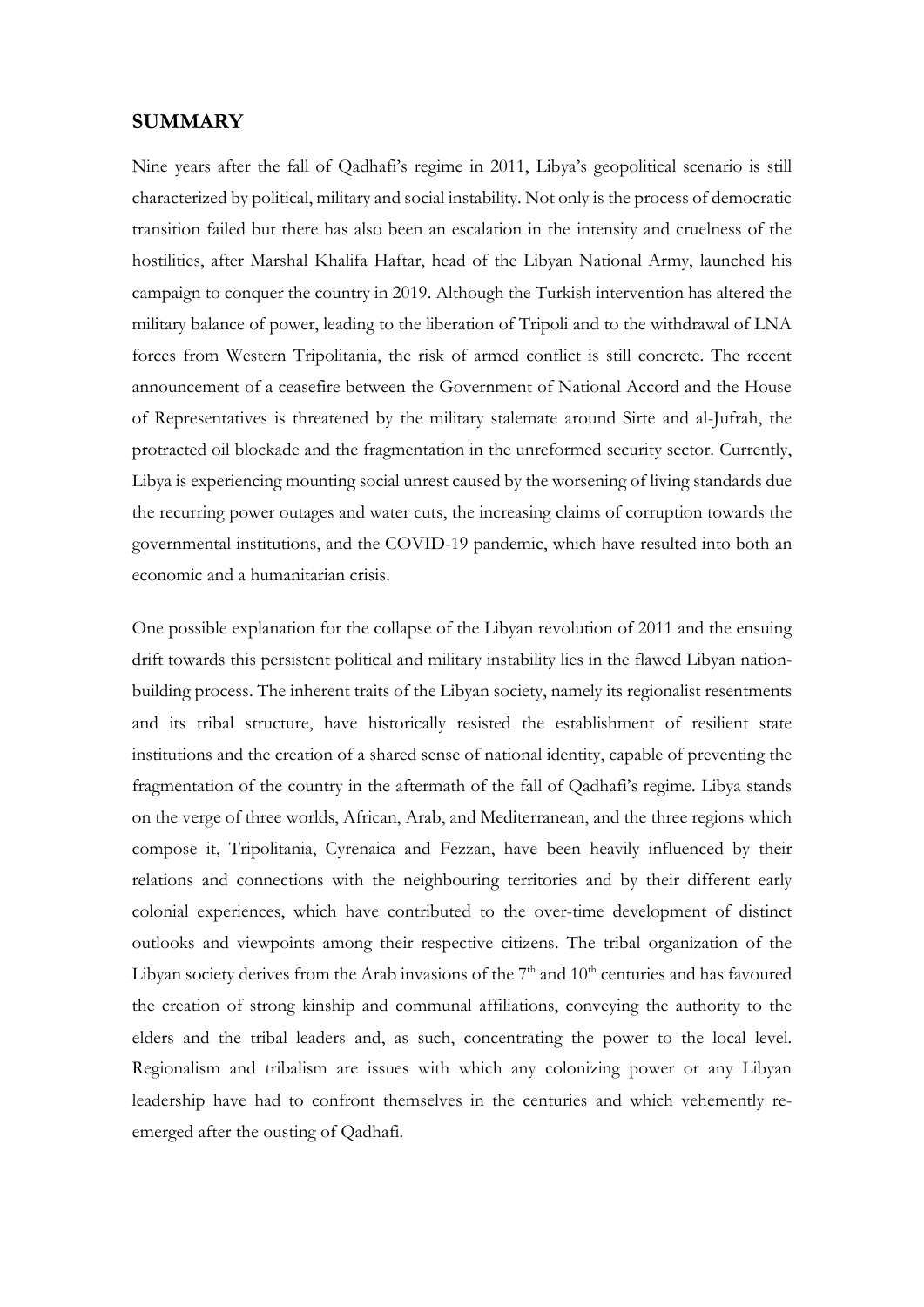The colonial legacy has been another fundamental aspect of Libyan troubled nation-building project. Beyond the above-mentioned Arab invasions and the previous periods of domination by Greeks, Phoenicians and Romans, the modern era of foreign colonization in Libya began with the conquest of Tripoli by the Ottoman Empire in 1551. Initially, the Ottomans left extensive autonomy to the Libyan regency, so much that they allowed the establishment of a hereditary dynasty. Founded by Ahmad al-Qaramanli, this dynasty ruled over the country for 124 years, conducting an independent domestic and foreign policy and often resorting to aggressive economic practices, such as slaves trades and acts of piracy and buccaneering towards the European fleets involved in the trade of goods in the Mediterranean. However, after that this aggressive policy of the Qaramanlis induced the United States administration to fight the first war away from the American soil, in 1835 the Ottoman Empire decided to reassert its authority over Libya through a set of three military campaigns which granted the Sublime Porte sovereignty also over the hinterland of Cyrenaica and Tripolitania, and over Fezzan. Thus, during the 19<sup>th</sup> century, Libya became subject to the wider process of Ottoman reforms known as *tanzimat*, which entailed a strict centralization of the administration and a reorganization of the territory in provinces (*wilayat)*  and municipalities, crossing the historical tribal land subdivisions. These reforms were aimed at secularizing and modernizing the country vis-à-vis the European empires and represented the first normative attempt to unify the country's administration and limit the importance of both the tribes and Islam within the Libyan institutional system, despite the reluctance of the population.

In 1911, the Italian government led by Giovanni Giolitti declared war to Istanbul and invaded Libya. The Italian forces were immediately confronted by the staunch Libyan resistance which limited their control over the hinterland of the country, especially in Cyrenaica, where the religious order of the Sanusiyya had established a quasi-state structure and had mobilized the Eastern tribes against the invasion. The early years of the Italian rule were characterized by a liberal and tolerant approach, culminated in 1919 with the promulgation of the "Legge Fondamentale", a statute of liberal imprint which guaranteed a series of civil and religious rights to the local population. The most prominent outcome of this liberal and democratic concessions was the proclamation of the Tripolitanian Republic, the first formally republican government in the Arab world. Despite its fundamental role as expression of the unification of the Tripolitanian tribes, the project soon collapsed, effectively torn by intertribal struggles for the leadership. With the rise of Fascism in October 1922, the Mussolini regime reneged on the liberal policy of collaboration with local elites and started a project of reconquest of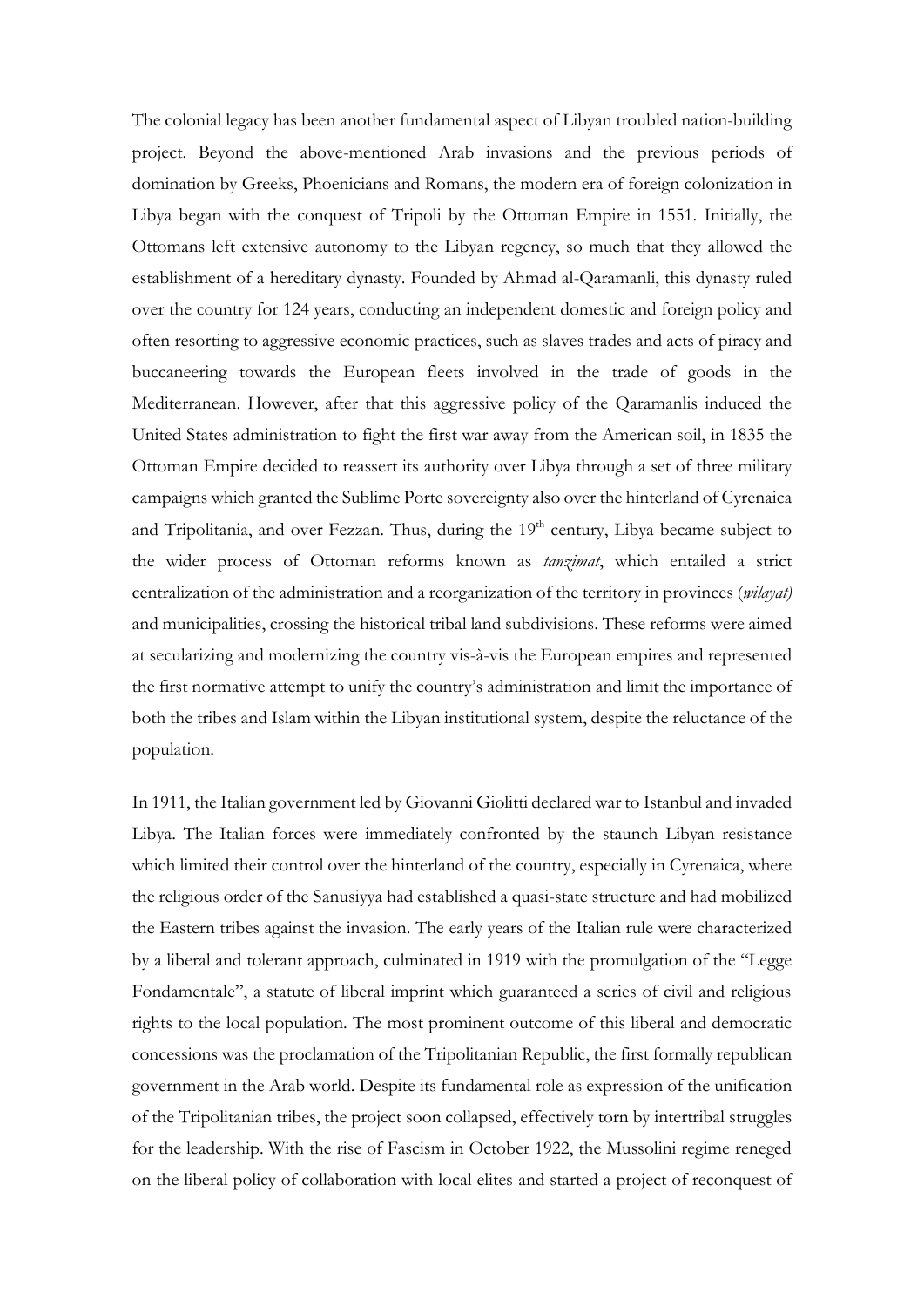the country resorting to brutal methods and war crimes, such as mass deportations, concentration camps and chemical weapons. During the 1930s, the regime tangibly began the transformation of Libya into the "Fourth Shore" of Italy, integrating it into the Italian territory and completing the demographic colonization of the country with the arrival of over 100,000 settlers. In the aftermath of the second global conflict, Libya possessed a considerable system of infrastructures and public utilities and an improved agricultural sector, however, three decades of Italian rule left the country with a highly uneducated, unskilled and uninformed citizenry. The complete centralization of power in the hands of the governor prevented the establishment of national political and administrative institutions and the systematic exclusion of the Libyans from the public life did not favour the formation of political movements, reviving the role of tribal and kinship affiliations.

Following long international negotiations among the four main powers emerged from World War II, namely the United States, Russia, France and Great Britain, the intervention of the United Nations General Assembly ended four centuries of foreign domination and, in 1951, the independent United Kingdom of Libya was proclaimed. Idris al-Sanusi, former Emir of Cyrenaica, was appointed King and head of the government, which assumed the form of a federal hereditary monarchy. Despite the achievement of the independence, the social and institutional cleavages within the country remained deep, as proven by the need to establish two alternating capitals, one in Cyrenaica (Benghazi) and one in Tripolitania (Tripoli), and by the extensive autonomy retained by the local administrations, which hindered the policymaking at the national level. With the discovery of oil deposits in the country, the federal formula was abandoned in favour of a centralization of power in the hands of the government, to facilitate the collection of taxes and oil revenues. Nevertheless, the reluctancy of King Idris to assume a strong leadership, the widespread corruption, the cronyism in the appointment of political and administrative charges, and the unequal redistribution of oil revenues once more damaged the institution-building process and exacerbated popular resentment towards the monarchy.

In 1969, the Libyan captain Mu'ammar Qadhafi led a group of young army officers in a coup d'état which ousted the monarchy and established a military autocratic regime which lasted for over four decades. In 1977, Qadhafi proclaimed the institution of the Socialist People's Libyan Arab Jamahiriya, a new form of political organization grounded on direct democracy and government of the masses. Qadhafi's political project was entirely based on an "institutionalized statelessness", namely the dissolution of the state institutions, the political parties and the parliamentary representation in favour of the creation of local popular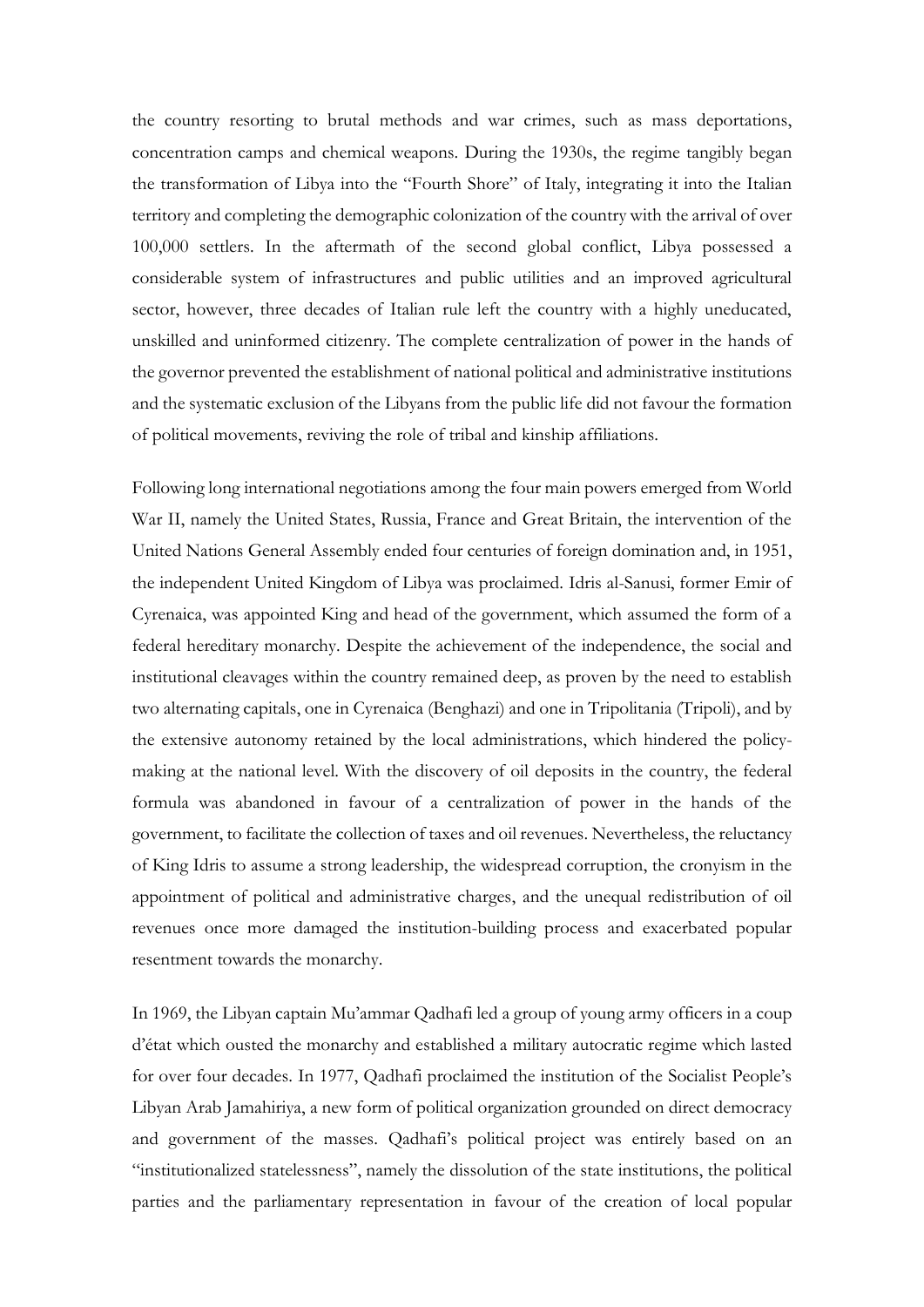congresses capable of conveying the demands of the population to the leadership. At the same time, he centralized the decision-making into his hands, creating a dichotomy between the formal and informal structure of government. At the economic level, Libya became a full-fledged rentier state, relying totally on oil revenues, as the private property and private initiative remained abolished until 1999. In terms of foreign policy, Qadhafi's aggressive anticolonialist, pan-Arab and pan-African stance and his support for Islamic terrorist movements led the country to an open confrontation with the West, until the sanctions issued by the United Nations forced him to dismantle the Libyan nuclear programme and embark upon a process of reconciliation with the international community. Nevertheless, Qadhafi's rule was detrimental for the Libyan nation-building process, as it dissolved the weak state institutions and bureaucracy created by the monarchy and it hindered the creation of a shared national identity by barring political parties and preventing the formation of a civil society. Like his predecessor, Qadhafi resorted to patronage and distribution of charges, privileging tribes loyal to the regime, fostering the re-emergence of historical tribal and regional resentments.

As the long wave of the Arab Spring reached Libya, a country hardened by decades of authoritarianism and lack of civil and human rights mobilized to oust Qadhafi in what has been rightfully defined a popular revolution. Tribal chiefs, armed militias, exiled opponents, defected military officials, and civilians mobilized to fight against the regime. Nevertheless, the UN-backed NATO intervention proved fundamental to overcome the brutal regime repression. Regional and international powers supported the rebels providing weapons and economic resources, and the European countries, led by France and Great Britain with the supervision of the United States, formed a coalition of the willing to enforce the no-fly zone over the country and conduct airstrikes against Qadhafi's forces. After the fall of Qadhafi, a process of social and political fragmentation began, splitting the regime strongholds from the revolutionary cities as well as the moderate camp from the revolutionary hard-liners. Although the Constitutional Declaration issued by the National Transitional Council, the political leadership of the rebels, as well as the positive outcome of the June 2012 elections, suggested that Libya had undertaken the path towards a democratic and peaceful transition, the increasing influence of the armed militias and the political rifts within the General National Congress denied this assumption. In particular, with the promulgation by the Islamist camp within the GNC of the Political Isolation Law, an act which excluded former regime officials from any political or military institution, the conflict between the different factions and communities escalated. In May 2014, following the refusal of the Islamist government to dismantle the GNC, hold new parliamentary elections and start the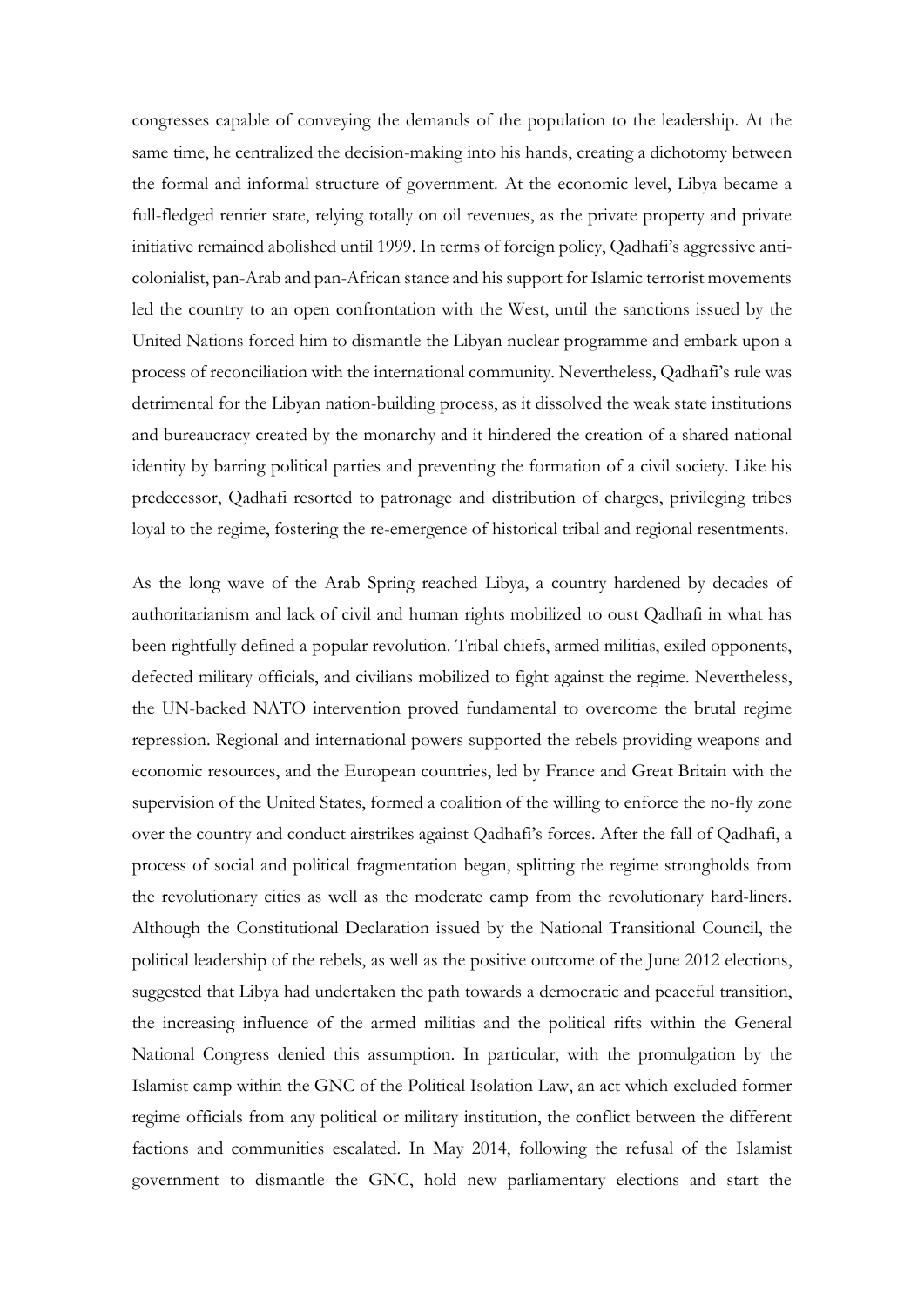constitutional process, the former Libyan General Khalifa Haftar formed the Libyan National Army and launched the Operation Dignity, with the goal of cleansing Cyrenaica and the country of Islamists and terrorist groups. In response to this attack, the Libyan branch of the Muslim Brotherhood and the Islamist leaders and armed militias formed an opposing coalition named "Libya Dawn". The clash between the two factions polarized Libya and weakened the political authority of the House of Representatives, the new parliamentary institution emerged from the elections of June 2014. Following the conquest of Tripoli by the Libya Dawn coalition, the HoR representatives were forced to flee to Tobruk, where the assembly was established. With the move to the East, Haftar managed to exploit the weakness of the HoR due the boycott of the Islamist members and obtain its support, being officially appointed General Commander of the Armed Forces in 2015. Between 2014 and 2018, with the backing of his international allies, namely the UAE, Egypt, France and Russia, Haftar attacked the Islamist militias and IS affiliates in Cyrenaica, liberating Benghazi and Derna, and conquered the Oil Crescent, taking control over the oil terminals and obtaining remarkable international legitimacy. In April 2019, he launched the Operation Flood of Dignity, in the attempt to seize Tripoli and establish a military regime. Today, the LNA coalition counts approximately 25,000 troops, of which 7,000 are regular full-time militia members, and the remaining 18,000 troops form a part of the auxiliary forces. The latter include armed militias from Zintan and Tarhouna, Madkhali Salafi groups from Cyrenaica and Tripolitania as well as foreign mercenaries from Chad, Sudan and Russia. Since its creation, the LNA has undergone a process of training and professionalization of its members, although Haftar has integrated its ranks with affiliated tribes and family members, such as his son Khaled, who has been nominated leader of the largest LNA battalion, the  $106^{\text{th}}$ .

In the West, the political and social fragmentation emerged after the civil war was only nominally mitigated by the signing in 2015 of the Shkirat Agreement, an UN-brokered power-sharing deal which envisioned the creation of a unitary government in Tripoli. The government led by al-Sarraj relied for its security on a quartet of armed militias based in Tripoli, which benefited from this privileged position monopolising the security sector in the capital and conducting predatory practices over the state resources. This led to the so-called "Late Summer War", in which Zintani and Misratan militias vainly attacked the Tripoli quartet in the attempt to gain access to the city. Following the offensive by the LNA in April 2019, the Tripolitanian armed groups were forced to unite under the banner of the GNA and launched the Operation Volcano of Rage in defence of Tripoli. The anti-LNA coalition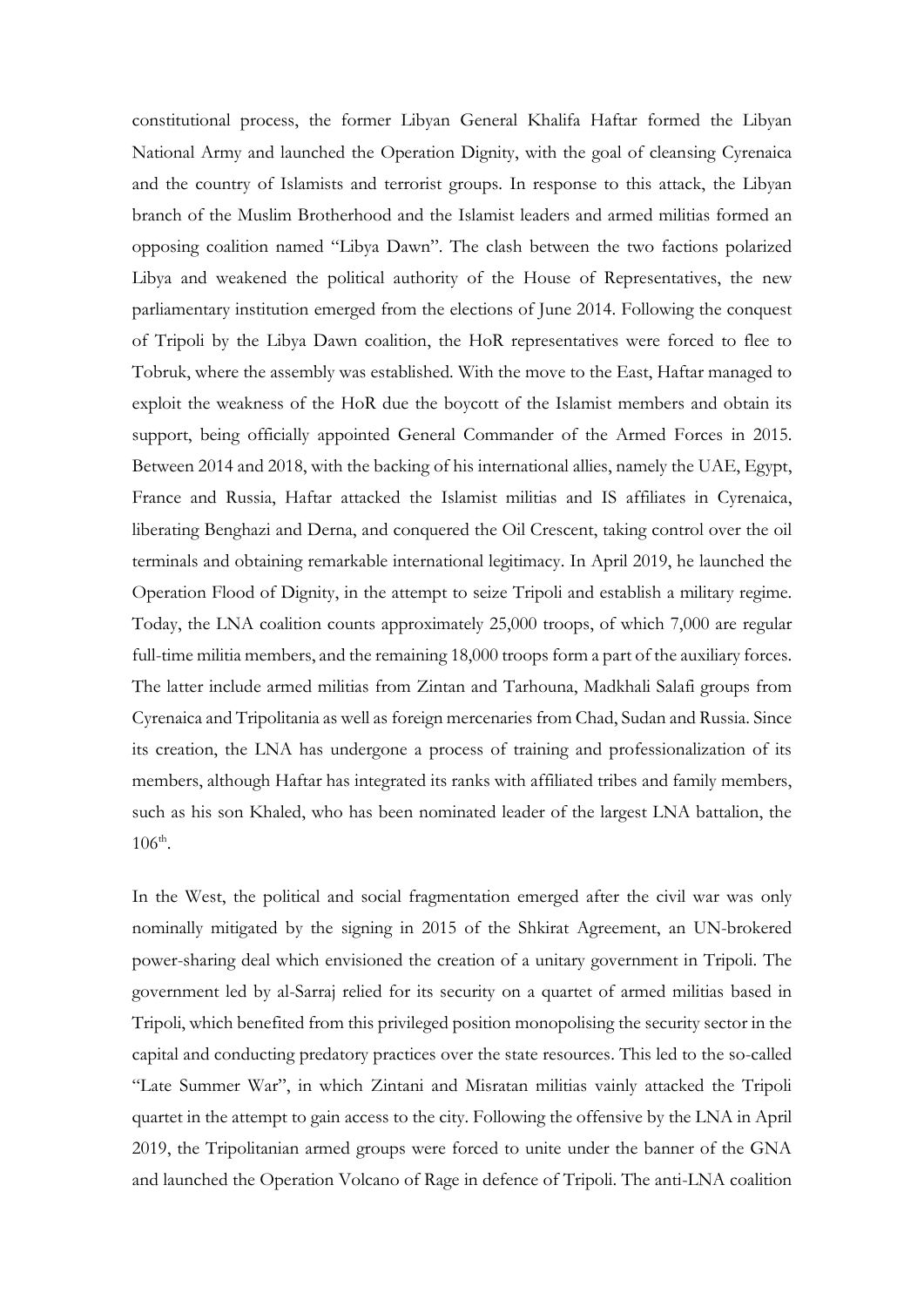comprises rival militias, such as the Misratan and Zintani forces, radical Islamist armed groups, the main Tripoli militias, and fighters from the Tubu and Touareg minorities. Despite the early victories of the LNA faction, the decisive military intervention of Turkey in January 2020 has allowed the GNA coalition to repel Haftar's offensive and liberate Tripoli, conquering also several cities in Tripolitania as well as the strategic al-Watiya airbase, and forcing the retreat of the LNA to Sirte and al-Jufra, which are now the epicentre of the military stalemate and the international negotiations.

Since the 2011 uprisings, foreign meddling has been instrumental in extending the duration of the conflict and in escalating its intensity, as regional and international powers have provided weaponry and extensive funding to the different factions. The Gulf States have been the most active players, as their contrasting religious ideologies and foreign policy interests have led them to support opposing camps, transforming the Libyan civil war into a proxy war. The Wahhabi doctrine of Saudi Arabia and the United Arab Emirates, which are supportive of military and autocratic regimes, clashed with Qatar's advocacy for political Islam and the Muslim Brotherhood, which promotes the popular participation in the political arena. In particular, the UAE have been a staunch supporter of Haftar and the secular bloc within the GNC, financing the creation of the LNA and providing training and intelligence to its air force. The UAE have supplied the LNA with the most advanced weaponry, consisting of France and Russian fighter jets and Chinese drones, while directly conducting ISR missions and airstrikes against Islamists and GNA outposts in Tripolitania. Conversely, Qatar has backed the Libyan Muslim Brotherhood in the GNC and the Islamist militias, particularly the Misratan brigades, which have received military, technical, financial and political assistance. A fundamental asset for Qatar's foreign policy to exert its foreign policy in Libya was represented by its media empire Al-Jazeera, which has broadcasted the efforts of the Libya Dawn camp and of the GNA coalition against Haftar in 2014 and 2019, respectively.

In addition to the Gulf States, Egypt has also intervened in the Libyan conflict, due to its concerns over the security of its border with Libya and over the threat represented by the IS affiliates. After the ousting of Mohamed Morsi, a Muslim Brotherhood exponent, and the rise to power of General al-Sisi, Egypt has sided with Haftar in the fight against terrorism and political Islam, financing the LNA's expansionist project, smuggling through its border increasing amounts of weapons, including armoured vehicles and aircrafts, as well as fighters to sustain the LNA troops, and making available its airbases for the UAE's airstrikes against the GNA. Furthermore, Egypt considers Libya a fundamental geopolitical asset for its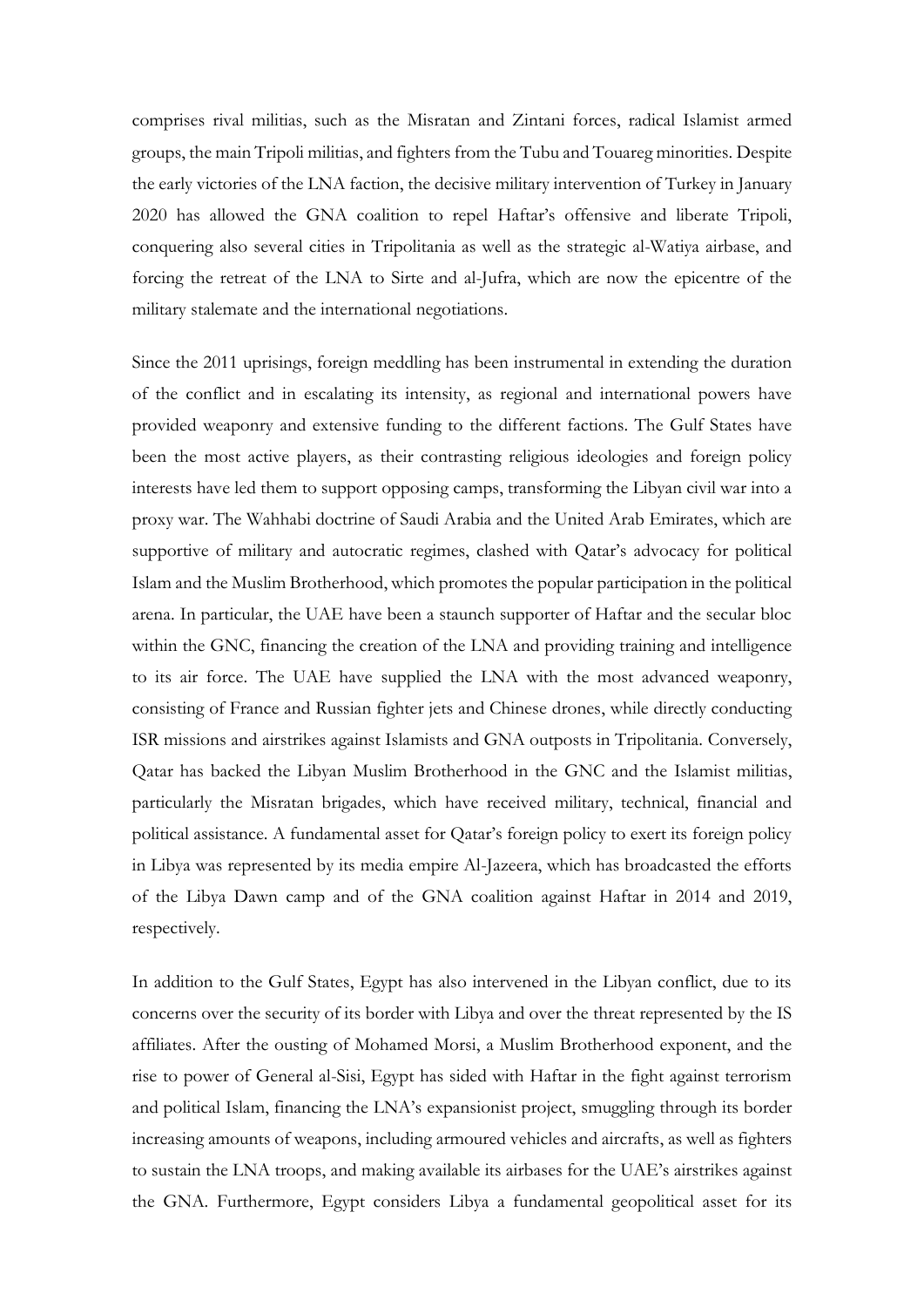economic and energetic interests in the region, in direct contrast with Turkish ambitions in the Eastern Mediterranean, and has threatened direct military intervention in case the Turkish troops decided to attack Sirte and al-Jufra.

Turkey has been active in Libya since 2011, backing the Islamist forces and funding the Libyan Muslim Brotherhood. However, its role has become particularly relevant after the signing of two Memorandum of Understanding with the al-Sarraj government which allowed Ankara to access Libya's maritime exclusive economic zone and to deploy its army in Libya. Indeed, since January 2020, Turkey has provided troops, drones, air-defence systems and intelligence resources to the GNA coalition, forcing the retreat of the LNA forces. Ankara has also taken control over the strategic al-Watiya airbase and has extended its economic and political cooperation with Tripoli, securing its access to the Eastern Mediterranean gas resources and reasserting its influence in the region.

Similarly, Russia has increased its direct engagement in Libya since 2016, after having primarily acted within the UN Security Council framework for the previous five years. Moscow has tried to maintain positive diplomatic relations with both factions, supporting diplomatic meetings and repeatedly hosting both leaders. However, since April 2019, Russia has been overtly sided with Haftar and the LNA, and its assertiveness has grown proportionally to the level of Turkish military commitment. Recently, Moscow has sent to Libya air fighters and combat vehicles as well as a group of private military contractors, the Wagner Company, deployed in protection of the oil terminals and in the airbases of Sirte and al-Jufrah. Furthermore, the Kremlin has been providing financial liquidity to Haftar and the LNA by printing unofficial currency which has been delivered directly to the parallel Eastern central bank. Russia has thus proven determined to preserve its interests in the country: restoring economic relations, obtaining access to the Mediterranean, securing a privileged channel for oil concessions, and gaining leverage on the EU over the management of migration flows.

The United Nations response to the eruption of conflict in Libya was remarkably swift and decisive. Within a month since the outbreak of the first protests, the UN Security Council approved two Resolutions, no. 1970 and 1973, condemning the use of violence by the regime forces against the civilians, imposing an arms embargo, placing a travel ban for Qadhafi and his associates, and authorizing the implementation of a no-fly zone over Libya as well as the resort to "all necessary measures", with the exception of military occupation, required to "protect civilians and civilian populated areas". Further, the Security Council immediately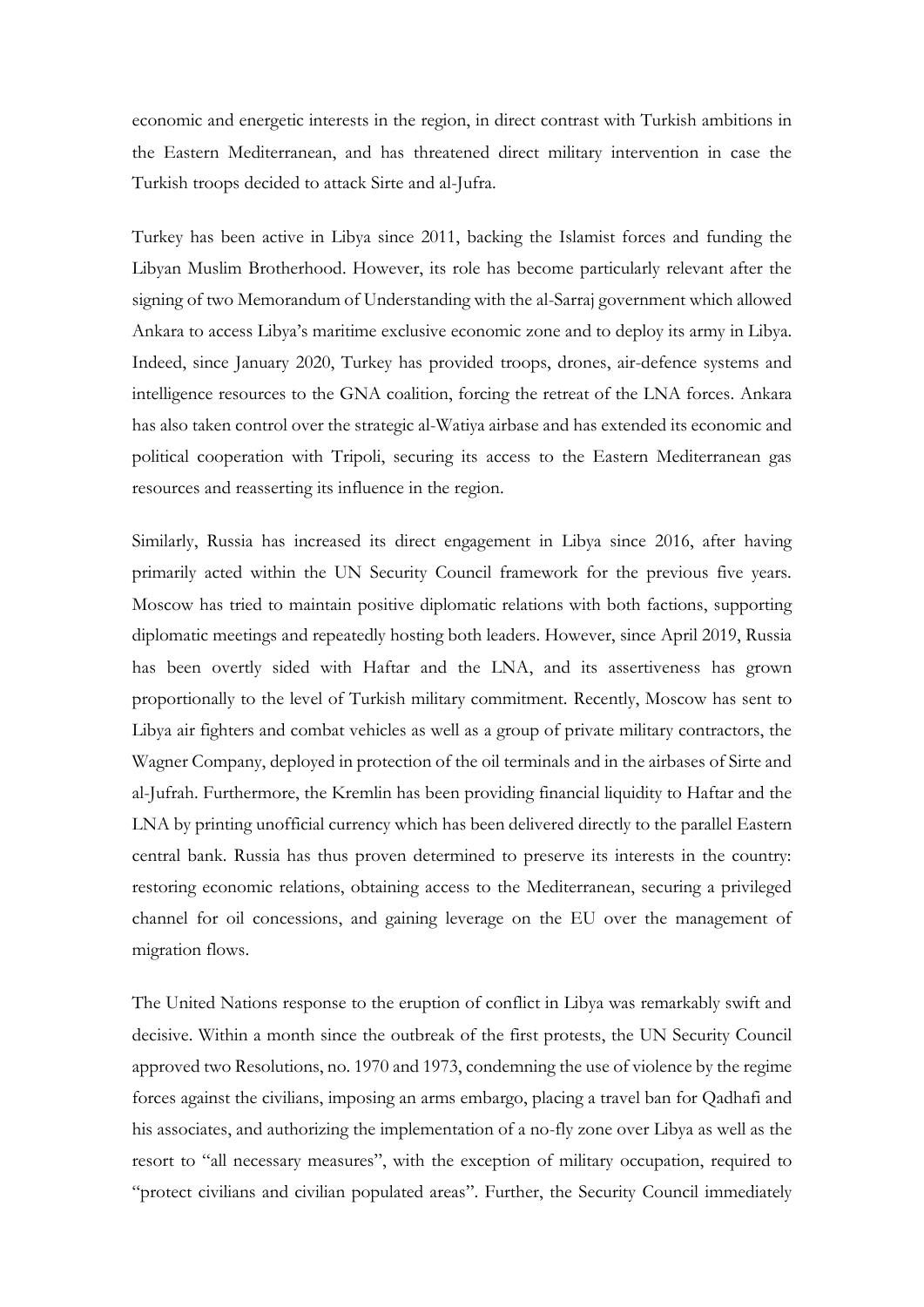appointed Abdelelah al-Khatib as Special Envoy for Libya, with the task of seeking a mediated peaceful transition, and shortly after established the United Nations Support Mission in Libya, a political mission aimed at supporting the new Libyan transitional authorities in their post-conflict efforts. Nevertheless, a set of recurring issues has hindered both al-Khatib's and UNSMIL work throughout the course of the Libyan conflict: increasing disagreements within the UN Security Council, foreign meddling and national mediation attempts, repeated violations of the arms embargo, and political instability and fragmentation in the country.

In particular, al-Khatib's efforts to reach an early ceasefire and negotiate a mediated and political transition in Libya during the first months of the conflict were undermined by the NATO military intervention in support of the Libyan rebels, by the inflexibility of both Qadhafi and the revolutionary leaders, and by the multiple regional diplomatic initiatives working at cross-purposes with each other.

As the international community converged on the need to oust Qadhafi and recognized the rebels as the new legitimate Libyan leadership, the UN Secretary General Ban Ki-moon appointed Ian Martin, an English human rights activist and United Nations official, as Special Adviser for Libya and head of UNSMIL, with the aim of coordinating the UN's post-conflict planning and assisting the new Libyan authorities. Martin's work was based on a series of principles focussed on the urgency to facilitate the positive outcome of the democratic transition process whilst preserving the Libyan national ownership and maintaining a light footprint. During his mandate, Martin was instrumental in organizing the first fair and competitive elections in Libya since 1952, assisting the National Transitional Council in drafting the electoral law and in forming the Electoral Committee, advocating for gender equality and respect of the minority rights and, subsequently, offering UNSMIL expertise to the High National Election Commission in several fields, ranging from the procurement of electoral materials and the planning of the security and operational procedures to the establishment of complaint mechanisms and the training of the polling staff. The remarkable success of the electoral process was balanced by the lack of progress in the reform of the security sector and in the de-militarization of the country, as the multitude of *kata'ib*  (battalions) which ousted Qadhafi not only retained but also consolidated their power at the local level due to the increasing funding of their regional backers and the looting of regime military equipment.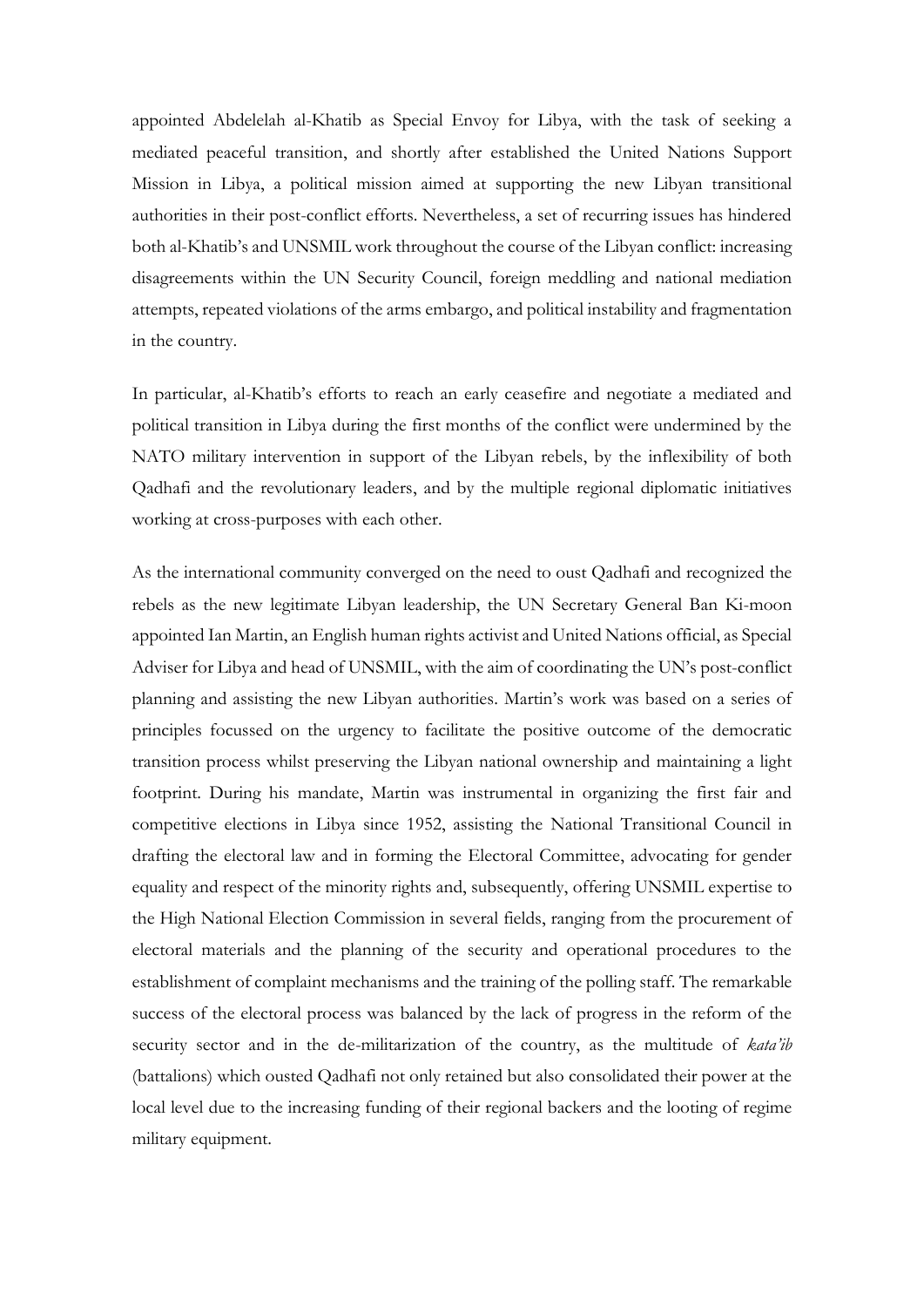As a matter of fact, when Tarek Mitri was appointed Special Representative of the Secretary General (SRSG) and succeeded to Martin as head of UNSMIL, Libya's democratic transition was already declining towards renewed military conflict and the fragmentation and communal cleavages were re-emerging. Thus, Mitri grounded his mediation strategy on a process of national reconciliation to be achieved through the holding of a National Political Dialogue, a platform organized in collaboration with the GNC Prime Minister Ali Zeidan, where all the political and civil actors could convene to address the guiding principles and priorities for the management of the country prior to the approval of the new constitution. The main achievements were obtained in the judiciary field, with the transfer of the illegally detained prisoners from the armed groups' structures to the state police facilities, and in the constitution-making process, with the institution of the Constitution Drafting Assembly. At the same time, however, the programme envisioned by the National Dialogue Preparatory Commission failed to include the true power brokers, namely the western militias and Haftar's LNA, which acted as spoilers in the process and ultimately forced UNSMIL to withdraw from the country in July 2014 due to the deteriorating security situation in Tripoli.

The forced departure from the Libyan capital represented a major setback for the UN mission, as it limited its access to the country and precluded the development of closer contacts with the civil society, the political leaders and the battleground actors. Nevertheless, the new SRSG Bernardino Leon and his successor Martin Kobler worked to address the deterioration of the security conditions in Libya through a twofold strategy: first, they resorted to local mediation for the promotion of a series of military ceasefires among the Western militias; secondly, they instituted a political track to broker a power-sharing agreement between the two governments in al-Bayda and in Tripoli. After 18 months of negotiations with the political representatives of the two parliaments, the Libyan Political Agreement (LPA) was signed in Shkirat on 15 December 2015. The agreement envisioned the creation of a Presidential Council in representation of the three regions and of the main political constituencies led by Fayez al-Sarraj, who would also become Prime Minister of the Government of National Accord, the executive branch of the institutional system. The House of Representative would remain the legislative body and the former Tripoli parliament would become the High State Council, a consultative body which would coordinate with the GNA in the appointment of senior officials. However, the validity of the agreement was conditional to the HoR ratification, which never concretely occurred due to pressures from Haftar and the LNA, thus creating a political deadlock given by the simultaneous presence of three executives: the al-Thinni government in al-Bayda and the GNA together with the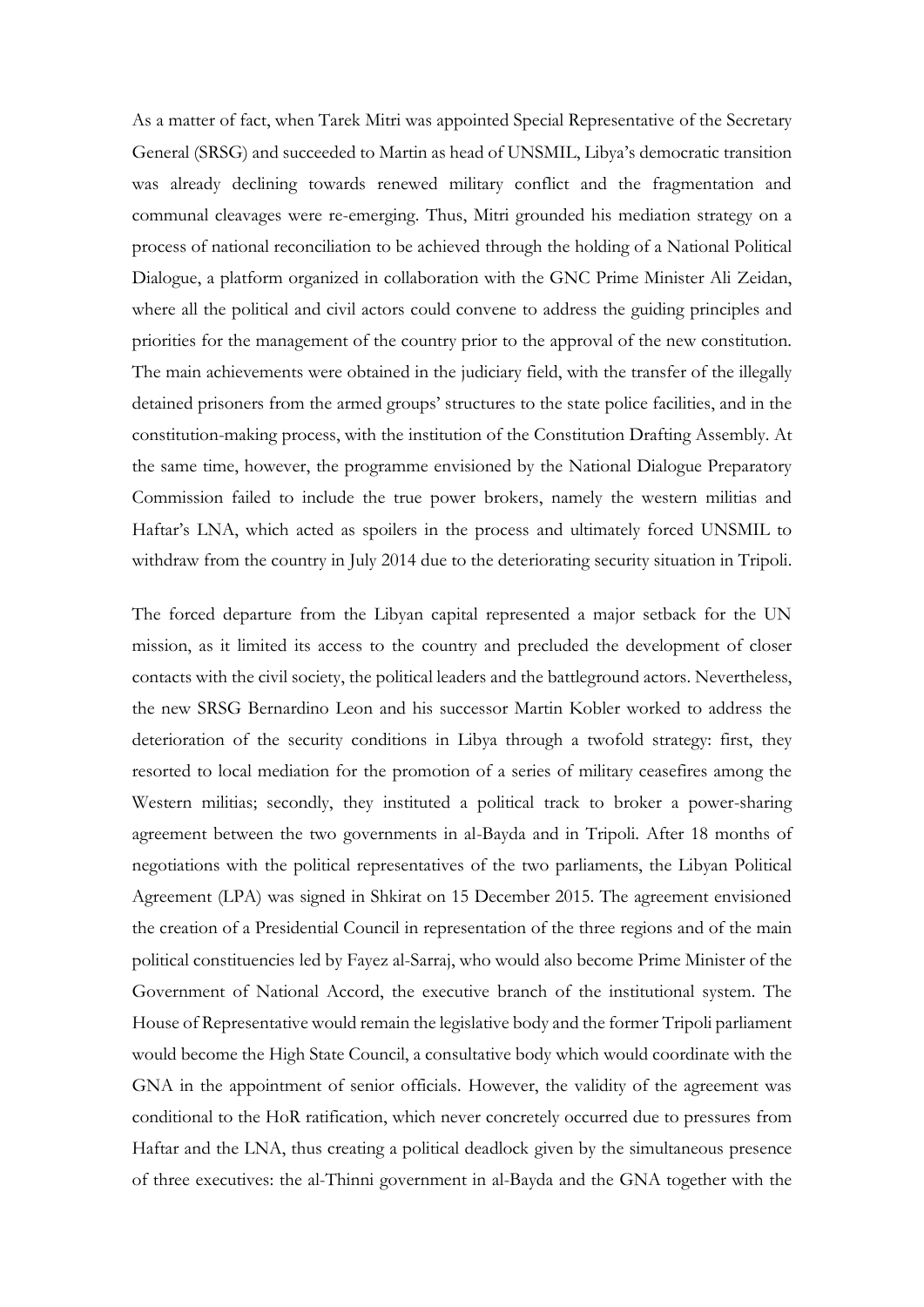National Salvation Government formed by the hard-line Islamists in Tripoli. Even today, the LPA remains the main legal and institutional framework through which to mediate a political solution to the Libyan conflict, nevertheless, its design presented several flaws. The exclusion of Haftar from the military leadership of the unitary government forced his refusal of the agreement. Further, the establishment of the Council in Tripoli as well as its reliance over the capital's militias for the insurance of its security increased the perception among the LNA supporters that the LPA was merely an attempt to side-line the Haftar and exacerbated the resentment of the militias which could not access Tripoli. The lack of inclusivity together with the pressure from the European countries willing to establish a stable interlocutor to control migration flows and conduct counterterrorism operations, which forced the mediators to accelerate the signing of the deal, hindered the legitimacy of the GNA and the consensus around the agreement, fostering further social unrest.

As a matter of fact, since 2016, Libya has been subject to liquidity crisis, electricity and food shortages and deteriorating social conditions, which have been exacerbated by the establishment of the oil blockade in the LNA-controlled oil terminals and by the war for Tripoli between the LNA and GNA forces. Within this period of time, the succeeding SRSG Ghassan Salamé has attempted to focus on the humanitarian aspect of the crisis, bringing UNSMIL staff back to Tripoli and supporting the process of national reconciliation through the launch of the Action Plan for Libya and the holding of a Libyan National Conference. The outcome of this strategy was a series of meetings and consultation in which notables, tribal leaders, civil society exponents, and local political leaders elaborated ten key points and principles to serve as foundation for the future constitution-making process and for the stabilization of the country. Although the preliminary phase represented a success in terms of expression of civil social rights and popular participation, similarly to what happened in 2014 with the National Political Dialogue, the Libyan National Conference project foundered, due to the launch of the Operation Flood of Dignity by Khalifa Haftar and the escalation of conflict in the country. The latest attempt of mediation by Ghassan Salamé was the organization, in January 2020, of the Berlin International Conference on Libya, which included the head of governments of the major international stakeholders as well as representatives from the main regional and international organizations. The Conference has reaffirmed the need to achieve a ceasefire and work for a peaceful and mediated solution to the crisis under the UN umbrella and within the framework of the Libyan Political Agreement. Even in this instance, the commitments were disattended by the facts and the conflict escalated due to the military engagement of Turkey, until the liberation of Tripoli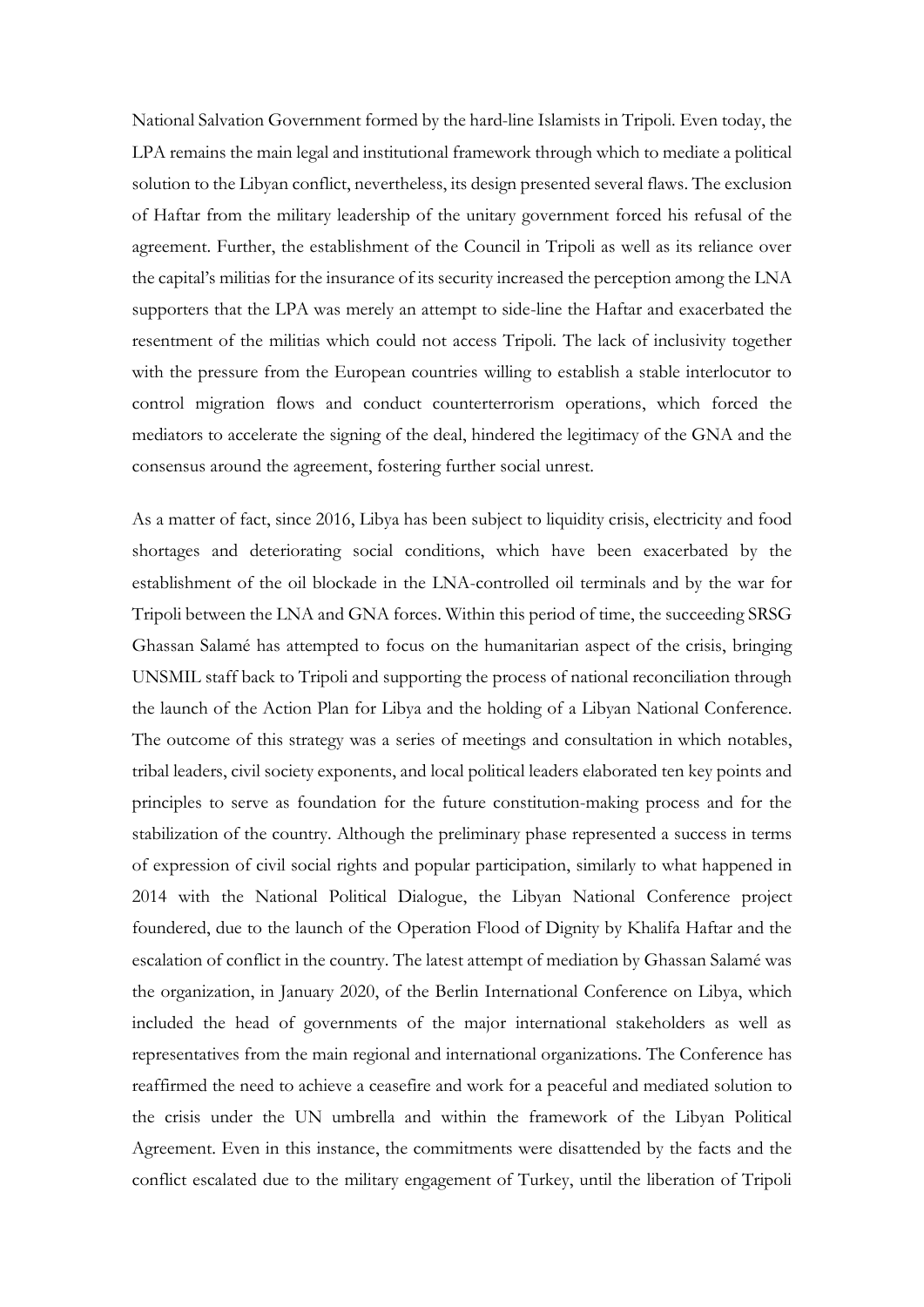and the formation of the military stalemate around Sirte have induced the HoR and the GNA to proclaim a ceasefire aimed at relaunching the political process and resuming the oil production.

The role of Italy and the EU in the Libyan crisis has been particularly relevant in the early stages of the conflict and, subsequently, after the establishment of the GNA in Tripoli, however, it is worth mentioning that the lack of harmony in the European Council and the diverging foreign policies of Italy and France have not allowed the UE to speak to the Libyans as a single entity, and to prevent the regional actors from prolonging the crisis. Further, the EU's inconsistent foreign policy in Libya has focussed primarily on the security concerns of its Member States, through the management of migration flows, the externalization of border control and the funding of either Tripolitanian militias or Haftar's LNA to conduct counterterrorism operation and prevent migrants from reaching the European shores.

At the outbreak of the 2011 uprisings, France and Great Britain led the NATO military intervention with the support of the United States, transforming the enforcement of the UNsponsored no-fly zone into an outspoken regime change operation and carrying out airstrikes against Qadhafi troops to support the revolutionary forces. The discussion leading to the launch of the military operation revealed the divergences withing the European Council and highlighted the challenges posed by the institutional design set up by the Lisbon treaty, which formalized a *de facto* dual decision-making structure, with a supranational regime regarding the single market based on the co-decision procedure and on majority voting, and an intergovernmental one regarding, among else, the common foreign and security policies, characterized by unanimity and voluntary coordination. Such design induced France and Great Britain to operate outside the Union's institutional framework in order to overcome the unanimity requirement, thus excluding both the European and the nationals parliament in the decision-making and, in such fashion, creating concerns over the accountability of the operation. After the collapse of Qadhafi's regime the European countries have allowed militias and armed groups to take the country under their control, without providing sufficient political and institutional support to the new leadership. Since the establishment of the GNA in Tripoli, the EU has sided with the al-Sarraj government while France has overtly funded Haftar and the LNA, in the attempt to ensure stability in the Sahel region and support the policy of its allies, namely the UAE and Egypt. Further, the individual and counterposed mediation attempts conducted by Italy and France in 2017 and 2018 have legitimized Haftar's role at the international level and have hindered UNSMIL efforts to hold the National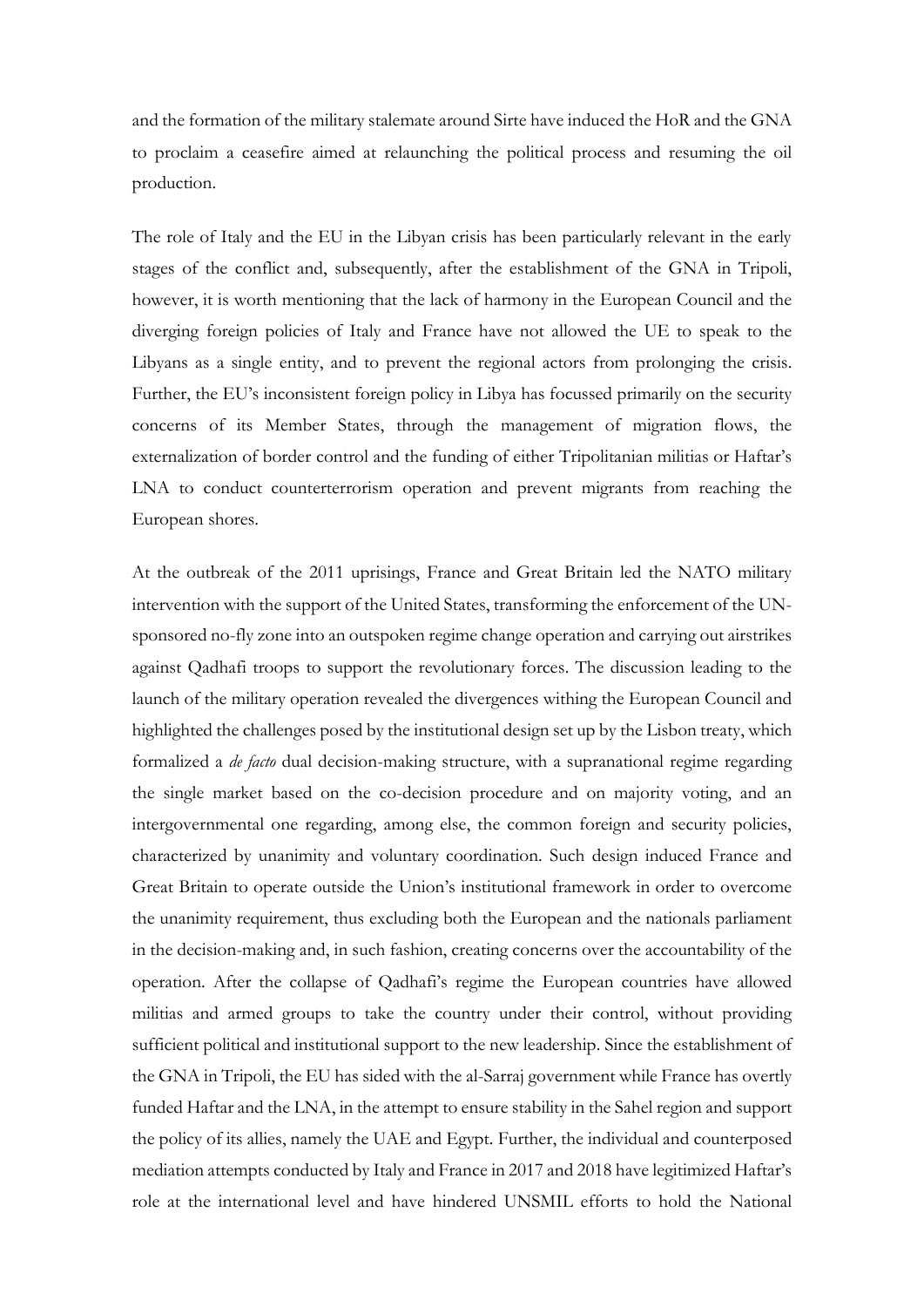Conference. However, the latest European diplomatic initiative, the Berlin Conference, has gathered a wide consensus within the European Council and could serve as a starting point for a more assertive and uniform European foreign policy in Libya.

In this regard, the EU has launched in March 2020 the military operation EUNAVFOR MED Irini, with the aim of implementing the UN arms embargo through the use of maritime, aerial and satellite assets and of monitoring over the illicit exports of oil from Libya. On paper, the initiative marks an important step in the development of defence cooperation at the European level as well as in the assertion of EU military presence in the Mediterranean, but the mission appears under-resourced and has been overtly conceived to contrast Turkish operations in the Eastern Mediterranean, as Turkey is the only country smuggling weapons to Libya through the maritime route, while Haftar's supporters have transferred weapons and fighters via air or land routes.

Italy and France have been the two most active European countries in Libya also before the Arab Springs and the ousting of Qadhafi. Rome and Tripoli signed several bilateral political and commercial agreements, despite Qadhafi's anti-colonial stance and his resentment over the Italian domination in the country. France, under the presidency of Sarkozy, worked to normalise the bilateral relations and strengthened the economic ties by promoting military and construction deals, also attempting to integrate Libya within the framework of the Union for the Mediterranean. One of the main geopolitical drivers in both the Italian and the French foreign policy in Libya was the control over the energetic resources of the country. The Italian national company ENI has been present in Libya since 1959 and has obtained concessions over several of the major oil and gas facilities in Tripolitania, managing to be the only international oil company to maintain its production during the most intense phases of the conflict. This can serve to explain Italy's support for the Misratan militias and for the GNA, as they hold the authority over the territories in which ENI's interests are concentrated. Conversely, Yves Le Drian, former French Minister of the Interior and current foreign minister, has advised Hollande first and Macron then to ally with Haftar in order to secure a share of the Cyrenaican energy resources and of Fezzan's oil terminals for the French multinational Total.

In addition to the economic interests, Italy, France, and the EU as a whole have concentrated their efforts on the management of migration flows from Libya. Since the 2011 revolution, the war has produced political instability and has caused a severe economic crisis which has lowered the living standards of both Libyan nationals and immigrants, transforming illegal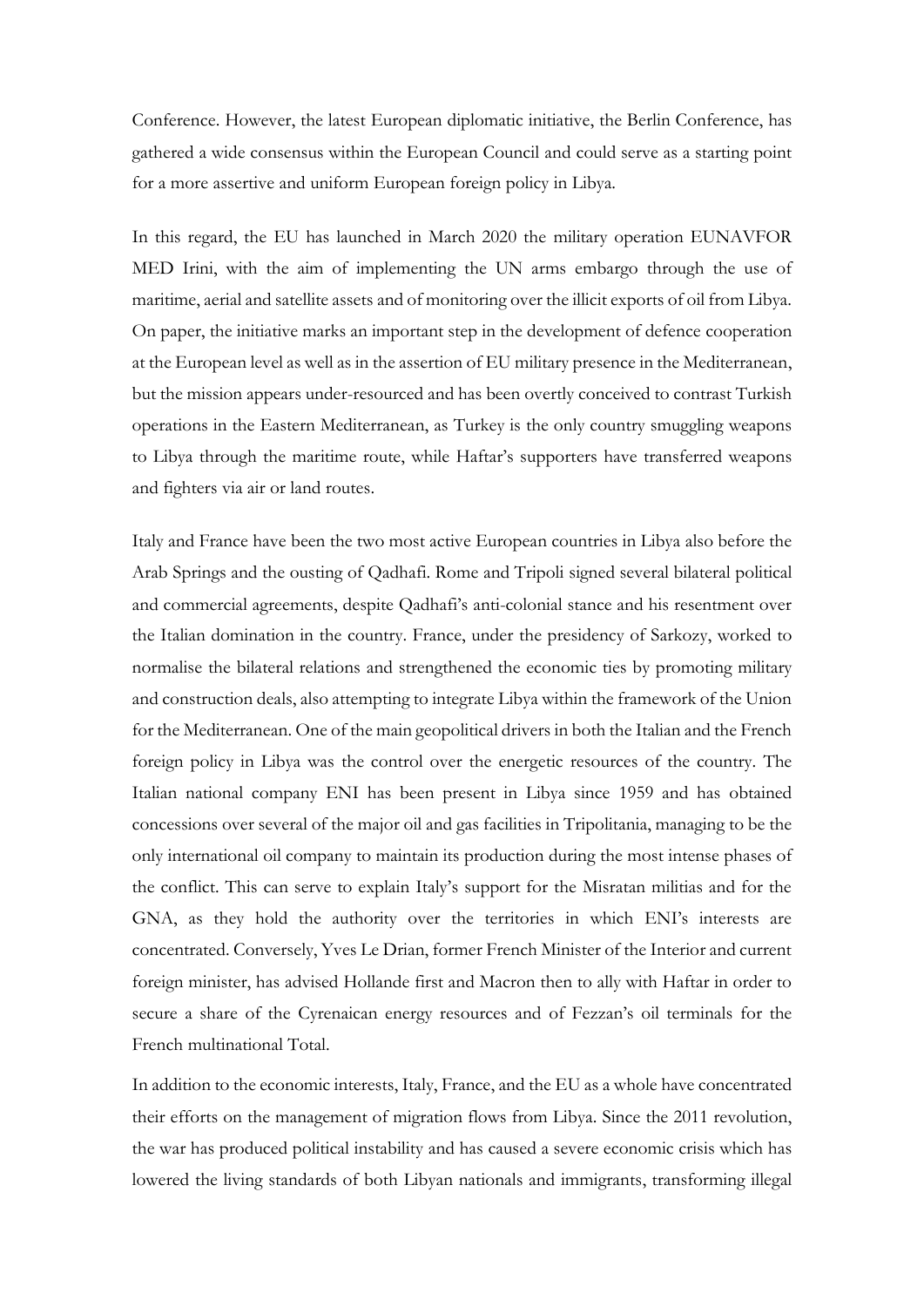practices such as human smuggling and trafficking in an income-generating strategy for criminal groups and marginalised communities. As a result, Libya is currently facing a humanitarian crisis, with 400,000 internally displaced persons (IDPs) and over 650,000 migrants residing in the country, and their condition has been further aggravated by the recent COVID-19 pandemic. During the first years of the crisis, EU Member States have attempted to respond within the framework of the United Nations Security Council and by launching the military operation EUNAVFOR MED Sophia. Operation Sophia was an articulated mission whose mandate comprised the inspection and seizure of vessels and assets used by migrant smugglers, the training of the Libyan Coast Guard and the conduction of Search and Rescue (SAR) activities in the Mediterranean, saving approximately 44,000 migrants between 2015 and 2019. However, as the migratory flows kept increasing and the domestic pressure from the public opinion became more urgent, the Member States struggled to find a consensus on the disembarkation points of the migrants as well as on their relocation within the EU territory, and resorted to border externalization and cooperative deterrence practices. Indeed, the EU delegated the control of its borders, which it expanded to include the Libyan seas, to the Libyan authorities and to the vessels of the humanitarian organizations, financing the Libyan Coast Guard to ensure the forcible return to Libya of the migrants intercepted at sea. Furthermore, Italy signed in 2017 a Memorandum of Understanding aimed at extending the cooperation between the two countries in the fields of migration, human trafficking and fuel smuggling. Following this agreement, the Italian governments have provided funding, training and naval assets to the Libyan Coast Guard as well as a surveillance system for border control in Southern Libya, and contributed to the construction and renovation of detention centres for the custody of the illegal migrants entering Libya or intercepted at sea. Italy has been criticized for the signing of this Memorandum of Understanding due to the collusion and often overlapping between the criminal groups and militias which control the detention centres and the authorities who manage the coast guard and the border police. In addition to that, international organizations and United Nations agencies have reported abuses, tortures, inhumane treatments and mass killings within the detention centres and signalled episodes of violent conduct by the Coast Guard officials. Scholars and experts have thus raised concerns about the legality of this agreement, as the forcible return of migrants in a country where they might face human rights and illegal detention violates the principle of *non-refoulment* and consists in an infringement of humanitarian law. Therefore, it has been argued that Italy might be deemed jointly liable for the human rights violations committed in the detention centres by having provided financial, technical and material support to the Libyans.